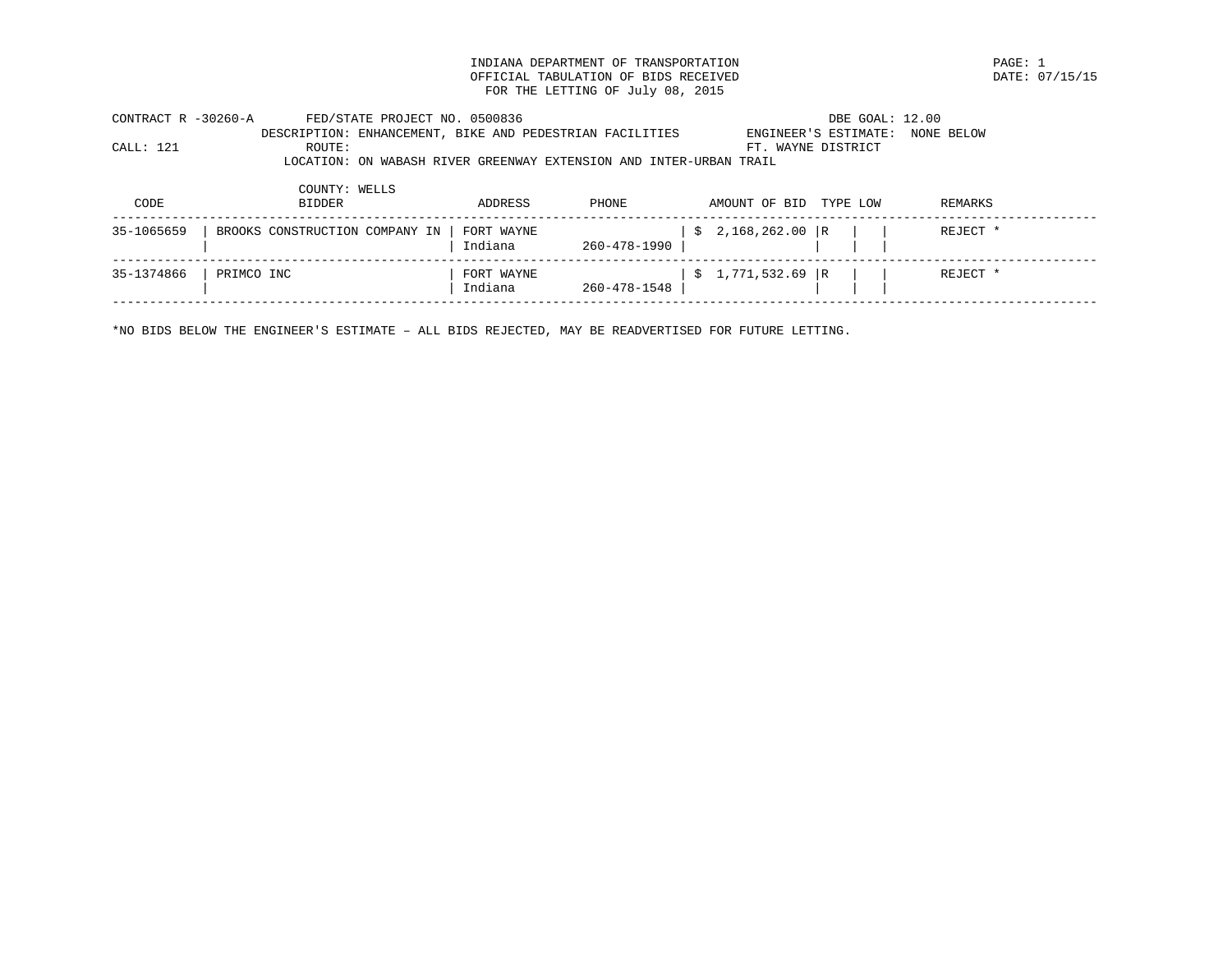INDIANA DEPARTMENT OF TRANSPORTATION **EXAMPLE ASSESSED ASSESSED ASSESSED ASSESSED** DATE: 07/15/15 OFFICIAL TABULATION OF BIDS RECEIVED FOR THE LETTING OF July 08, 2015

| CONTRACT $R - 30433 - B$ | FED/STATE PROJECT NO. 0501237                                      |              |              |                     | DBE GOAL:               | 3.00         |
|--------------------------|--------------------------------------------------------------------|--------------|--------------|---------------------|-------------------------|--------------|
|                          | DESCRIPTION: ASPHALT RESURFACE                                     |              |              |                     | ENGINEER'S ESTIMATE: \$ | 8,777,000.00 |
| CALL: 131                | ROUTE: 70                                                          |              |              | GREENFIELD DISTRICT |                         |              |
|                          | LOCATION: ON I-70 FROM 0.32 MILE EAST OF SR 1 TO 0.16 MILE EAST OF |              |              |                     |                         |              |
|                          |                                                                    |              |              |                     |                         |              |
|                          | COUNTY: WAYNE                                                      |              |              |                     |                         |              |
| CODE                     | <b>BIDDER</b>                                                      | ADDRESS      | PHONE        | AMOUNT OF BID       | TYPE LOW                | REMARKS      |
|                          |                                                                    |              |              |                     |                         |              |
| 35-1357381               | DAVE OMARA CONTRACTOR INC                                          | NORTH VERNON |              | $$10,186,415.87$ R  |                         |              |
|                          |                                                                    | Indiana      | 812-346-4135 |                     |                         |              |
|                          |                                                                    |              |              |                     |                         |              |
| 35-1917625               | MILESTONE CONTRACTORS LP                                           | RICHMOND     |              | $$9,582,000.00$ R   | X                       | AWARD *      |
|                          |                                                                    | Indiana      | 765-935-4231 |                     |                         | DBE 3.05%    |
|                          |                                                                    |              |              |                     |                         |              |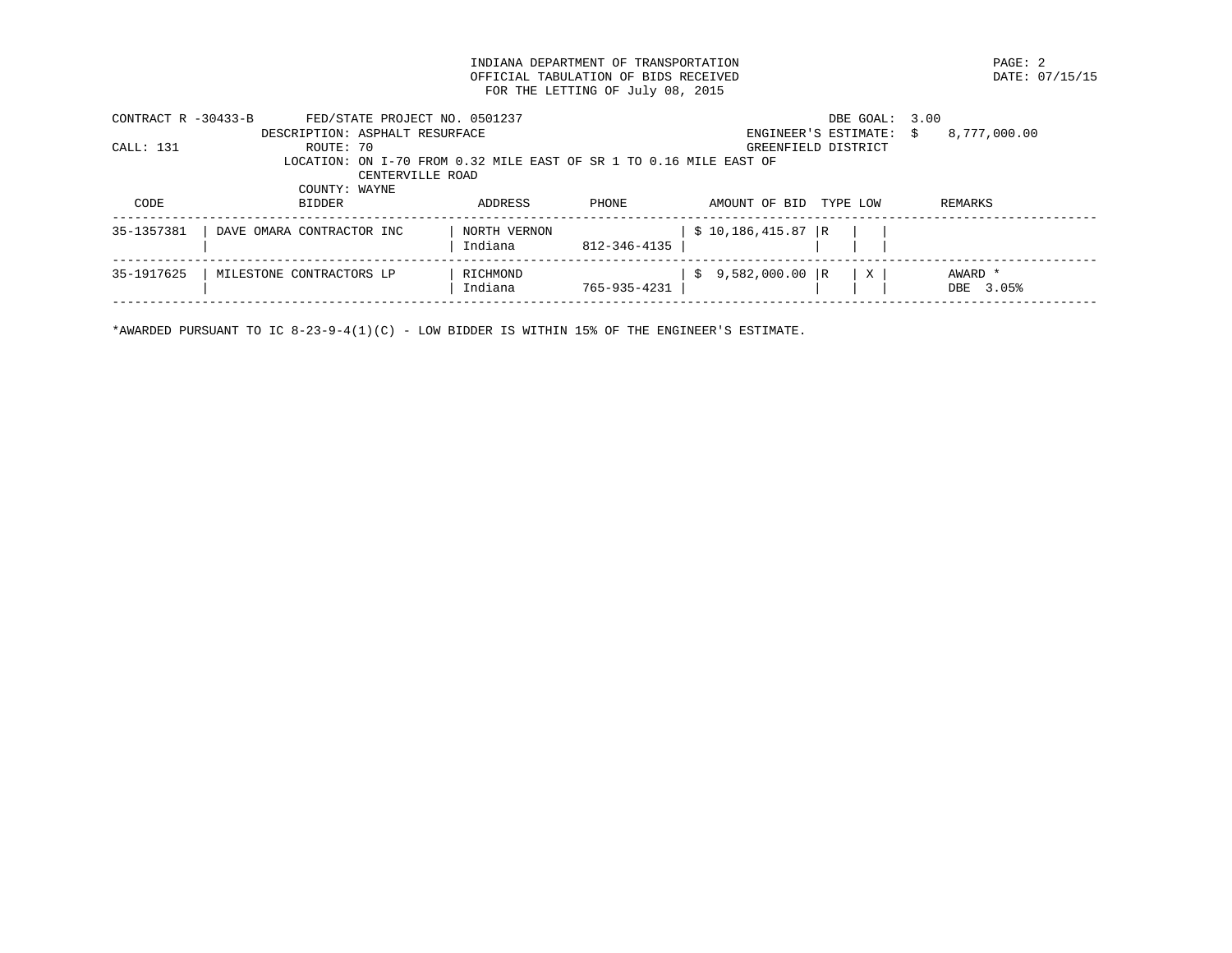INDIANA DEPARTMENT OF TRANSPORTATION PAGE: 3 OFFICIAL TABULATION OF BIDS RECEIVED FOR THE LETTING OF July 08, 2015

|           | CONTRACT R -31710-A | FED/STATE PROJECT NO. 0710980    |                                                                       | DBE GOAL: 12.00                      |  |
|-----------|---------------------|----------------------------------|-----------------------------------------------------------------------|--------------------------------------|--|
|           |                     | DESCRIPTION: ROAD REHABILITATION |                                                                       | ENGINEER'S ESTIMATE: $$3,363,000.00$ |  |
| CALL: 141 | ROUTE: 150          |                                  |                                                                       | VINCENNES DISTRICT                   |  |
|           |                     |                                  | LOCATION: ON US 150 AND SR 56, FROM 2.04 MILES WEST OF SR 37 TO SR 37 |                                      |  |
|           |                     |                                  |                                                                       |                                      |  |

| CODE       | COUNTY: ORANGE<br>BIDDER      | ADDRESS                | PHONE        | AMOUNT OF BID     | TYPE LOW |   | REMARKS               |
|------------|-------------------------------|------------------------|--------------|-------------------|----------|---|-----------------------|
| 11-3838875 | CALCAR PAVING INC             | JASPER<br>Indiana      | 812-482-1024 | $$4,305,930.41$ R |          | X | AWARD *<br>DBE 15.51% |
| 35-1487672 | MAC CONSTRUCTION & EXCAVATING | NEW ALBANY<br>Indiana  | 812-941-7895 | $$4,796,000.00$ R |          |   |                       |
| 35-1878024 | RAGLE INC                     | NEWBURGH<br>Indiana    | 812-853-9558 | $$6,294,497.14$ R |          |   |                       |
| 35-1917625 | MILESTONE CONTRACTORS LP      | BLOOMINGTON<br>Indiana | 812-355-2674 | $$4,367,826.00$ R |          |   |                       |

\*AWARDED PURSUANT TO IC 8-23-9-4(1)(B) - LOW BIDDER IS ONE OF FOUR OR MORE BIDS RECEIVED.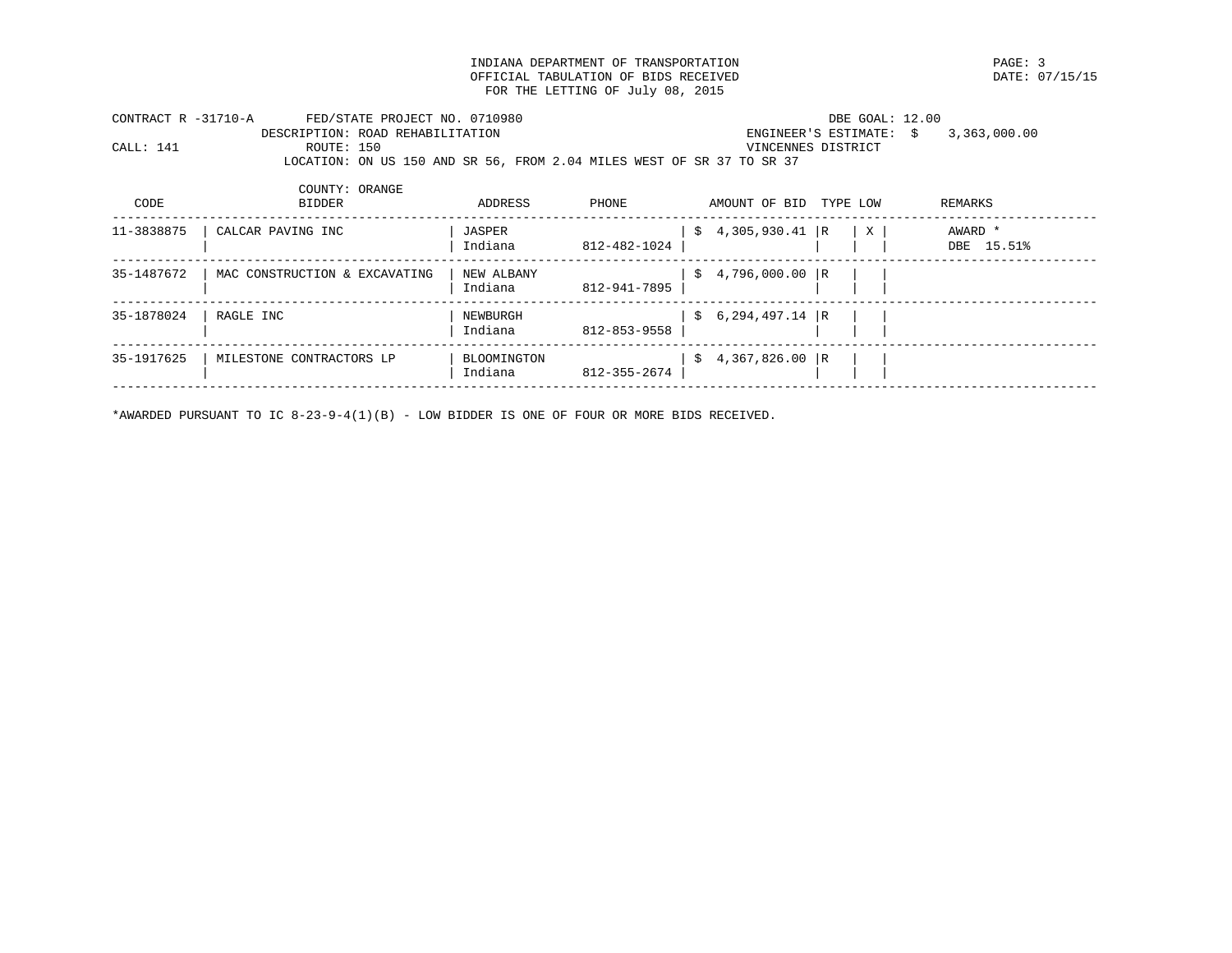INDIANA DEPARTMENT OF TRANSPORTATION PAGE: 4 OFFICIAL TABULATION OF BIDS RECEIVED FOR THE LETTING OF July 08, 2015

| CONTRACT R -31869-A | FED/STATE PROJECT NO. 0810363                                    |                               |              |    |                | DBE GOAL:               | 0.00       |  |
|---------------------|------------------------------------------------------------------|-------------------------------|--------------|----|----------------|-------------------------|------------|--|
|                     | DESCRIPTION: LIGHTING ENHANCEMENT                                |                               |              |    |                | ENGINEER'S ESTIMATE: \$ | 200,000.00 |  |
| CALL: 151           | ROUTE: 1                                                         |                               |              |    |                | GREENFIELD DISTRICT     |            |  |
|                     | LOCATION: ON CENTRAL AVENUE FROM 60 LFT SOUTH OF SOUTH STREET TO |                               |              |    |                |                         |            |  |
|                     |                                                                  | 550 LFT NORTH OF NORTH STREET |              |    |                |                         |            |  |
|                     | COUNTY: WAYNE                                                    |                               |              |    |                |                         |            |  |
| CODE                | <b>BIDDER</b>                                                    | ADDRESS                       | PHONE        |    | AMOUNT OF BID  | TYPE LOW                | REMARKS    |  |
|                     |                                                                  |                               |              |    |                |                         |            |  |
| 35-0392360          | HOOSIER COMPANY INC                                              | INDIANAPOLIS                  |              | -S | 227,089.21 R   | X                       | AWARD *    |  |
|                     |                                                                  | Indiana                       | 317-872-8125 |    |                |                         |            |  |
|                     |                                                                  |                               |              |    |                |                         |            |  |
| 90-0690005          | TC ELECTRIC INC                                                  | FRANKLIN                      |              | -S | $273,785.05$ R |                         |            |  |
|                     |                                                                  | Indiana                       | 317-313-4768 |    |                |                         |            |  |
|                     |                                                                  |                               |              |    |                |                         |            |  |

\*AWARDED PURSUANT TO IC  $8-23-9-4(1)(A)$  - LOW BIDDER IS LESS THAN \$1,000,000.00.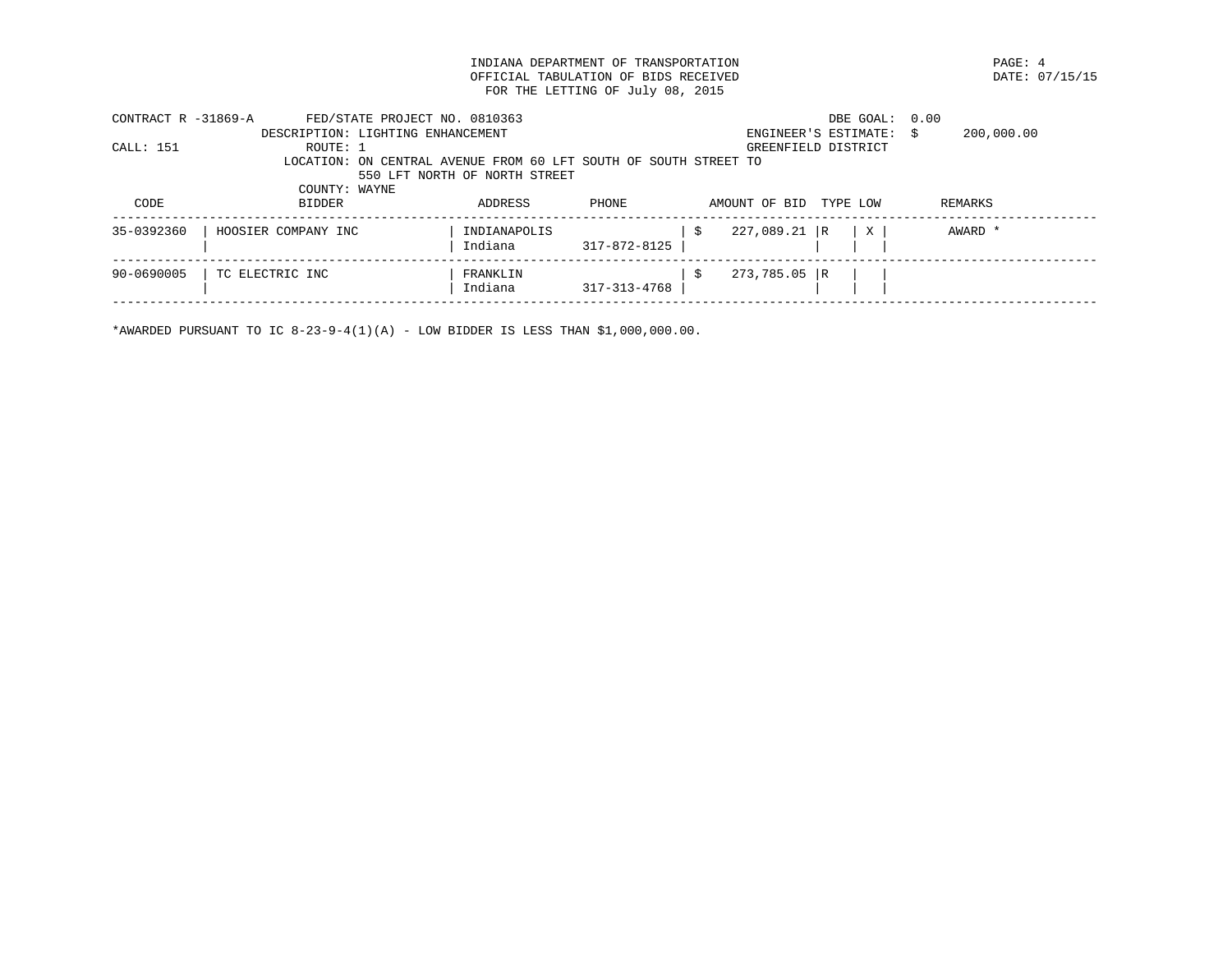INDIANA DEPARTMENT OF TRANSPORTATION PAGE: 5 OFFICIAL TABULATION OF BIDS RECEIVED FOR THE LETTING OF July 08, 2015

| CONTRACT $R$ -33331-A | FED/STATE PROJECT NO. 0100445                                          |          |              | DBE GOAL: 12.00                                |              |
|-----------------------|------------------------------------------------------------------------|----------|--------------|------------------------------------------------|--------------|
|                       | DESCRIPTION: INTERSECTION IMPROVEMENT WITH ADDED TURN LANES            |          |              | ENGINEER'S ESTIMATE: \$                        | 3,443,000.00 |
| CALL: 171             | ROUTE: 1                                                               |          |              | FT. WAYNE DISTRICT                             |              |
|                       | LOCATION: ON SR 1 FROM 0.54 MILE NORTH OF SR 116 TO 0.10 MILE SOUTH OF |          |              |                                                |              |
|                       | SR 124                                                                 |          |              |                                                |              |
|                       | COUNTY: WELLS                                                          |          |              |                                                |              |
| CODE                  | <b>BIDDER</b>                                                          | ADDRESS  | PHONE        | AMOUNT OF BID TYPE LOW                         | REMARKS      |
|                       |                                                                        |          |              |                                                |              |
| 35-1065659            | BROOKS CONSTRUCTION COMPANY IN   FORT WAYNE                            |          |              | $\frac{1}{5}$ 3,932,311.00 R                   |              |
|                       |                                                                        | Indiana  | 260-478-1990 |                                                |              |
|                       |                                                                        |          |              |                                                |              |
|                       | 35-1139301   E & B PAVING INC                                          | ANDERSON |              | $\frac{1}{5}$ 3,621,398.53 R $\frac{1}{1}$ X I | AWARD *      |
|                       |                                                                        | Indiana  | 765-643-5358 |                                                | DBE 12.59%   |
|                       |                                                                        |          |              |                                                |              |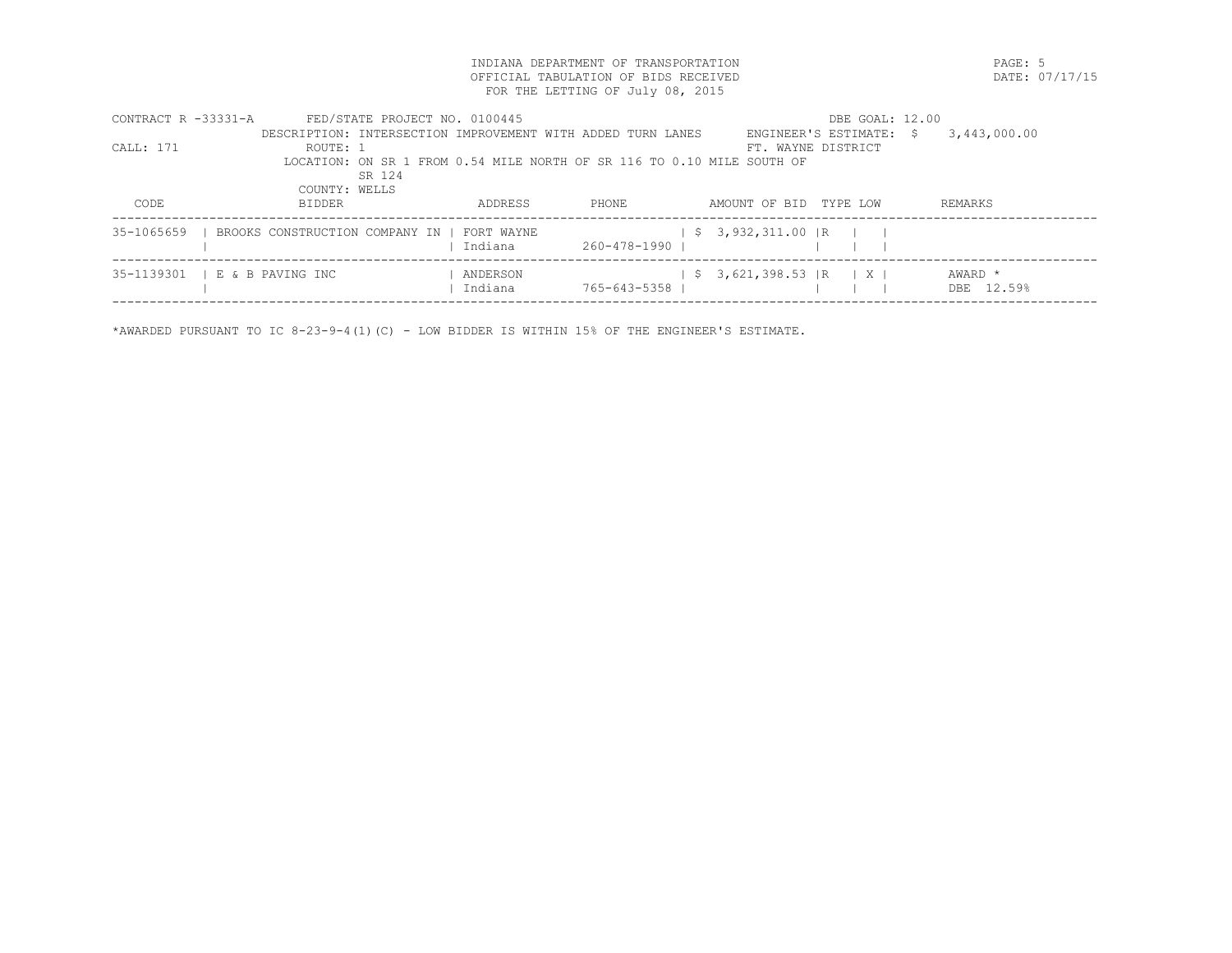INDIANA DEPARTMENT OF TRANSPORTATION **EXAMPLE SERVICES ASSESSED ASSESSED ASSESSED** DATE: 07/15/15 OFFICIAL TABULATION OF BIDS RECEIVED FOR THE LETTING OF July 08, 2015

| CONTRACT R -33582-A | FED/STATE PROJECT NO. 0600630                                         |                                 |              |                      | DBE GOAL: 12.00    |                                      |
|---------------------|-----------------------------------------------------------------------|---------------------------------|--------------|----------------------|--------------------|--------------------------------------|
|                     | DESCRIPTION: INTERSECTION IMPROVEMENT WITH ADDED TURN LANES           |                                 |              |                      |                    | ENGINEER'S ESTIMATE: $$2,950,000.00$ |
| CALL: 181           | ROUTE: 19                                                             |                                 |              |                      | FT. WAYNE DISTRICT |                                      |
|                     | LOCATION: ON SR 19 AT CR 38, 6.5 MILES NORTH OF US 6, AND ON SR 19 AT |                                 |              |                      |                    |                                      |
|                     |                                                                       | SR 52, 1.07 MILES NORTH OF US 6 |              |                      |                    |                                      |
|                     | COUNTY: ELKHART                                                       |                                 |              |                      |                    |                                      |
| CODE                | BIDDER                                                                | ADDRESS                         | PHONE        | AMOUNT OF BID        | TYPE LOW           | REMARKS                              |
|                     |                                                                       |                                 |              |                      |                    |                                      |
| 35-0918397          | RIETH RILEY CONSTRUCTION                                              | SOUTH BEND                      |              | 3,268,041.00 R<br>S. |                    |                                      |
|                     |                                                                       | Indiana                         | 574-288-8321 |                      |                    |                                      |
| 35-0997978          | PHEND & BROWN INC                                                     | MILFORD                         |              | $$3,494,117.99$ R    |                    |                                      |
|                     |                                                                       | Indiana                         | 574-658-4166 |                      |                    |                                      |
|                     |                                                                       |                                 |              |                      |                    |                                      |
| 35-1120685          | WALSH & KELLY INC                                                     | GRIFFITH                        |              | $$2,896,768.22$ R    | $\mathbf{X}$       | AWARD                                |
|                     |                                                                       | Indiana                         | 219-924-5900 |                      |                    | DBE 12.00%                           |
|                     |                                                                       |                                 |              |                      |                    |                                      |
|                     |                                                                       |                                 |              |                      |                    |                                      |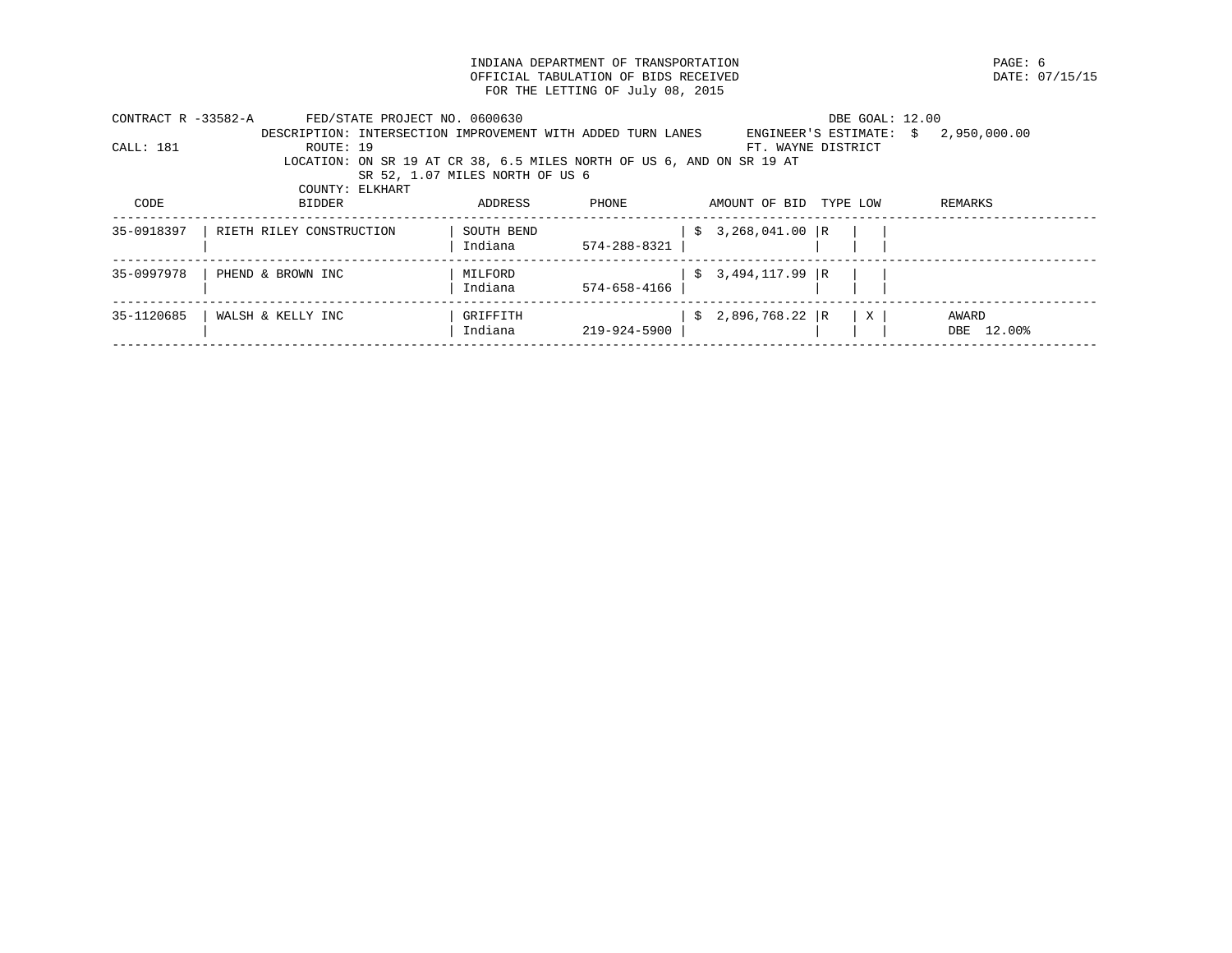INDIANA DEPARTMENT OF TRANSPORTATION PAGE: 7 OFFICIAL TABULATION OF BIDS RECEIVED FOR THE LETTING OF July 08, 2015

| CONTRACT R -33726-A | FED/STATE PROJECT NO. 1006321                                   |              |              |     |                         |          | DBE GOAL: 0.00 |            |  |
|---------------------|-----------------------------------------------------------------|--------------|--------------|-----|-------------------------|----------|----------------|------------|--|
|                     | DESCRIPTION: SAFE ROUTES TO SCHOOLS                             |              |              |     | ENGINEER'S ESTIMATE: \$ |          |                | NONE BELOW |  |
| CALL: 191           | ROUTE:                                                          |              |              |     | CRAWFORDSVILLE DISTRICT |          |                |            |  |
|                     | LOCATION: ALONG VARIOUS ROADS THROUGHOUT THE TOWN OF BROWNSBURG |              |              |     |                         |          |                |            |  |
|                     |                                                                 |              |              |     |                         |          |                |            |  |
|                     | COUNTY: HENDRICKS                                               |              |              |     |                         |          |                |            |  |
| CODE                | <b>BIDDER</b>                                                   | ADDRESS      | PHONE        |     | AMOUNT OF BID           | TYPE LOW |                | REMARKS    |  |
| 35-1151771          | CALUMET CIVIL CONTRACTORS INC                                   | WHITESTOWN   |              | - S | 558,000.00 IR           |          |                | REJECT *   |  |
|                     |                                                                 | Indiana      | 317-769-1900 |     |                         |          |                |            |  |
|                     |                                                                 |              |              |     |                         |          |                |            |  |
| 35-2046222          | MORPHEY CONSTRUCTION INC                                        | INDIANAPOLIS |              | - S | 795,108.35   R          |          |                | REJECT *   |  |
|                     |                                                                 | Indiana      | 317-356-9250 |     |                         |          |                |            |  |
|                     |                                                                 |              |              |     |                         |          |                |            |  |

\*NO BIDS BELOW THE ENGINEER'S ESTIMATE – REJECT ALL BIDS; MAY BE READVERTISED FOR A FUTURE LETTING.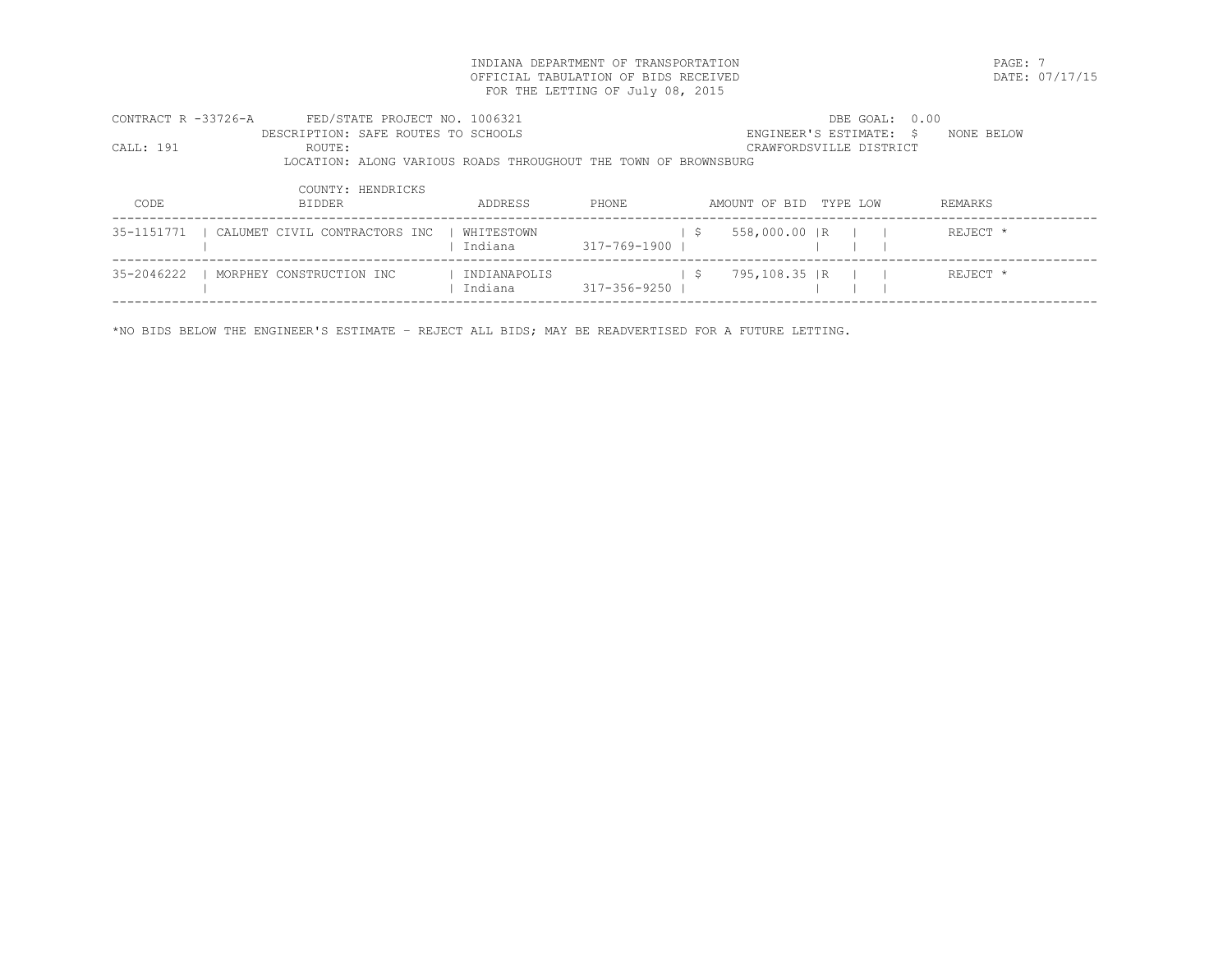INDIANA DEPARTMENT OF TRANSPORTATION PAGE: 8 OFFICIAL TABULATION OF BIDS RECEIVED FOR THE LETTING OF July 08, 2015

| CONTRACT R -34289-A |          | FED/STATE PROJECT NO. 1006218                             | DBE GOAL: 0.00                        |  |
|---------------------|----------|-----------------------------------------------------------|---------------------------------------|--|
|                     |          | DESCRIPTION: RETAINING WALL                               | 255,000.00<br>ENGINEER'S ESTIMATE: \$ |  |
| CALL: 201           | ROUTE: 5 |                                                           | FT. WAYNE DISTRICT                    |  |
|                     |          | LOCATION: ON SR 5, 9.8 MILES NORTH OF US 30 AT WILMOT DAM |                                       |  |

| CODE       | COUNTY: NOBLE<br><b>BIDDER</b> | ADDRESS                  | PHONE        | AMOUNT OF BID         | TYPE LOW |   | REMARKS |
|------------|--------------------------------|--------------------------|--------------|-----------------------|----------|---|---------|
| 32-0154474 | JCI BRIDGE GROUP INC           | LAPORTE<br>Indiana       | 219-324-9393 | \$<br>241,379.66 R    |          | X | AWARD   |
| 35-1057237 | R L MCCOY INC                  | COLUMBIA CITY<br>Indiana | 260-625-3443 | \$<br>$325,080.50$ R  |          |   |         |
| 35-1128289 | BEATY CONSTRUCTION INC         | BOGGSTOWN<br>Indiana     | 317-835-2254 | \$<br>$305, 172.52$ R |          |   |         |
| 35-1690004 | NORTHERN INDIANA CONSTRUCTION  | MISHAWAKA<br>Indiana     | 574-256-1811 | \$<br>242,393.71 R    |          |   |         |
| 35-1817530 | PIONEER ASSOCIATES INC         | ALBION<br>Indiana        | 260-636-3000 | \$<br>$356,095.84$ R  |          |   |         |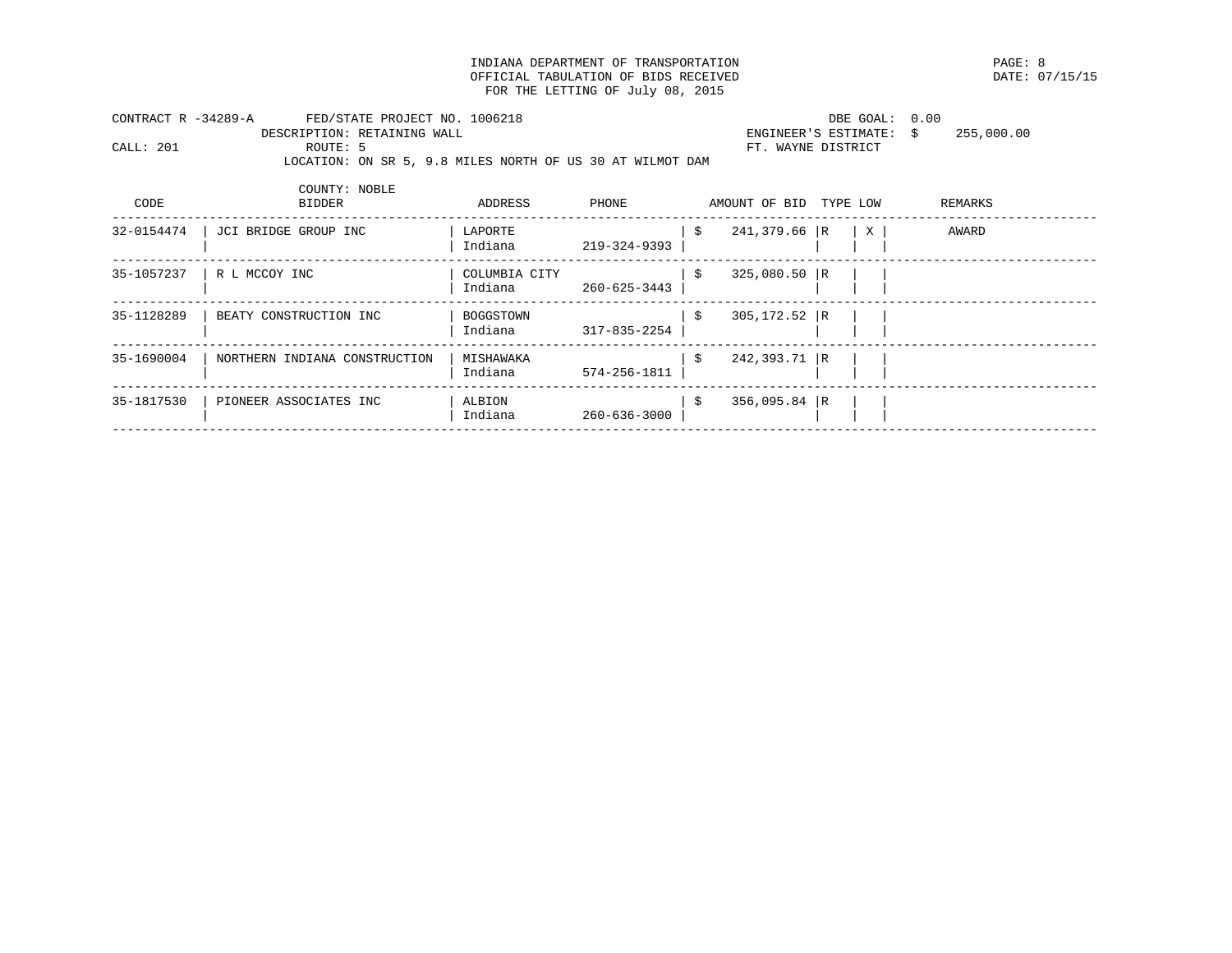|                     | INDIANA DEPARTMENT OF TRANSPORTATION     |            |                                      |  |                        |                         |                |  |
|---------------------|------------------------------------------|------------|--------------------------------------|--|------------------------|-------------------------|----------------|--|
|                     |                                          |            | OFFICIAL TABULATION OF BIDS RECEIVED |  |                        |                         | DATE: 07/17/15 |  |
|                     |                                          |            | FOR THE LETTING OF July 08, 2015     |  |                        |                         |                |  |
| CONTRACT R -34297-A | FED/STATE PROJECT NO. 1006119            |            |                                      |  |                        | DBE GOAL: 14.00         |                |  |
|                     | DESCRIPTION: SMALL STRUCTURE REPLACEMENT |            |                                      |  |                        | ENGINEER'S ESTIMATE: \$ | 687,000.00     |  |
| CALL: 205           | ROUTE: 116                               |            |                                      |  | FT. WAYNE DISTRICT     |                         |                |  |
|                     | LOCATION: ON SR 116                      |            |                                      |  |                        |                         |                |  |
|                     | COUNTY: WELLS                            |            |                                      |  |                        |                         |                |  |
| CODE                | BIDDER                                   | ADDRESS    | PHONE                                |  | AMOUNT OF BID TYPE LOW |                         | REMARKS        |  |
|                     |                                          |            |                                      |  |                        |                         |                |  |
| 35-1065659          | BROOKS CONSTRUCTION COMPANY IN           | FORT WAYNE |                                      |  | \$670,718.08   R       |                         |                |  |
|                     |                                          | Indiana    | 260-478-1990                         |  |                        |                         |                |  |
|                     | 35-1139301   E & B PAVING INC            | ANDERSON   |                                      |  | \$563,551.62   R   X   |                         | AWARD          |  |
|                     |                                          | Indiana    | 765-643-5358                         |  |                        |                         | DBE 14.08%     |  |
|                     |                                          |            |                                      |  |                        |                         |                |  |
| 35-2094565          | 3D COMPANY INC                           | MUNCIE     |                                      |  | \$602,935.50   R       |                         |                |  |
|                     |                                          | Indiana    | 765-288-3326                         |  |                        |                         |                |  |
|                     |                                          |            |                                      |  |                        |                         |                |  |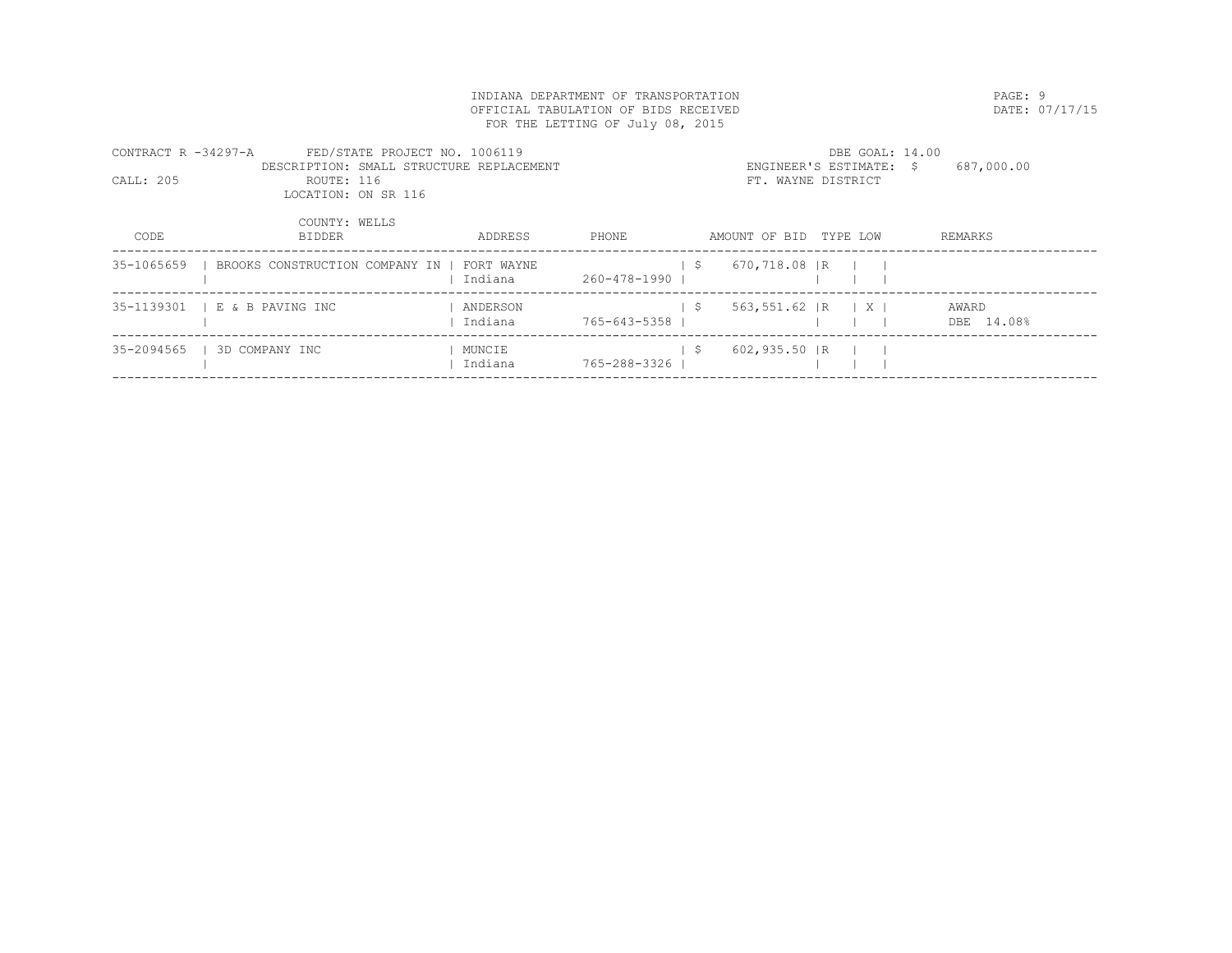INDIANA DEPARTMENT OF TRANSPORTATION PAGE: 10 OFFICIAL TABULATION OF BIDS RECEIVED FOR THE LETTING OF July 08, 2015

| CONTRACT R -34299-A |               | FED/STATE PROJECT NO. 1006124                                 | DBE GOAL: 6.00          |            |  |
|---------------------|---------------|---------------------------------------------------------------|-------------------------|------------|--|
|                     |               | DESCRIPTION: SMALL STRUCTURE REPLACEMENT                      | ENGINEER'S ESTIMATE: \$ | 389,000.00 |  |
| CALL: 211           | ROUTE: 1      |                                                               | FT. WAYNE DISTRICT      |            |  |
|                     |               | LOCATION: ON SR 1 OVER JOHNS DITCH, 0.22 MILE NORTH OF SR 218 |                         |            |  |
|                     |               |                                                               |                         |            |  |
|                     | COUNTY: WELLS |                                                               |                         |            |  |

| CODE       | <b>BIDDER</b>                  | ADDRESS               | PHONE        | AMOUNT OF BID         | TYPE LOW |   | REMARKS            |
|------------|--------------------------------|-----------------------|--------------|-----------------------|----------|---|--------------------|
| 35-1065659 | BROOKS CONSTRUCTION COMPANY IN | FORT WAYNE<br>Indiana | 260-478-1990 | \$<br>447,797.80 R    |          |   |                    |
| 35-1139301 | E & B PAVING INC               | ANDERSON<br>Indiana   | 765-643-5358 | \$<br>$416,033.93$ R  |          |   |                    |
| 35-1817530 | PIONEER ASSOCIATES INC         | ALBION<br>Indiana     | 260-636-3000 | \$<br>$471, 455.41$ R |          |   |                    |
| 35-1817574 | YARDBERRY LANDSCAPE COMPANY    | ANDERSON<br>Indiana   | 765-378-5783 | \$<br>$456,837.50$ R  |          |   |                    |
| 35-2094565 | 3D COMPANY INC                 | MUNCIE<br>Indiana     | 765-288-3326 | \$<br>$369, 457.27$ R |          | X | AWARD<br>DBE 7.01% |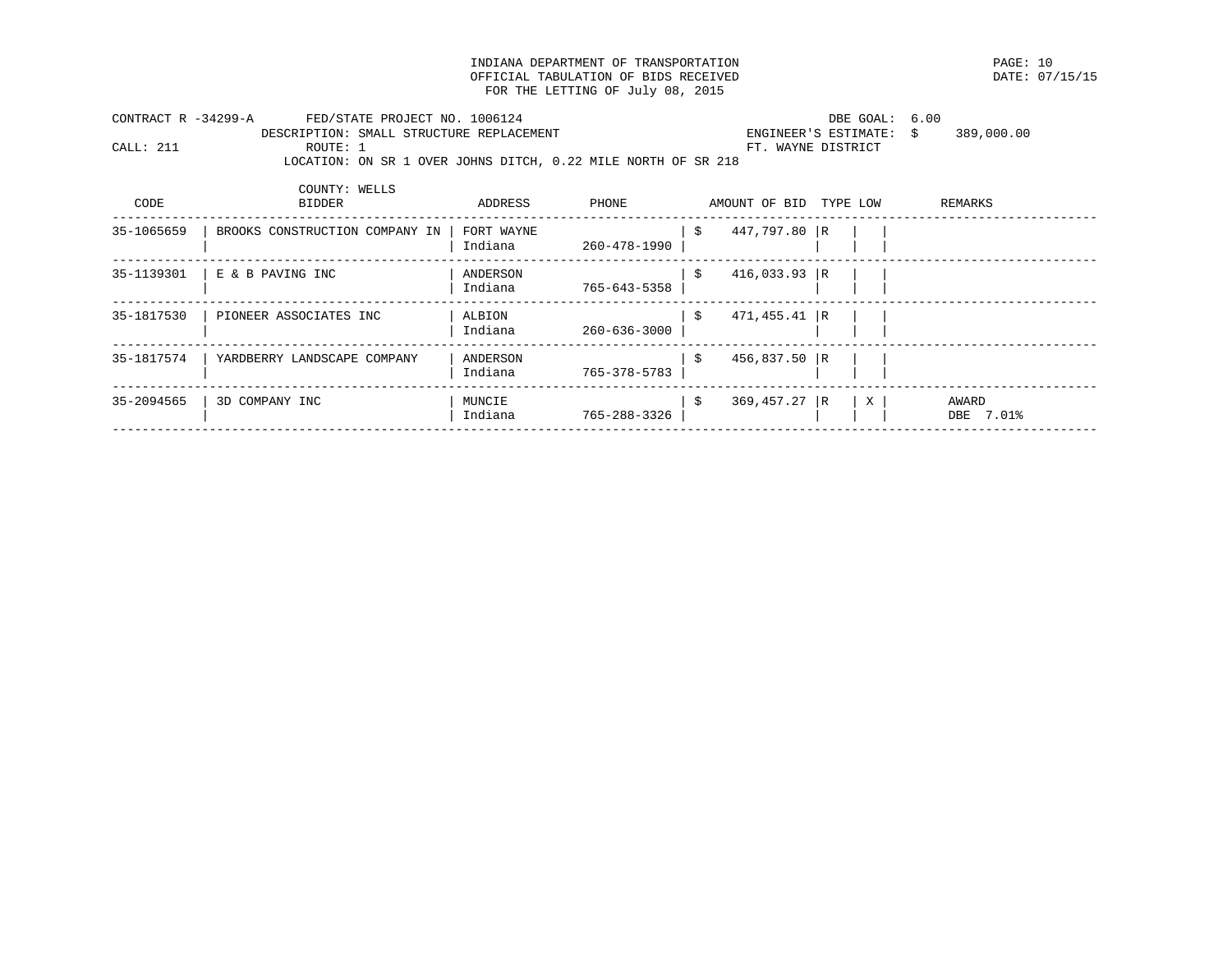INDIANA DEPARTMENT OF TRANSPORTATION PAGE: 11 OFFICIAL TABULATION OF BIDS RECEIVED FOR THE LETTING OF July 08, 2015

| CONTRACT $R - 34302 - A$ | FED/STATE PROJECT NO. 1006130                                 |            |              | DBE GOAL:                 | 9.00               |
|--------------------------|---------------------------------------------------------------|------------|--------------|---------------------------|--------------------|
|                          | DESCRIPTION: SMALL STRUCTURE REPLACEMENT                      |            |              | ENGINEER'S ESTIMATE:      | 1,444,000.00<br>S. |
| CALL: 221                | ROUTE: 24                                                     |            |              | FT. WAYNE DISTRICT        |                    |
|                          | LOCATION: ON US 24 OVER ZENTSMASTER DRAIN, 2.99 MILES EAST OF |            |              |                           |                    |
|                          | SR 114                                                        |            |              |                           |                    |
|                          | COUNTY: ALLEN                                                 |            |              |                           |                    |
| CODE                     | <b>BIDDER</b>                                                 | ADDRESS    | <b>PHONE</b> | AMOUNT OF BID<br>TYPE LOW | REMARKS            |
|                          |                                                               |            |              |                           |                    |
| 35-1065659               | BROOKS CONSTRUCTION COMPANY IN                                | FORT WAYNE |              | $$1,468,079.00$ R<br>X    | AWARD *            |
|                          |                                                               | Indiana    | 260-478-1990 |                           | DBE 9.46%          |
|                          |                                                               |            |              |                           |                    |
| 35-1374866               | PRIMCO INC                                                    | FORT WAYNE |              | $$1,731,745.43$ R         |                    |
|                          |                                                               | Indiana    | 260-478-1548 |                           |                    |
|                          |                                                               |            |              |                           |                    |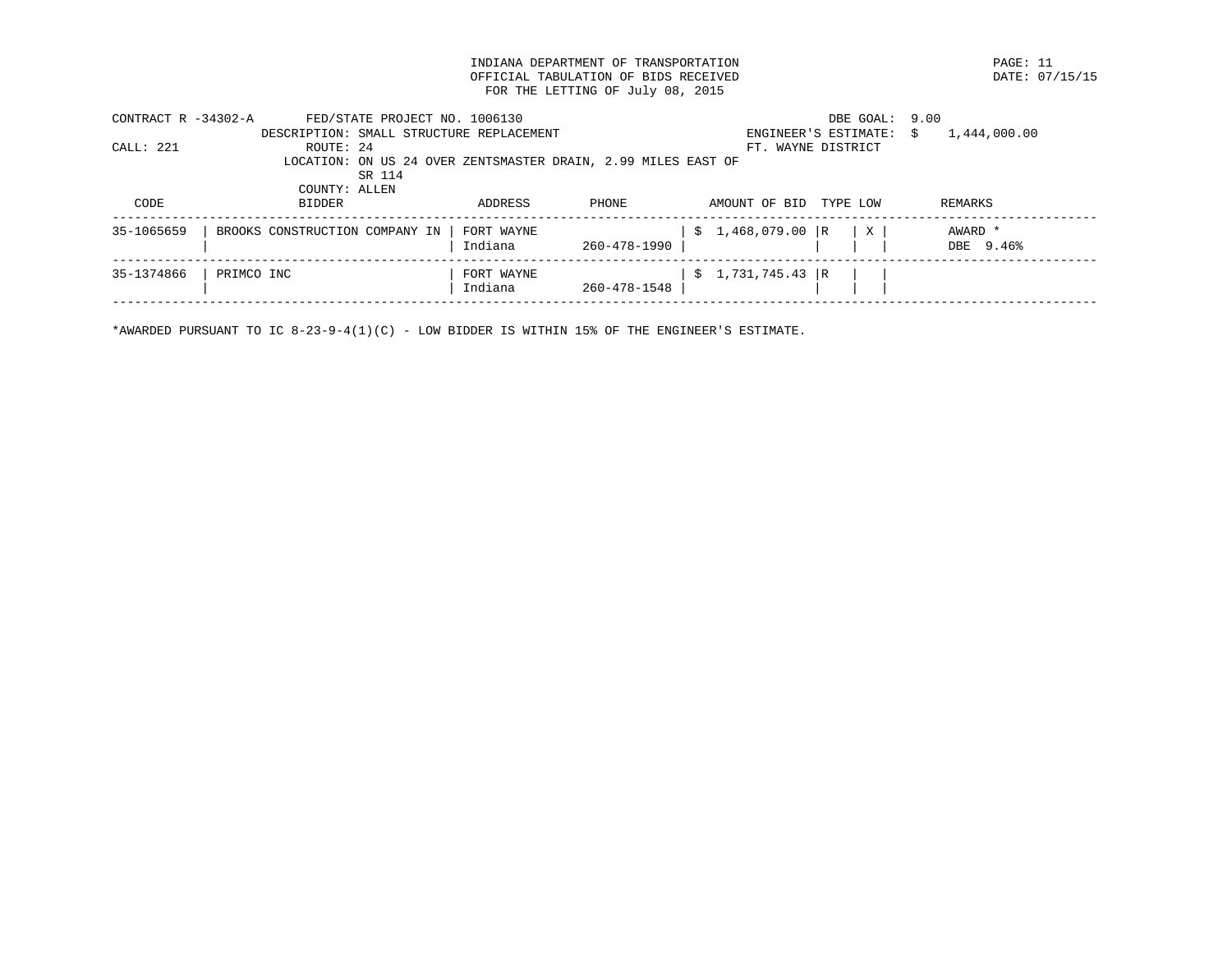INDIANA DEPARTMENT OF TRANSPORTATION **EXAMPLE SERVICES ASSESSED ASSESSED ASSESSED** DATE: 07/15/15 OFFICIAL TABULATION OF BIDS RECEIVED FOR THE LETTING OF July 08, 2015

| CONTRACT R -34337-A | FED/STATE PROJECT NO. 1005941                                    |                              |                    |                       | DBE GOAL:               | 0.00       |  |
|---------------------|------------------------------------------------------------------|------------------------------|--------------------|-----------------------|-------------------------|------------|--|
|                     | DESCRIPTION: ENHANCEMENT, BIKE AND PEDESTRIAN FACILITIES         |                              |                    |                       | ENGINEER'S ESTIMATE: \$ | 361,000.00 |  |
| CALI: 231           | ROUTE:                                                           |                              |                    |                       | FT. WAYNE DISTRICT      |            |  |
|                     | LOCATION: ALONG CR 17 BETWEEN OLD CR 8 AND CR 10 AND ALONG CR 10 |                              |                    |                       |                         |            |  |
|                     |                                                                  | BETWEEN CR 10E AND ECHO LANE |                    |                       |                         |            |  |
|                     | COUNTY: ELKHART                                                  |                              |                    |                       |                         |            |  |
| CODE                | <b>BIDDER</b>                                                    | ADDRESS                      | PHONE              | AMOUNT OF BID         | TYPE LOW                | REMARKS    |  |
| 35-0918397          | RIETH RILEY CONSTRUCTION                                         | SOUTH BEND                   |                    | $362,943.40$ R<br>S   |                         |            |  |
|                     |                                                                  | Indiana                      | 574-288-8321       |                       |                         |            |  |
| 35-0997978          | PHEND & BROWN INC                                                | MILFORD                      |                    | $434, 462.33$ R<br>-S |                         |            |  |
|                     |                                                                  | Indiana                      | 574-658-4166       |                       |                         |            |  |
| 35-1120685          | WALSH & KELLY INC                                                | GRIFFITH                     |                    | $315,745.37$ R<br>\$  | $\mathbf{X}$            | AWARD      |  |
|                     |                                                                  | Indiana                      | 219-924-5900       |                       |                         |            |  |
|                     |                                                                  |                              |                    |                       |                         |            |  |
| 35-1185040          | NIBLOCK EXCAVATING INC                                           | BRISTOL                      |                    | $465, 217.85$ R<br>-S |                         |            |  |
|                     |                                                                  | Indiana                      | $574 - 848 - 4437$ |                       |                         |            |  |
|                     |                                                                  |                              |                    |                       |                         |            |  |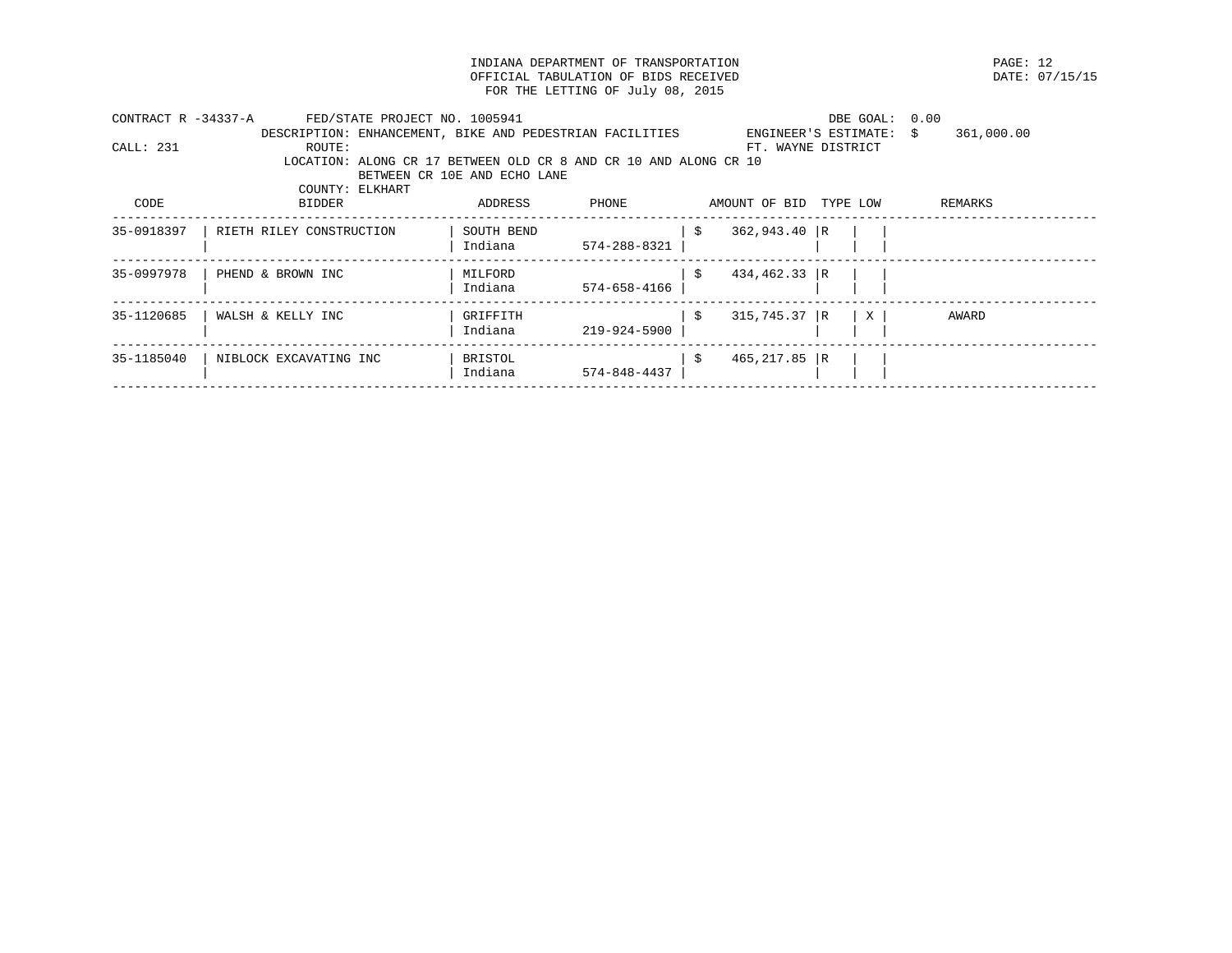INDIANA DEPARTMENT OF TRANSPORTATION PAGE: 13 OFFICIAL TABULATION OF BIDS RECEIVED FOR THE LETTING OF July 08, 2015

| CONTRACT R -34434-A |                                | FED/STATE PROJECT NO. 1006664                                 |  | DBE GOAL: 11.00         |            |
|---------------------|--------------------------------|---------------------------------------------------------------|--|-------------------------|------------|
|                     | DESCRIPTION: ASPHALT RESURFACE |                                                               |  | ENGINEER'S ESTIMATE: \$ | 917,000.00 |
| CALL: 235           | ROUTE: 331                     |                                                               |  | LAPORTE DISTRICT        |            |
|                     |                                | LOCATION: ON SR 331, FROM SOUTHERN LIMITS OF BOURBON TO US 30 |  |                         |            |

| CODE       | COUNTY: MARSHALL<br><b>BIDDER</b> | ADDRESS               | PHONE        |     | AMOUNT OF BID     | TYPE LOW |   | REMARKS                |
|------------|-----------------------------------|-----------------------|--------------|-----|-------------------|----------|---|------------------------|
| 35-0918397 | RIETH RILEY CONSTRUCTION          | SOUTH BEND<br>Indiana | 574-288-8321 | -S  | 837,877.10 R      |          |   |                        |
| 35-0997978 | PHEND & BROWN INC                 | MILFORD<br>Indiana    | 574-658-4166 | -S  | $911,285.10$ R    |          |   |                        |
| 35-1120685 | WALSH & KELLY INC                 | GRIFFITH<br>Indiana   | 219-924-5900 | -\$ | $778,868.16$ R    |          | X | AWARD<br>11.00%<br>DBE |
| 35-1139301 | E & B PAVING INC                  | ANDERSON<br>Indiana   | 765-643-5358 |     | $$1,041,597.10$ R |          |   |                        |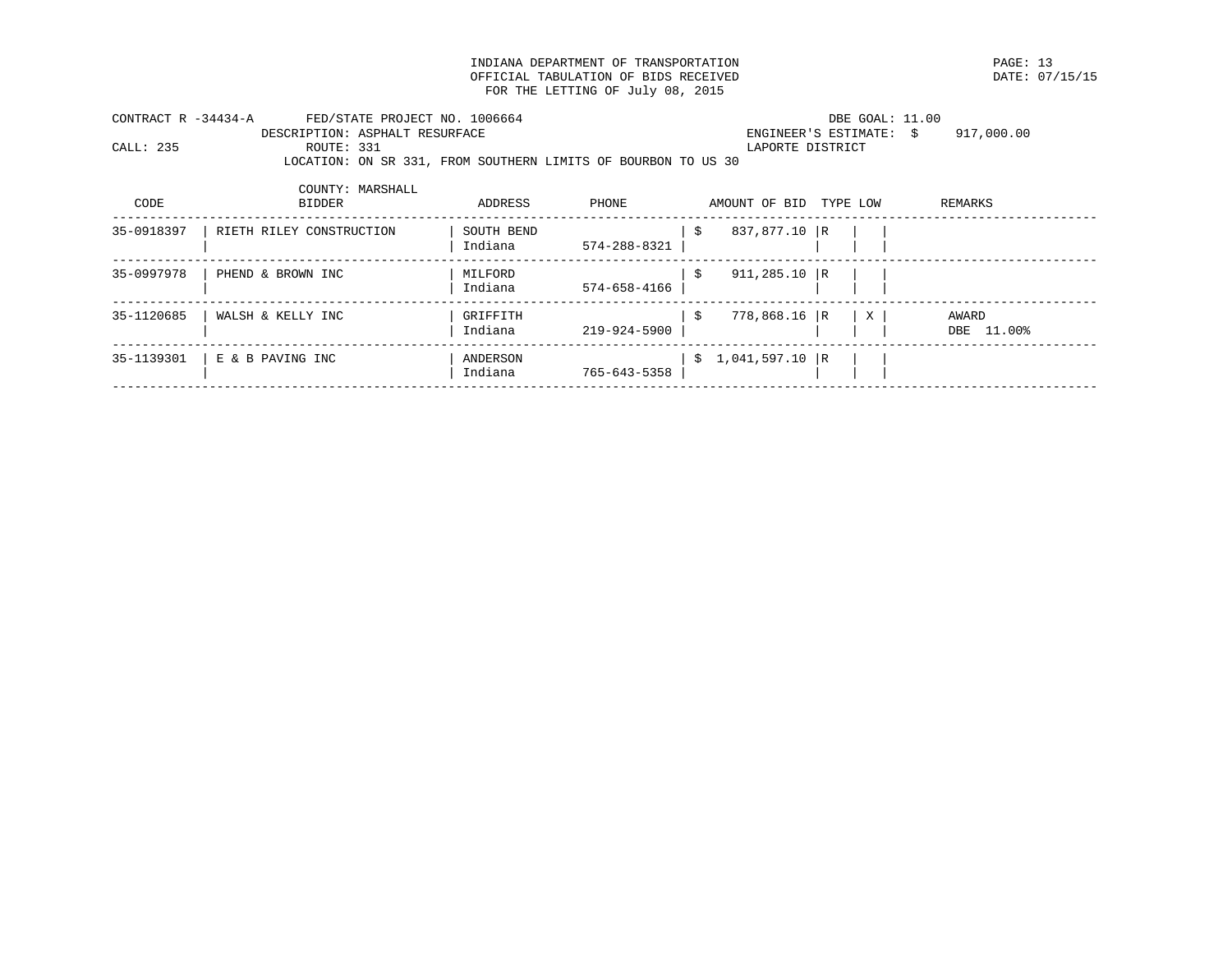INDIANA DEPARTMENT OF TRANSPORTATION PAGE: 14 OFFICIAL TABULATION OF BIDS RECEIVED FOR THE LETTING OF July 08, 2015

| CONTRACT R -34478-A |                                                   | FED/STATE PROJECT NO. CN129610600ST2 |                                                                     |  |  | DBE GOAL: 12.00 |                                          |  |  |  |  |
|---------------------|---------------------------------------------------|--------------------------------------|---------------------------------------------------------------------|--|--|-----------------|------------------------------------------|--|--|--|--|
|                     | DESCRIPTION: INTERSECTION IMPROVEMENT, ROUNDABOUT |                                      |                                                                     |  |  |                 | ENGINEER'S ESTIMATE: $\sin 1.724.000.00$ |  |  |  |  |
| CALL: 241           | ROUTE:                                            |                                      |                                                                     |  |  |                 | LAPORTE DISTRICT                         |  |  |  |  |
|                     |                                                   |                                      | LOCATION: ON 93RD AVENUE AND CHASE STREET IN THE CITY OF CROWNPOINT |  |  |                 |                                          |  |  |  |  |

| CODE       | COUNTY: LAKE<br>BIDDER   | ADDRESS                | PHONE              | AMOUNT OF BID     | TYPE LOW | REMARKS               |
|------------|--------------------------|------------------------|--------------------|-------------------|----------|-----------------------|
| 35-0918397 | RIETH RILEY CONSTRUCTION | GARY<br>Indiana        | S.<br>219-977-0722 | 1,889,913.00 R    | X        | AWARD *<br>DBE 12.26% |
| 35-1068009 | DYER CONSTRUCTION CO     | <b>DYER</b><br>Indiana | S.<br>219-865-2961 | 2,082,173.68 R    |          |                       |
| 35-1120685 | WALSH & KELLY INC        | GRIFFITH<br>Indiana    | 219-924-5900       | $$2,074,944.84$ R |          |                       |
| 35-1569222 | GRIMMER CONSTRUCTION INC | HIGHLAND<br>Indiana    | S.<br>219-924-1623 | 1,970,323.05 R    |          |                       |

\*AWARDED PURSUANT TO IC 8-23-9-4(1)(B) - LOW BIDDER IS ONE OF FOUR OR MORE BIDS RECEIVED.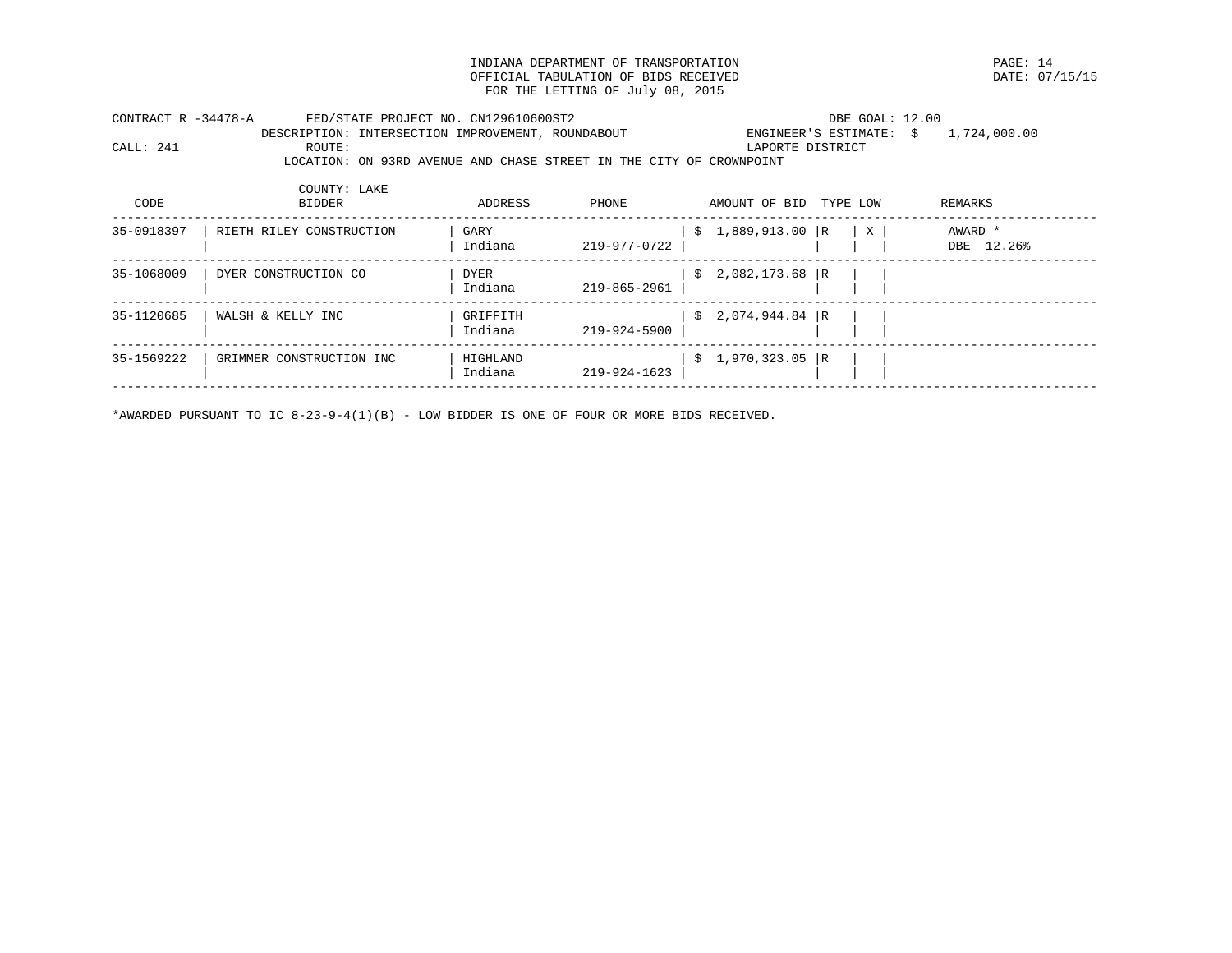INDIANA DEPARTMENT OF TRANSPORTATION OFFICIAL TABULATION OF BIDS RECEIVED FOR THE LETTING OF July 08, 2015

PAGE: 15 DATE: 08/06/15

| CONTRACT R -34738-A |                          | FED/STATE PROJECT NO. 0710981    |                                                                       |              |                                  |               | DBE GOAL: 12.00 |              |  |
|---------------------|--------------------------|----------------------------------|-----------------------------------------------------------------------|--------------|----------------------------------|---------------|-----------------|--------------|--|
|                     |                          | DESCRIPTION: ROAD RECONSTRUCTION |                                                                       |              | ENGINEER'S ESTIMATE: \$          |               |                 | 2,315,000.00 |  |
| CALL: 251           | ROUTE: 37                |                                  |                                                                       |              | VINCENNES DISTRICT               |               |                 |              |  |
|                     |                          |                                  | LOCATION: ON SR 37, 0.03 MILE EAST OF SR 56 THROUGH PAOLI TOWN SOUARE |              |                                  |               |                 |              |  |
|                     |                          |                                  | TO 0.13 MILE SOUTH OF HOSPITAL ROAD                                   |              |                                  |               |                 |              |  |
|                     | COUNTY: ORANGE           |                                  |                                                                       |              |                                  |               |                 |              |  |
| CODE                | <b>BIDDER</b>            |                                  | ADDRESS                                                               | PHONE        | AMOUNT OF BID TYPE LOW           |               |                 | REMARKS      |  |
| 11-3838875          | CALCAR PAVING INC        |                                  | JASPER                                                                |              | $$2,029,764,71$ $R$ $1$          |               |                 | REJECT *     |  |
|                     |                          |                                  | Indiana                                                               | 812-482-1024 |                                  |               |                 |              |  |
| 35-1878024          | RAGLE INC                |                                  | NEWBURGH                                                              |              | $\frac{1}{2}$ \$ 3,231,272.53 IR |               |                 |              |  |
|                     |                          |                                  | Indiana                                                               | 812-853-9558 |                                  |               |                 |              |  |
| 35-1917625          | MILESTONE CONTRACTORS LP |                                  | BLOOMINGTON                                                           |              | \$2,387,000.00 iR                | $\pm$ X $\pm$ |                 | AWARD **     |  |
|                     |                          |                                  | Indiana                                                               | 812-355-2674 |                                  |               |                 | DBE 12.00%   |  |
|                     |                          |                                  |                                                                       |              |                                  |               |                 |              |  |

 $\sim 200$ 

 $\sim$ 

\*BIDDER FAILED TO MEET DBE GOAL OR PASS GOOD FAITH EFFORT REVIEW. BID REJECT PURSUANT TO 105 IAC 11-3-16(C)(11).

\*\* AWARDED PURSUANT TO IC 8-23-9-4(1)(C) - LOW BIDDER IS WITHIN 15% OF THE ENGINEER'S ESTIMATE.

 $\sim$ 

 $\sim 10^6$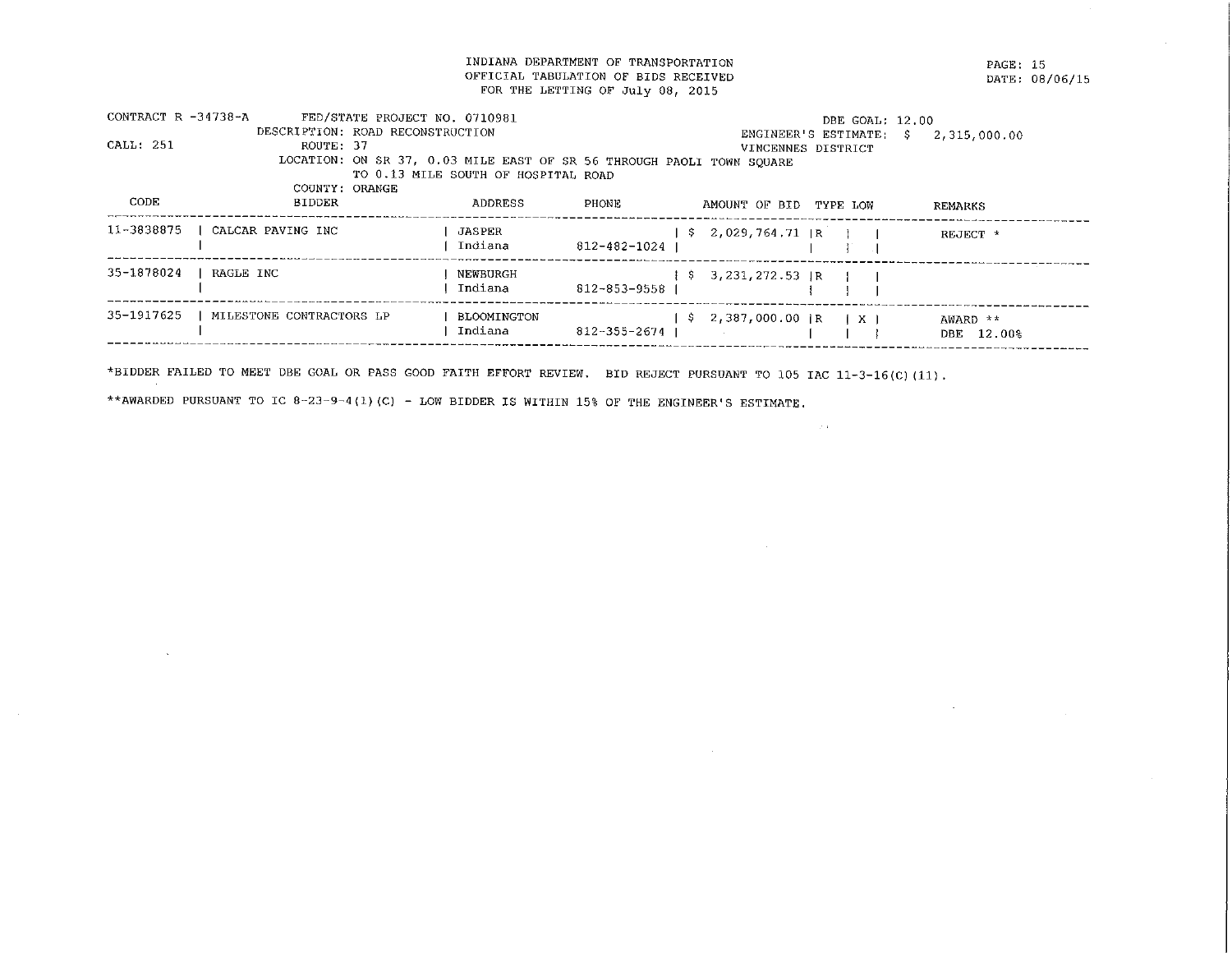INDIANA DEPARTMENT OF TRANSPORTATION PAGE: 16 OFFICIAL TABULATION OF BIDS RECEIVED FOR THE LETTING OF July 08, 2015

| CONTRACT R -34890-A |                          | FED/STATE PROJECT NO. 1297018                         |         |              |                        | DBE GOAL: 0.00          |            |  |
|---------------------|--------------------------|-------------------------------------------------------|---------|--------------|------------------------|-------------------------|------------|--|
|                     | DESCRIPTION: PIPE LINING |                                                       |         |              |                        | ENGINEER'S ESTIMATE: \$ | 227,000.00 |  |
| CALL: 271           | ROUTE: 65                |                                                       |         |              | SEYMOUR DISTRICT       |                         |            |  |
|                     |                          | LOCATION: ALONG I-65, 1.22 MILES SOUTH OF SMALL CREEK |         |              |                        |                         |            |  |
|                     |                          | COUNTY: BARTHOLOMEW                                   |         |              |                        |                         |            |  |
| CODE                | <b>BIDDER</b>            |                                                       | ADDRESS | <b>PHONE</b> | AMOUNT OF BID TYPE LOW |                         | REMARKS    |  |

| 35-1004746 | TEMPLE & TEMPLE EXCAVATING & P   SALEM | Indiana             | $812 - 883 - 6644$ | 322,700.00 R |                |       |  |
|------------|----------------------------------------|---------------------|--------------------|--------------|----------------|-------|--|
| 35-1817574 | YARDBERRY LANDSCAPE COMPANY            | ANDERSON<br>Indiana | 765-378-5783       | 187,306.00 R | $ ~\mathrm{x}$ | AWARD |  |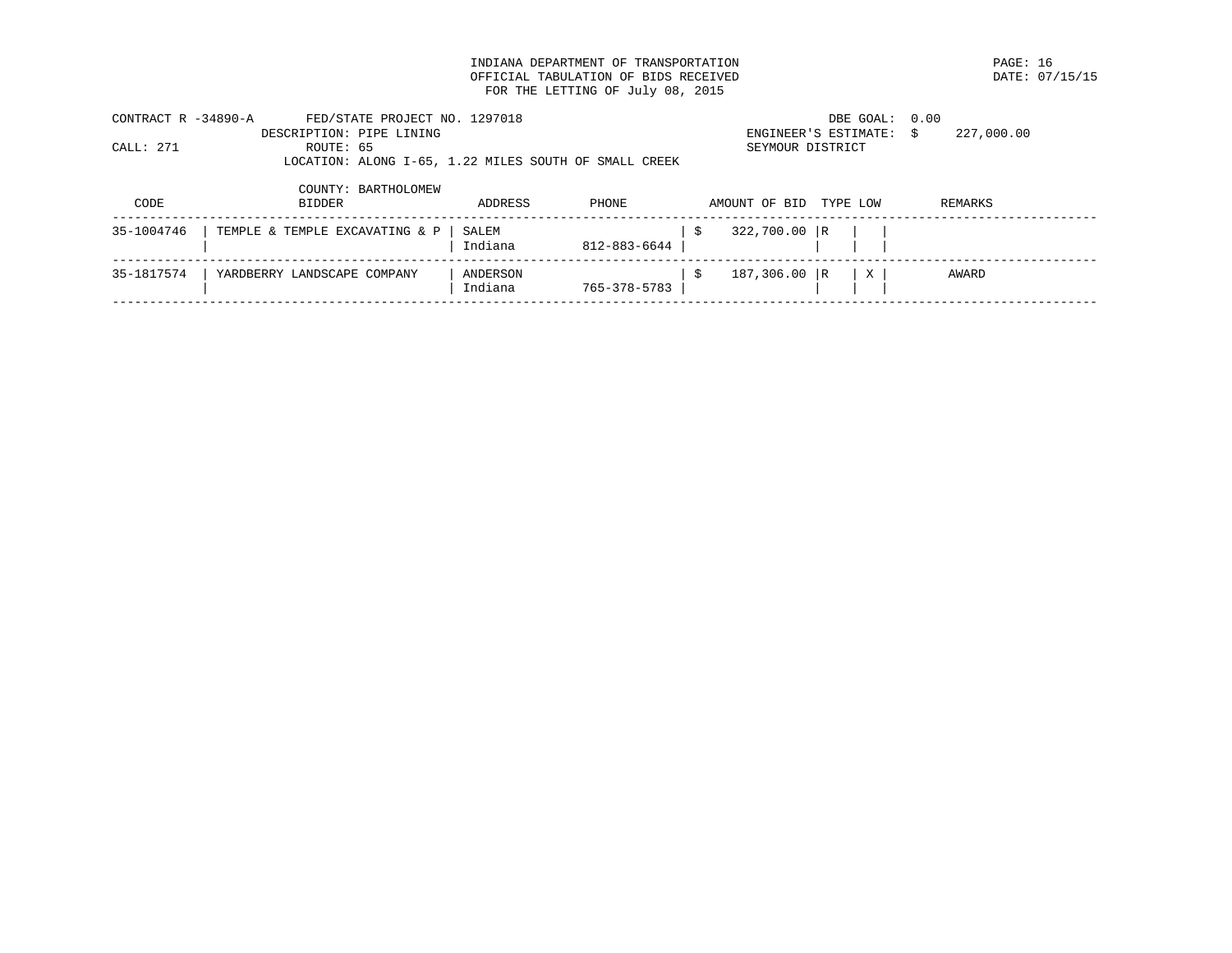INDIANA DEPARTMENT OF TRANSPORTATION **EXAMPLE SERVICE SERVICE SERVICE SERVICE SERVICE SERVICE SERVICE SERVICE S**<br>OFFICIAL TABULATION OF BIDS RECEIVED **PARTICULE SERVICE SERVICE SERVICE SERVICE SERVICE SERVICE SERVICE SERVI** OFFICIAL TABULATION OF BIDS RECEIVED FOR THE LETTING OF July 08, 2015

| CONTRACT R -34990-A |                          | FED/STATE PROJECT NO. 12962800ST1               | DBE GOAL: 8.00          |            |
|---------------------|--------------------------|-------------------------------------------------|-------------------------|------------|
|                     | DESCRIPTION: PIPE LINING |                                                 | ENGINEER'S ESTIMATE: \$ | 683,000.00 |
| CALL: 275           | ROUTE: 74                |                                                 | CRAWFORDSVILLE DISTRICT |            |
|                     |                          | LOCATION: ALONG I-74, 6.61 MILES EAST OF SR 267 |                         |            |
|                     |                          |                                                 |                         |            |
|                     | COUNTY: MARION           |                                                 |                         |            |

| CODE       | BIDDER                         | ADDRESS             | PHONE        | AMOUNT OF BID | TYPE LOW |   | REMARKS             |  |
|------------|--------------------------------|---------------------|--------------|---------------|----------|---|---------------------|--|
| 35-1004746 | TEMPLE & TEMPLE EXCAVATING & P | SALEM<br>Indiana    | 812-883-6644 | 825,600.00 R  |          |   |                     |  |
| 35-1817574 | YARDBERRY LANDSCAPE COMPANY    | ANDERSON<br>Indiana | 765-378-5783 | 582,824.20 R  |          | X | AWARD<br>DBE 10.05% |  |
|            |                                |                     |              |               |          |   |                     |  |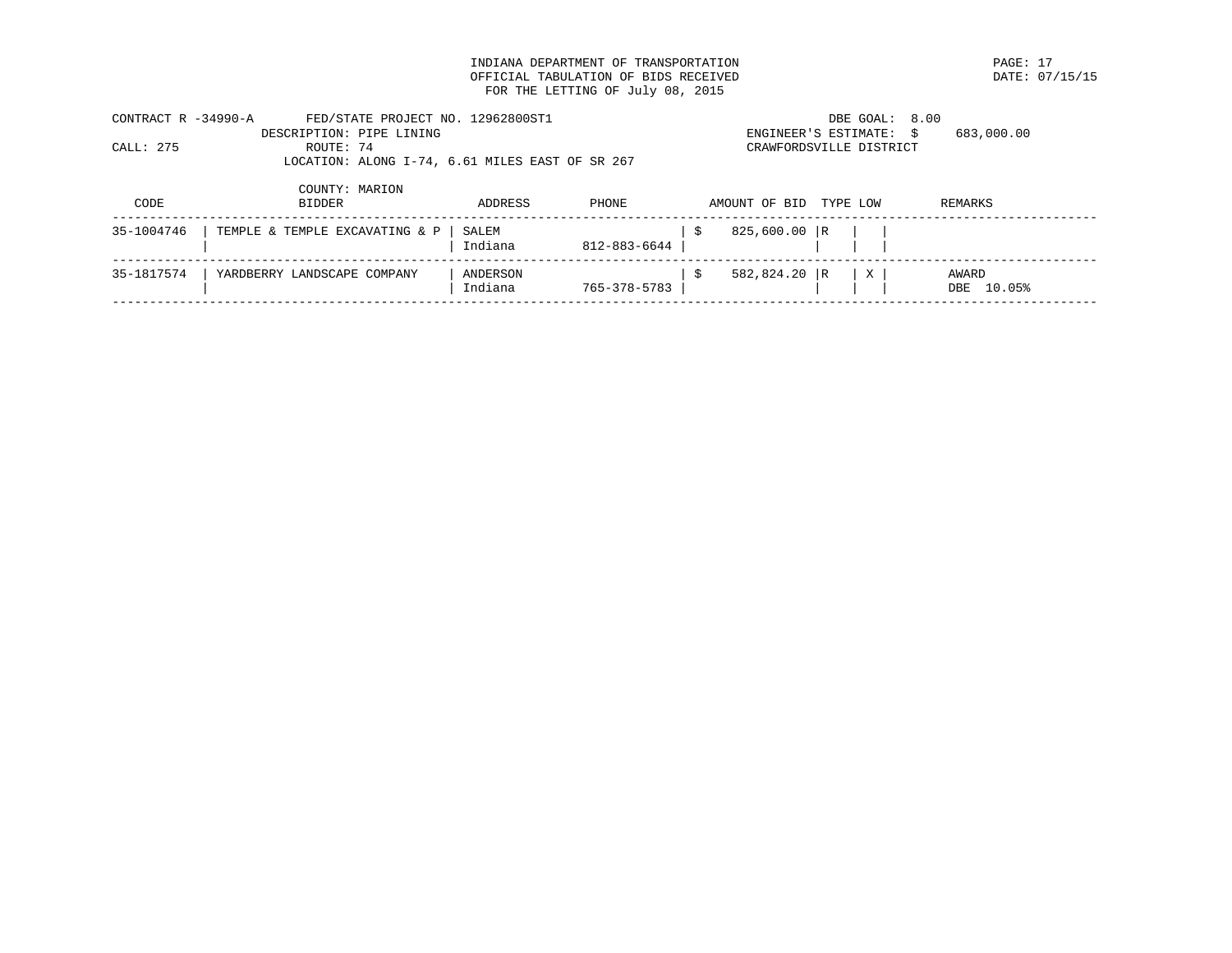INDIANA DEPARTMENT OF TRANSPORTATION PAGE: 18 OFFICIAL TABULATION OF BIDS RECEIVED FOR THE LETTING OF July 08, 2015

| CONTRACT R -35192-A | FED/STATE PROJECT NO. 1173225                              |          |                |                                | DBE GOAL: 12.00                      |            |
|---------------------|------------------------------------------------------------|----------|----------------|--------------------------------|--------------------------------------|------------|
|                     | DESCRIPTION: ROAD RECONSTRUCTION                           |          |                |                                | ENGINEER'S ESTIMATE: \$ 1,738,000.00 |            |
| CALL: 281           | ROUTE:                                                     |          |                | FT. WAYNE DISTRICT             |                                      |            |
|                     | LOCATION: ON ADAMS STREET, FROM 38TH STREET TO 33RD STREET |          |                |                                |                                      |            |
|                     |                                                            |          |                |                                |                                      |            |
|                     | COUNTY: GRANT                                              |          |                |                                |                                      |            |
| CODE                | <b>BIDDER</b>                                              | ADDRESS  | PHONE          | AMOUNT OF BID TYPE LOW         |                                      | REMARKS    |
|                     |                                                            |          |                |                                |                                      |            |
|                     | 35-1065659   BROOKS CONSTRUCTION COMPANY IN   FORT WAYNE   |          |                | $\frac{1}{5}$ , 1,661,540.40 R |                                      |            |
|                     |                                                            | Indiana  | 260-478-1990   |                                |                                      |            |
|                     | 35-1139301   E & B PAVING INC                              | ANDERSON |                | $\frac{1}{5}$ 1,584,424.07 R X |                                      | AWARD      |
|                     |                                                            | Indiana  | 765-643-5358 1 |                                |                                      | DBE 12.84% |
|                     |                                                            |          |                |                                |                                      |            |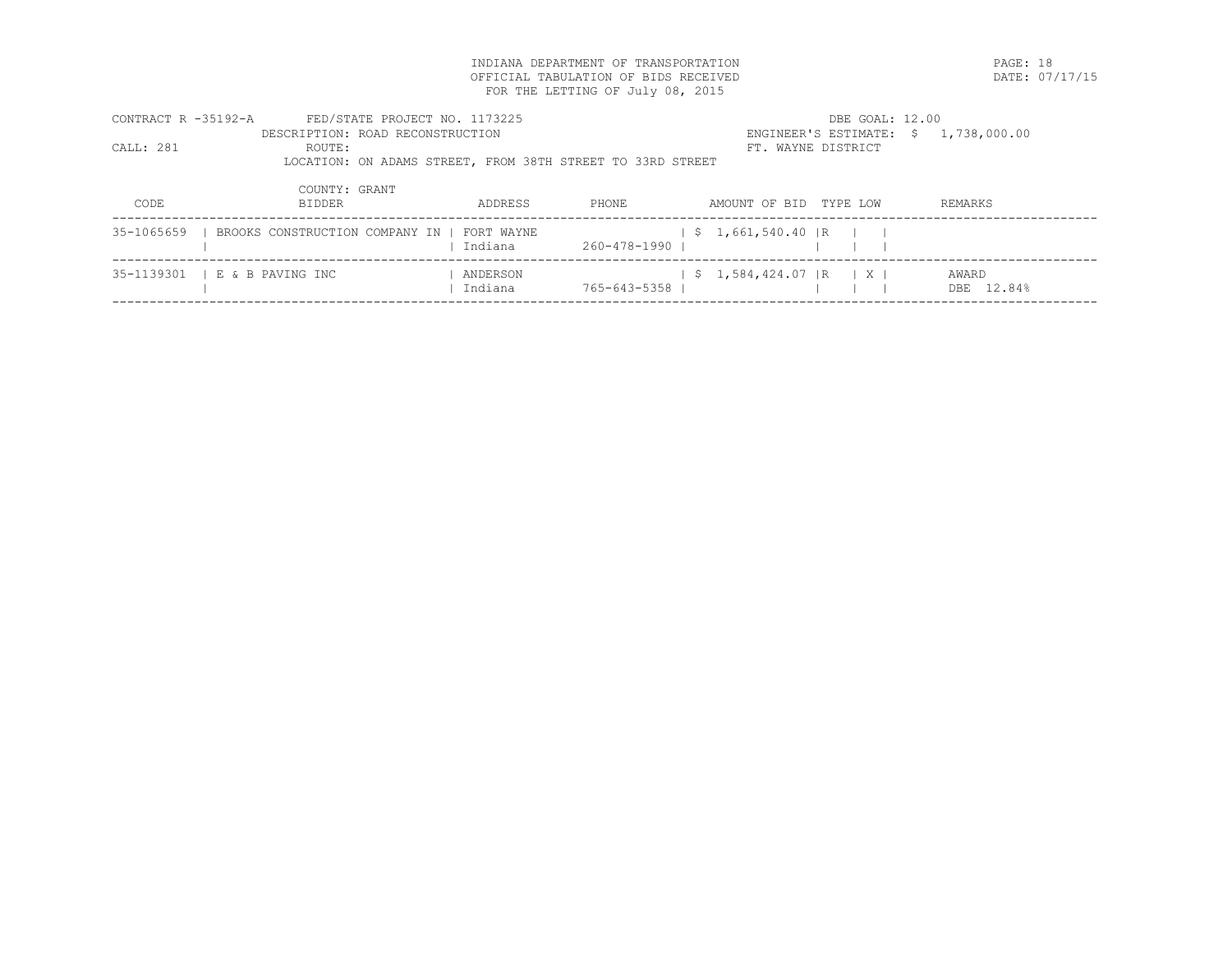INDIANA DEPARTMENT OF TRANSPORTATION PAGE: 19 OFFICIAL TABULATION OF BIDS RECEIVED FOR THE LETTING OF July 08, 2015

| CONTRACT R -35216-A | FED/STATE PROJECT NO. 129644000ST4                                  |                        |              |                   | DBE GOAL: 10.00         |              |
|---------------------|---------------------------------------------------------------------|------------------------|--------------|-------------------|-------------------------|--------------|
|                     | DESCRIPTION: ASPHALT RESURFACE                                      |                        |              |                   | ENGINEER'S ESTIMATE: \$ | 1,262,000.00 |
| CALL: 285           | ROUTE: 152                                                          |                        |              |                   | LAPORTE DISTRICT        |              |
|                     | LOCATION: ON US 41, FROM 0.66 MILE SOUTH OF I-80 TO I-80, AND ON SR |                        |              |                   |                         |              |
|                     |                                                                     | 152 FROM I-80 TO US 20 |              |                   |                         |              |
|                     | COUNTY: LAKE                                                        |                        |              |                   |                         |              |
| CODE                | <b>BIDDER</b>                                                       | ADDRESS                | <b>PHONE</b> | AMOUNT OF BID     | TYPE LOW                | REMARKS      |
|                     |                                                                     |                        |              |                   |                         |              |
| 35-0918397          | RIETH RILEY CONSTRUCTION                                            | GOSHEN                 |              | $$1,476,400.00$ R |                         |              |
|                     |                                                                     | Indiana                | 574-875-5183 |                   |                         |              |
|                     |                                                                     |                        |              |                   |                         |              |
| 35-1120685          | WALSH & KELLY INC                                                   | GRIFFITH               |              | $$1,384,108.68$ R | X                       | AWARD *      |
|                     |                                                                     | Indiana                | 219-924-5900 |                   |                         | DBE 10.02%   |
|                     |                                                                     |                        |              |                   |                         |              |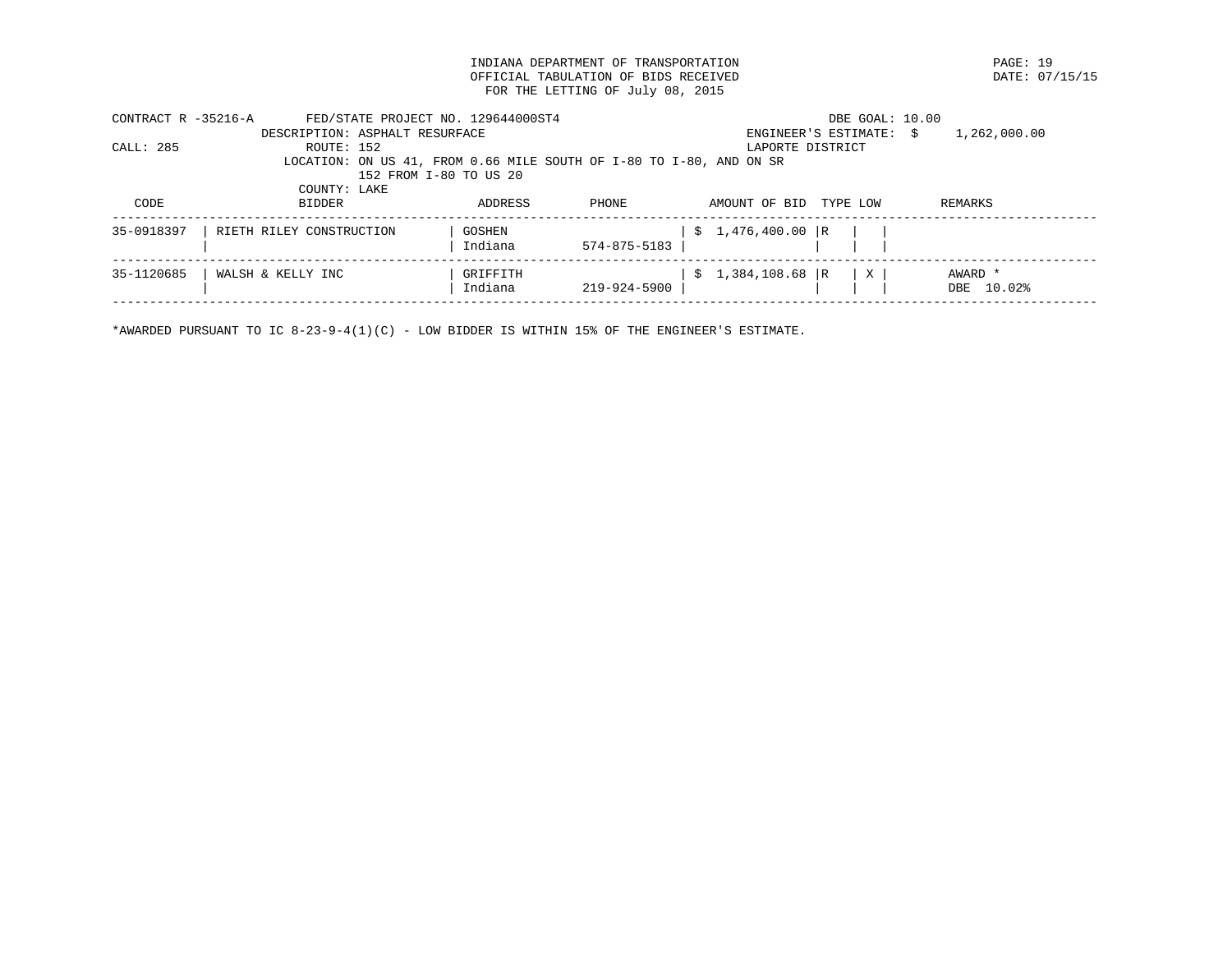INDIANA DEPARTMENT OF TRANSPORTATION **EXAMPLE ASSESSED ASSESSED ASSESSED ASSESSED** DATE: 07/15/15 OFFICIAL TABULATION OF BIDS RECEIVED FOR THE LETTING OF July 08, 2015

| CONTRACT R -35351-A | FED/STATE PROJECT NO.                                               |           |              |                   | DBE GOAL: 12.00         |            |
|---------------------|---------------------------------------------------------------------|-----------|--------------|-------------------|-------------------------|------------|
|                     | DESCRIPTION: ROAD RECONSTRUCTION                                    |           |              |                   | ENGINEER'S ESTIMATE:    | NONE BELOW |
| CALL: 291           | ROUTE:                                                              |           |              |                   | CRAWFORDSVILLE DISTRICT |            |
|                     | LOCATION: ON SAGAMORE PARKWAY FROM NATIONAL DRIVE TO MAIN STREET IN |           |              |                   |                         |            |
|                     | THE CITY OF LAFAYETTE                                               |           |              |                   |                         |            |
|                     | COUNTY: TIPPECANOE                                                  |           |              |                   |                         |            |
| CODE                | <b>BIDDER</b>                                                       | ADDRESS   | <b>PHONE</b> | AMOUNT OF BID     | TYPE LOW                | REMARKS    |
|                     |                                                                     |           |              |                   |                         |            |
| 35-0918397          | RIETH RILEY CONSTRUCTION                                            | LAFAYETTE |              | $$7,433,512.00$ R |                         | REJECT *   |
|                     |                                                                     | Indiana   | 765-447-2324 |                   |                         |            |
|                     |                                                                     |           |              |                   |                         |            |
| 35-1917625          | MILESTONE CONTRACTORS LP                                            | LAFAYETTE |              | $$7,175,577.37$ R |                         | REJECT *   |
|                     |                                                                     | Indiana   | 765-772-7500 |                   |                         |            |
|                     |                                                                     |           |              |                   |                         |            |

\*NO BIDS BELOW THE ENGINEER'S ESTIMATE – ALL BIDS REJECTED, MAY BE READVERTISED FOR FUTURE LETTING.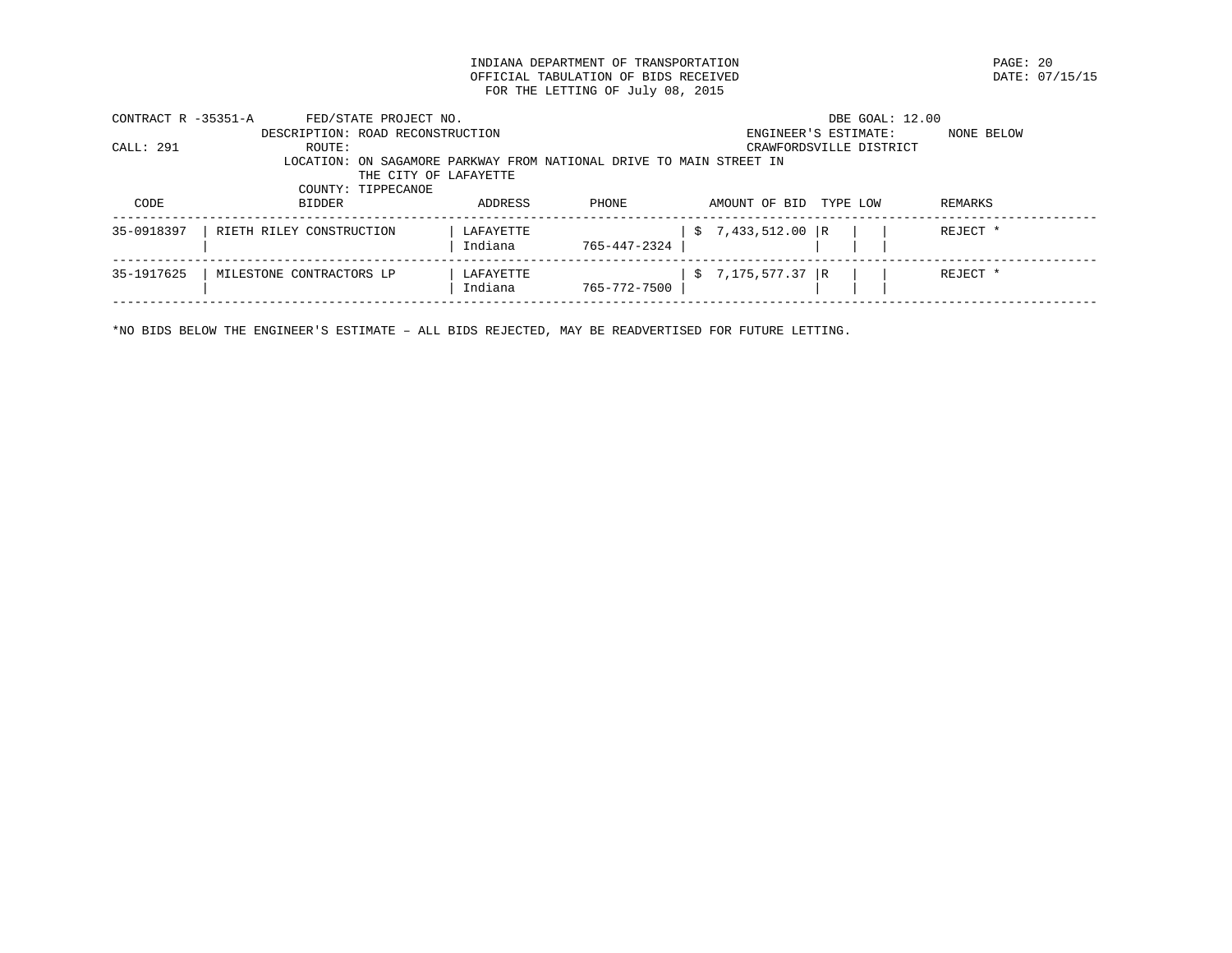INDIANA DEPARTMENT OF TRANSPORTATION PAGE: 21 OFFICIAL TABULATION OF BIDS RECEIVED FOR THE LETTING OF July 08, 2015

| CONTRACT R -35588-A | FED/STATE PROJECT NO. 1173194                                   |                                       |              |    |                         |                           | DBE GOAL: 12.00 |  |
|---------------------|-----------------------------------------------------------------|---------------------------------------|--------------|----|-------------------------|---------------------------|-----------------|--|
|                     | DESCRIPTION: ENHANCEMENT, BIKE AND PEDESTRIAN FACILITIES        |                                       |              |    | ENGINEER'S ESTIMATE: \$ |                           | 447,000.00      |  |
| CALL: 301           | ROUTE:                                                          |                                       |              |    | GREENFIELD DISTRICT     |                           |                 |  |
|                     | LOCATION: CONNECT TRAIL AND PEDESTRIAN BRIDGE TO SOUTH BOUNDARY |                                       |              |    |                         |                           |                 |  |
|                     |                                                                 | AT 106TH STREET IN CHEENEY CREEK PARK |              |    |                         |                           |                 |  |
|                     | COUNTY: HAMILTON                                                |                                       |              |    |                         |                           |                 |  |
| CODE                | BIDDER                                                          | ADDRESS                               | PHONE        |    | AMOUNT OF BID TYPE LOW  |                           | REMARKS         |  |
| 35-0918397          | RIETH RILEY CONSTRUCTION                                        | INDIANAPOLIS                          |              | -S | $535,348.00$ R          | $\boldsymbol{\mathrm{X}}$ | AWARD *         |  |
|                     |                                                                 | Indiana                               | 317-634-5561 |    |                         |                           | DBE 13.67%      |  |
| 35-1606893          | OLCO INC                                                        | BATESVILLE                            |              | -S | 997,336.70 R            |                           |                 |  |
|                     |                                                                 | Indiana                               | 812-933-0205 |    |                         |                           |                 |  |
| 35-1817574          | YARDBERRY LANDSCAPE COMPANY                                     | ANDERSON                              |              | S. | $535,482.50$ R          |                           |                 |  |
|                     |                                                                 | Indiana                               | 765-378-5783 |    |                         |                           |                 |  |
| 35-2046222          | MORPHEY CONSTRUCTION INC                                        | INDIANAPOLIS                          |              | S. | $558, 114.22$ R         |                           |                 |  |
|                     |                                                                 | Indiana                               | 317-356-9250 |    |                         |                           |                 |  |
| 35-2094565          | 3D COMPANY INC                                                  | MUNCIE                                |              | Ŝ. | 577,811.14   R          |                           |                 |  |
|                     |                                                                 | Indiana                               | 765-288-3326 |    |                         |                           |                 |  |
|                     |                                                                 |                                       |              |    |                         |                           |                 |  |

\*AWARDED PURSUANT TO IC  $8-23-9-4(1)(A)$  - LOW BIDDER IS LESS THAN \$1,000,000.00.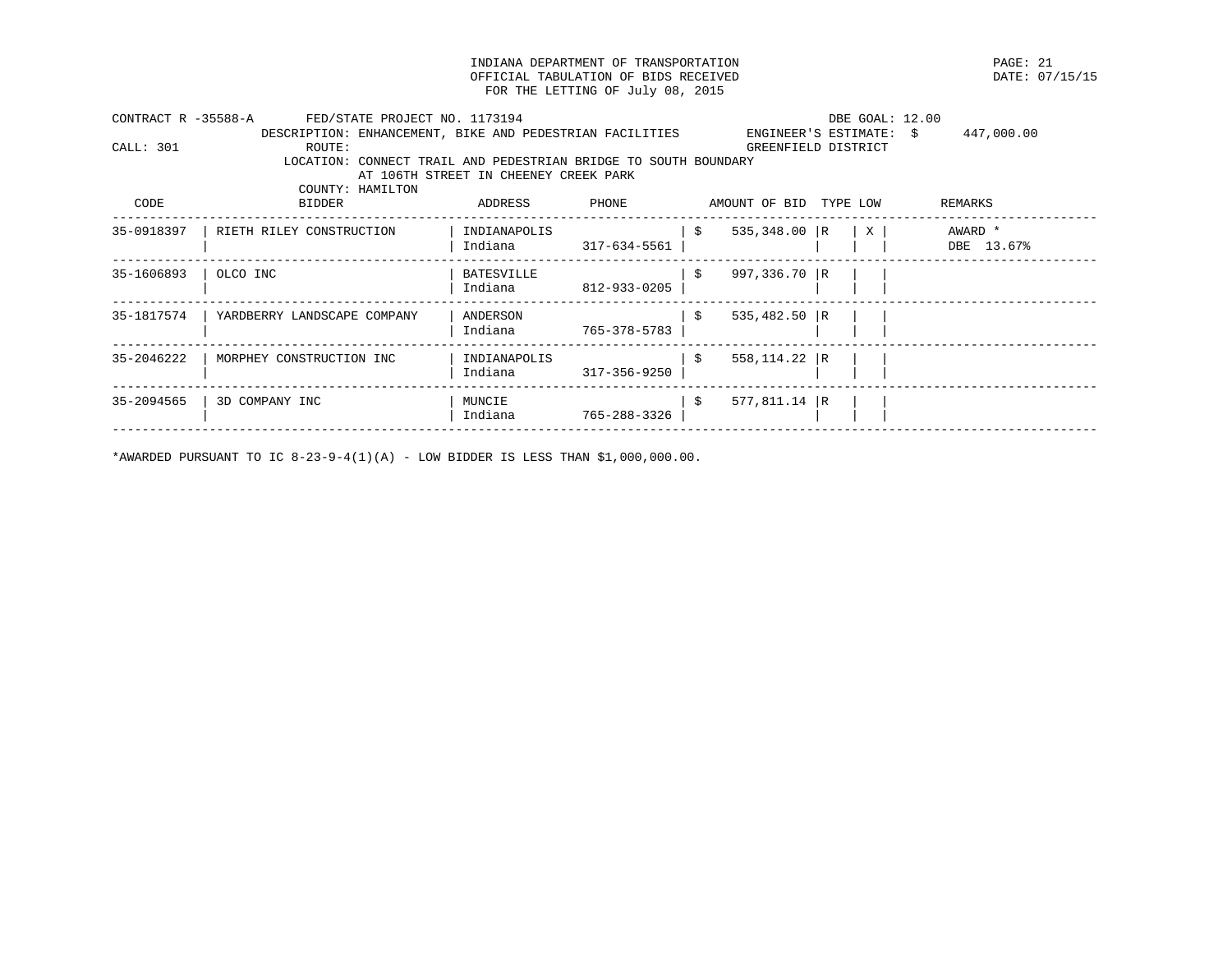INDIANA DEPARTMENT OF TRANSPORTATION PAGE: 22 OFFICIAL TABULATION OF BIDS RECEIVED FOR THE LETTING OF July 08, 2015

| CONTRACT R -35593-A |        | FED/STATE PROJECT NO. 1173775                            |  |                                                                       | DBE GOAL: 12.00         |            |
|---------------------|--------|----------------------------------------------------------|--|-----------------------------------------------------------------------|-------------------------|------------|
|                     |        | DESCRIPTION: ENHANCEMENT, BIKE AND PEDESTRIAN FACILITIES |  | ENGINEER'S ESTIMATE:                                                  |                         | NONE BELOW |
| CALL: 315           | ROUTE: |                                                          |  |                                                                       | CRAWFORDSVILLE DISTRICT |            |
|                     |        |                                                          |  | LOCATION: ALONG THE B&O TRAILHEAD AT SR 267, 3.5 MILES NORTH OF US 36 |                         |            |
|                     |        |                                                          |  |                                                                       |                         |            |

| CODE       | COUNTY: HENDRICKS<br>BIDDER | ADDRESS                 | PHONE        |   | AMOUNT OF BID     | TYPE LOW | REMARKS  |
|------------|-----------------------------|-------------------------|--------------|---|-------------------|----------|----------|
| 35-0918397 | RIETH RILEY CONSTRUCTION    | INDIANAPOLIS<br>Indiana | 317-634-5561 | S | $3,283,444.19$ R  |          | REJECT * |
| 35-1128289 | BEATY CONSTRUCTION INC      | BOGGSTOWN<br>Indiana    | 317-835-2254 |   | $$3,318,000.00$ R |          | REJECT * |
| 35-1310611 | DUNCAN ROBERTSON INC        | FRANKLIN<br>Indiana     | 317-736-6024 |   | $$4,051,401.54$ R |          | REJECT * |

\*NO BIDS BELOW THE ENGINEER'S ESTIMATE – ALL BIDS REJECTED, MAY BE READVERTISED FOR FUTURE LETTING.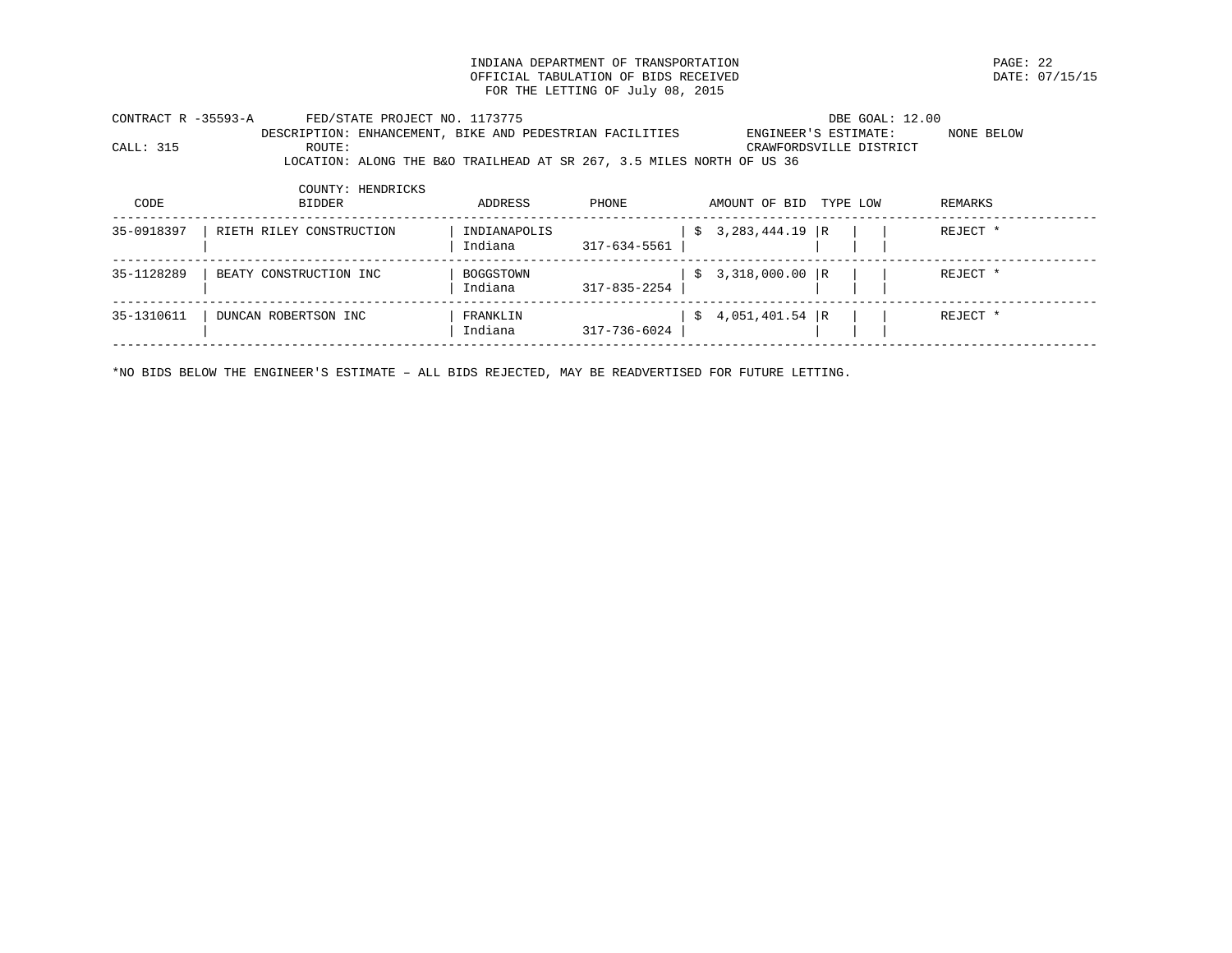INDIANA DEPARTMENT OF TRANSPORTATION PAGE: 23 OFFICIAL TABULATION OF BIDS RECEIVED FOR THE LETTING OF July 08, 2015

| CONTRACT R -35712-A |                                          | FED/STATE PROJECT NO. CN12917700LC1                        |                |                                | DBE GOAL: 0.00          |                   |
|---------------------|------------------------------------------|------------------------------------------------------------|----------------|--------------------------------|-------------------------|-------------------|
|                     | DESCRIPTION: SAFE ROUTES TO SCHOOL       |                                                            |                |                                | ENGINEER'S ESTIMATE: \$ | 153,000.00        |
| CALL: 331           | ROUTE: 28                                |                                                            |                |                                | CRAWFORDSVILLE DISTRICT |                   |
|                     |                                          | LOCATION: ALONG SR 28, SR 55, OAK, WASHINGTON, AND COLLEGE |                |                                |                         |                   |
|                     |                                          | STREETS IN THE CITY OF ATTICA                              |                |                                |                         |                   |
|                     | COUNTY: FOUNTAIN                         |                                                            |                |                                |                         |                   |
| CODE                | BIDDER                                   | ADDRESS                                                    | PHONE          | AMOUNT OF BID TYPE LOW         |                         | REMARKS           |
|                     | 35-0918397   RIETH RILEY CONSTRUCTION    | LAFAYETTE                                                  |                | $\frac{1}{5}$ 226,365.00 R     |                         |                   |
|                     |                                          | Indiana                                                    | 765-447-2324 1 |                                |                         |                   |
|                     |                                          |                                                            |                |                                |                         |                   |
|                     | 35-1606893   OLCO INC                    | BATESVILLE                                                 |                | $\vert$ \$<br>283,142.00 R     |                         |                   |
|                     |                                          | Indiana                                                    | 812-933-0205   |                                |                         |                   |
|                     |                                          |                                                            |                |                                |                         |                   |
|                     | 35-1817574   YARDBERRY LANDSCAPE COMPANY | ANDERSON                                                   |                | $\frac{1}{5}$ 136,932.50 R     |                         | AWARD RESCINDED * |
|                     |                                          | Indiana                                                    | 765-378-5783 1 |                                |                         | VOID              |
|                     |                                          |                                                            |                |                                |                         |                   |
| 37-0797609          | FEUTZ CONTRACTORS INC                    | PARIS                                                      |                | $\frac{1}{5}$ 173,509.75 R   X |                         | AWARD **          |
|                     |                                          | Illinois                                                   | 217-465-8402   |                                |                         |                   |
|                     |                                          |                                                            |                |                                |                         |                   |

\*BIDDER REFUSES TO ENTER INTO CONTRACT. BID SECURITY FORFIETED. RESCIND PRIOR AWARD AND VOID BID.

\*\*AWARDED PURSUANT TO IC 8-23-9-4(1)(A) - LOW BIDDER IS LESS THAN \$1,000,000.00.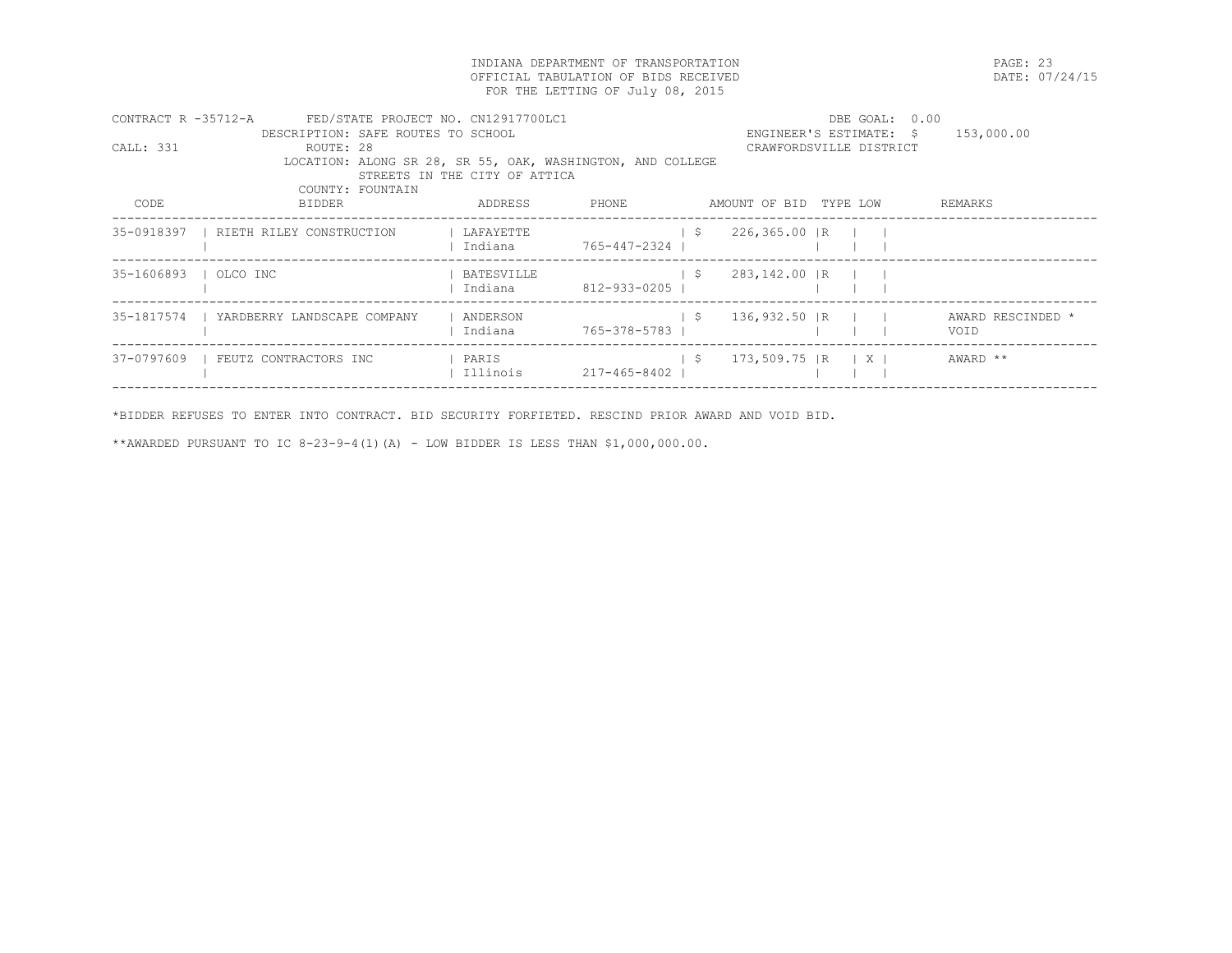INDIANA DEPARTMENT OF TRANSPORTATION PAGE: 24 OFFICIAL TABULATION OF BIDS RECEIVED FOR THE LETTING OF July 08, 2015

CONTRACT R -35758-A FED/STATE PROJECT NO. 1173460 DBE GOAL: 12.00 DESCRIPTION: INTERSECTION IMPROVEMENT, ROUNDABOUT ENGINEER'S ESTIMATE: \$ 2,030,000.00<br>CALL: 335 ROUTE: ROUTE: GREENFIELD DISTRICT LOCATION: ON 96TH STREET AND CUMBERLAND ROAD

| CODE       | COUNTY: HAMILTON<br><b>BIDDER</b> | ADDRESS                   | PHONE        |    | AMOUNT OF BID     | TYPE LOW |   | REMARKS             |
|------------|-----------------------------------|---------------------------|--------------|----|-------------------|----------|---|---------------------|
| 35-0918397 | RIETH RILEY CONSTRUCTION          | INDIANAPOLIS<br>Indiana   | 317-634-5561 | S. | 2,181,664.34      | - I R    |   |                     |
| 35-1139301 | E & B PAVING INC                  | ANDERSON<br>Indiana       | 765-643-5358 | S. | 2,026,714.08 R    |          |   |                     |
| 35-1212938 | ATLAS EXCAVATING INC              | WEST LAFAYETTE<br>Indiana | 765-429-4800 |    | $$2,924,624.60$ R |          |   | IRREGULAR *         |
| 35-1875662 | CRIDER & CRIDER INC               | BLOOMINGTON<br>Indiana    | 812-336-4452 | Ŝ. | 1,993,581.45 R    |          |   |                     |
| 35-2094565 | 3D COMPANY INC                    | MUNCIE<br>Indiana         | 765-288-3326 | S. | 1,981,625.82 R    |          | X | AWARD<br>DBE 12.35% |

\*FAILED TO SUBMIT A PERFORMANCE BOND AND POWER OF ATTORNEY LETTER WITH THE BID. BID REJECTED PURSUANT TO 105 IAC 11-3-16(A)(1).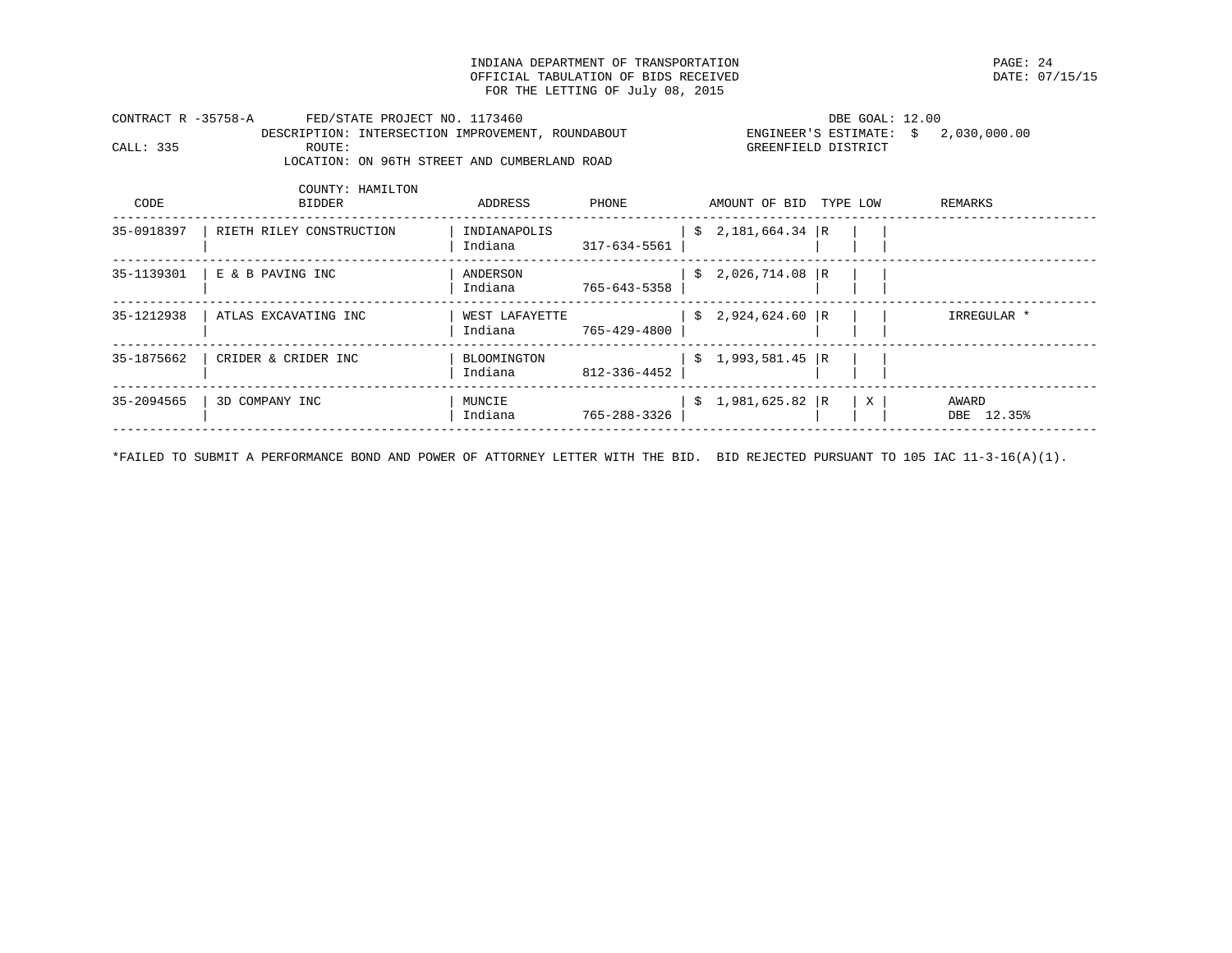INDIANA DEPARTMENT OF TRANSPORTATION PAGE: 25 OFFICIAL TABULATION OF BIDS RECEIVED FOR THE LETTING OF July 08, 2015

| CONTRACT R -35873-A |         | FED/STATE PROJECT NO. 129756200LC3                | DBE GOAL: 12.00     |  |                                       |
|---------------------|---------|---------------------------------------------------|---------------------|--|---------------------------------------|
| CALL: 341           | ROUTE : | DESCRIPTION: INTERSECTION IMPROVEMENT, ROUNDABOUT | GREENFIELD DISTRICT |  | ENGINEER'S ESTIMATE: $$ 1,018,000.00$ |
|                     |         | LOCATION: ON HAGUE ROAD AT CARRIGAN ROAD          |                     |  |                                       |
|                     |         | COUNTY: HAMILTON                                  |                     |  |                                       |

| CODE       | <b>BIDDER</b>                 | ADDRESS                 | PHONE          | AMOUNT OF BID TYPE LOW                              |  | REMARKS               |
|------------|-------------------------------|-------------------------|----------------|-----------------------------------------------------|--|-----------------------|
| 35-0918397 | RIETH RILEY CONSTRUCTION      | INDIANAPOLIS<br>Indiana | 317-634-5561   | $\vert$ \$ 1,149,570.00 $\vert$ R $\vert$ X $\vert$ |  | AWARD *<br>DBE 12.00% |
|            | 35-1139301   E & B PAVING INC | ANDERSON<br>Indiana     | 765-643-5358   | $\frac{1}{2}$ \$ 1,246,146.05 R                     |  |                       |
| 35-2094565 | 1 3D COMPANY INC              | MUNCIE<br>Indiana       | 765-288-3326 1 | $\frac{1}{2}$ \$ 1,221,772.63 R                     |  |                       |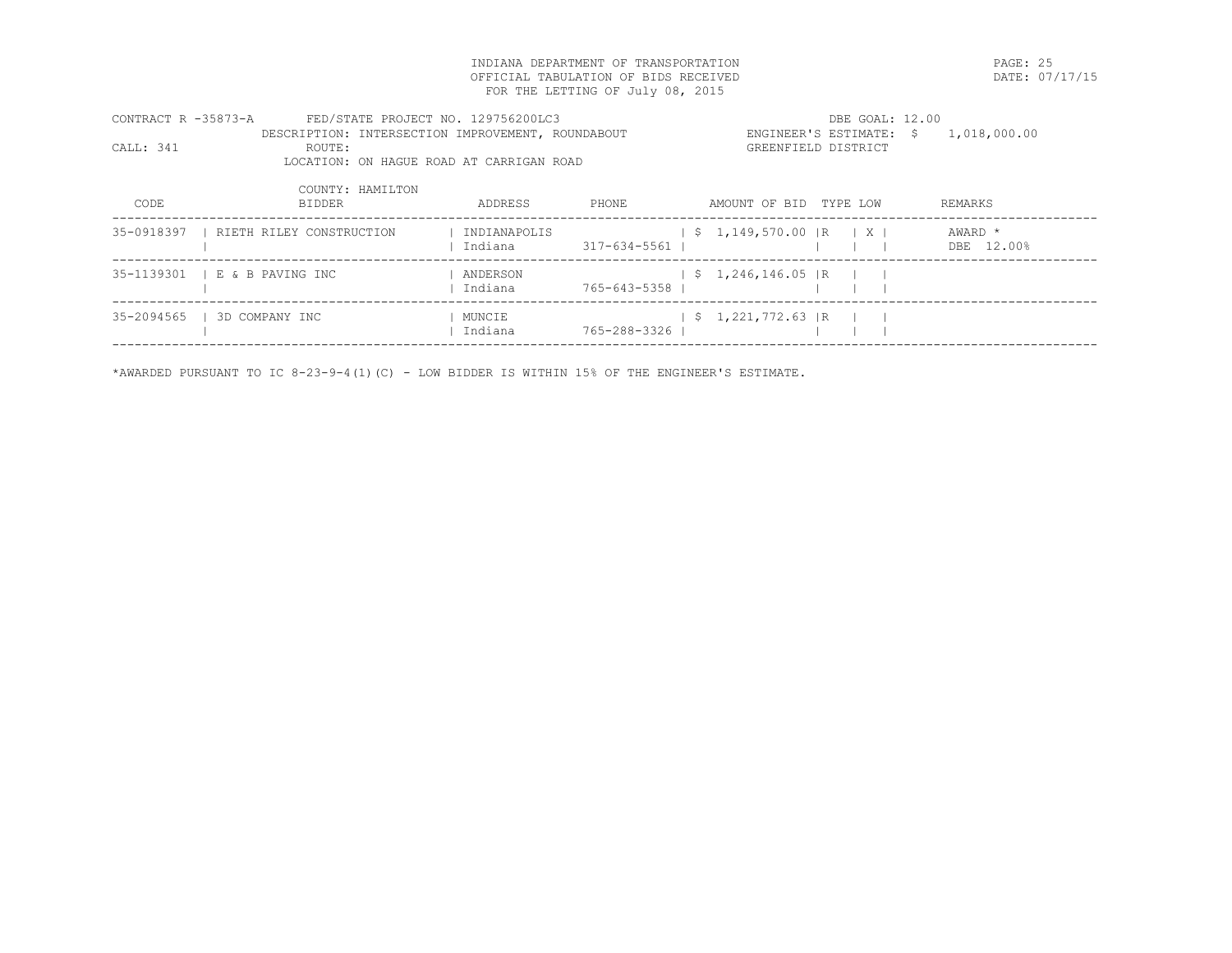INDIANA DEPARTMENT OF TRANSPORTATION **EXAMPLE 1999** PAGE: 26 PAGE: 26 PAGE: 26 PAGE: 26 PAGE: 07/15/15 OFFICIAL TABULATION OF BIDS RECEIVED FOR THE LETTING OF July 08, 2015

| CONTRACT R -36028-A<br>CALL: 355 | FED/STATE PROJECT NO. 1173474<br>DESCRIPTION: ADDED TURN LANES<br>ROUTE: |                         |              |    |                | DBE GOAL: 0.00<br>ENGINEER'S ESTIMATE:<br>GREENFIELD DISTRICT | 185,000.00<br>S. |
|----------------------------------|--------------------------------------------------------------------------|-------------------------|--------------|----|----------------|---------------------------------------------------------------|------------------|
|                                  | LOCATION: ON 106TH STREET AND ELLER ROAD IN THE CITY OF FISHERS          |                         |              |    |                |                                                               |                  |
|                                  | COUNTY: HAMILTON                                                         |                         |              |    |                |                                                               |                  |
| CODE                             | <b>BIDDER</b>                                                            | ADDRESS                 | PHONE        |    | AMOUNT OF BID  | TYPE LOW                                                      | REMARKS          |
| 35-0918397                       | RIETH RILEY CONSTRUCTION                                                 | INDIANAPOLIS<br>Indiana | 317-634-5561 | -S | $210,006.29$ R |                                                               |                  |
|                                  |                                                                          |                         |              |    |                |                                                               |                  |
| 35-1139301                       | E & B PAVING INC                                                         | ANDERSON                |              | Ŝ. | $219,977.12$ R |                                                               |                  |
|                                  |                                                                          | Indiana                 | 765-643-5358 |    |                |                                                               |                  |
| 35-2046222                       | MORPHEY CONSTRUCTION INC                                                 | INDIANAPOLIS<br>Indiana | 317-356-9250 | -S | 182,872.03 R   | X                                                             | AWARD            |
|                                  |                                                                          |                         |              |    |                |                                                               |                  |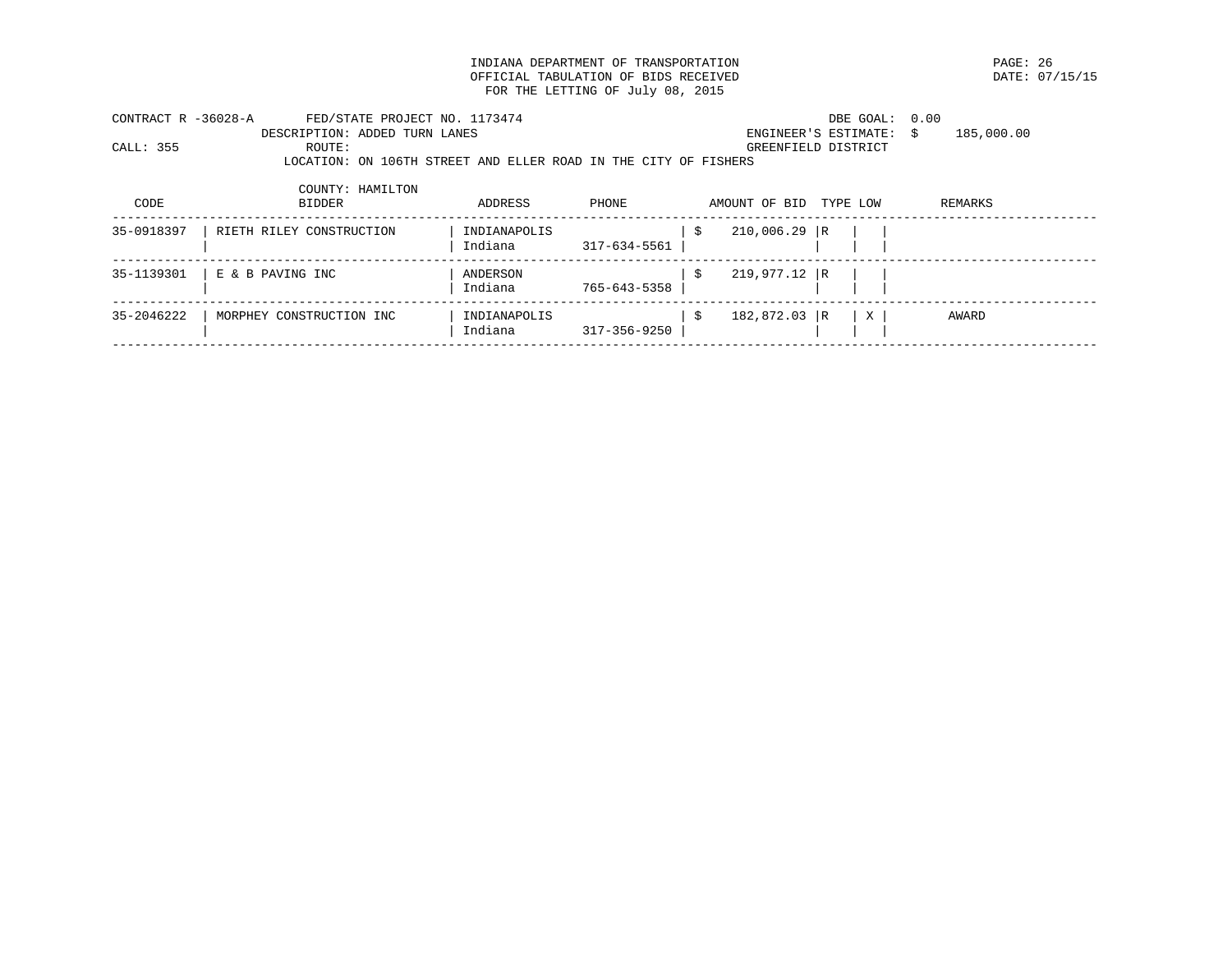INDIANA DEPARTMENT OF TRANSPORTATION PAGE: 27 OFFICIAL TABULATION OF BIDS RECEIVED FOR THE LETTING OF July 08, 2015

| SE CO10307          | BIRDHI BILIMI GOMARDHARIAMI |                                                               | T1T1T1T1T1T0TT1T |       | $A \cap A$ radio $A \cap A$ |                      | $mm + mm +$ |            |  |
|---------------------|-----------------------------|---------------------------------------------------------------|------------------|-------|-----------------------------|----------------------|-------------|------------|--|
| CODE                | COUNTY: MARION<br>BIDDER    |                                                               | ADDRESS          | PHONE | AMOUNT OF BID TYPE LOW      |                      | REMARKS     |            |  |
|                     |                             | LOCATION: ALONG WASHINGTON STREET IN THE CITY OF INDIANAPOLIS |                  |       |                             |                      |             |            |  |
| CALL: 365           | ROUTE:                      |                                                               |                  |       | GREENFIELD DISTRICT         |                      |             |            |  |
|                     |                             | DESCRIPTION: ENHANCEMENT, ROADWAY CORRIDOR                    |                  |       |                             | ENGINEER'S ESTIMATE: |             | NONE BELOW |  |
| CONTRACT R -36328-A |                             | FED/STATE PROJECT NO. 0902309                                 |                  |       |                             | DBE GOAL: 12.00      |             |            |  |

| 35-0918397 | RIETH RILEY CONSTRUCTION | INDIANAPOLIS<br>Indiana | 317-634-5561 | $$1,614,523.45$ R |  | REJECT * |
|------------|--------------------------|-------------------------|--------------|-------------------|--|----------|
| 35-1606893 | OLCO INC                 | BATESVILLE<br>Indiana   | 812-933-0205 | $$1,949,495.88$ R |  | REJECT * |
| 35-1609544 | SCHUTT-LOOKABILL CO      | INDIANAPOLIS<br>Indiana | 317-484-1500 | $$1,636,100.12$ R |  | REJECT * |
| 35-2046222 | MORPHEY CONSTRUCTION INC | INDIANAPOLIS<br>Indiana | 317-356-9250 | $$1,695,282.66$ R |  | REJECT * |
|            |                          |                         |              |                   |  |          |

\*NO BIDS BELOW THE ENGINEER'S ESTIMATE – ALL BIDS REJECTED, MAY BE READVERTISED FOR FUTURE LETTING.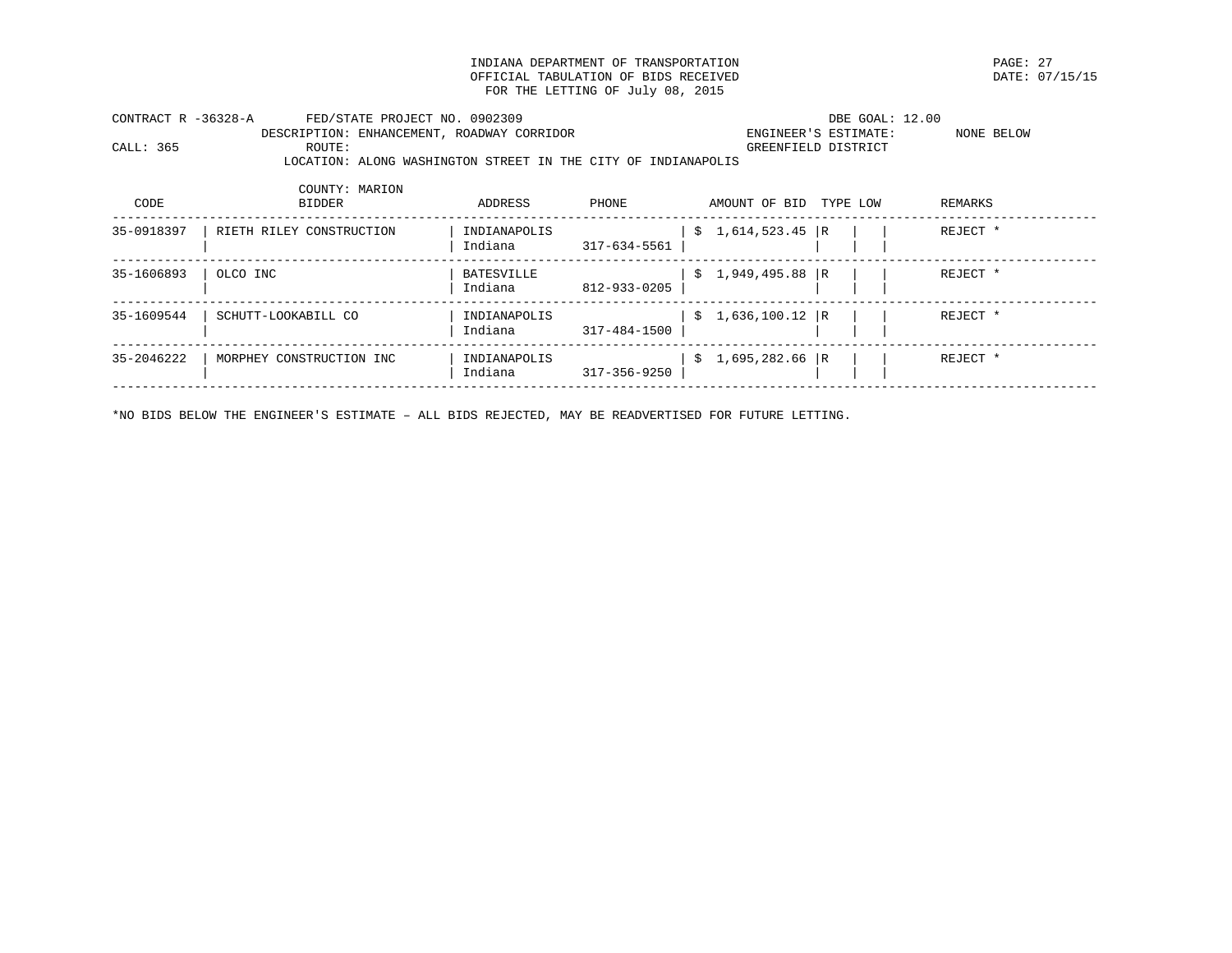INDIANA DEPARTMENT OF TRANSPORTATION PAGE: 28 OFFICIAL TABULATION OF BIDS RECEIVED FOR THE LETTING OF July 08, 2015

| FED/STATE PROJECT NO. 1383087<br>CONTRACT R -36739-A |                                                   |                         |                | DBE GOAL: 12.00                     |                     |                                       |  |  |  |
|------------------------------------------------------|---------------------------------------------------|-------------------------|----------------|-------------------------------------|---------------------|---------------------------------------|--|--|--|
|                                                      | DESCRIPTION: INTERSECTION IMPROVEMENT, ROUNDABOUT |                         |                |                                     |                     | ENGINEER'S ESTIMATE: $$ 1,452,000.00$ |  |  |  |
| CALL: 371                                            | ROUTE:                                            |                         |                |                                     | GREENFIELD DISTRICT |                                       |  |  |  |
|                                                      | LOCATION: ON 46TH STREET AT GERMAN CHURCH ROAD    |                         |                |                                     |                     |                                       |  |  |  |
|                                                      | COUNTY: MARION                                    |                         |                |                                     |                     |                                       |  |  |  |
| CODE                                                 | <b>BIDDER</b>                                     | ADDRESS                 | PHONE          | AMOUNT OF BID TYPE LOW              |                     | REMARKS                               |  |  |  |
| 35-0918397                                           | RIETH RILEY CONSTRUCTION                          | INDIANAPOLIS<br>Indiana | 317-634-5561   | $\frac{1}{2}$ \$ 1,479,932.54 R   X |                     | AWARD *<br>DBE 12.10%                 |  |  |  |
|                                                      | 35-1139301   E & B PAVING INC                     | ANDERSON<br>Indiana     | 765-643-5358 1 | $\frac{1}{5}$ 1,757,946.01 R        |                     |                                       |  |  |  |
| 35-1151771                                           | CALUMET CIVIL CONTRACTORS INC                     | WHITESTOWN<br>Indiana   | 317-769-1900   | $\frac{1}{5}$ , 1,547,000.00 R      |                     |                                       |  |  |  |

------------------------------------------------------------------------------------------------------------------------------------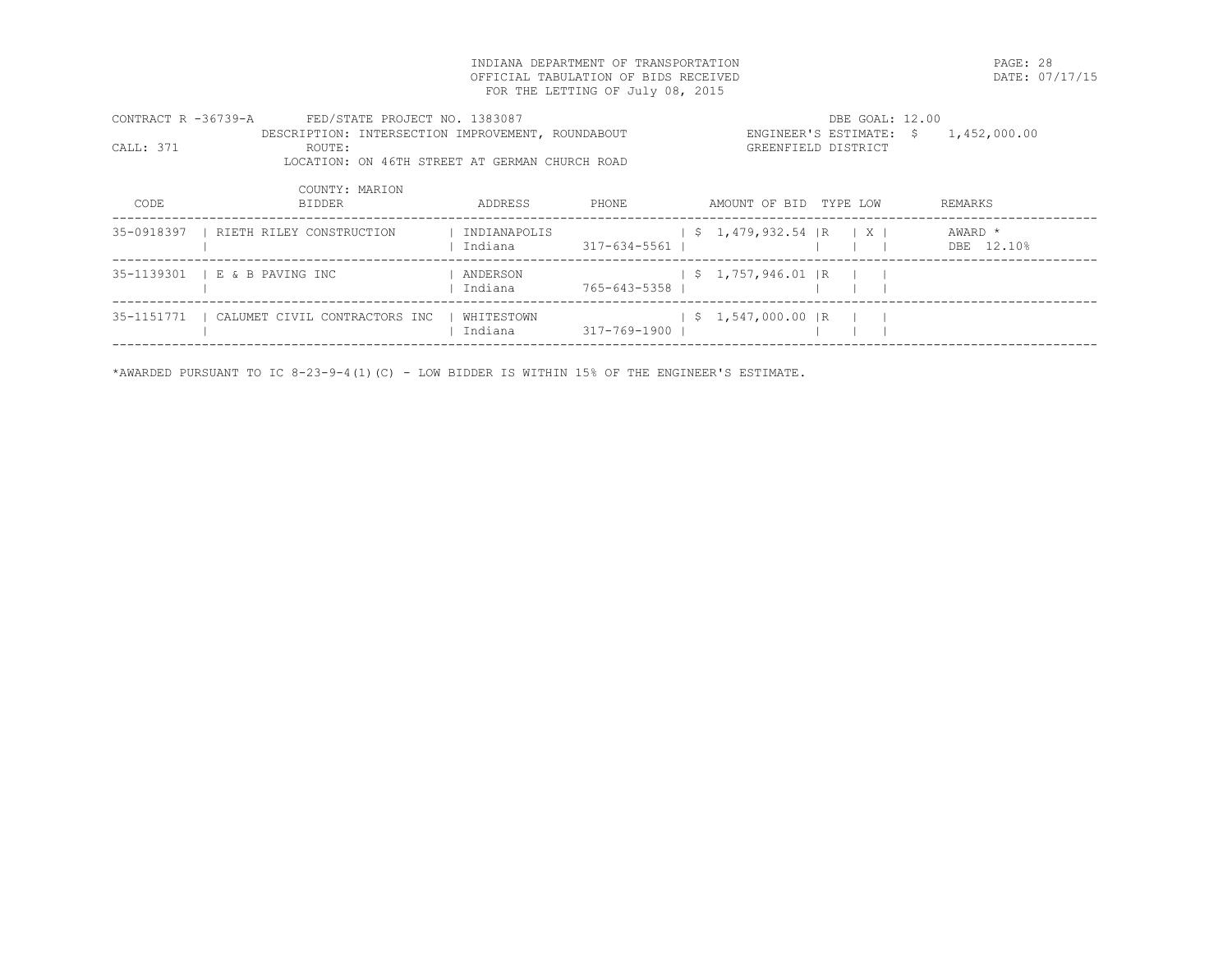INDIANA DEPARTMENT OF TRANSPORTATION PAGE: 29 OFFICIAL TABULATION OF BIDS RECEIVED FOR THE LETTING OF July 08, 2015

| CONTRACT R -36887-A | FED/STATE PROJECT NO. 138316300LC3                                   |                                |              |               | DBE GOAL: 12.00         |                   |
|---------------------|----------------------------------------------------------------------|--------------------------------|--------------|---------------|-------------------------|-------------------|
|                     | DESCRIPTION: ENHANCEMENT, BIKE AND PEDESTRAIN FACILITIES             |                                |              |               | ENGINEER'S ESTIMATE: \$ | 522,000.00        |
| CALL: 375           | ROUTE:                                                               |                                |              |               | GREENFIELD DISTRICT     |                   |
|                     | LOCATION: ALONG THE NICKEL PLATE TRAIL NEAR 106TH STREET AND LANTERN |                                |              |               |                         |                   |
|                     |                                                                      | ROAD TO 126TH AND LANTERN ROAD |              |               |                         |                   |
|                     | COUNTY: HAMILTON                                                     |                                |              |               |                         |                   |
| CODE                | BIDDER                                                               | ADDRESS                        | PHONE        | AMOUNT OF BID | TYPE LOW                | REMARKS           |
| 35-2046222          | MORPHEY CONSTRUCTION INC                                             | INDIANAPOLIS<br>Indiana        | 317-356-9250 | 728,905.00 R  |                         | AWARD *<br>12.17% |
|                     |                                                                      |                                |              |               |                         |                   |

\*AWARDED PURSUANT TO IC  $8-23-9-4(1)(A)$  - LOW BIDDER IS LESS THAN \$1,000,000.00.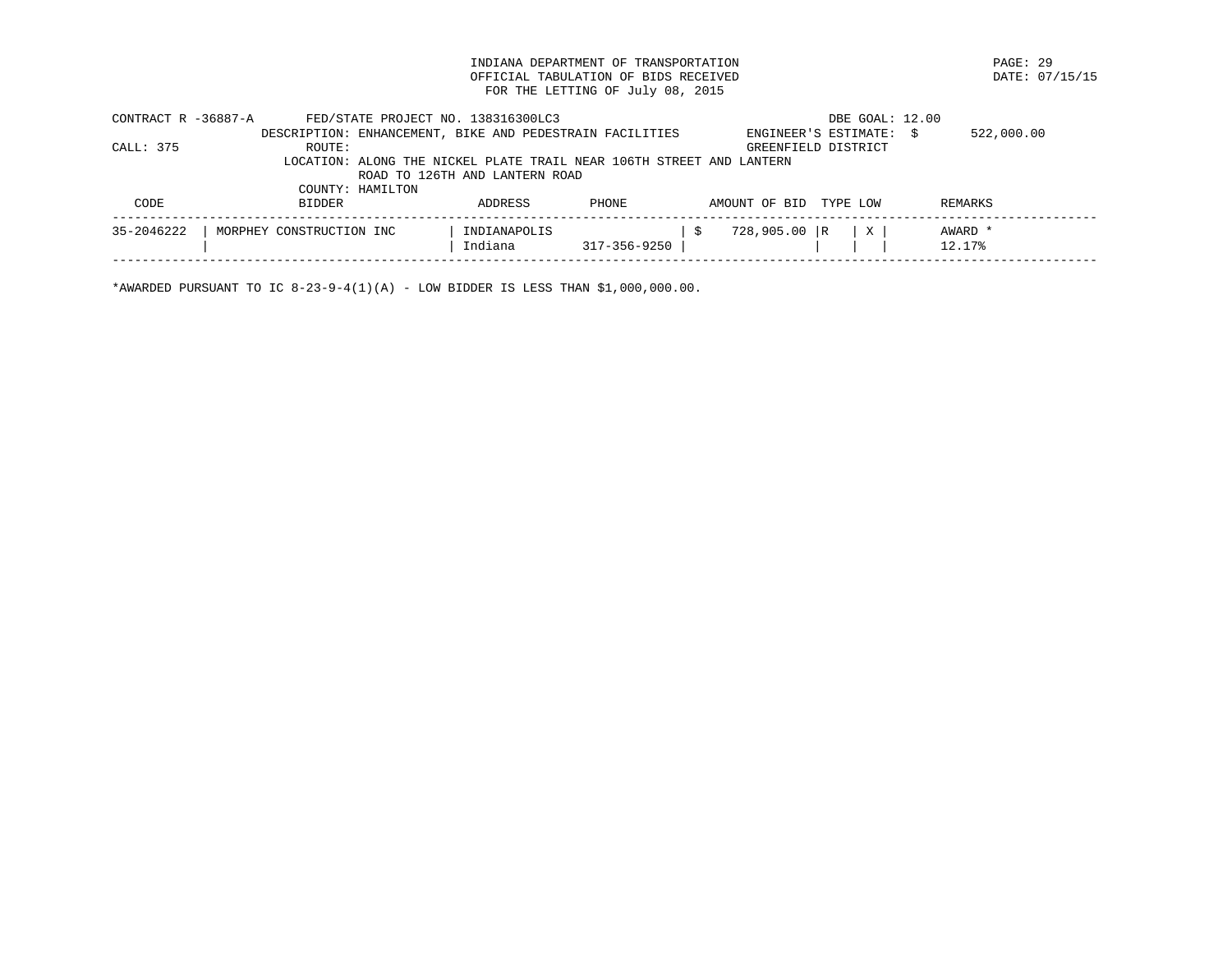INDIANA DEPARTMENT OF TRANSPORTATION PAGE: 30 OFFICIAL TABULATION OF BIDS RECEIVED FOR THE LETTING OF July 08, 2015 CONTRACT R -37383-A FED/STATE PROJECT NO. 140059700ST5 DBC GOAL: 12.00 DESCRIPTION: DESIGN BUILD - ADDED TRAVEL LANES AND BRIDGE WIDENI ENGINEER'S ESTIMATE: \$ 70,200,000.00 SEYMOUR DISTRICT LOCATION: ON I-65 FROM 1.02 MILES NORTH OF SR 60 TO 2.8 MILES SOUTH OF SR 160 COUNTY: CLARK<br>CODE BIDDER ADDRESS PHONE AMOUNT OF BID TYPE LOW REMARKS ------------------------------------------------------------------------------------------------------------------------------------

|            | PRESENT VALUE OF FUTURE MAINTENANCE<br>SECTION 0001 HMA ALTERNATE  | \$5,477,127.15     |              |                                |   |                     |
|------------|--------------------------------------------------------------------|--------------------|--------------|--------------------------------|---|---------------------|
|            | PRESENT VALUE OF FUTURE MAINTENANCE<br>SECTION 0002 PCCP ALTERNATE |                    |              | \$4,393,355.40                 |   |                     |
| 35-0918397 | RIETH RILEY CONSTRUCTION<br>SECTION 0001 HMA ALTERNATE             | INDIANAPOLIS<br>ΙN | 317-634-5561 | \$80,812,708.22                |   |                     |
| 35-0918397 | RIETH RILEY CONSTRUCTION<br>SECTION 0002 PCCP ALTERNATE            | INDIANAPOLIS<br>IN | 317-634-5561 | NO BID                         |   |                     |
| 35-1035114 | SUPERIOR CONSTRUCTION CO INC<br>SECTION 0001 HMA ALTERNATE         | GARY<br>IN         | 219-886-3728 | \$91,732,871.75                |   |                     |
| 35-1035114 | SUPERIOR CONSTRUCTION CO INC<br>SECTION 0002 PCCP ALTERNATE        | GARY<br>ΙN         | 219-886-3728 | \$89,561,774.60                |   |                     |
| 35-1139301 | E & B PAVING INC<br>SECTION 0001 HMA ALTERNATE                     | ANDERSON<br>IN     | 765-643-5358 | \$67,055,136.25                | X | AWARD<br>DBE 12.00% |
| 35-1139301 | E & B PAVING INC<br>SECTION 0002 PCCP ALTERNATE                    | ANDERSON<br>ΙN     | 765-643-5358 | NO BID                         |   |                     |
| 35-1917625 | MILESTONE CONTRACTORS LP<br>SECTION 0001 HMA ALTERNATE             | COLUMBUS<br>IN     | 812-579-5248 | NO BID                         |   |                     |
| 35-1917625 | MILESTONE CONTRACTORS LP<br>SECTION 0002 PCCP ALTERNATE            | COLUMBUS<br>IN     |              | 812-579-5248   \$73,454,148.96 |   |                     |

NOTE: RANKING OF THE BIDS IS DETERMINED FROM THE SUM OF THE ALTERNATE SECTION BID AND CORRESPONDING PRESENT VALUE OF FUTURE MAINTENANCE:

THE LOWEST RANKING

AMOUNT CALCULATED = SECTION 0001 + \$ PVFM 0001  $=$  \$67,055,136.25 + \$ 5,477,127.15 = \$72,532,263.40

ACTUAL CONTRACT AMOUNT = SECTION 0001 BID AMOUNT = \$67,055,136.25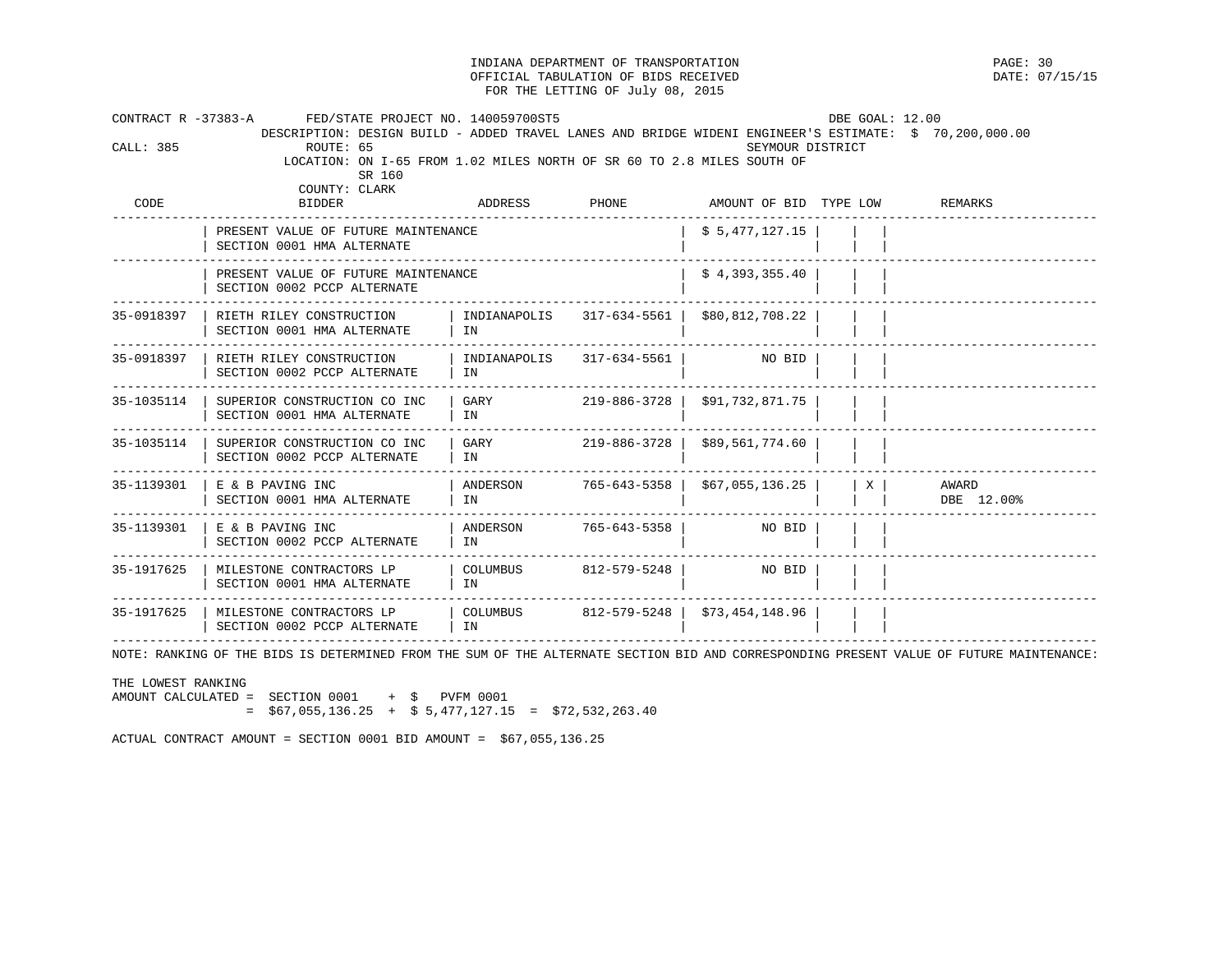| INDIANA DEPARTMENT OF TRANSPORTATION |                                                                   |            |                                  |      |                                              |                         | PAGE: 31                        |                |
|--------------------------------------|-------------------------------------------------------------------|------------|----------------------------------|------|----------------------------------------------|-------------------------|---------------------------------|----------------|
| OFFICIAL TABULATION OF BIDS RECEIVED |                                                                   |            |                                  |      |                                              |                         |                                 | DATE: 07/31/15 |
|                                      |                                                                   |            | FOR THE LETTING OF July 08, 2015 |      |                                              |                         |                                 |                |
|                                      |                                                                   |            |                                  |      |                                              | MBE GOAL: 7.00          | IVBE GOAL: 3.00                 |                |
| CONTRACT R -37465-A                  | FED/STATE PROJECT NO. 140066900ST4                                |            |                                  |      |                                              | WBE GOAL: 5.00          |                                 |                |
|                                      | DESCRIPTION: INSTITUTION AND PARK ROAD MAINTENANCE                |            |                                  |      |                                              | ENGINEER'S ESTIMATE: \$ | 378,000.00                      |                |
| CALL: 391                            | ROUTE:                                                            |            |                                  |      | LAPORTE DISTRICT                             |                         |                                 |                |
|                                      | LOCATION: ON VARIOUS ROADS THROUGHOUT THE POTATO CREEK STATE PARK |            |                                  |      |                                              |                         |                                 |                |
|                                      | COUNTY: ST. JOSEPH                                                |            |                                  |      |                                              |                         |                                 |                |
| CODE                                 | <b>BIDDER</b>                                                     | ADDRESS    | PHONE                            |      | AMOUNT OF BID TYPE LOW                       |                         | REMARKS                         |                |
| 35-0918397                           | RIETH RILEY CONSTRUCTION                                          | SOUTH BEND |                                  | - \$ | $266,886.00$ $\vert R \vert$ $\vert X \vert$ |                         | AWARD *                         |                |
|                                      |                                                                   | Indiana    | 574-288-8321                     |      |                                              |                         | IMBE 7.04% WBE 5.07% IVBE 0.67% |                |
| 35-1120685                           | WALSH & KELLY INC                                                 | GRIFFITH   |                                  | S.   | 271,166.00 IR                                |                         |                                 |                |
|                                      |                                                                   | Indiana    | 219-924-5900                     |      |                                              |                         |                                 |                |
|                                      |                                                                   |            |                                  |      |                                              |                         |                                 |                |

\*AWARD BASED ON MINORITY AND WOMEN'S BUSINESS ENTERPRISES DIVISION, INDIANA DEPARTMENT OF ADMINISTRATION, GOOD FAITH EFFORTS REVIEW.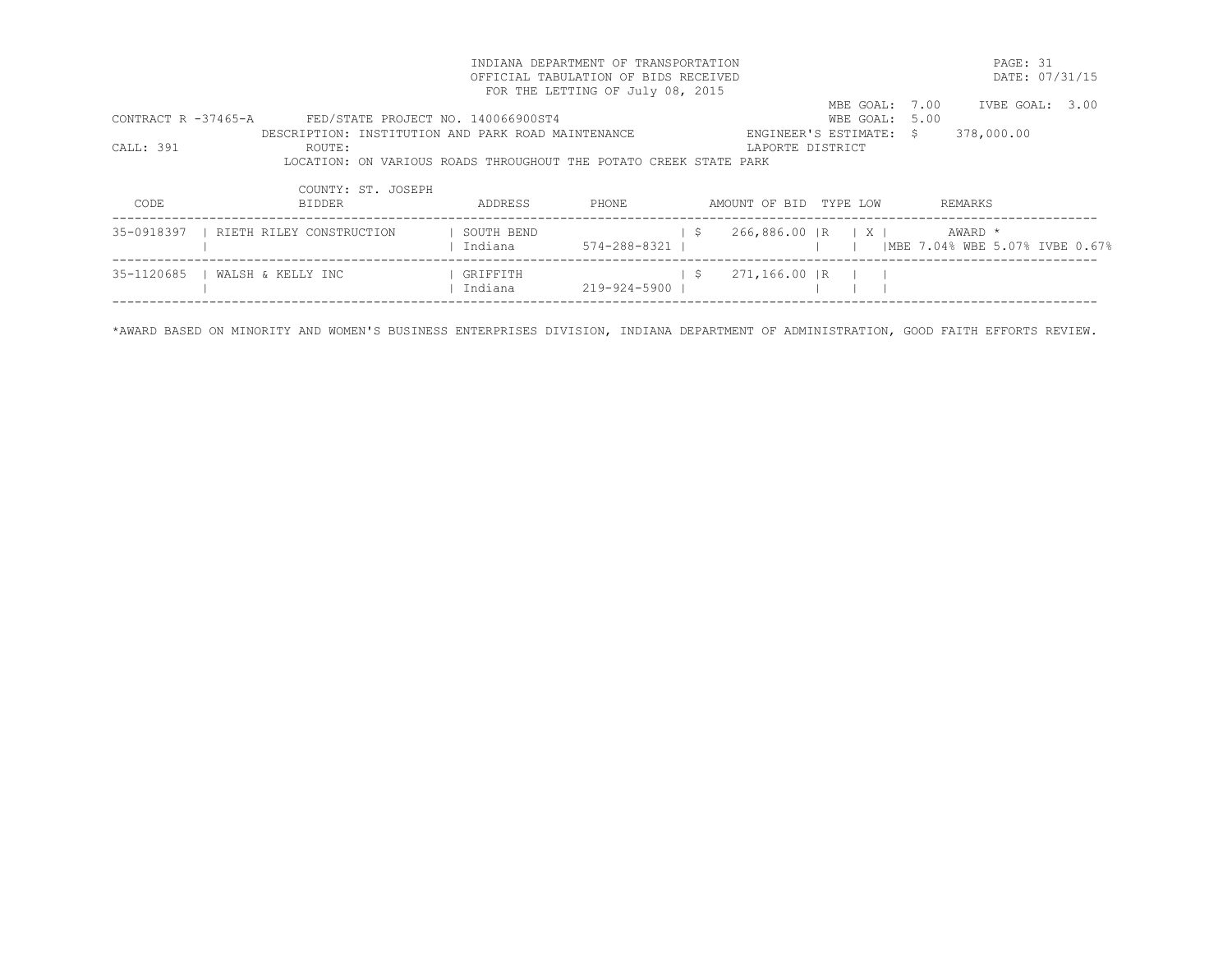INDIANA DEPARTMENT OF TRANSPORTATION PAGE: 32 OFFICIAL TABULATION OF BIDS RECEIVED FOR THE LETTING OF July 08, 2015

| CONTRACT R -37701-B | FED/STATE PROJECT NO. 140132600LC5                       |              | DBE GOAL: 5.00     |                           |              |  |
|---------------------|----------------------------------------------------------|--------------|--------------------|---------------------------|--------------|--|
|                     | DESCRIPTION: ENHANCEMENT, BIKE AND PEDESTRIAN FACILITIES |              |                    | ENGINEER'S ESTIMATE: \$   | 2,635,000.00 |  |
| CALL: 393           | ROUTE:                                                   |              |                    | SEYMOUR DISTRICT          |              |  |
|                     | LOCATION: ALONG HISTORIC DOWNTOWN RIVER WALK             |              |                    |                           |              |  |
|                     |                                                          |              |                    |                           |              |  |
|                     | COUNTY: OHIO                                             |              |                    |                           |              |  |
| CODE                | BIDDER                                                   | ADDRESS      | PHONE              | AMOUNT OF BID<br>TYPE LOW | REMARKS      |  |
|                     | 31-1323837   SUNESIS CONSTRUCTION COMPANY                | WEST CHESTER |                    | $$2,873,300.61$ R         |              |  |
|                     |                                                          | Ohio         | $513 - 326 - 6000$ |                           |              |  |
|                     |                                                          |              |                    |                           |              |  |
| 35-1128289          | I BEATY CONSTRUCTION INC                                 | BOGGSTOWN    |                    | $$2,747,074.45$ R X I     | AWARD *      |  |
|                     |                                                          | Indiana      | $317 - 835 - 2254$ |                           | DBE 9.87%    |  |
|                     |                                                          |              |                    |                           |              |  |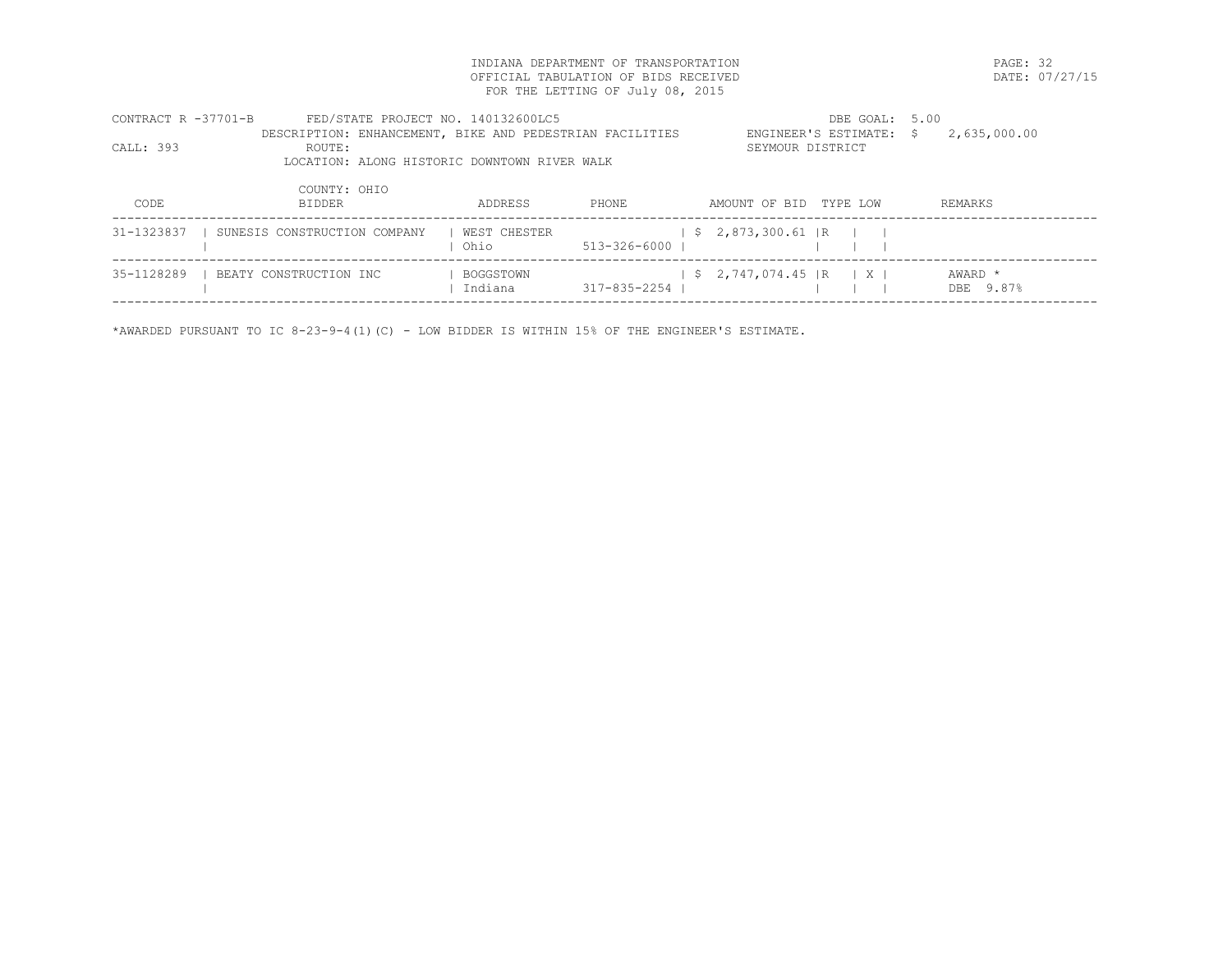INDIANA DEPARTMENT OF TRANSPORTATION PAGE: 33 OFFICIAL TABULATION OF BIDS RECEIVED FOR THE LETTING OF July 08, 2015

| CONTRACT R -38149-A<br>CALL: 395 | FED/STATE PROJECT NO. 1401812<br>DESCRIPTION: LANDSCAPING<br>ROUTE: 30<br>LOCATION: ON US 30 FROM HAY LEONARD ROAD TO HORSE PRAIRIE AVENUE |                       |              | LAPORTE DISTRICT     | DBE GOAL: 3.00<br>ENGINEER'S ESTIMATE: \$ | 365,000.00           |
|----------------------------------|--------------------------------------------------------------------------------------------------------------------------------------------|-----------------------|--------------|----------------------|-------------------------------------------|----------------------|
| CODE                             | COUNTY: PORTER<br><b>BIDDER</b>                                                                                                            | ADDRESS               | PHONE        | AMOUNT OF BID        | TYPE LOW                                  | REMARKS              |
| 35-1606893                       | OLCO INC                                                                                                                                   | BATESVILLE<br>Indiana | 812-933-0205 | 697,822.00 IR<br>- S |                                           |                      |
| 35-1817574                       | YARDBERRY LANDSCAPE COMPANY                                                                                                                | ANDERSON<br>Indiana   | 765-378-5783 | - S<br>628,973.00 IR | $\mid$ X $\mid$                           | AWARD *<br>DBE 3.02% |

\*AWARDED PURSUANT TO IC  $8-23-9-4(1)(A)$  - LOW BIDDER IS LESS THAN \$1,000,000.00.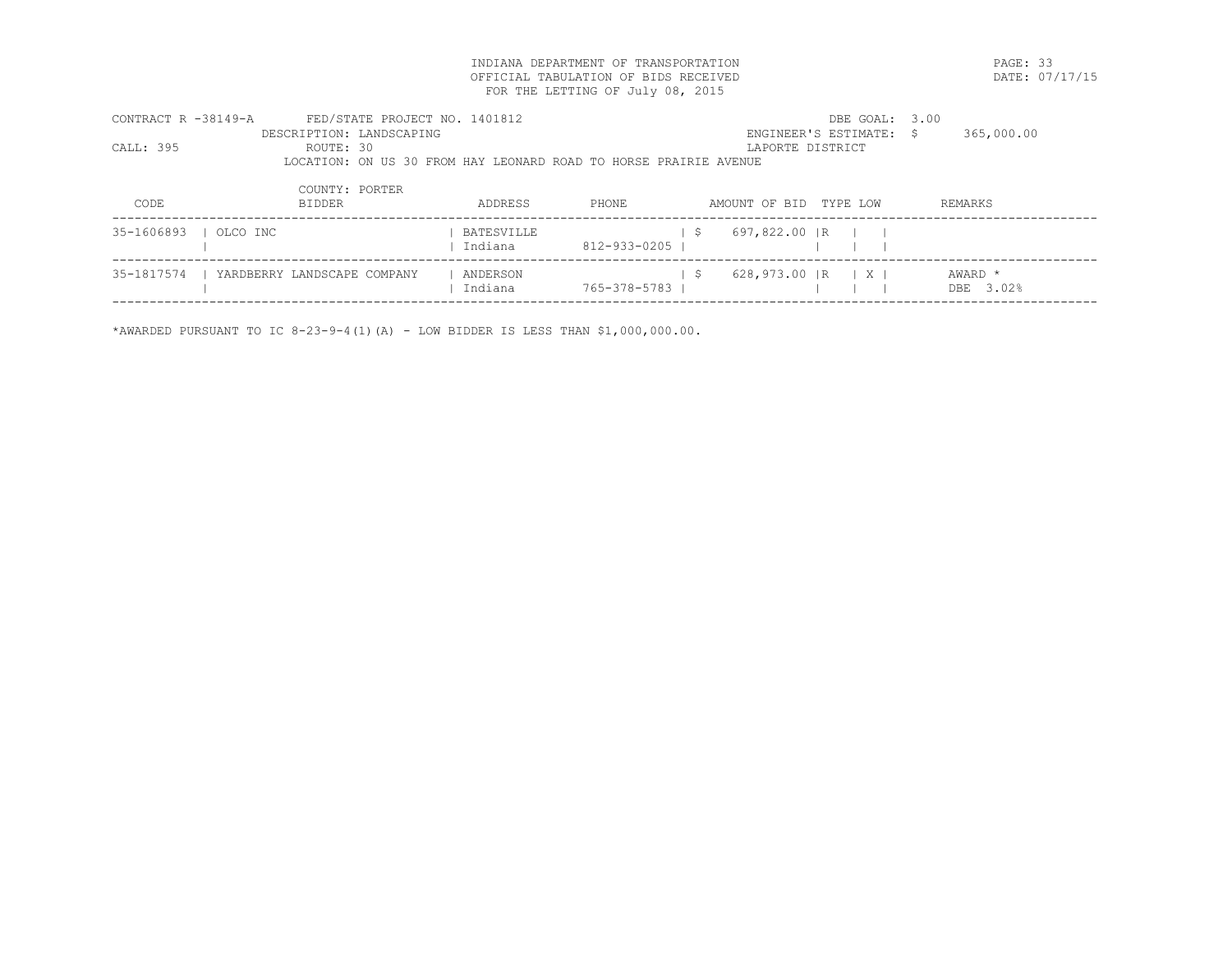INDIANA DEPARTMENT OF TRANSPORTATION PAGE: 34 OFFICIAL TABULATION OF BIDS RECEIVED FOR THE LETTING OF July 08, 2015

|            | CONTRACT RS-31432-A<br>FED/STATE PROJECT NO. 9999172                   |              |                |                                     | DBE GOAL: 11.00     |                                      |  |  |  |  |
|------------|------------------------------------------------------------------------|--------------|----------------|-------------------------------------|---------------------|--------------------------------------|--|--|--|--|
|            | DESCRIPTION: ASPHALT RESURFACE                                         |              |                |                                     |                     | ENGINEER'S ESTIMATE: $$1,257,000.00$ |  |  |  |  |
| CALL: 401  | ROUTE: 19                                                              |              |                |                                     | GREENFIELD DISTRICT |                                      |  |  |  |  |
|            | LOCATION: ON SR 19, FROM 2.92 MILES NORTH OF SR 32 TO 6.82 MILES NORTH |              |                |                                     |                     |                                      |  |  |  |  |
|            | OF SR 32                                                               |              |                |                                     |                     |                                      |  |  |  |  |
|            | COUNTY: HAMILTON                                                       |              |                |                                     |                     |                                      |  |  |  |  |
| CODE       | BIDDER                                                                 | ADDRESS      | PHONE.         | AMOUNT OF BID                       | TYPE LOW            | REMARKS                              |  |  |  |  |
|            |                                                                        |              |                |                                     |                     |                                      |  |  |  |  |
| 35-0918397 | RIETH RILEY CONSTRUCTION                                               | INDIANAPOLIS |                | $\frac{1}{2}$ \$ 1,246,000.00 R X X |                     | AWARD                                |  |  |  |  |
|            |                                                                        | Indiana      | 317-634-5561   |                                     |                     | DBE 11.00%                           |  |  |  |  |
|            | 35-1139301   E & B PAVING INC                                          | ANDERSON     |                | $\frac{1}{5}$ 1,428,983.75 R        |                     |                                      |  |  |  |  |
|            |                                                                        | Indiana      | 765-643-5358 1 |                                     |                     |                                      |  |  |  |  |
|            |                                                                        |              |                |                                     |                     |                                      |  |  |  |  |
| 35-1917625 | MILESTONE CONTRACTORS LP                                               | INDIANAPOLIS |                | $$1,460,643.00$ R                   |                     |                                      |  |  |  |  |
|            |                                                                        | Indiana      | 317-788-6885   |                                     |                     |                                      |  |  |  |  |
|            |                                                                        |              |                |                                     |                     |                                      |  |  |  |  |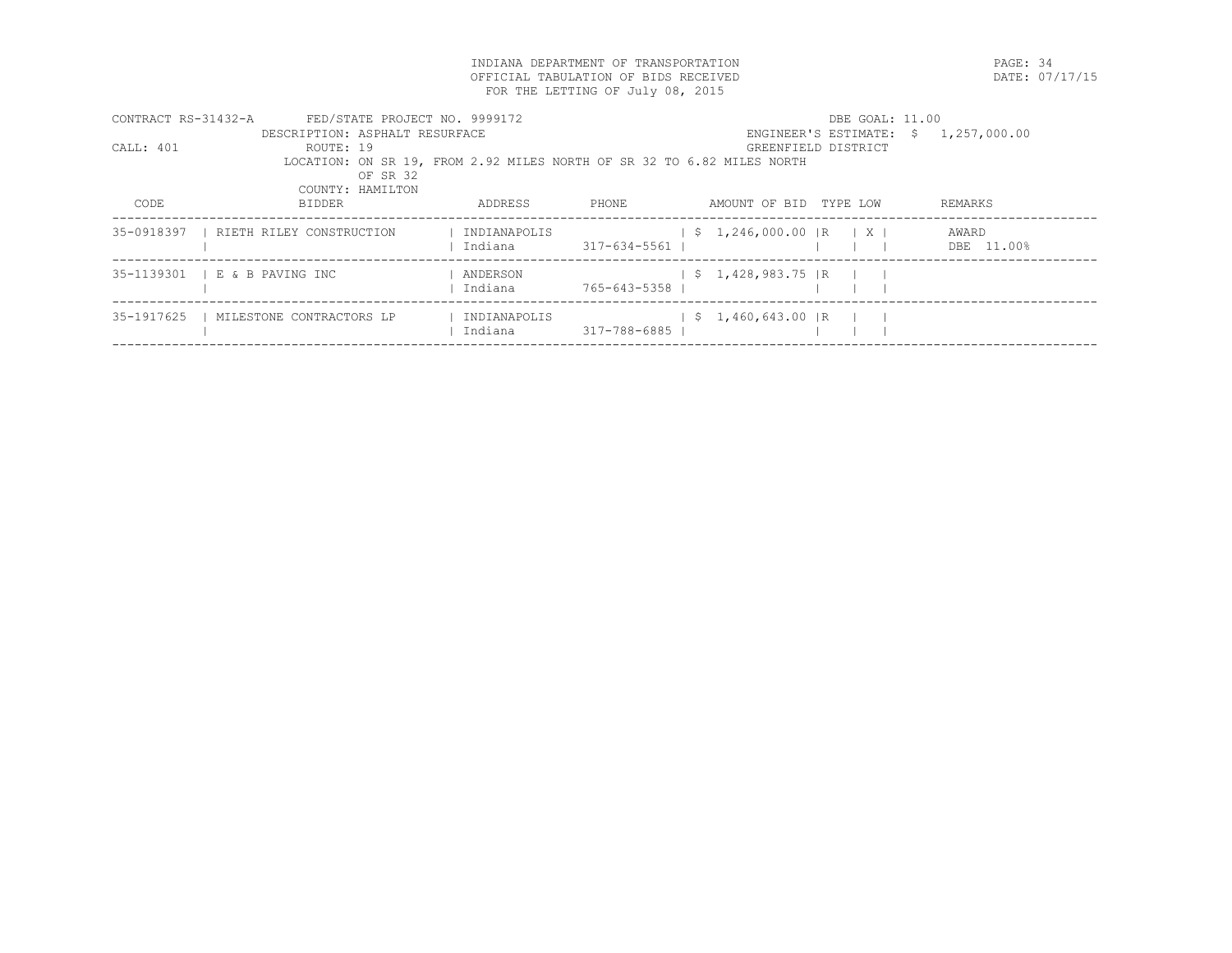INDIANA DEPARTMENT OF TRANSPORTATION PAGE: 35 OFFICIAL TABULATION OF BIDS RECEIVED FOR THE LETTING OF July 08, 2015

| CONTRACT RS-31598-A |                                       | FED/STATE PROJECT NO. 129606100ST1                                  | DBE GOAL: 9.00            |                      |
|---------------------|---------------------------------------|---------------------------------------------------------------------|---------------------------|----------------------|
|                     |                                       | DESCRIPTION: BRIDGE DECK OVERLAY AND ASPHALT RESURFACE              | ENGINEER'S ESTIMATE: \$   | 2,891,000.00         |
| CALL: 411           | ROUTE: 74                             |                                                                     | CRAWFORDSVILLE DISTRICT   |                      |
|                     |                                       | LOCATION: ON I-74 OVER LITTLE SUGAR CREEK, 0.36 MILE WEST OF SR 32, |                           |                      |
|                     |                                       | AND FROM 0.36 MILE WEST OF SR 32 TO 5.64 MILES EAST OF SR 32        |                           |                      |
|                     | COUNTY: MONTGOMERY                    |                                                                     |                           |                      |
| CODE.               | BIDDER                                | ADDRESS<br>PHONE.                                                   | AMOUNT OF BID<br>TYPE LOW | REMARKS              |
|                     |                                       |                                                                     |                           |                      |
|                     | 35-0918397   RIETH RILEY CONSTRUCTION | INDIANAPOLIS                                                        | $$3,386,000.00$ R         |                      |
|                     |                                       | Indiana<br>317-634-5561                                             |                           |                      |
|                     |                                       |                                                                     |                           |                      |
| 35-1917625          | MILESTONE CONTRACTORS LP              | INDIANAPOLIS<br>317-788-6885  <br>Indiana                           | $$2,969,000.00$ R X X     | AWARD *<br>DBE 9.23% |
|                     |                                       |                                                                     |                           |                      |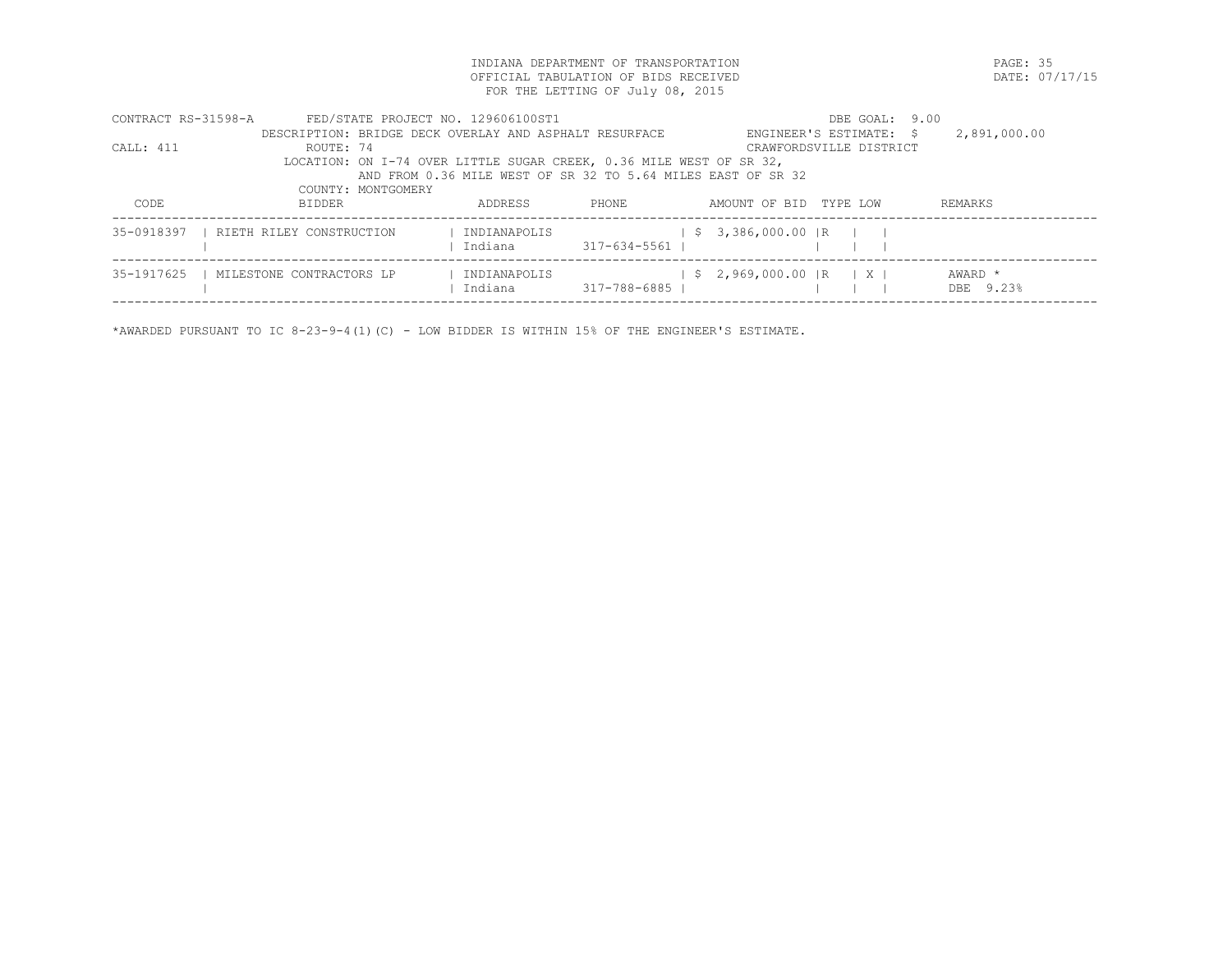INDIANA DEPARTMENT OF TRANSPORTATION PAGE: 36 OFFICIAL TABULATION OF BIDS RECEIVED FOR THE LETTING OF July 08, 2015

| CONTRACT RS-33127-B |                                | FED/STATE PROJECT NO. 0902214 |            |                                                                        |                   | DBE GOAL:               | 6.00 |              |
|---------------------|--------------------------------|-------------------------------|------------|------------------------------------------------------------------------|-------------------|-------------------------|------|--------------|
|                     | DESCRIPTION: ASPHALT RESURFACE |                               |            |                                                                        |                   | ENGINEER'S ESTIMATE: \$ |      | 1,413,000.00 |
| CALL: 415           | ROUTE: 64                      |                               |            |                                                                        | SEYMOUR DISTRICT  |                         |      |              |
|                     |                                |                               |            | LOCATION: ON SR 64 FROM HARRISON AND FLOYD COUNTY LINE TO THE CONCRETE |                   |                         |      |              |
|                     |                                | SECTION WEST OF I-64          |            |                                                                        |                   |                         |      |              |
|                     | COUNTY: FLOYD                  |                               | HARRISON   |                                                                        |                   |                         |      |              |
| CODE                | <b>BIDDER</b>                  |                               | ADDRESS    | PHONE                                                                  | AMOUNT OF BID     | TYPE LOW                |      | REMARKS      |
| 35-1139301          | E & B PAVING INC               |                               | ANDERSON   |                                                                        | $$1,458,900.00$ R | X                       |      | AWARD *      |
|                     |                                |                               | Indiana    | 765-643-5358                                                           |                   |                         |      | DBE 6.02%    |
| 35-1487672          | MAC CONSTRUCTION & EXCAVATING  |                               | NEW ALBANY |                                                                        | $$1,499,857.14$ R |                         |      |              |
|                     |                                |                               | Indiana    | 812-941-7895                                                           |                   |                         |      |              |
|                     |                                |                               |            |                                                                        |                   |                         |      |              |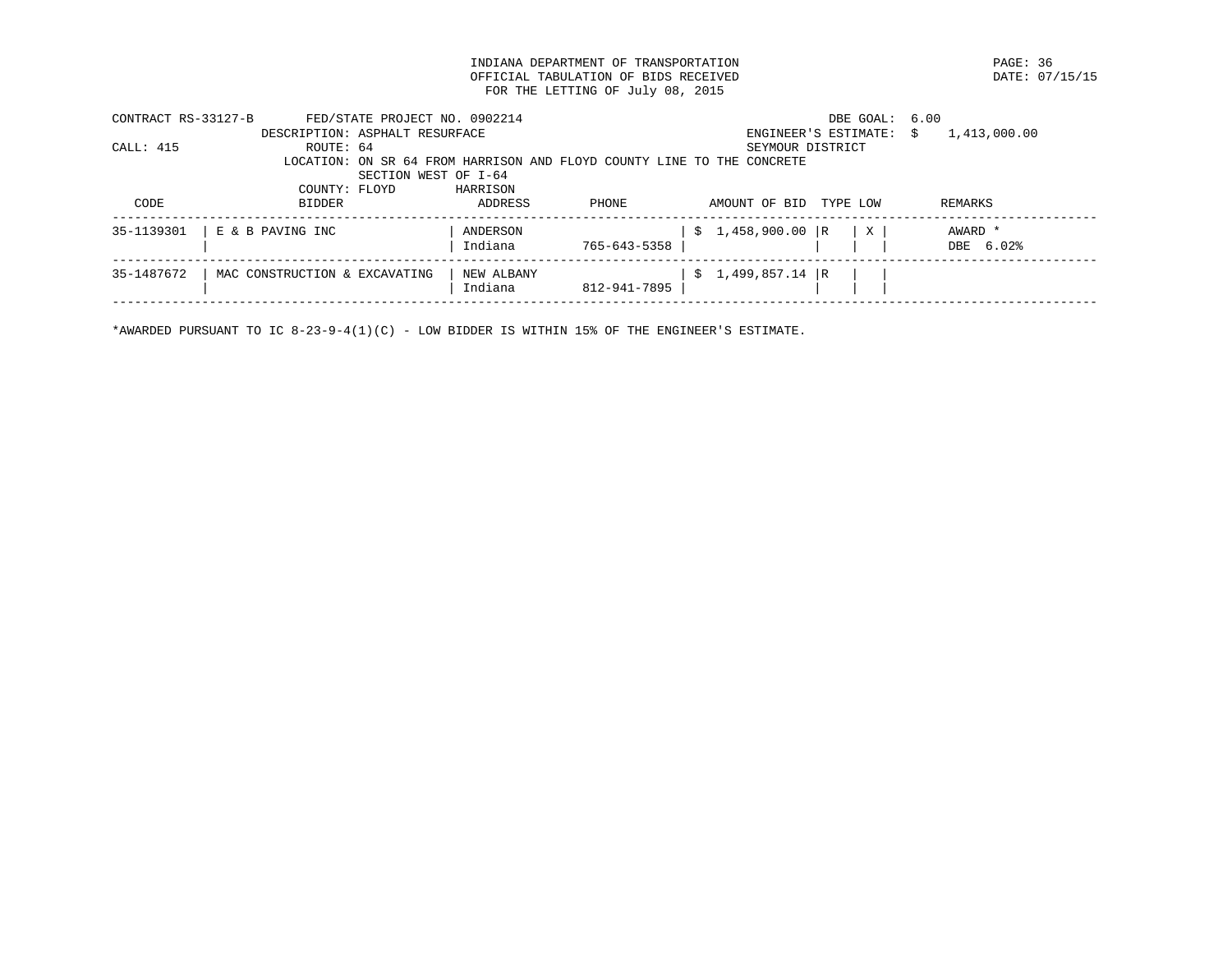INDIANA DEPARTMENT OF TRANSPORTATION PAGE: 37 OFFICIAL TABULATION OF BIDS RECEIVED FOR THE LETTING OF July 08, 2015

| CONTRACT RS-34273-A |               | FED/STATE PROJECT NO. 0810227                            | DBE GOAL: 9.00                       |  |  |
|---------------------|---------------|----------------------------------------------------------|--------------------------------------|--|--|
|                     |               | DESCRIPTION: ASPHALT RESURFACE                           | ENGINEER'S ESTIMATE: $$2,923,000.00$ |  |  |
| CALL: 421           | ROUTE: 30     |                                                          | FT. WAYNE DISTRICT                   |  |  |
|                     |               | LOCATION: ON US 30, FROM 8.02 MILES WEST OF I-69 TO I-69 |                                      |  |  |
|                     |               |                                                          |                                      |  |  |
|                     | COUNTY: ALLEN |                                                          |                                      |  |  |

| CODE       | BIDDER                         | ADDRESS               | <b>PHONE</b> | AMOUNT OF BID TYPE LOW               | REMARKS            |
|------------|--------------------------------|-----------------------|--------------|--------------------------------------|--------------------|
| 35-1065659 | BROOKS CONSTRUCTION COMPANY IN | FORT WAYNE<br>Indiana | 260-478-1990 | $\frac{1}{2}$ \$ 2,852,971.00 R<br>X | AWARD<br>DBE 9.01% |
| 35-1139301 | E & B PAVING INC               | ANDERSON<br>Indiana   | 765-643-5358 | $$3,151,121.82$ R                    |                    |
|            |                                |                       |              |                                      |                    |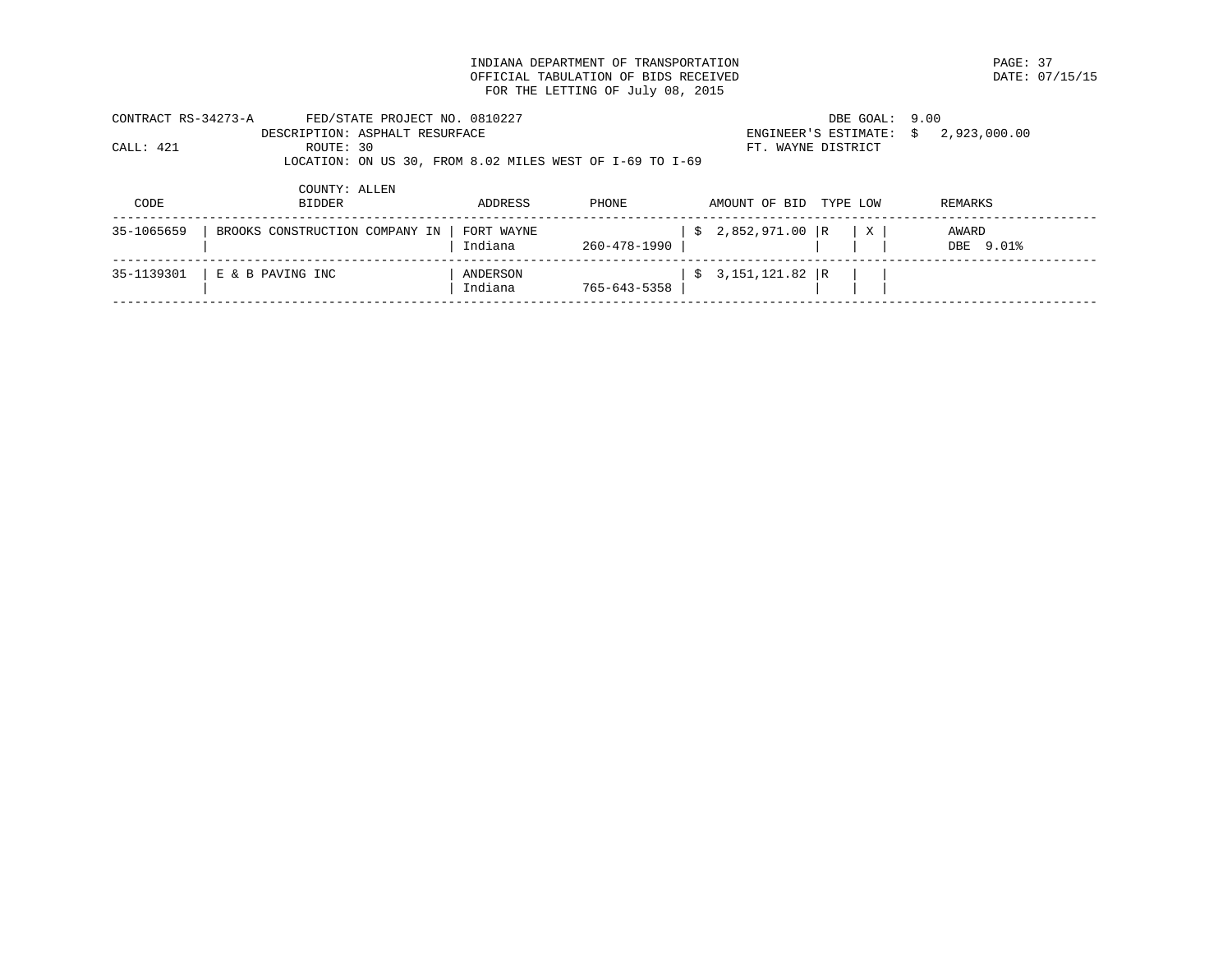INDIANA DEPARTMENT OF TRANSPORTATION PAGE: 38 OFFICIAL TABULATION OF BIDS RECEIVED FOR THE LETTING OF July 08, 2015

| CONTRACT RS-34875-A | FED/STATE PROJECT NO. CN129607400ST2<br>DESCRIPTION: ASPHALT RESURFACE |                       |              | DBE GOAL: 11.00<br>ENGINEER'S ESTIMATE: | NONE BELOW |
|---------------------|------------------------------------------------------------------------|-----------------------|--------------|-----------------------------------------|------------|
| CALL: 425           | ROUTE: 1                                                               |                       |              | FT. WAYNE DISTRICT                      |            |
|                     | LOCATION: ON SR 1, FROM 0.88 MILE SOUTH OF US 6 TO SR 447              |                       |              |                                         |            |
|                     | COUNTY: DEKALB                                                         | STEUBEN               |              |                                         |            |
| CODE                | BIDDER                                                                 | ADDRESS               | PHONE        | AMOUNT OF BID<br>TYPE LOW               | REMARKS    |
| 35-1065659          | BROOKS CONSTRUCTION COMPANY IN                                         | FORT WAYNE<br>Indiana | 260-478-1990 | $$2,159,987.00$ R                       | REJECT *   |

 | | Indiana 765-643-5358 | | | | ------------------------------------------------------------------------------------------------------------------------------------

------------------------------------------------------------------------------------------------------------------------------------

\*NO BIDS BELOW THE ENGINEER'S ESTIMATE – ALL BIDS REJECTED, TO BE READVERTISED FOR AUGUST 5, 2015 INDOT LETTING.

35-1139301 | E & B PAVING INC | ANDERSON | \$ 2,435,987.05 |R | | | REJECT \*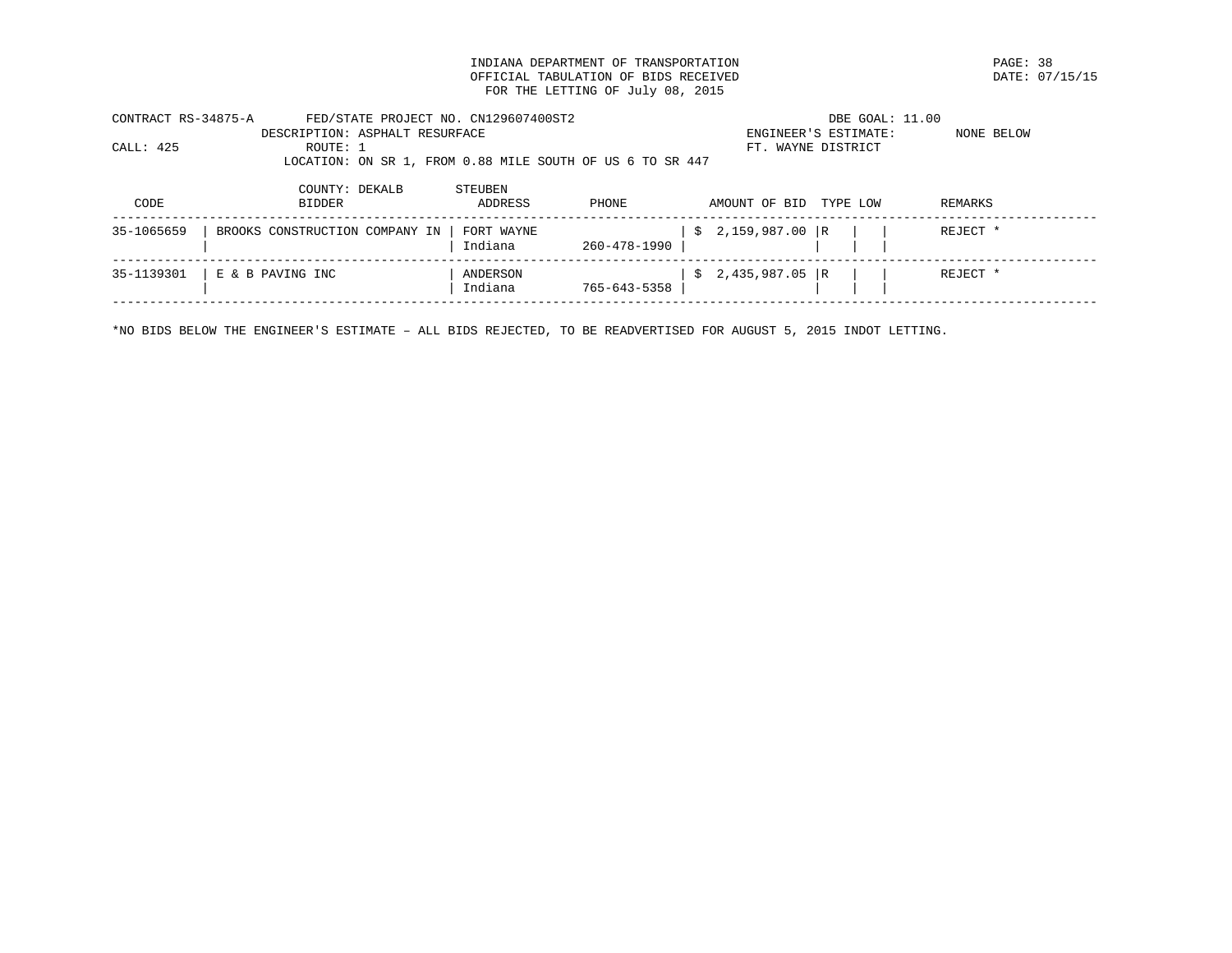INDIANA DEPARTMENT OF TRANSPORTATION<br>
OFFICIAL TABULATION OF BIDS RECEIVED

PAGE: 07/15/15 OFFICIAL TABULATION OF BIDS RECEIVED FOR THE LETTING OF July 08, 2015

| CONTRACT RS-34885-A<br>CALL: 435 | FED/STATE PROJECT NO. CN129641400ST2<br>DESCRIPTION: ASPHALT RESURFACE<br>ROUTE: 69<br>LOCATION: ON I-69, FROM 1.29 MILES NORTH OF SR 22 TO SR 18 |                       |              | FT. WAYNE DISTRICT | DBE GOAL: 6.00<br>ENGINEER'S ESTIMATE: | 1,616,000.00<br>S.   |
|----------------------------------|---------------------------------------------------------------------------------------------------------------------------------------------------|-----------------------|--------------|--------------------|----------------------------------------|----------------------|
| CODE                             | COUNTY: GRANT<br><b>BIDDER</b>                                                                                                                    | ADDRESS               | PHONE        | AMOUNT OF BID      | TYPE LOW                               | REMARKS              |
| 35-1065659                       | BROOKS CONSTRUCTION COMPANY IN                                                                                                                    | FORT WAYNE<br>Indiana | 260-478-1990 | $$1,853,915.00$ R  | X                                      | AWARD *<br>DBE 6.00% |
| 35-1139301                       | E & B PAVING INC                                                                                                                                  | ANDERSON              |              | 2,757,592.25 R     |                                        |                      |

\*AWARDED PURSUANT TO IC 8-23-9-4(1)(C) - LOW BIDDER IS WITHIN 15% OF THE ENGINEER'S ESTIMATE.

------------------------------------------------------------------------------------------------------------------------------------

| | Indiana 765-643-5358 | | | |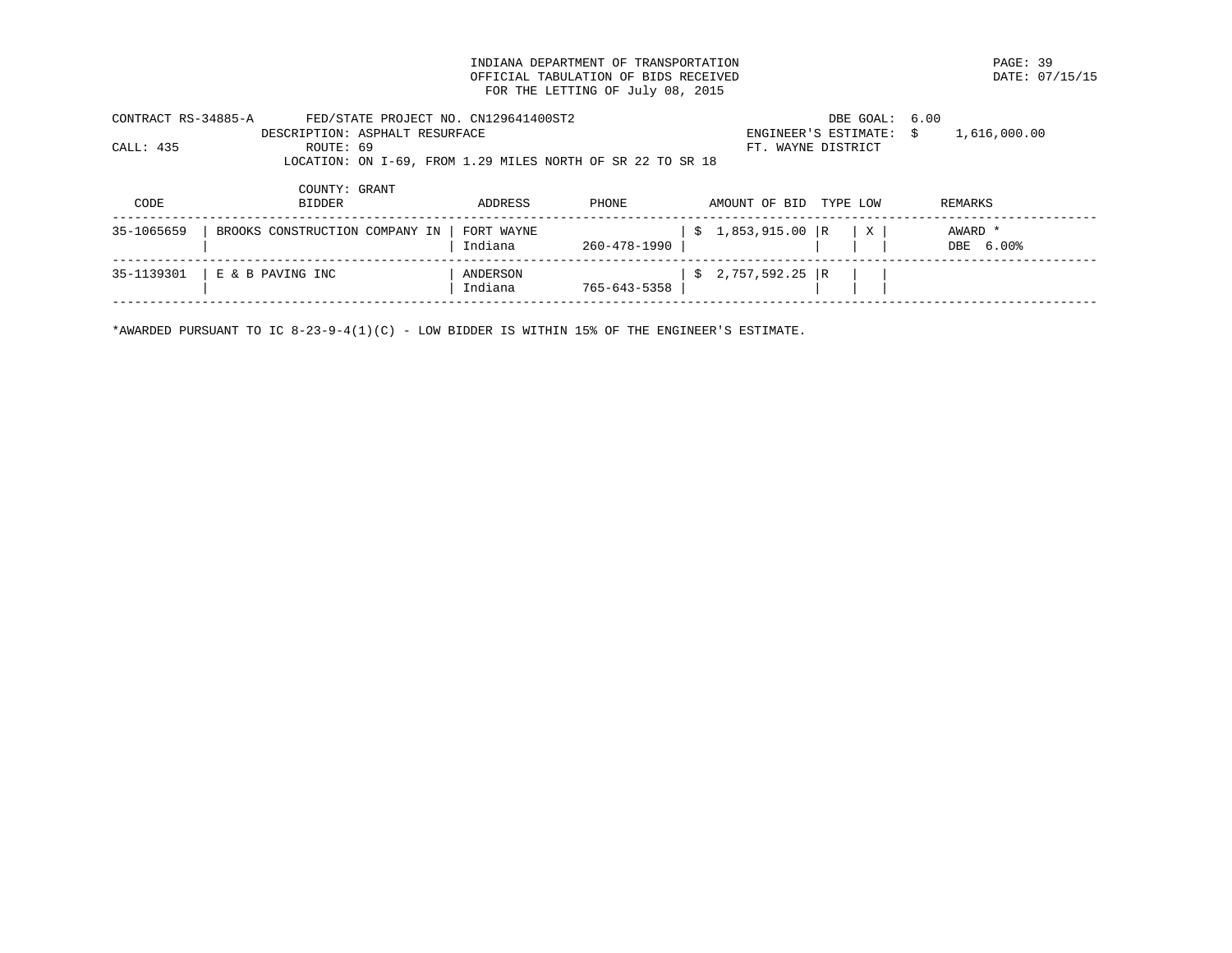INDIANA DEPARTMENT OF TRANSPORTATION PAGE: 40 OFFICIAL TABULATION OF BIDS RECEIVED FOR THE LETTING OF July 08, 2015

| CONTRACT RS-34887-A | FED/STATE PROJECT NO. 129649300ST2      |            |              |      |                        | DBE GOAL: 12.00         |            |
|---------------------|-----------------------------------------|------------|--------------|------|------------------------|-------------------------|------------|
|                     | DESCRIPTION: ASPHALT RESURFACE          |            |              |      |                        | ENGINEER'S ESTIMATE: \$ | 379,000.00 |
| CALL: 445           | ROUTE: 19                               |            |              |      | FT. WAYNE DISTRICT     |                         |            |
|                     | LOCATION: ON SR 19, FROM SR 25 TO US 30 |            |              |      |                        |                         |            |
|                     |                                         |            |              |      |                        |                         |            |
|                     | COUNTY: KOSCIUSKO                       |            |              |      |                        |                         |            |
| CODE                | <b>BIDDER</b>                           | ADDRESS    | PHONE        |      | AMOUNT OF BID TYPE LOW |                         | REMARKS    |
| 35-0918397          | RIETH RILEY CONSTRUCTION                | SOUTH BEND |              | - \$ | 447,473.69 R   X       |                         | AWARD *    |
|                     |                                         | Indiana    | 574-288-8321 |      |                        |                         | DBE 12.22% |
|                     |                                         |            |              |      |                        |                         |            |
| 35-0997978          | PHEND & BROWN INC                       | MILFORD    |              | - \$ | 510,085.97 IR          |                         |            |
|                     |                                         | Indiana    | 574-658-4166 |      |                        |                         |            |
|                     |                                         |            |              |      |                        |                         |            |

------------------------------------------------------------------------------------------------------------------------------------

35-1139301 | E & B PAVING INC | ANDERSON | \$ 555,980.32 | R | | | | Indiana 765-643-5358 | | | |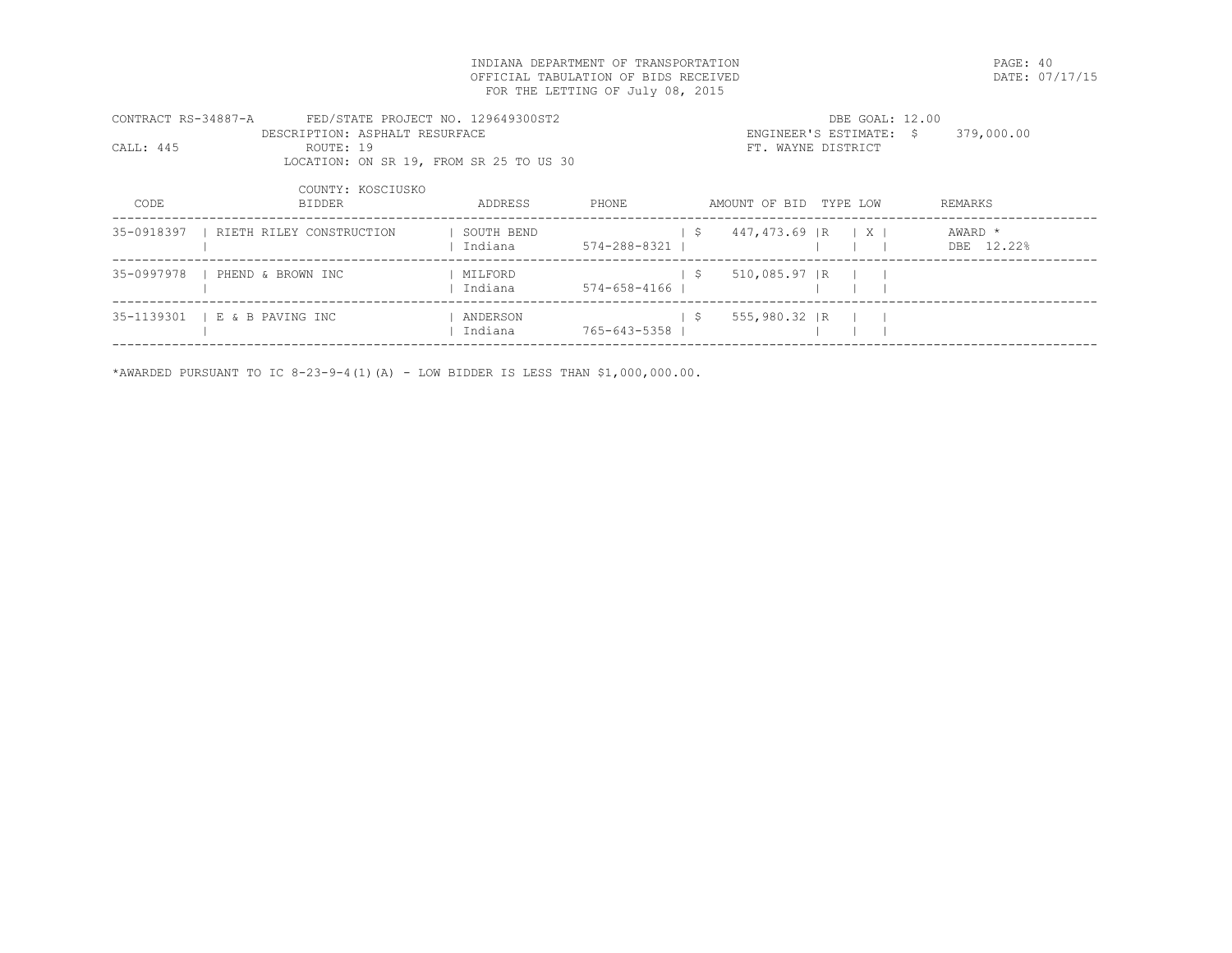INDIANA DEPARTMENT OF TRANSPORTATION PAGE: 41 OFFICIAL TABULATION OF BIDS RECEIVED FOR THE LETTING OF July 08, 2015

| CONTRACT RS-34969-A |            | FED/STATE PROJECT NO. 129687900ST6        |                         | DBE GOAL: 9.00 |            |  |
|---------------------|------------|-------------------------------------------|-------------------------|----------------|------------|--|
|                     |            | DESCRIPTION: PATCH AND REHAB PCC PAVEMENT | ENGINEER'S ESTIMATE: \$ |                | 759,000.00 |  |
| CALL: 447           | ROUTE: 231 |                                           | VINCENNES DISTRICT      |                |            |  |
|                     |            | LOCATION: ON US 231 FROM SR 162 TO SR 56  |                         |                |            |  |
|                     |            |                                           |                         |                |            |  |

| CODE       | COUNTY: DUBOIS<br><b>BIDDER</b> | ADDRESS               | PHONE        | AMOUNT OF BID  | TYPE LOW |   | REMARKS            |
|------------|---------------------------------|-----------------------|--------------|----------------|----------|---|--------------------|
| 11-3838875 | CALCAR PAVING INC               | JASPER<br>Indiana     | 812-482-1024 | 754,106.15 R   |          | X | AWARD<br>DBE 9.67% |
| 35-0626844 | J H RUDOLPH & COMPANY           | EVANSVILLE<br>Indiana | 812-476-4921 | 819,447.27 R   |          |   |                    |
| 35-1139301 | E & B PAVING INC                | ANDERSON<br>Indiana   | 765-643-5358 | 918,386.00   R |          |   |                    |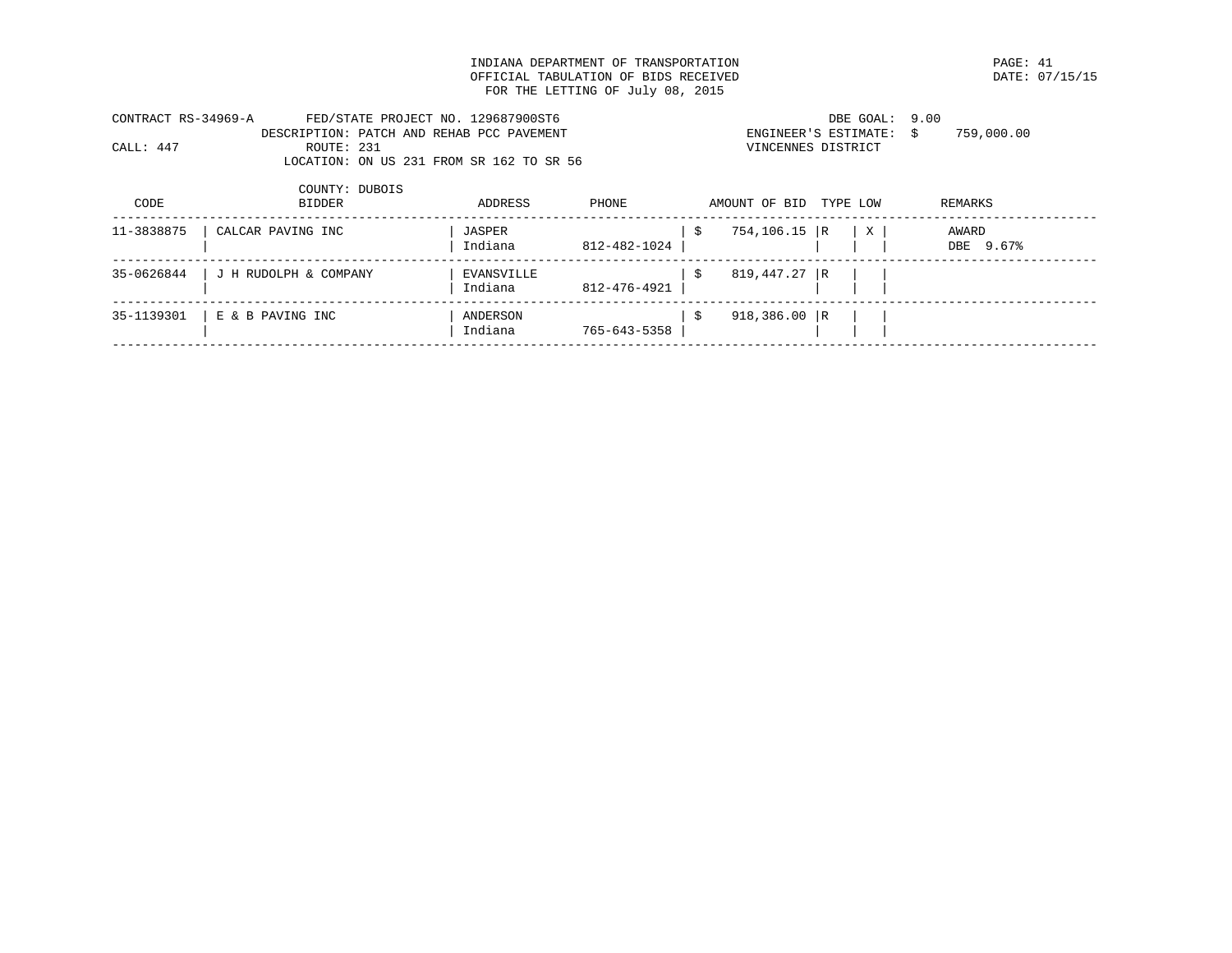INDIANA DEPARTMENT OF TRANSPORTATION PAGE: 42 OFFICIAL TABULATION OF BIDS RECEIVED FOR THE LETTING OF July 08, 2015

| CONTRACT RS-35178-A | FED/STATE PROJECT NO. 0900212                                      |              |              |    |                         | DBE GOAL: 8.00 |            |
|---------------------|--------------------------------------------------------------------|--------------|--------------|----|-------------------------|----------------|------------|
|                     | DESCRIPTION: ASPHALT RESURFACE                                     |              |              |    | ENGINEER'S ESTIMATE: \$ |                | 454,000.00 |
| CALL: 451           | ROUTE: 39                                                          |              |              |    | CRAWFORDSVILLE DISTRICT |                |            |
|                     | LOCATION: ON SR 39, FROM US 0.02 MILE NORTH OF US 40 TO 1.75 MILES |              |              |    |                         |                |            |
|                     | NORTH OF US 40                                                     |              |              |    |                         |                |            |
|                     | COUNTY: HENDRICKS                                                  |              |              |    |                         |                |            |
| CODE                | <b>BIDDER</b>                                                      | ADDRESS      | PHONE        |    | AMOUNT OF BID           | TYPE LOW       | REMARKS    |
|                     |                                                                    |              |              |    |                         |                |            |
| 35-0918397          | RIETH RILEY CONSTRUCTION                                           | INDIANAPOLIS |              | -S | $568,900.00$ R          |                |            |
|                     |                                                                    | Indiana      | 317-634-5561 |    |                         |                |            |
| 35-1139301          | E & B PAVING INC                                                   | ANDERSON     |              | -Ŝ | 480,868.00 R            | X              | AWARD *    |
|                     |                                                                    | Indiana      | 765-643-5358 |    |                         |                | DBE 8.00%  |
|                     |                                                                    |              |              |    |                         |                |            |
| 35-1917625          | MILESTONE CONTRACTORS LP                                           | INDIANAPOLIS |              | -S | $589.462.00 \text{ R}$  |                |            |
|                     |                                                                    | Indiana      | 317-788-6885 |    |                         |                |            |
|                     |                                                                    |              |              |    |                         |                |            |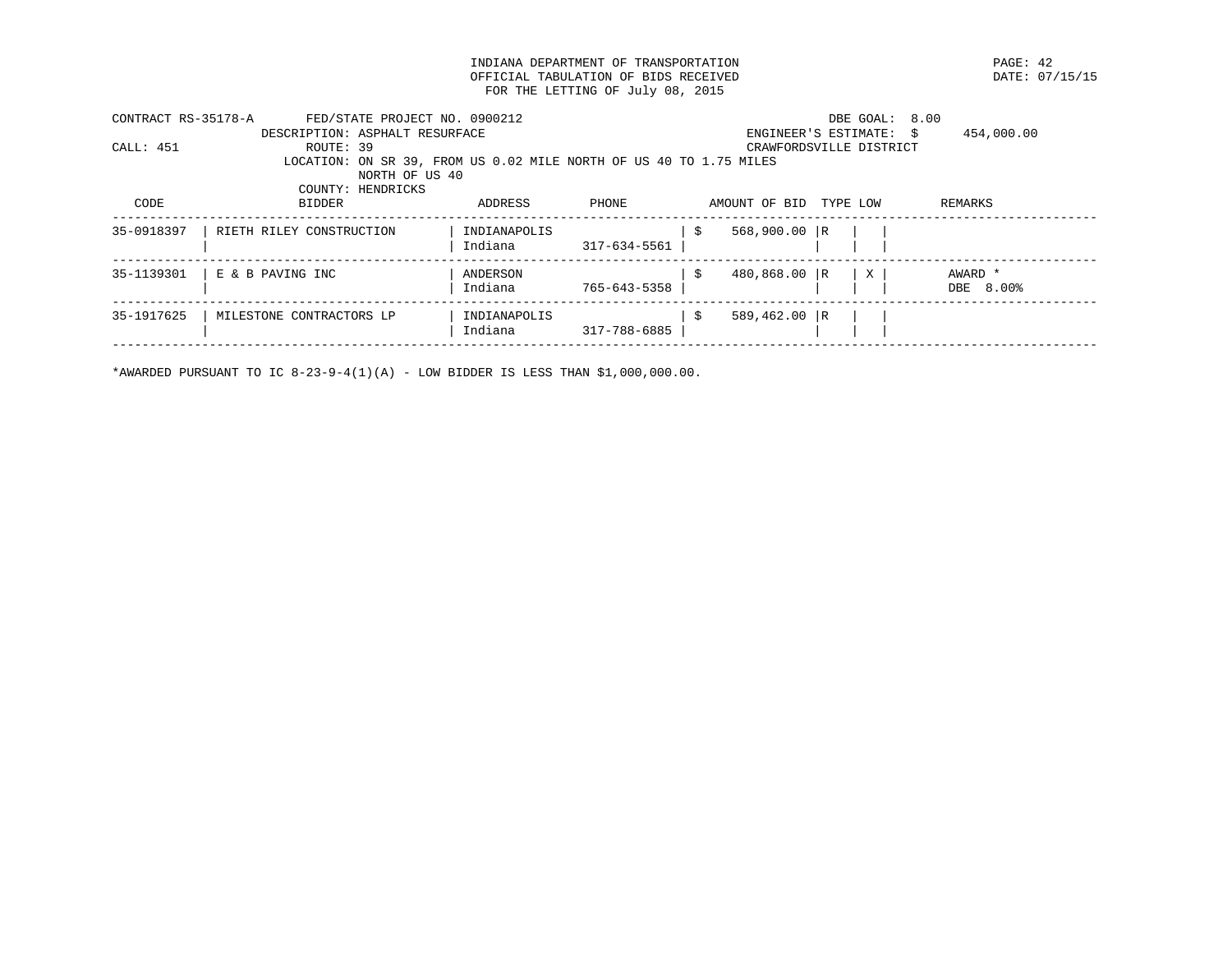INDIANA DEPARTMENT OF TRANSPORTATION PAGE: 43 OFFICIAL TABULATION OF BIDS RECEIVED FOR THE LETTING OF July 08, 2015

| CONTRACT RS-37965-A |               | FED/STATE PROJECT NO. 1401432 |                                            |              |                                                                       | DBE GOAL: 6.00       |                      |
|---------------------|---------------|-------------------------------|--------------------------------------------|--------------|-----------------------------------------------------------------------|----------------------|----------------------|
|                     |               |                               | DESCRIPTION: CONCRETE PAVEMENT RESTORATION |              |                                                                       | ENGINEER'S ESTIMATE: | 423,000.00           |
| CALL: 455           | ROUTE: 30     |                               |                                            |              |                                                                       | FT. WAYNE DISTRICT   |                      |
|                     |               |                               |                                            |              | LOCATION: ON US 30, FROM I-469 TO 1.55 MILES EAST OF I-469, AND ON SR |                      |                      |
|                     |               |                               | 930, FROM 0.71 MILE WEST OF I-469 TO I-469 |              |                                                                       |                      |                      |
|                     | COUNTY: ALLEN |                               |                                            |              |                                                                       |                      |                      |
| CODE                | BIDDER        |                               | ADDRESS                                    | PHONE        | AMOUNT OF BID                                                         | TYPE LOW             | REMARKS              |
| 35-1374866          | PRIMCO INC    |                               | FORT WAYNE<br>Indiana                      | 260-478-1548 | $544,530.00$ R                                                        | X                    | AWARD *<br>DBE 6.06% |
|                     |               |                               |                                            |              |                                                                       |                      |                      |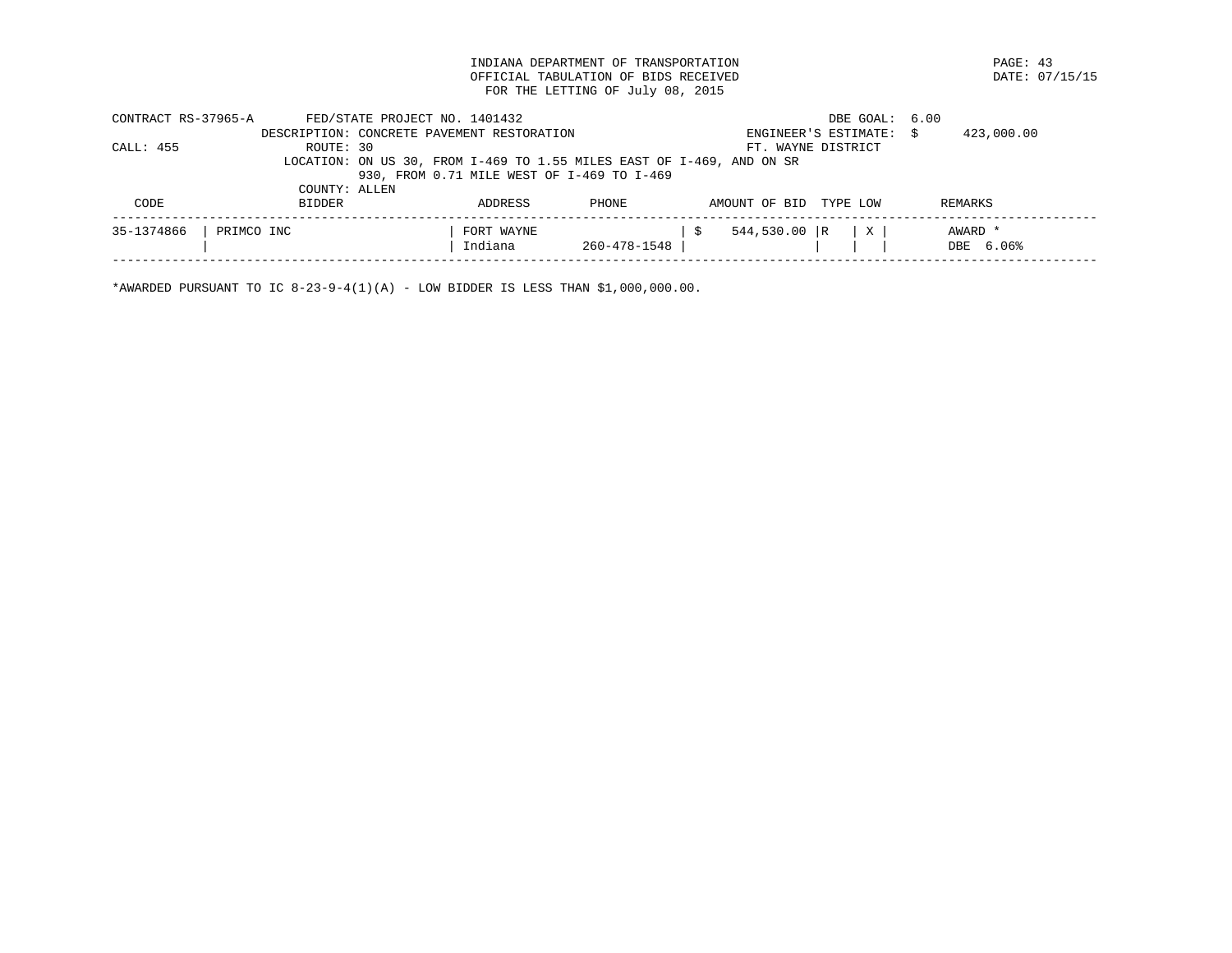INDIANA DEPARTMENT OF TRANSPORTATION PAGE: 44 OFFICIAL TABULATION OF BIDS RECEIVED FOR THE LETTING OF July 08, 2015

| CONTRACT RS-38406-A |            | FED/STATE PROJECT NO. 140097500ST3        | DBE GOAL: 9.00       |            |
|---------------------|------------|-------------------------------------------|----------------------|------------|
|                     |            | DESCRIPTION: PATCH AND REHAB PCC PAVEMENT | ENGINEER'S ESTIMATE: | 656,000.00 |
| CALL: 461           | ROUTE: 135 |                                           | GREENFIELD DISTRICT  |            |
|                     |            | LOCATION: ON SR 135 FROM SR 135 TO US 31  |                      |            |

| 495,000.00 R<br>35-0918397<br>INDIANAPOLIS<br>RIETH RILEY CONSTRUCTION<br>Indiana<br>317-634-5561                            |  |
|------------------------------------------------------------------------------------------------------------------------------|--|
|                                                                                                                              |  |
| $312,425.00$ R<br>35-1139301<br>E & B PAVING INC<br>ANDERSON<br>765-643-5358<br>Indiana                                      |  |
| 35-1151771<br>268,000.00 R<br>X<br>CALUMET CIVIL CONTRACTORS INC<br>WHITESTOWN<br>AWARD PENDING *<br>Indiana<br>317-769-1900 |  |

\*ADDITIONAL TIME IS REQUIRED FOR INDOT ECONOMIC OPPORTUNITY DIVISION GOOD FAITH EFFORTS REVIEW.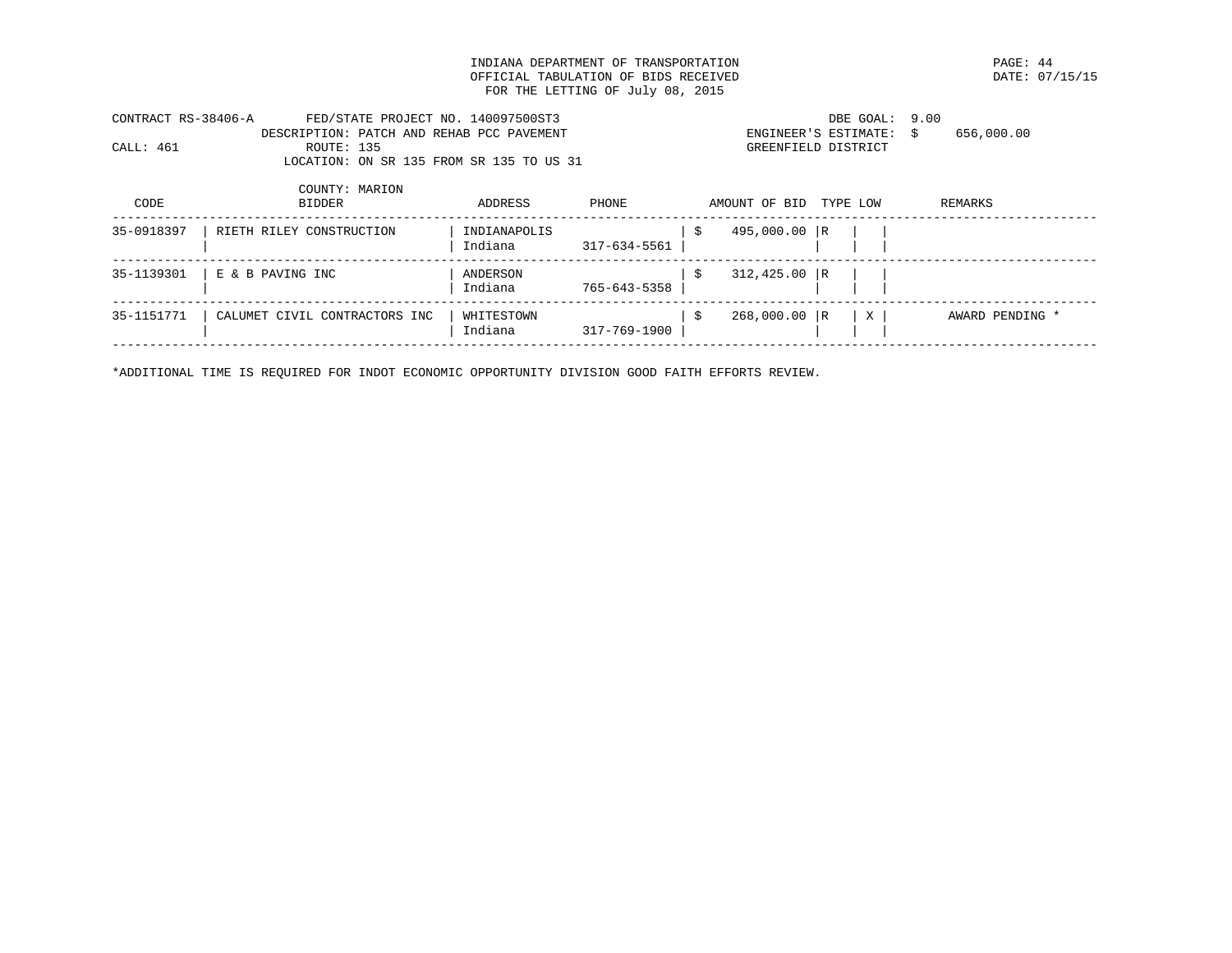INDIANA DEPARTMENT OF TRANSPORTATION PAGE: 45 OFFICIAL TABULATION OF BIDS RECEIVED FOR THE LETTING OF July 08, 2015

| CONTRACT B -30955-A |        | FED/STATE PROJECT NO. 0600752               | DBE GOAL: 9.00          |            |
|---------------------|--------|---------------------------------------------|-------------------------|------------|
|                     |        | DESCRIPTION: BRIDGE REPLACEMENT             | ENGINEER'S ESTIMATE: \$ | 976.000.00 |
| CALL: 501           | ROUTE: |                                             | LAPORTE DISTRICT        |            |
|                     |        | LOCATION: ON BROAD STREET OVER TURKEY CREEK |                         |            |
|                     |        |                                             |                         |            |

| CODE       | COUNTY: LAKE<br><b>BIDDER</b>  | ADDRESS            | PHONE        |      | AMOUNT OF BID     | TYPE LOW |              | REMARKS            |
|------------|--------------------------------|--------------------|--------------|------|-------------------|----------|--------------|--------------------|
| 35-0918397 | RIETH RILEY CONSTRUCTION       | GARY<br>Indiana    | 219-977-0722 |      | $$1,144,598.16$ R |          |              |                    |
| 35-1035122 | GARIUP CONSTRUCTION CO INC     | GARY<br>Indiana    | 219-887-5233 |      | $$1,147,500.00$ R |          |              |                    |
| 35-1106884 | ELLAS CONSTRUCTION COMPANY INC | GARY<br>Indiana    | 219-938-0860 | - \$ | 952,718.59 R      |          | $\mathbf{X}$ | AWARD<br>DBE 9.21% |
| 35-1339168 | LAPORTE CONSTRUCTION COMPANY I | LAPORTE<br>Indiana | 219-393-5555 |      | $$1,323,081.93$ R |          |              |                    |
| 36-2839689 | ILLINOIS CONSTRUCTORS CORP     | ELBURN<br>Illinois | 630-232-7280 |      | \$1,142,036.00    | R        |              |                    |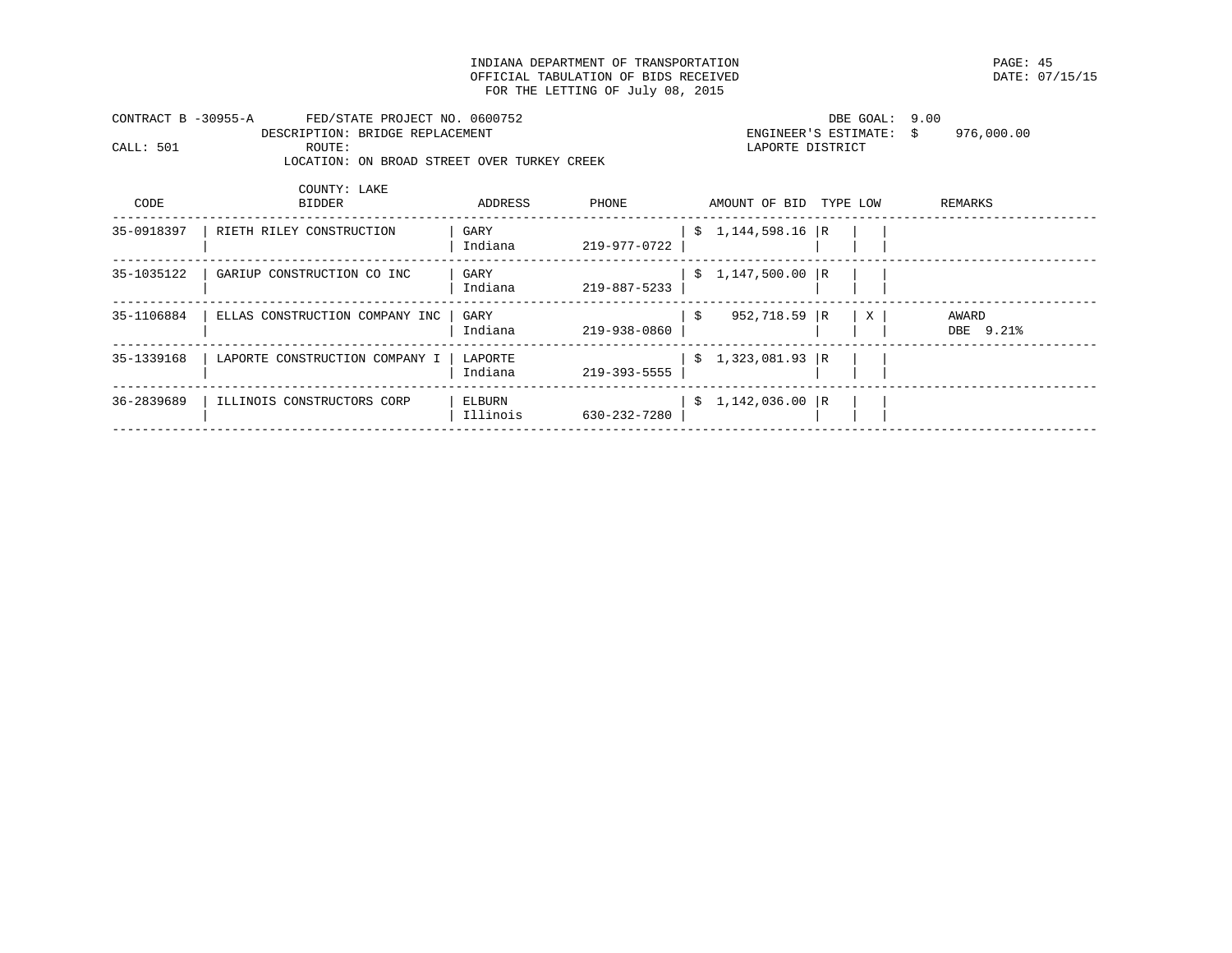INDIANA DEPARTMENT OF TRANSPORTATION PAGE: 46 OFFICIAL TABULATION OF BIDS RECEIVED FOR THE LETTING OF July 08, 2015

| CONTRACT B -31378-A<br>FED/STATE PROJECT NO. 0800965 |                        |              |                                                                                                         | DBE GOAL: 0.00                                               |                                                                                                                                                                                                                                        |
|------------------------------------------------------|------------------------|--------------|---------------------------------------------------------------------------------------------------------|--------------------------------------------------------------|----------------------------------------------------------------------------------------------------------------------------------------------------------------------------------------------------------------------------------------|
| ROUTE:                                               |                        |              |                                                                                                         |                                                              |                                                                                                                                                                                                                                        |
| COUNTY: MARION<br><b>BIDDER</b>                      | ADDRESS                | PHONE        |                                                                                                         |                                                              | REMARKS                                                                                                                                                                                                                                |
| 360 CONSTRUCTION COMPANY INC                         | BRUNSWICK              | 216-883-5560 |                                                                                                         |                                                              |                                                                                                                                                                                                                                        |
| CIVIL COATINGS AND CONSTRUCTIO                       | VALPARAISO             | 219-531-5300 |                                                                                                         | $\mathbf{X}$                                                 | AWARD                                                                                                                                                                                                                                  |
| THREE STAR PAINTING INC                              |                        | 219-947-3021 |                                                                                                         |                                                              |                                                                                                                                                                                                                                        |
| N I SPANOS PAINTING INC                              | CROWN POINT<br>Indiana | 219-662-9092 |                                                                                                         |                                                              |                                                                                                                                                                                                                                        |
| VENUS PAINTING COMPANY                               | VALPARAISO<br>Indiana  | 219-531-9364 |                                                                                                         |                                                              |                                                                                                                                                                                                                                        |
| CENTRAL PAINTING INC                                 | ST JOHN<br>Indiana     | 219-942-3623 |                                                                                                         |                                                              |                                                                                                                                                                                                                                        |
| KLICOS PAINTING COMPANY INC                          | BALTIMORE<br>Maryland  |              |                                                                                                         |                                                              | IRREGULAR *                                                                                                                                                                                                                            |
|                                                      |                        |              | DESCRIPTION: BRIDGE MAINTENANCE, PAINTING<br>Ohio<br>Indiana<br>MERRILLVILLE<br>Indiana<br>410-668-1865 | LOCATION: ON VARIOUS ROAD THROUGHOUT THE GREENFIELD DISTRICT | ENGINEER'S ESTIMATE: $$2,571,000.00$<br>GREENFIELD DISTRICT<br>AMOUNT OF BID TYPE LOW<br>$$3,186,518.00$ R<br>\$1,777,000.00 R<br>$$2,050,000.00$ R<br>$$2,765,327.00$ R<br>\$1,948,607.00 R<br>$$1,847,807.00$ R<br>$$4,520,559.00$ R |

\*BIDDER FAILED TO SUBMIT A DRUG TESTING PLAN AND PERFORMANCE BOND WITH THE BID. BID REJECTED PURSUANT TO 105 IAC 11-3-16(A)(1).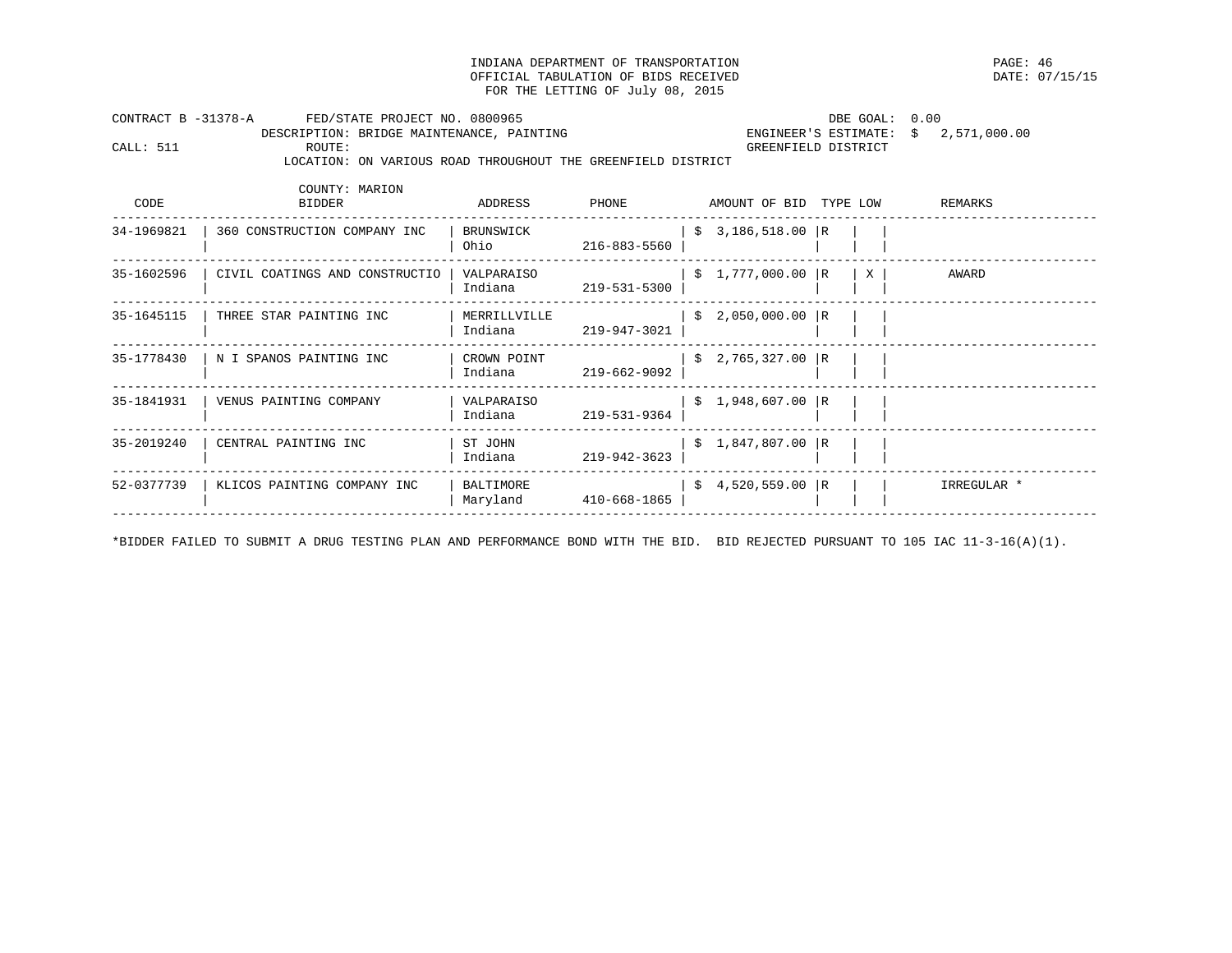INDIANA DEPARTMENT OF TRANSPORTATION PAGE: 47 OFFICIAL TABULATION OF BIDS RECEIVED FOR THE LETTING OF July 08, 2015

| CONTRACT B -32432-A |                                 | FED/STATE PROJECT NO. 0900836           |        | DBE GOAL: 6.00          |            |
|---------------------|---------------------------------|-----------------------------------------|--------|-------------------------|------------|
|                     | DESCRIPTION: BRIDGE REPLACEMENT |                                         |        | ENGINEER'S ESTIMATE: \$ | 970,000.00 |
| CALL: 521           | ROUTE: 575                      |                                         |        | CRAWFORDSVILLE DISTRICT |            |
|                     |                                 | LOCATION: ON CR 575W OVER WILDCAT CREEK |        |                         |            |
|                     | COUNTY: CLINTON                 |                                         |        |                         |            |
| CODE                | <b>BTDDER</b>                   | ADDRESS                                 | PHONE. | AMOUNT OF BID TYPE LOW  | REMARKS    |

| BEATY CONSTRUCTION INC     | BOGGSTOWN<br>Indiana    |                                                 |    |                                                                              |                                                                                              |                             |  |
|----------------------------|-------------------------|-------------------------------------------------|----|------------------------------------------------------------------------------|----------------------------------------------------------------------------------------------|-----------------------------|--|
| DUNCAN ROBERTSON INC       | FRANKLIN<br>Indiana     |                                                 | -S |                                                                              |                                                                                              | AWARD<br>DBE 6.01%          |  |
|                            | Indiana                 |                                                 |    |                                                                              |                                                                                              |                             |  |
| ILLINOIS CONSTRUCTORS CORP | ELBURN<br>Illinois      |                                                 |    |                                                                              |                                                                                              |                             |  |
| HIS CONSTRUCTORS INC       | INDIANAPOLIS<br>Indiana |                                                 | -S |                                                                              |                                                                                              |                             |  |
|                            |                         | AMERICAN CONTRACTING & SERVICE   JEFFERSONVILLE |    | 317-835-2254<br>317-736-6024<br>812-280-4404<br>630-232-7280<br>317-284-1195 | $$1,063,500.00$ R<br>739,965.00 IR<br>$$1,149,191.77$ R<br>$$1,129,000.00$ R<br>996,528.90 R | $\mid$ $\mid$ $\mid$ $\mid$ |  |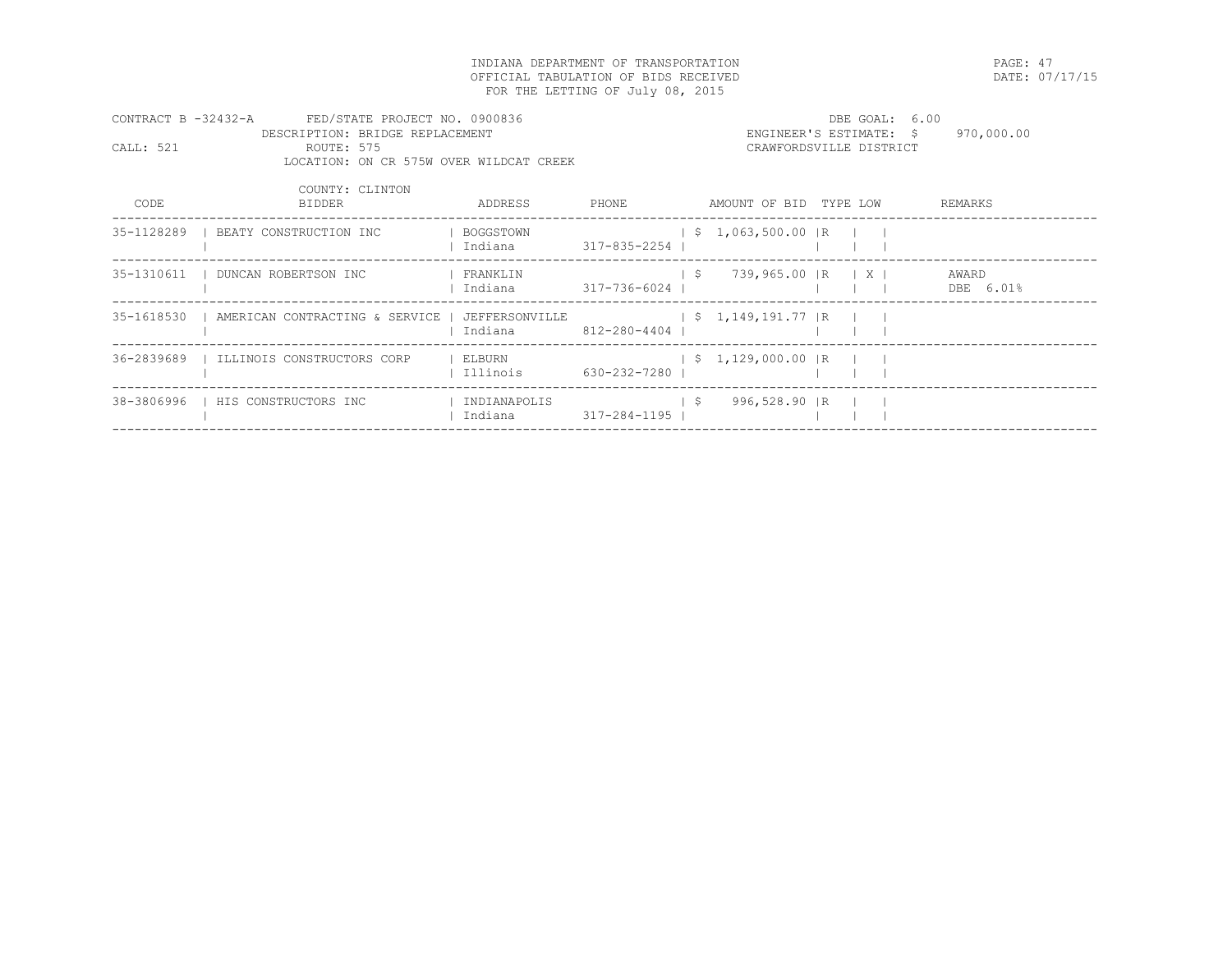INDIANA DEPARTMENT OF TRANSPORTATION PAGE: 48 OFFICIAL TABULATION OF BIDS RECEIVED FOR THE LETTING OF July 08, 2015

| CONTRACT B -33442-A | FED/STATE PROJECT NO. 0710711                                        |               |              |      |                        | DBE GOAL: | 9.00                       |
|---------------------|----------------------------------------------------------------------|---------------|--------------|------|------------------------|-----------|----------------------------|
|                     | DESCRIPTION: BRIDGE REHABILITATION                                   |               |              |      | ENGINEER'S ESTIMATE:   |           | 591,000.00<br>$\mathsf{S}$ |
| CALL: 531           | ROUTE:                                                               |               |              |      | FT. WAYNE DISTRICT     |           |                            |
|                     | LOCATION: ON OLD BUSINESS 31, OVER LITTLE PIPE CREEK, 0.7 MILE NORTH |               |              |      |                        |           |                            |
|                     | OF CR 225S                                                           |               |              |      |                        |           |                            |
|                     | COUNTY: MIAMI                                                        |               |              |      |                        |           |                            |
| CODE                | <b>BIDDER</b>                                                        | ADDRESS       | PHONE        |      | AMOUNT OF BID TYPE LOW |           | REMARKS                    |
| 35-1057237          | R L MCCOY INC                                                        | COLUMBIA CITY |              | \$   | $916,330.11$ R         |           |                            |
|                     |                                                                      | Indiana       | 260-625-3443 |      |                        |           |                            |
| 35-1128289          | BEATY CONSTRUCTION INC                                               | BOGGSTOWN     |              | - \$ | 649,600.00 R           | X         | AWARD *                    |
|                     |                                                                      | Indiana       | 317-835-2254 |      |                        |           | DBE 9.44%                  |
| 35-1310611          | DUNCAN ROBERTSON INC                                                 | FRANKLIN      |              | - \$ | 668,198.86 R           |           |                            |
|                     |                                                                      | Indiana       | 317-736-6024 |      |                        |           |                            |
| 35-1374866          | PRIMCO INC                                                           | FORT WAYNE    |              | - \$ | 869,733.32 R           |           |                            |
|                     |                                                                      | Indiana       | 260-478-1548 |      |                        |           |                            |
| 35-1817530          | PIONEER ASSOCIATES INC                                               | ALBION        |              | S.   | 785,987.72 R           |           |                            |
|                     |                                                                      | Indiana       | 260-636-3000 |      |                        |           |                            |
| 36-2839689          | ILLINOIS CONSTRUCTORS CORP                                           | ELBURN        |              | -\$  | 797,000.00 R           |           |                            |
|                     |                                                                      | Illinois      | 630-232-7280 |      |                        |           |                            |
|                     |                                                                      |               |              |      |                        |           |                            |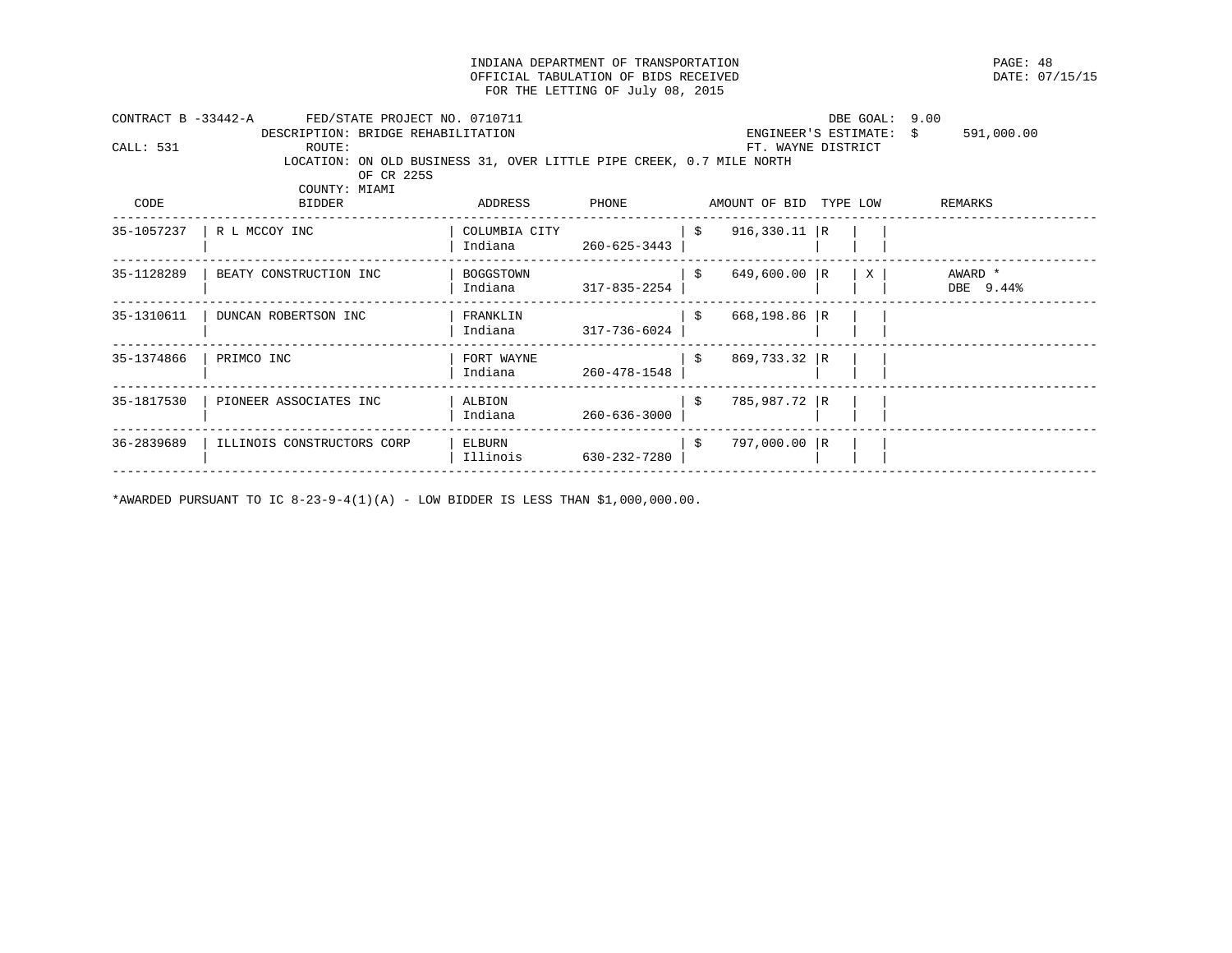INDIANA DEPARTMENT OF TRANSPORTATION PAGE: 49 OFFICIAL TABULATION OF BIDS RECEIVED FOR THE LETTING OF July 08, 2015

| CONTRACT B -34015-A |           | FED/STATE PROJECT NO. 1172221        |                                                             | DBE GOAL: 11.00         |            |
|---------------------|-----------|--------------------------------------|-------------------------------------------------------------|-------------------------|------------|
|                     |           | DESCRIPTION: BRIDGE DECK REPLACEMENT |                                                             | ENGINEER'S ESTIMATE: \$ | 524,000.00 |
| CALL: 541           | ROUTE: 23 |                                      |                                                             | LAPORTE DISTRICT        |            |
|                     |           |                                      | LOCATION: ON SR 23 OVER PINE CREEK, 0.25 MILE NORTH OF US 6 |                         |            |

| CODE       | COUNTY: LAPORTE<br><b>BIDDER</b> | ADDRESS              | PHONE        |     | AMOUNT OF BID    | TYPE LOW |   | REMARKS               |
|------------|----------------------------------|----------------------|--------------|-----|------------------|----------|---|-----------------------|
| 32-0154474 | JCI BRIDGE GROUP INC             | LAPORTE<br>Indiana   | 219-324-9393 | -\$ | 643,858.69 $ C $ |          | X | AWARD *<br>DBE 12.55% |
| 35-0918397 | RIETH RILEY CONSTRUCTION         | GARY<br>Indiana      | 219-977-0722 | -S  | 894,169.00 R     |          |   |                       |
| 35-1339168 | LAPORTE CONSTRUCTION COMPANY I   | LAPORTE<br>Indiana   | 219-393-5555 | -\$ | $918, 295.37$ R  |          |   |                       |
| 35-1690004 | NORTHERN INDIANA CONSTRUCTION    | MISHAWAKA<br>Indiana | 574-256-1811 | -\$ | 651,172.20 R     |          |   |                       |
| 36-2839689 | ILLINOIS CONSTRUCTORS CORP       | ELBURN<br>Illinois   | 630-232-7280 | -\$ | 767,836.00       | R        |   |                       |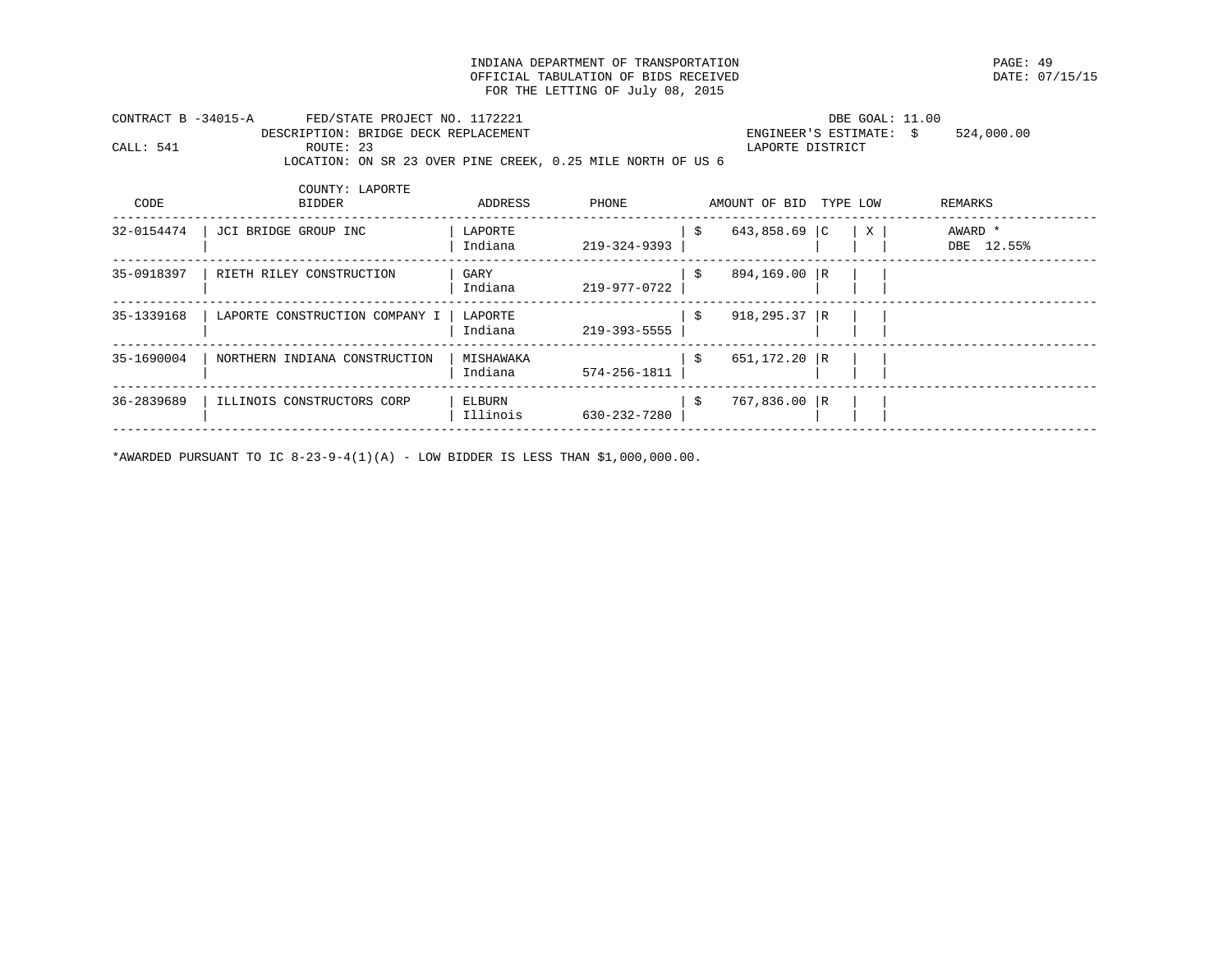$\star$ 

|                         | PAGE: 50                                                                                                    | DATE: 07/15/15                               |                       |  |                                 |                     |                                      |  |
|-------------------------|-------------------------------------------------------------------------------------------------------------|----------------------------------------------|-----------------------|--|---------------------------------|---------------------|--------------------------------------|--|
|                         | CONTRACT B -34063-A FED/STATE PROJECT NO. 0500078<br>DESCRIPTION: BRIDGE REPLACEMENT                        |                                              |                       |  |                                 | DBE GOAL: 6.00      | ENGINEER'S ESTIMATE: \$ 2,303,000.00 |  |
| CALL: 551               | ROUTE: 800<br>LOCATION: ON CR 800E OVER MISSISSINEWA RIVER, 0.56 MILE SOUTH OF<br>SR 28<br>COUNTY: DELAWARE |                                              |                       |  |                                 | GREENFIELD DISTRICT |                                      |  |
| CODE                    | BIDDER                                                                                                      | ADDRESS PHONE AMOUNT OF BID TYPE LOW REMARKS |                       |  |                                 |                     |                                      |  |
|                         | 35-1128289   BEATY CONSTRUCTION INC   BOGGSTOWN                                                             |                                              |                       |  | $\frac{1}{2}$ \$ 2,275,123.00 R |                     |                                      |  |
|                         |                                                                                                             |                                              |                       |  |                                 |                     |                                      |  |
| 35-1374866   PRIMCO INC |                                                                                                             |                                              |                       |  |                                 |                     |                                      |  |
|                         | 35-1917625   MILESTONE CONTRACTORS LP   RICHMOND     \$ 2,394,000.00  R                                     |                                              |                       |  |                                 |                     |                                      |  |
|                         | 37-1047512   HALVERSON CONSTRUCTION COMPANY   SPRINGFIELD $\vert$ \$ 2,597,104.28  R     *                  |                                              | Illinois 217-753-0027 |  |                                 |                     |                                      |  |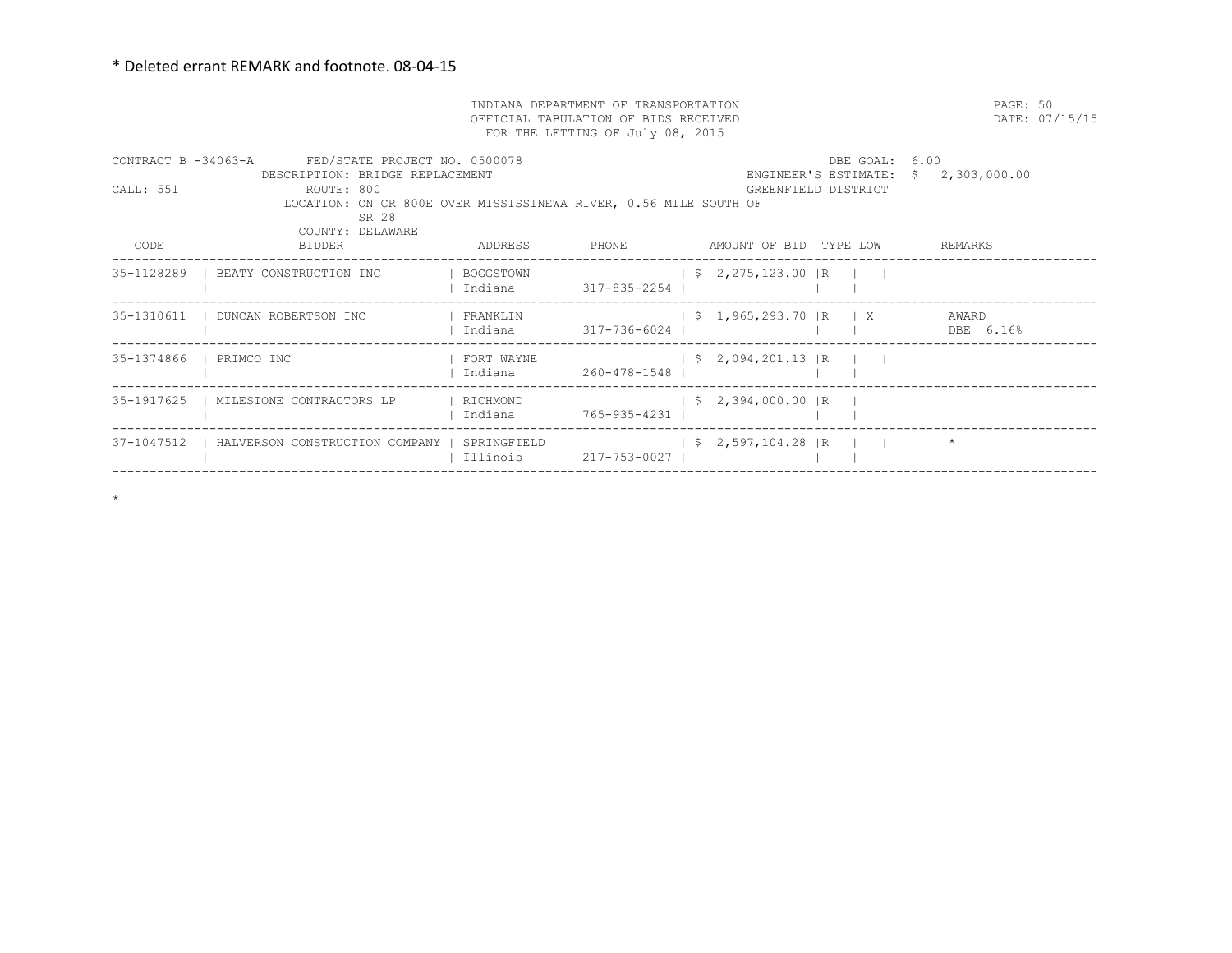INDIANA DEPARTMENT OF TRANSPORTATION PAGE: 51 OFFICIAL TABULATION OF BIDS RECEIVED FOR THE LETTING OF July 08, 2015

| CONTRACT B -34311-A | FED/STATE PROJECT NO. 1006180                           | DBE GOAL: 0.00                        |  |
|---------------------|---------------------------------------------------------|---------------------------------------|--|
|                     | DESCRIPTION: BRIDGE DECK OVERLAY                        | 243,000.00<br>ENGINEER'S ESTIMATE: \$ |  |
| CALL: 581           | ROUTE: 20                                               | FT. WAYNE DISTRICT                    |  |
|                     | LOCATION: ON CR 18 OVER US 20, 2.06 MILES EAST OF US 33 |                                       |  |

| CODE       | COUNTY: ELKHART<br><b>BIDDER</b> | ADDRESS               | PHONE              | AMOUNT OF BID  | TYPE LOW |   | REMARKS |  |
|------------|----------------------------------|-----------------------|--------------------|----------------|----------|---|---------|--|
| 35-0918397 | RIETH RILEY CONSTRUCTION         | SOUTH BEND<br>Indiana | 574-288-8321       | 294,244.00 R   |          |   |         |  |
| 35-1690004 | NORTHERN INDIANA CONSTRUCTION    | MISHAWAKA<br>Indiana  | $574 - 256 - 1811$ | $182,396.75$ R |          | X | AWARD   |  |
| 38-1164400 | RAM CONSTRUCTION SRVCS OF MICH   | LIVONIA<br>Michigan   | 734-464-3800       | 282,600.76 R   |          |   |         |  |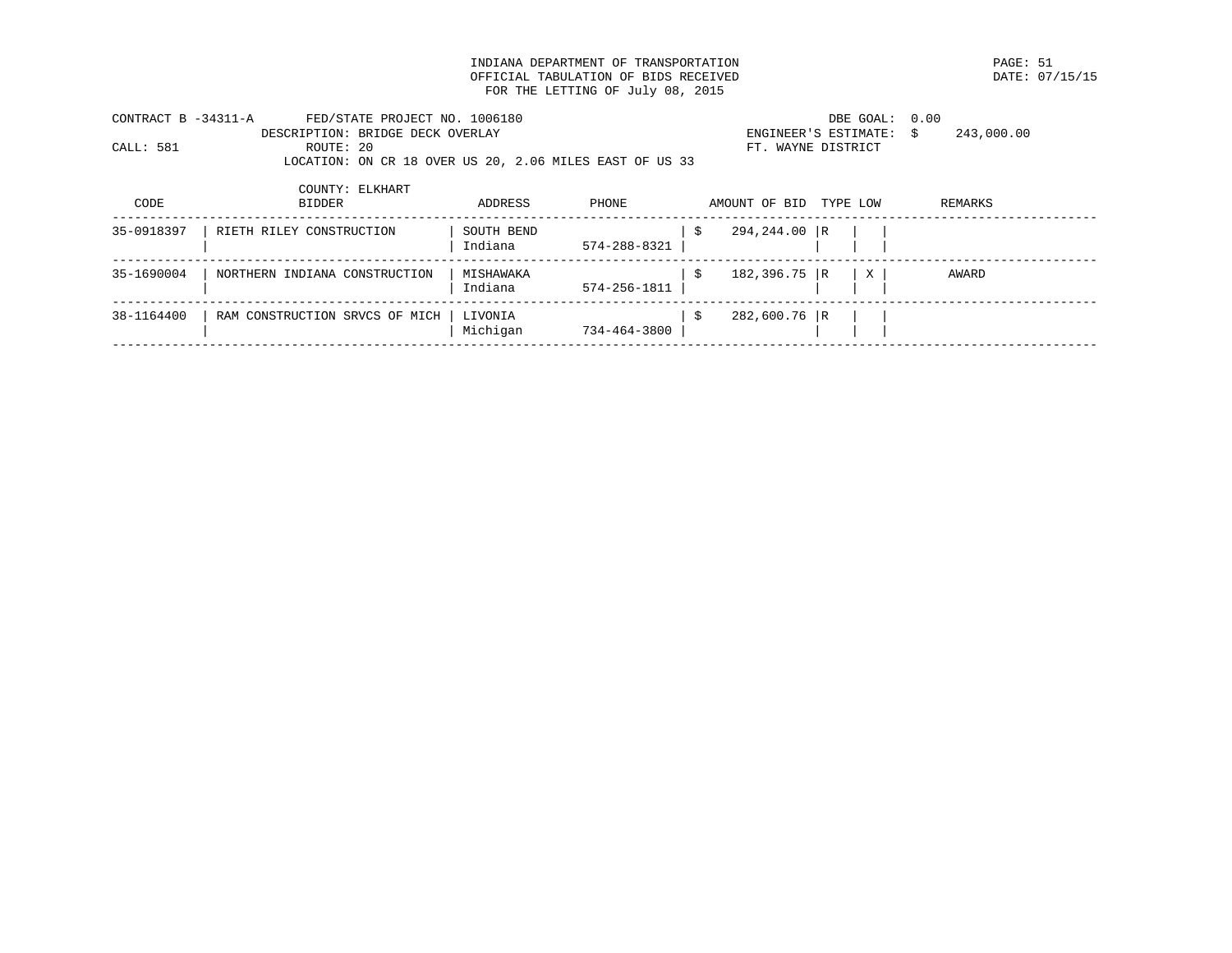INDIANA DEPARTMENT OF TRANSPORTATION **EXAMPLE SECAL SERVICE SOMETHERS OF SAMPLE SERVICE SOMETHERS OF SERVICE S**<br>
PATE: 07/15/15 OFFICIAL TABULATION OF BIDS RECEIVED FOR THE LETTING OF July 08, 2015

| CONTRACT $B - 34312 - A$ | FED/STATE PROJECT NO. 1006183                                     |               |              |                   | DBE GOAL:            | 8.00               |
|--------------------------|-------------------------------------------------------------------|---------------|--------------|-------------------|----------------------|--------------------|
|                          | DESCRIPTION: BRIDGE DECK REPLACEMENT                              |               |              |                   | ENGINEER'S ESTIMATE: | 1,667,000.00<br>S. |
| CALL: 591                | ROUTE: 9                                                          |               |              |                   | FT. WAYNE DISTRICT   |                    |
|                          | LOCATION: ON SR 9 OVER NORFOLK & SOUTHERN RR, 0.28 MILES SOUTH OF |               |              |                   |                      |                    |
|                          | US 24                                                             |               |              |                   |                      |                    |
|                          | COUNTY: HUNTINGTON                                                |               |              |                   |                      |                    |
| CODE                     | <b>BIDDER</b>                                                     | ADDRESS       | PHONE        | AMOUNT OF BID     | TYPE LOW             | REMARKS            |
|                          |                                                                   |               |              |                   |                      |                    |
| 35-1057237               | R L MCCOY INC                                                     | COLUMBIA CITY |              | $$1,566,043.14$ R | X                    | AWARD              |
|                          |                                                                   | Indiana       | 260-625-3443 |                   |                      | DBE 8.01%          |
|                          |                                                                   |               |              |                   |                      |                    |
| 35-1310611               | DUNCAN ROBERTSON INC                                              | FRANKLIN      |              | $$1,958,439.58$ R |                      |                    |
|                          |                                                                   | Indiana       | 317-736-6024 |                   |                      |                    |
| 35-1374866               | PRIMCO INC                                                        | FORT WAYNE    |              | $$1,821,941.58$ R |                      |                    |
|                          |                                                                   | Indiana       | 260-478-1548 |                   |                      |                    |
|                          |                                                                   |               |              |                   |                      |                    |
|                          |                                                                   |               |              |                   |                      |                    |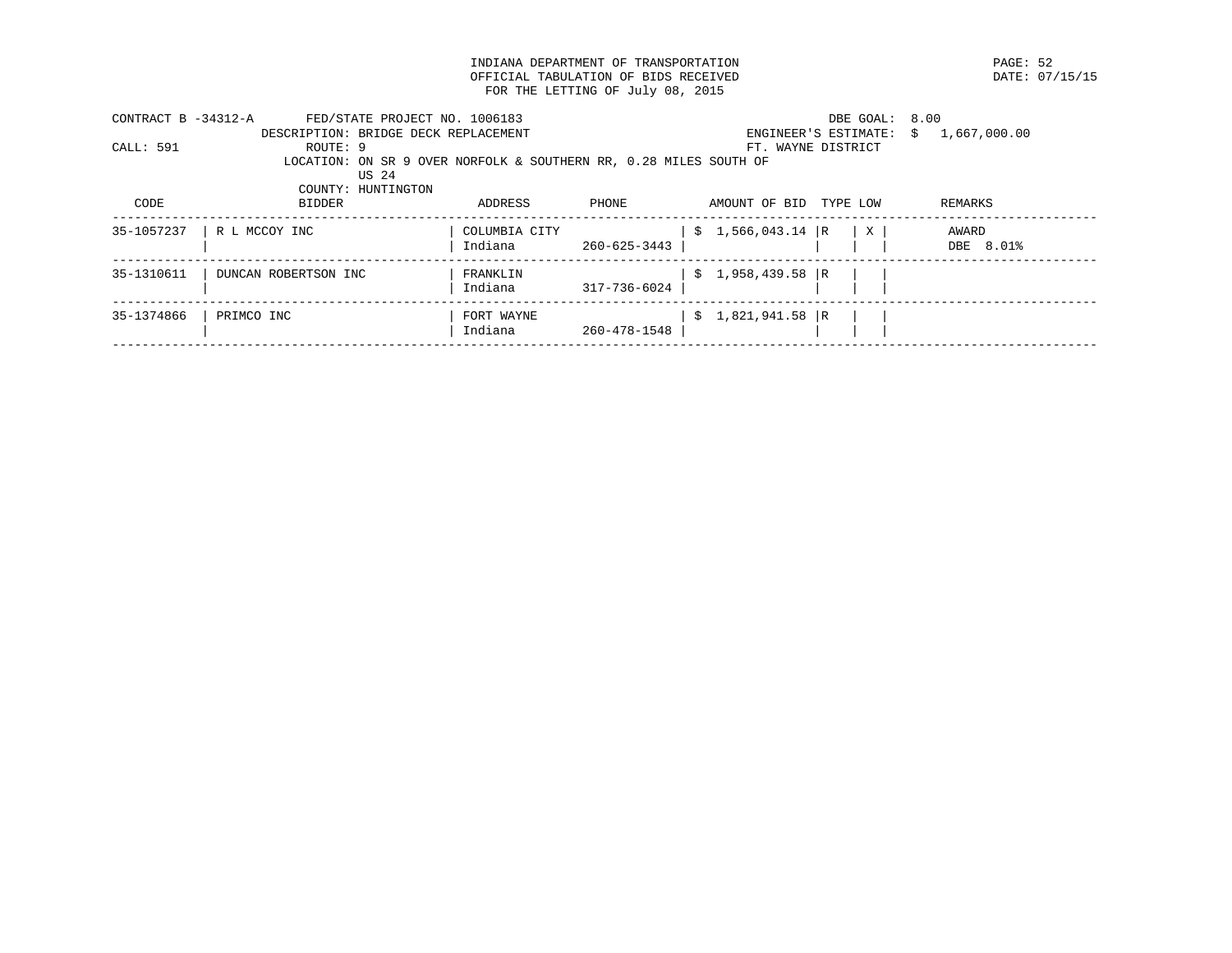INDIANA DEPARTMENT OF TRANSPORTATION PAGE: 53 OFFICIAL TABULATION OF BIDS RECEIVED FOR THE LETTING OF July 08, 2015

| CONTRACT B -34326-A | FED/STATE PROJECT NO. 0810336                                         |                         |              |    |                | DBE GOAL: 0.00          |            |  |
|---------------------|-----------------------------------------------------------------------|-------------------------|--------------|----|----------------|-------------------------|------------|--|
|                     | DESCRIPTION: BRIDGE PAINTING                                          |                         |              |    |                | ENGINEER'S ESTIMATE: \$ | 407,000.00 |  |
| CALL: 611           | ROUTE: 101                                                            |                         |              |    |                | FT. WAYNE DISTRICT      |            |  |
|                     | LOCATION: ON SR 101, 2.4 MILES SOUTH OF SR 8, AND ON US 27, 2.6 MILES |                         |              |    |                |                         |            |  |
|                     | SOUTH OF SR 930                                                       |                         |              |    |                |                         |            |  |
|                     | COUNTY: ALLEN                                                         | DEKALB                  |              |    |                |                         |            |  |
| CODE                | <b>BIDDER</b>                                                         | ADDRESS                 | PHONE        |    | AMOUNT OF BID  | TYPE LOW                | REMARKS    |  |
| 35-1602596          | CIVIL COATINGS AND CONSTRUCTIO                                        | VALPARAISO<br>Indiana   | 219-531-5300 | -Ŝ | 489,000.00 R   | $\mathbf{X}$            | AWARD *    |  |
| 35-1645115          | THREE STAR PAINTING INC                                               | MERRILLVILLE<br>Indiana | 219-947-3021 | -Ŝ | $517,658.50$ R |                         |            |  |
| 36-4696205          | OLYMPUS PAINTING LLC                                                  | VALPARAISO<br>Indiana   | 219-476-1507 | -S | $545,000.00$ R |                         |            |  |
|                     |                                                                       |                         |              |    |                |                         |            |  |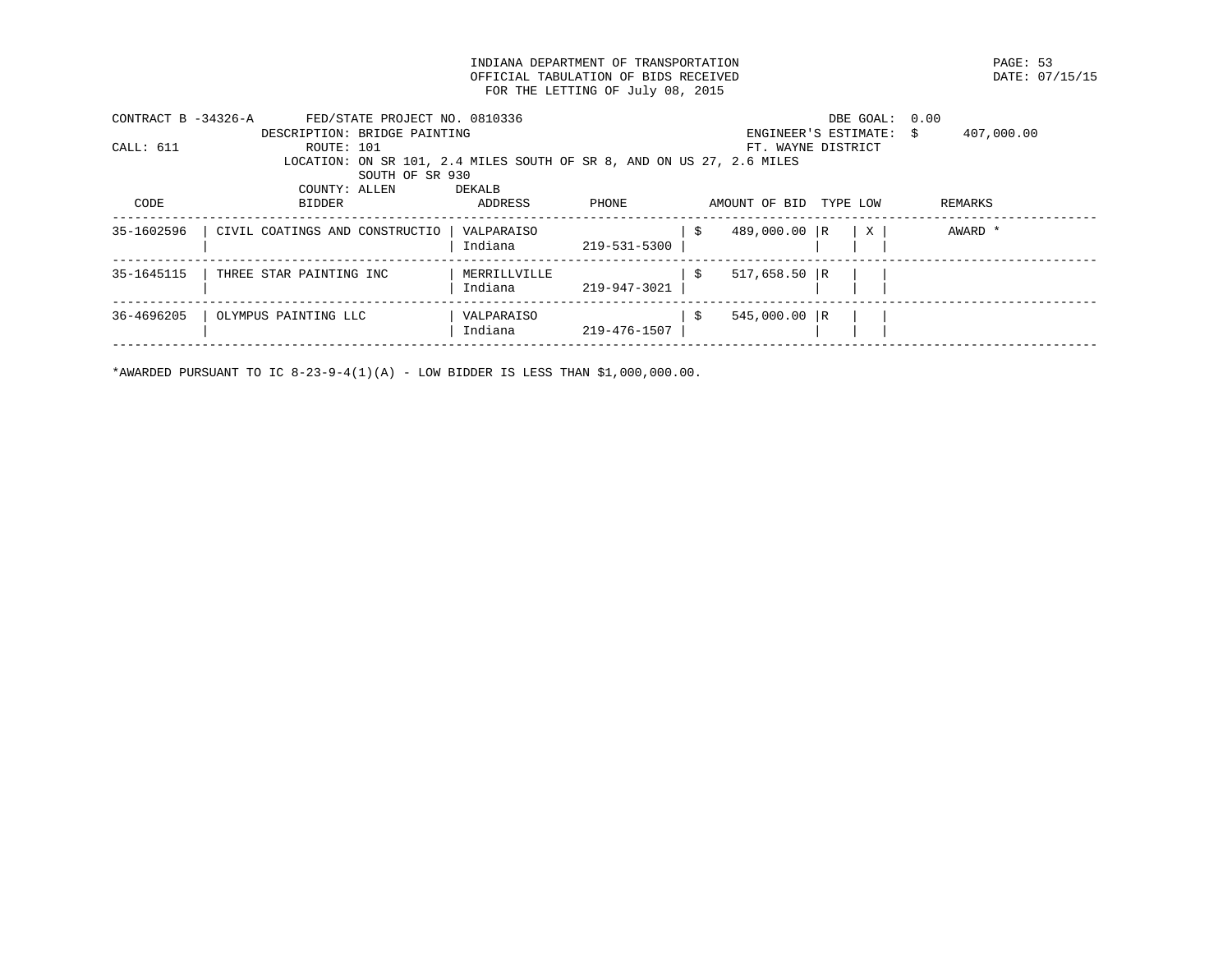INDIANA DEPARTMENT OF TRANSPORTATION PAGE: 54 OFFICIAL TABULATION OF BIDS RECEIVED FOR THE LETTING OF July 08, 2015

| CONTRACT B -34363-A |          | FED/STATE PROJECT NO. 1006694                                     | DBE GOAL: 12.00         |            |
|---------------------|----------|-------------------------------------------------------------------|-------------------------|------------|
|                     |          | DESCRIPTION: BRIDGE DECK REHABILITATION                           | ENGINEER'S ESTIMATE: \$ | 476,000.00 |
| CALL: 621           | ROUTE: 2 |                                                                   | LAPORTE DISTRICT        |            |
|                     |          | LOCATION: ON SR 2 OVER SPRING RUN CREEK, 1.14 MILES WEST OF SR 55 |                         |            |
|                     |          |                                                                   |                         |            |

| CODE       | COUNTY: LAKE<br><b>BIDDER</b>  | ADDRESS            | PHONE        | AMOUNT OF BID  | TYPE LOW |   | REMARKS               |
|------------|--------------------------------|--------------------|--------------|----------------|----------|---|-----------------------|
| 32-0154474 | JCI BRIDGE GROUP INC           | LAPORTE<br>Indiana | 219-324-9393 | 489,902.29 R   |          | X | AWARD *<br>DBE 12.29% |
| 35-0918397 | RIETH RILEY CONSTRUCTION       | GARY<br>Indiana    | 219-977-0722 | 591,589.07 R   |          |   |                       |
| 35-1106884 | ELLAS CONSTRUCTION COMPANY INC | GARY<br>Indiana    | 219-938-0860 | $503,807.16$ R |          |   |                       |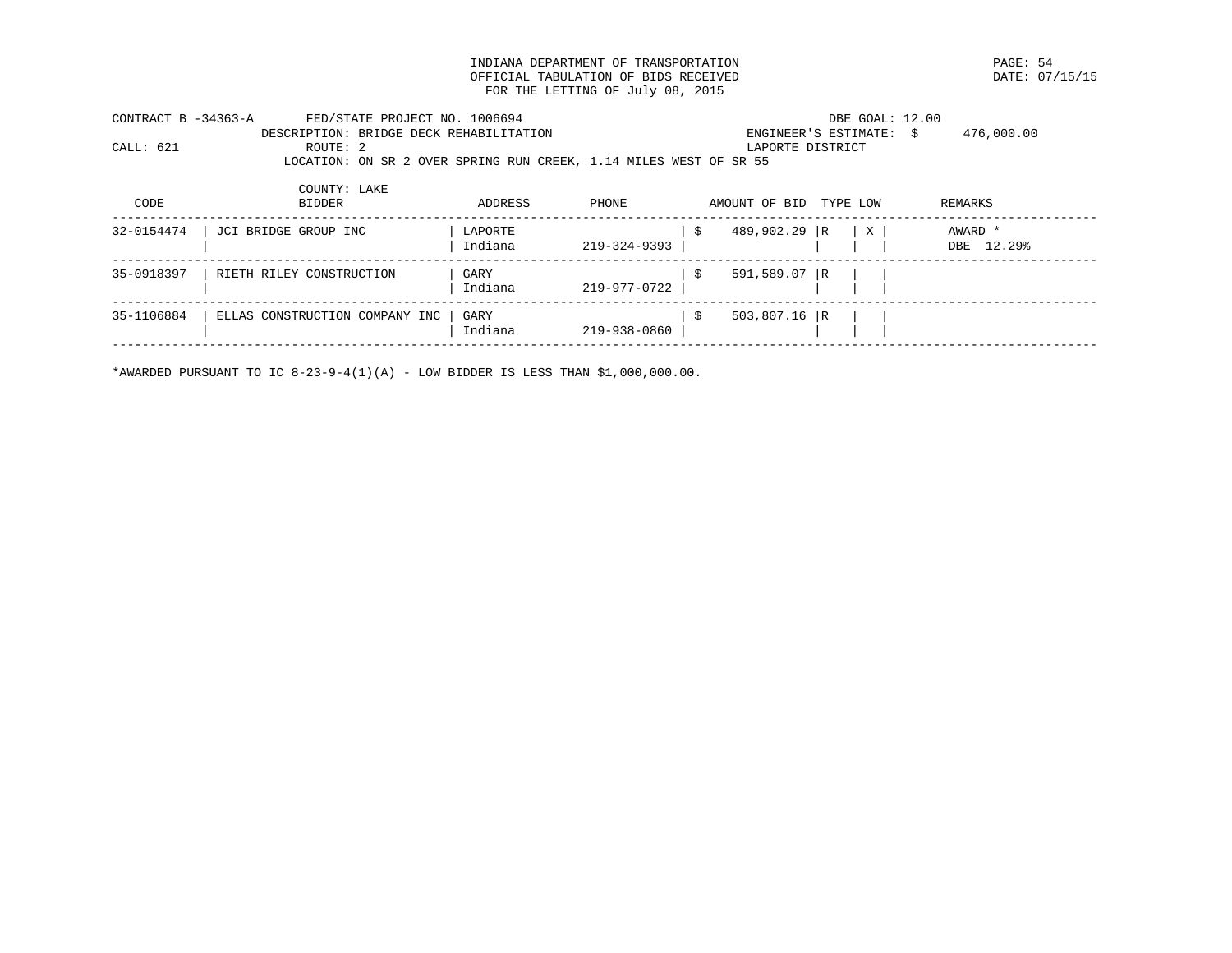INDIANA DEPARTMENT OF TRANSPORTATION PAGE: 55 OFFICIAL TABULATION OF BIDS RECEIVED FOR THE LETTING OF July 08, 2015

|             | CONTRACT B -34418-A FED/STATE PROJECT NO. 1173376                                               |                     |                                                                    | DBE GOAL: 11.00                   |                                  |
|-------------|-------------------------------------------------------------------------------------------------|---------------------|--------------------------------------------------------------------|-----------------------------------|----------------------------------|
| CAI.I.: 631 | DESCRIPTION: BRIDGE DECK OVERLAY, REHABILITATION AND REPAIR<br>ROUTE:                           |                     | CRAWFORDSVILLE DISTRICT                                            | ENGINEER'S ESTIMATE: \$465,000.00 |                                  |
|             | LOCATION: ON CR 625W, 0.5 MILES SOUTH OF CR 450N, AND ON CR 500N, 0.03<br>MILES EAST OF CR 575E |                     |                                                                    |                                   |                                  |
|             | COUNTY: MONTGOMERY                                                                              |                     |                                                                    |                                   |                                  |
| CODE        | BIDDER                                                                                          |                     | ADDRESS PHONE AMOUNT OF BID TYPE LOW                               |                                   | REMARKS                          |
|             | 26-4305155   R A MYERS CONSTRUCTION CO   MUNCIE                                                 |                     | $\frac{1}{5}$ 549,649.65 R X   AWARD *                             |                                   |                                  |
|             |                                                                                                 |                     |                                                                    |                                   | $1 \quad 1 \quad $ DBE $11.54\%$ |
|             | 35-1609544   SCHUTT-LOOKABILL CO                                                                |                     |                                                                    |                                   |                                  |
|             |                                                                                                 |                     |                                                                    |                                   |                                  |
|             |                                                                                                 |                     |                                                                    |                                   |                                  |
|             |                                                                                                 | Indiana 12-280-4404 |                                                                    |                                   |                                  |
|             | 35-1917625   MILESTONE CONTRACTORS LP   INDIANAPOLIS     \$ 872,000.00   R                      |                     |                                                                    |                                   |                                  |
|             |                                                                                                 |                     |                                                                    |                                   |                                  |
|             | 38-3806996   HIS CONSTRUCTORS INC                                                               |                     | INDIANAPOLIS                             \$         608,724.60   R |                                   |                                  |
|             |                                                                                                 |                     |                                                                    |                                   |                                  |
|             |                                                                                                 |                     |                                                                    |                                   |                                  |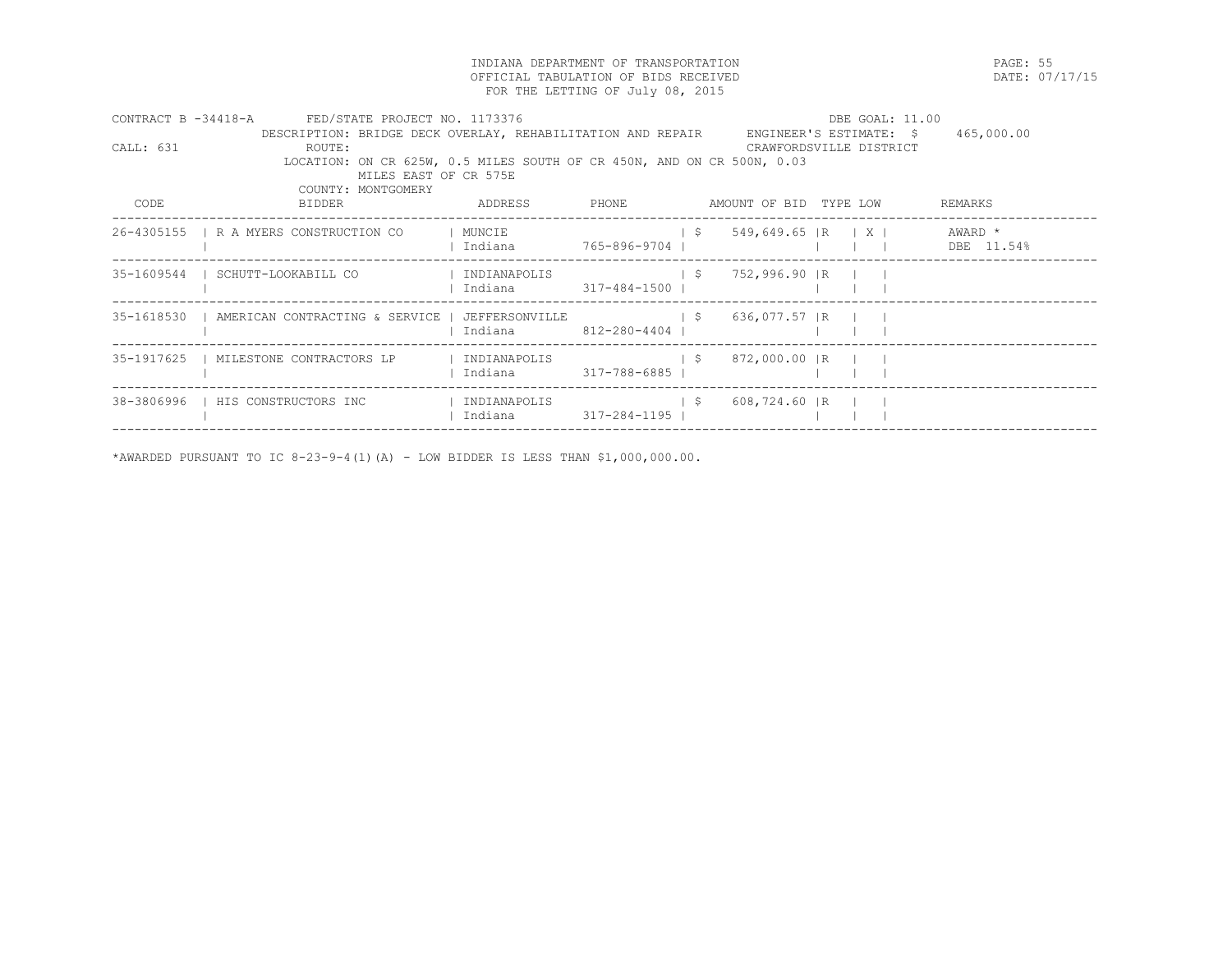INDIANA DEPARTMENT OF TRANSPORTATION PAGE: 56 OFFICIAL TABULATION OF BIDS RECEIVED FOR THE LETTING OF July 08, 2015

|           | FED/STATE PROJECT NO. CN129632000ST4<br>CONTRACT B -34729-A<br>DBE GOAL: 11.00 |                                                                      |                         |            |
|-----------|--------------------------------------------------------------------------------|----------------------------------------------------------------------|-------------------------|------------|
|           |                                                                                | DESCRIPTION: BRIDGE DECK OVERLAY                                     | ENGINEER'S ESTIMATE: \$ | 639,000.00 |
| CALL: 641 | ROUTE: 53                                                                      |                                                                      | LAPORTE DISTRICT        |            |
|           |                                                                                | LOCATION: ON SR 53 OVER BEAVER DAM DITCH, 1.93 MILES NORTH OF US 231 |                         |            |
|           |                                                                                |                                                                      |                         |            |
|           | COUNTY: LAKE                                                                   |                                                                      |                         |            |

| CODE       | <b>BIDDER</b>                  | ADDRESS            | PHONE        | AMOUNT OF BID  | TYPE LOW |   | REMARKS                |
|------------|--------------------------------|--------------------|--------------|----------------|----------|---|------------------------|
| 32-0154474 | JCI BRIDGE GROUP INC           | LAPORTE<br>Indiana | 219-324-9393 | $519,924.92$ R |          |   |                        |
| 35-0918397 | RIETH RILEY CONSTRUCTION       | GARY<br>Indiana    | 219-977-0722 | 619,570.25 R   |          |   |                        |
| 35-1035122 | GARIUP CONSTRUCTION CO INC     | GARY<br>Indiana    | 219-887-5233 | $597,800.00$ R |          |   | IRREGULAR *            |
| 35-1106884 | ELLAS CONSTRUCTION COMPANY INC | GARY<br>Indiana    | 219-938-0860 | $518,853.26$ R |          | X | AWARD<br>11.47%<br>DBE |

\*BIDDER FAILED TO SUBMIT A DRUG TESTING PLAN AND PERFORMANCE BOND WITH THE BID. BID REJECTED PURSUANT TO 105 IAC 11-3-16(A)(1).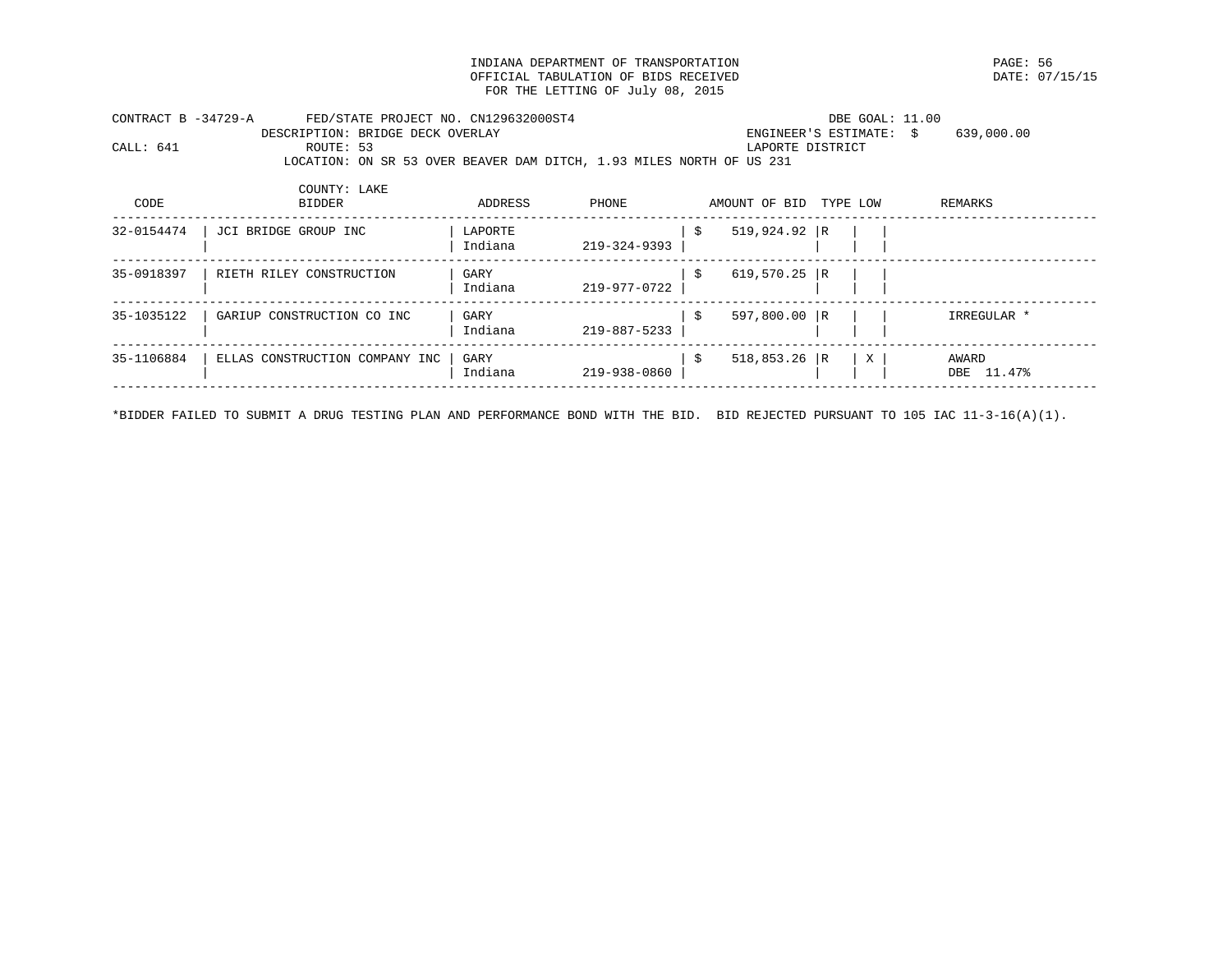INDIANA DEPARTMENT OF TRANSPORTATION PAGE: 57 OFFICIAL TABULATION OF BIDS RECEIVED FOR THE LETTING OF July 08, 2015

|           | FED/STATE PROJECT NO. CN129655800ST2<br>CONTRACT B -34879-A |                                                        | DBE GOAL: 12.00         |            |  |  |  |
|-----------|-------------------------------------------------------------|--------------------------------------------------------|-------------------------|------------|--|--|--|
|           |                                                             | DESCRIPTION: BRIDGE DECK OVERLAY                       | ENGINEER'S ESTIMATE: \$ | 483,000.00 |  |  |  |
| CALL: 651 | ROUTE: 69                                                   |                                                        | FT. WAYNE DISTRICT      |            |  |  |  |
|           |                                                             | LOCATION: ON CR 28 OVER 1-69, 4.17 MILES NORTH OF SR 8 |                         |            |  |  |  |

| 634,447.16 R<br>35-1057237<br>R L MCCOY INC<br>COLUMBIA CITY<br>Indiana<br>260-625-3443<br>35-1374866<br>616,781.50 $ R$<br>PRIMCO INC<br>FORT WAYNE<br>260-478-1548<br>Indiana | CODE       | COUNTY: DEKALB<br><b>BIDDER</b> | ADDRESS | PHONE | AMOUNT OF BID | TYPE LOW | REMARKS |  |
|---------------------------------------------------------------------------------------------------------------------------------------------------------------------------------|------------|---------------------------------|---------|-------|---------------|----------|---------|--|
|                                                                                                                                                                                 |            |                                 |         |       |               |          |         |  |
|                                                                                                                                                                                 |            |                                 |         |       |               |          |         |  |
| 615,790.18 R<br>260-636-3000<br>Indiana<br>12.01%<br>DBE                                                                                                                        | 35-1817530 | PIONEER ASSOCIATES INC          | ALBION  |       |               | X        | AWARD * |  |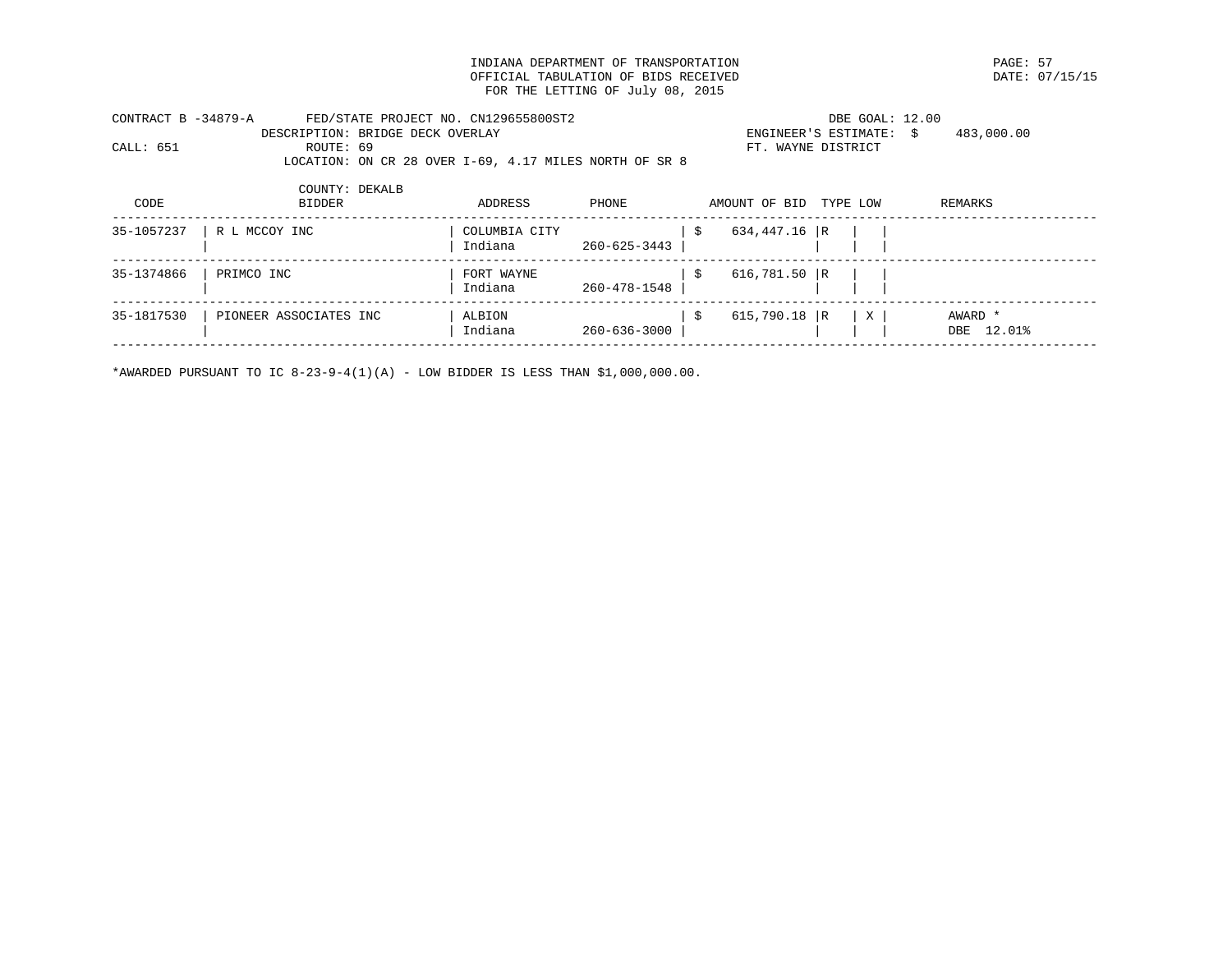INDIANA DEPARTMENT OF TRANSPORTATION PAGE: 58 OFFICIAL TABULATION OF BIDS RECEIVED FOR THE LETTING OF July 08, 2015

| CONTRACT B -34979-A<br>CALL: 671 | FED/STATE PROJECT NO. CN129672100ST6<br>DESCRIPTION: BRIDGE DECK OVERLAY<br>ROUTE: 64<br>LOCATION: ON I-64 OVER SOUTHERN RAILROAD, 0.59 MILE EAST OF US 231 |                           |              |     | ENGINEER'S ESTIMATE: \$<br>VINCENNES DISTRICT |          |   | DBE GOAL: 10.00<br>896,000.00 |
|----------------------------------|-------------------------------------------------------------------------------------------------------------------------------------------------------------|---------------------------|--------------|-----|-----------------------------------------------|----------|---|-------------------------------|
| CODE                             | COUNTY: SPENCER<br><b>BIDDER</b>                                                                                                                            | ADDRESS                   | PHONE        |     | AMOUNT OF BID                                 | TYPE LOW |   | REMARKS                       |
| 35-1139301                       | E & B PAVING INC                                                                                                                                            | ANDERSON<br>Indiana       | 765-643-5358 |     | $$1,095,350.00$ R                             |          |   |                               |
| 35-1618530                       | AMERICAN CONTRACTING & SERVICE                                                                                                                              | JEFFERSONVILLE<br>Indiana | 812-280-4404 | - S | 884,688.89 R                                  |          | X | AWARD<br>DBE 11.57%           |
| 35-1878024                       | RAGLE INC                                                                                                                                                   | NEWBURGH<br>Indiana       | 812-853-9558 | S.  | 965,367.00 R                                  |          |   |                               |
| 35-1917625                       | MILESTONE CONTRACTORS LP                                                                                                                                    | COLUMBUS<br>Indiana       | 812-579-5248 |     | $$1,287,295.50$ R                             |          |   |                               |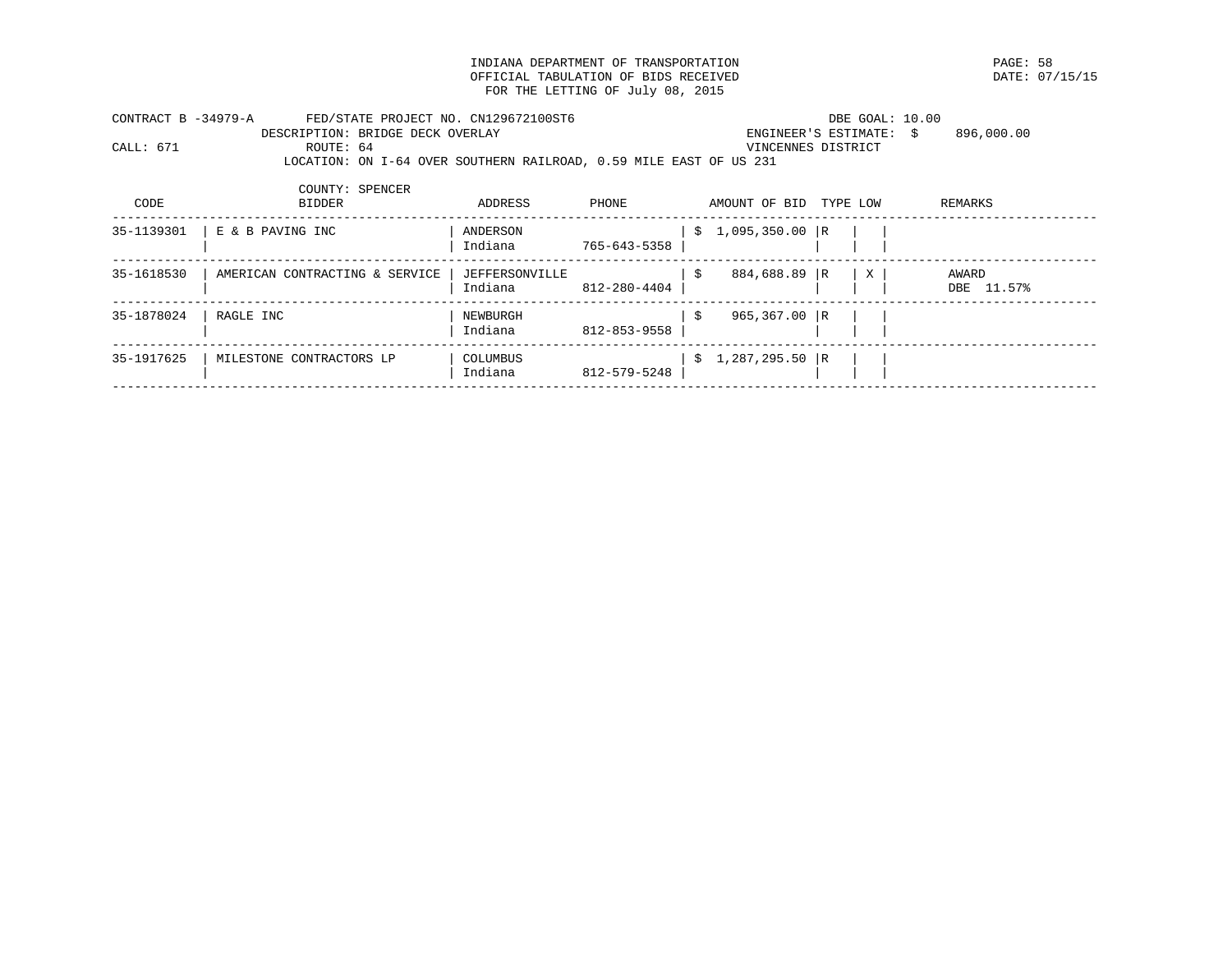INDIANA DEPARTMENT OF TRANSPORTATION PAGE: 59 OFFICIAL TABULATION OF BIDS RECEIVED FOR THE LETTING OF July 08, 2015

| CONTRACT B -34995-A | FED/STATE PROJECT NO. 129605500ST1                                |                                                    |              |                        | DBE GOAL: 7.00          |            |
|---------------------|-------------------------------------------------------------------|----------------------------------------------------|--------------|------------------------|-------------------------|------------|
|                     | DESCRIPTION: BRIDGE DECK OVERLAY                                  |                                                    |              |                        | ENGINEER'S ESTIMATE: \$ | 543,000.00 |
| CALL: 681           | ROUTE: 70                                                         |                                                    |              |                        | CRAWFORDSVILLE DISTRICT |            |
|                     | LOCATION: ON CR 825E OVER I-70, 5.58 MILES EAST OF US 231, AND ON |                                                    |              |                        |                         |            |
|                     |                                                                   | HAZELWOOD ROAD OVER I-70, 2.44 MILES WEST OF SR 39 |              |                        |                         |            |
|                     | COUNTY: PUTNAM                                                    | MORGAN                                             |              |                        |                         |            |
| CODE                | BIDDER                                                            | ADDRESS                                            | PHONE        | AMOUNT OF BID TYPE LOW |                         | REMARKS    |
| 35-1618530          | AMERICAN CONTRACTING & SERVICE                                    | JEFFERSONVILLE                                     |              | 585,867.36 R<br>- \$   | X                       | AWARD *    |
|                     |                                                                   | Indiana                                            | 812-280-4404 |                        |                         | DBE 7.25%  |
| 35-1801998          | CLR INC                                                           | <b>BLOOMINGTON</b>                                 |              | $659, 115.25$ R<br>-S  |                         |            |
|                     |                                                                   | Indiana                                            | 812-336-3438 |                        |                         |            |
| 35-1917625          | MILESTONE CONTRACTORS LP                                          | INDIANAPOLIS                                       |              | 782,000.00 R<br>- S    |                         |            |
|                     |                                                                   | Indiana                                            | 317-788-6885 |                        |                         |            |
| 38-3806996          | HIS CONSTRUCTORS INC                                              | INDIANAPOLIS                                       |              | $630,785.38$ R<br>-S   |                         |            |
|                     |                                                                   | Indiana                                            | 317-284-1195 |                        |                         |            |
|                     |                                                                   |                                                    |              |                        |                         |            |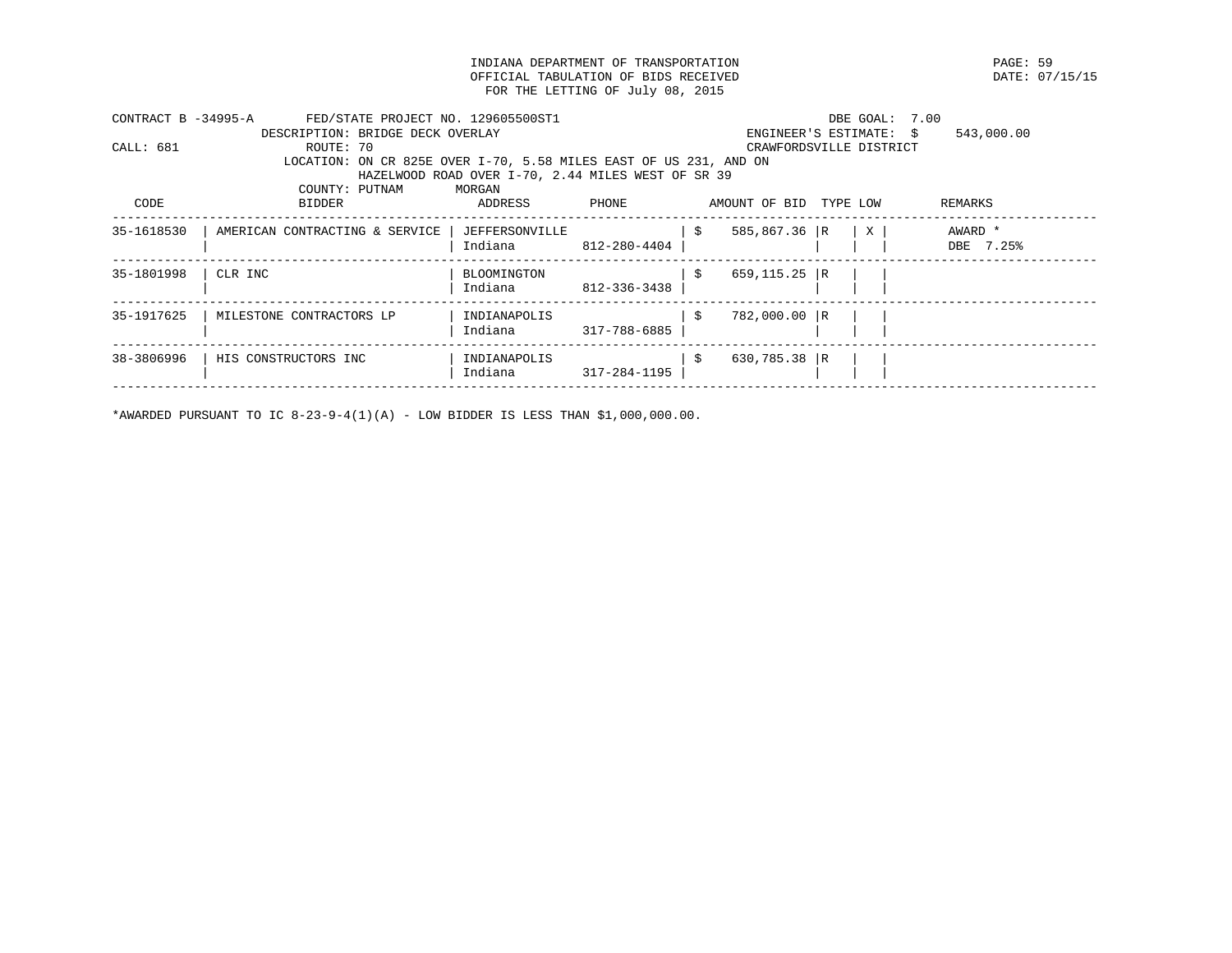INDIANA DEPARTMENT OF TRANSPORTATION PAGE: 60 OFFICIAL TABULATION OF BIDS RECEIVED FOR THE LETTING OF July 08, 2015

| CONTRACT B -35003-A | FED/STATE PROJECT NO. CN129677900ST6                                 |                           |              |     |                    | DBE GOAL: 9.00       |                  |
|---------------------|----------------------------------------------------------------------|---------------------------|--------------|-----|--------------------|----------------------|------------------|
|                     | DESCRIPTION: BRIDGE DECK OVERLAY                                     |                           |              |     |                    | ENGINEER'S ESTIMATE: | 684,000.00<br>S. |
| CALL: 691           | ROUTE: 64                                                            |                           |              |     | VINCENNES DISTRICT |                      |                  |
|                     | LOCATION: ON I-64, 3.04 MILES EAST OF SR 65, AND ON SR 68 OVER I-64, |                           |              |     |                    |                      |                  |
|                     |                                                                      | 1.25 MILES EAST OF SR 165 |              |     |                    |                      |                  |
|                     | COUNTY: POSEY                                                        | VANDERBURGH               |              |     |                    |                      |                  |
| CODE                | BIDDER                                                               | ADDRESS                   | PHONE        |     | AMOUNT OF BID      | TYPE LOW             | REMARKS          |
| 35-1618530          | AMERICAN CONTRACTING & SERVICE                                       | JEFFERSONVILLE            |              | -S  | 761,294.47 R       | X                    | AWARD *          |
|                     |                                                                      | Indiana                   | 812-280-4404 |     |                    |                      | DBE 9.03%        |
| 35-1878024          | RAGLE INC                                                            | NEWBURGH                  |              | -Ŝ  | $776,616.65$ R     |                      |                  |
|                     |                                                                      | Indiana                   | 812-853-9558 |     |                    |                      |                  |
| 35-1917625          | MILESTONE CONTRACTORS LP                                             | COLUMBUS                  |              | -\$ | 996,690.13   R     |                      |                  |
|                     |                                                                      | Indiana                   | 812-579-5248 |     |                    |                      |                  |
|                     |                                                                      |                           |              |     |                    |                      |                  |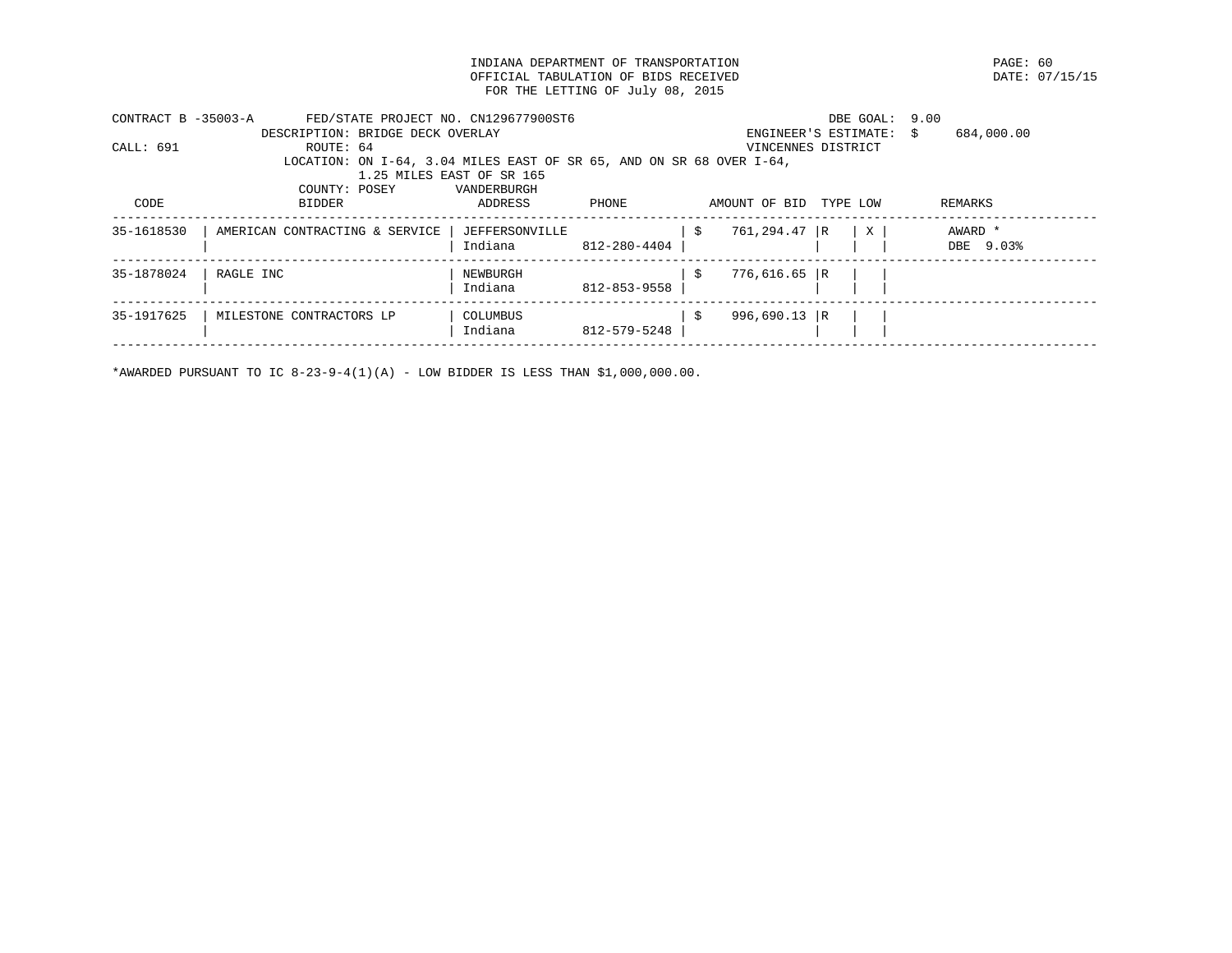INDIANA DEPARTMENT OF TRANSPORTATION PAGE: 61 OFFICIAL TABULATION OF BIDS RECEIVED FOR THE LETTING OF July 08, 2015

| CONTRACT B -35649-A |           | FED/STATE PROJECT NO. 1006471                               | DBE GOAL: 6.00          |            |
|---------------------|-----------|-------------------------------------------------------------|-------------------------|------------|
|                     |           | DESCRIPTION: REPLACE SUPERSTRUCTURE                         | ENGINEER'S ESTIMATE: \$ | 754,000.00 |
| CALL: 701           | ROUTE: 26 |                                                             | GREENFIELD DISTRICT     |            |
|                     |           | LOCATION: ON SR 26 OVER DEER CREEK, 1.56 MILES WEST OF SR 9 |                         |            |

| CODE       | COUNTY: GRANT<br><b>BIDDER</b> | ADDRESS                          | PHONE        |      | AMOUNT OF BID   | TYPE LOW |              | REMARKS            |
|------------|--------------------------------|----------------------------------|--------------|------|-----------------|----------|--------------|--------------------|
| 35-1128289 | BEATY CONSTRUCTION INC         | BOGGSTOWN<br>Indiana             | 317-835-2254 | -\$  | 736,200.00 R    |          |              |                    |
| 35-1310611 | DUNCAN ROBERTSON INC           | FRANKLIN<br>Indiana              | 317-736-6024 | - \$ | $650,098.60$ R  |          |              |                    |
| 35-1374866 | PRIMCO INC                     | FORT WAYNE<br>Indiana            | 260-478-1548 | -\$  | $529, 143.59$ R |          | $\mathbf{X}$ | AWARD<br>DBE 6.04% |
| 35-1618530 | AMERICAN CONTRACTING & SERVICE | <b>JEFFERSONVILLE</b><br>Indiana | 812-280-4404 | \$   | 755,617.24 R    |          |              |                    |
| 36-2839689 | ILLINOIS CONSTRUCTORS CORP     | ELBURN<br>Illinois               | 630-232-7280 | -\$  | 814,889.77 R    |          |              |                    |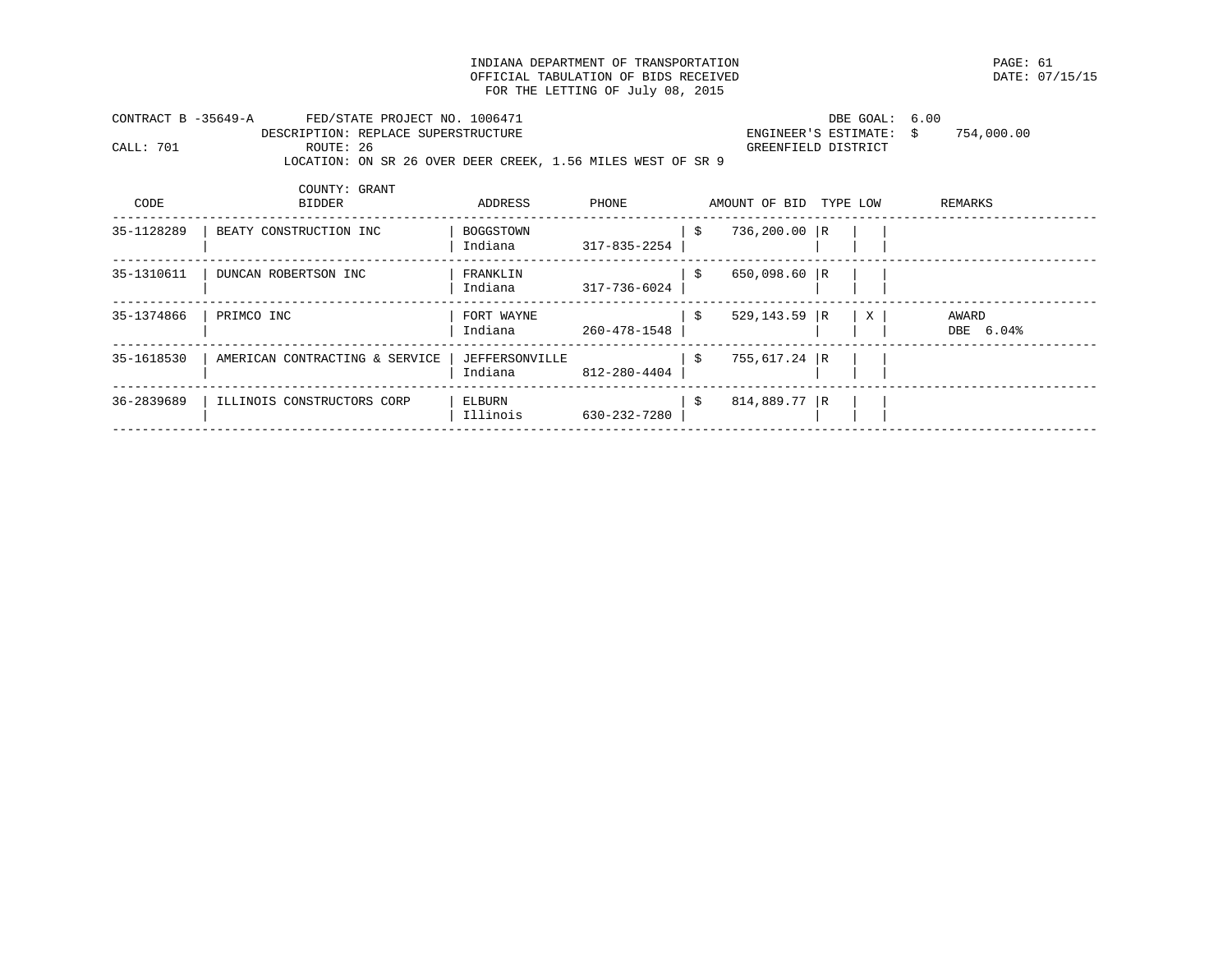INDIANA DEPARTMENT OF TRANSPORTATION PAGE: 62 OFFICIAL TABULATION OF BIDS RECEIVED FOR THE LETTING OF July 08, 2015

| CONTRACT B -35696-A |            | FED/STATE PROJECT NO. 1297542            |         |       | DBE GOAL: 7.00                           |                |  |
|---------------------|------------|------------------------------------------|---------|-------|------------------------------------------|----------------|--|
|                     |            | DESCRIPTION: BRIDGE REPLACEMENT          |         |       | ENGINEER'S ESTIMATE: $\sin 1.041.000.00$ |                |  |
| CALL: 711           | ROUTE: 325 |                                          |         |       | LAPORTE DISTRICT                         |                |  |
|                     |            | LOCATION: ON CR 325W OVER THOMPSON DITCH |         |       |                                          |                |  |
| ∩ULL                | סתחחדם     | COUNTY: NEWTON                           | ADDDFCC | DU∩NF | ועם הם חדם הם ידוחדו∩ועו                 | <b>DEMADKC</b> |  |

| \$1,064,510.26  R<br>35-0918397<br>RIETH RILEY CONSTRUCTION<br>AWARD *<br>GARY<br>$\mathbf{X}$<br>Indiana<br>219-977-0722  <br>DBE 7.01%<br>  \$1,188,774.61  R<br>35-1523985<br>YATES CONSTRUCTION INC<br>KENTLAND | CODE | BIDDER | ADDRESS | PHONE        | AMOUNI OF BID TIPE LOW | REMARKS |
|---------------------------------------------------------------------------------------------------------------------------------------------------------------------------------------------------------------------|------|--------|---------|--------------|------------------------|---------|
|                                                                                                                                                                                                                     |      |        |         |              |                        |         |
|                                                                                                                                                                                                                     |      |        | Indiana | 219-474-6542 |                        |         |

\*AWARDED PURSUANT TO IC 8-23-9-4(1)(C) - LOW BIDDER IS WITHIN 15% OF THE ENGINEER'S ESTIMATE.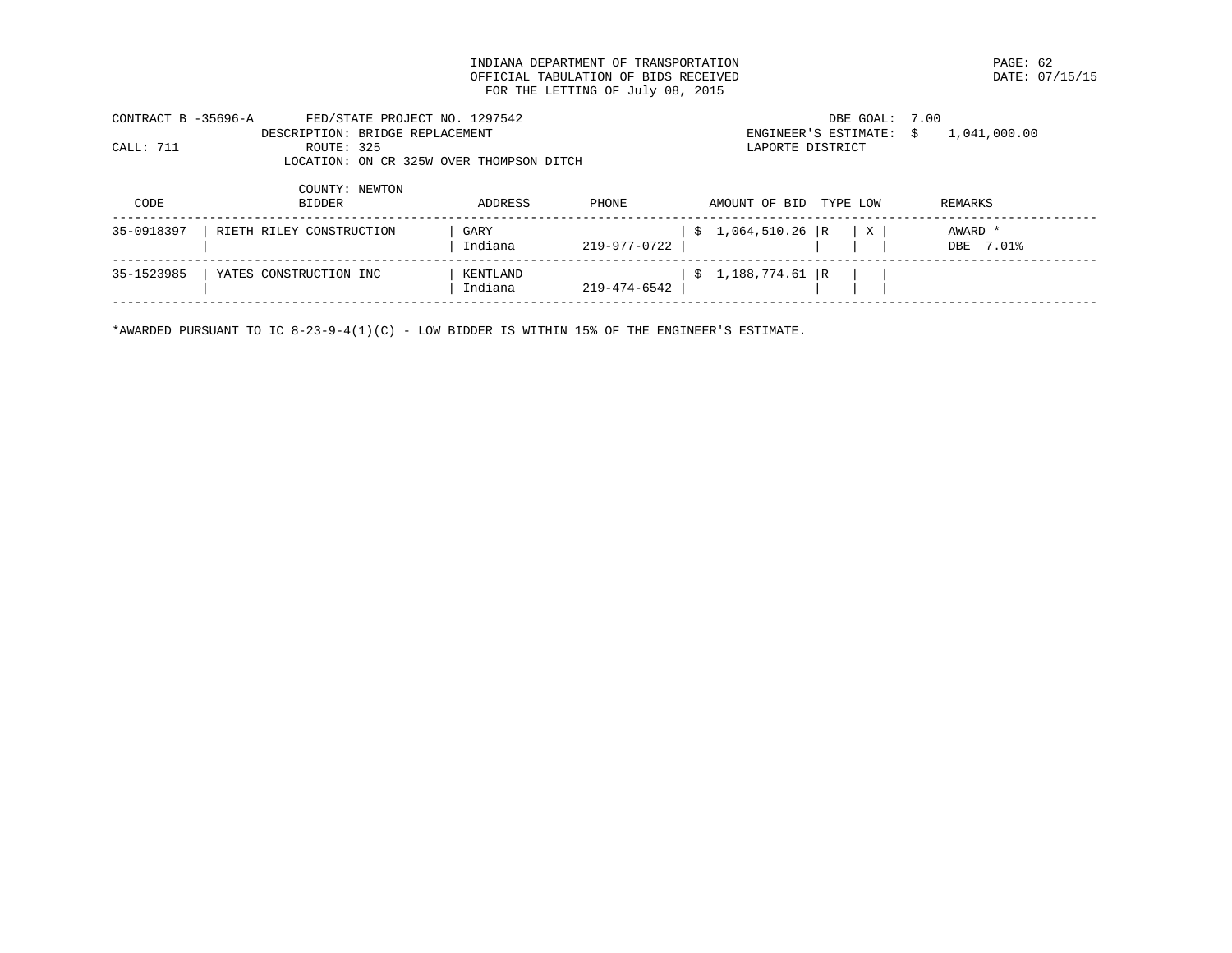INDIANA DEPARTMENT OF TRANSPORTATION PAGE: 63 OFFICIAL TABULATION OF BIDS RECEIVED FOR THE LETTING OF July 08, 2015

| CONTRACT B -37130-A | FED/STATE PROJECT NO. 1383161                               |         |       | DBE GOAL: 0.00         |            |
|---------------------|-------------------------------------------------------------|---------|-------|------------------------|------------|
|                     | DESCRIPTION: ENHANCEMENT, BIKE AND PEDESTRIAN FACILITIES    |         |       | ENGINEER'S ESTIMATE:   | NONE BELOW |
| CALL: 721           | ROUTE:                                                      |         |       | GREENFIELD DISTRICT    |            |
|                     | LOCATION: ALONG CR 600 WEST OVER DRY BRANCH OF SCHULZ DITCH |         |       |                        |            |
|                     |                                                             |         |       |                        |            |
|                     | COUNTY: MARION                                              |         |       |                        |            |
| CODE                | BIDDER                                                      | ADDRESS | PHONE | AMOUNT OF BID TYPE LOW | REMARKS    |
|                     |                                                             |         |       |                        |            |
| 35-1339168          | LAPORTE CONSTRUCTION COMPANY I                              | LAPORTE |       | 498,261.11 R           | REJECT *   |

|            |                      | Indiana                 | 219-393-5555 |              |  |          |
|------------|----------------------|-------------------------|--------------|--------------|--|----------|
| 35-1606893 | OLCO INC             | BATESVILLE<br>Indiana   | 812-933-0205 | 308,285.39 R |  | REJECT * |
| 38-3806996 | HIS CONSTRUCTORS INC | INDIANAPOLIS<br>Indiana | 317-284-1195 | 278,450.77 R |  | REJECT * |

\*NO BIDS BELOW THE ENGINEER'S ESTIMATE – ALL BIDS REJECTED, MAY BE READVERTISED FOR FUTURE LETTING.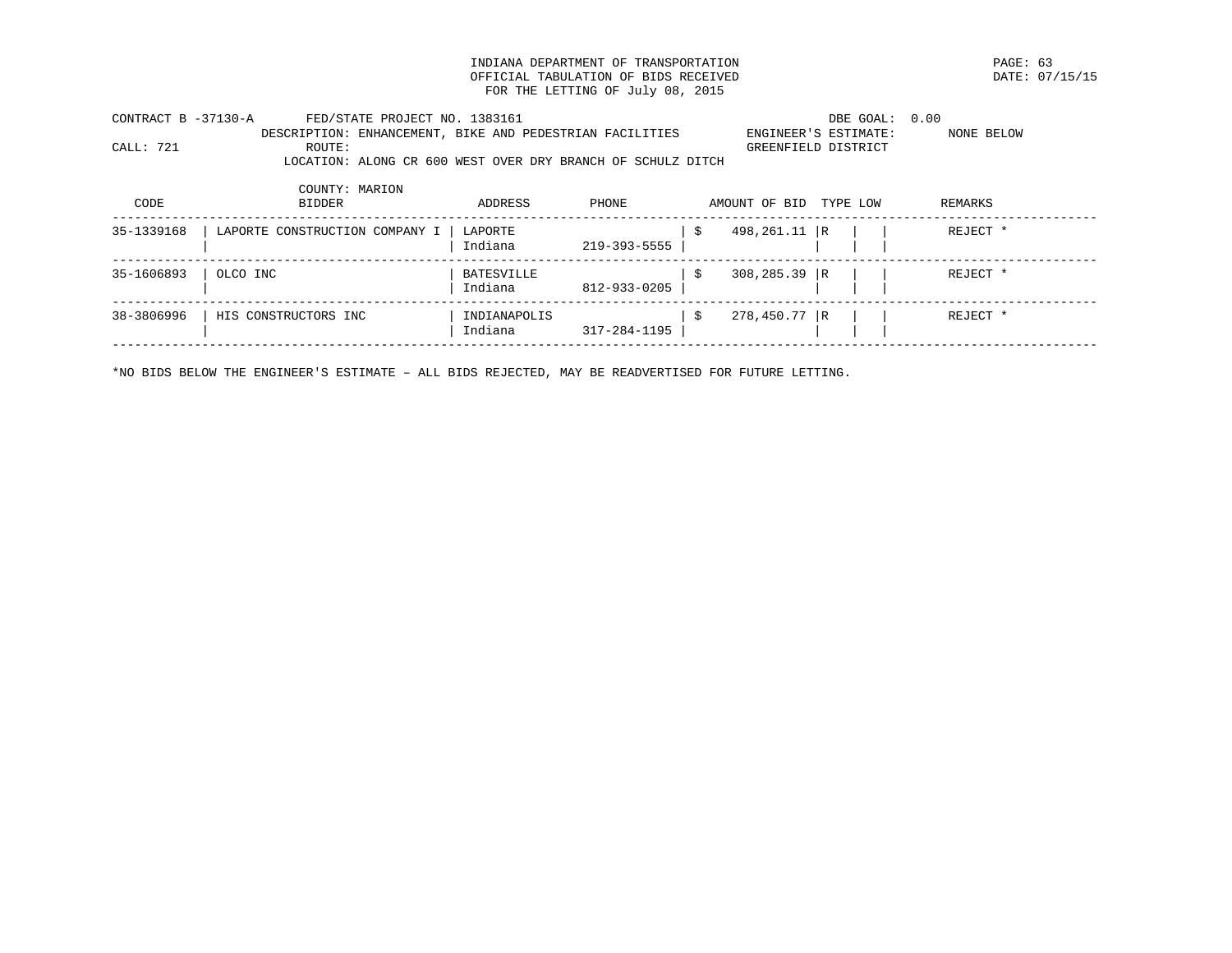INDIANA DEPARTMENT OF TRANSPORTATION PAGE: 64 OFFICIAL TABULATION OF BIDS RECEIVED FOR THE LETTING OF July 08, 2015

| CONTRACT B -37163-A |                | FED/STATE PROJECT NO. CN140034400ST3      | DBE GOAL: 0.00          |            |  |
|---------------------|----------------|-------------------------------------------|-------------------------|------------|--|
|                     |                | DESCRIPTION: BRIDGE DECK OVERLAY          | ENGINEER'S ESTIMATE: \$ | 263,000.00 |  |
| CALL: 731           | ROUTE: 70      |                                           | GREENFIELD DISTRICT     |            |  |
|                     |                | LOCATION: ON I-70, 3.9 MILES WEST OF I-65 |                         |            |  |
|                     |                |                                           |                         |            |  |
|                     | COUNTY: MARION |                                           |                         |            |  |
|                     |                |                                           |                         |            |  |

| CODE       | <b>BIDDER</b>                  | ADDRESS                   | PHONE        | AMOUNT OF BID TYPE LOW |   | REMARKS |
|------------|--------------------------------|---------------------------|--------------|------------------------|---|---------|
| 35-1618530 | AMERICAN CONTRACTING & SERVICE | JEFFERSONVILLE<br>Indiana | 812-280-4404 | 407,779.57 R           |   |         |
| 38-3806996 | HIS CONSTRUCTORS INC           | INDIANAPOLIS<br>Indiana   | 317-284-1195 | $343, 145.13$ R        | X | AWARD * |
|            |                                |                           |              |                        |   |         |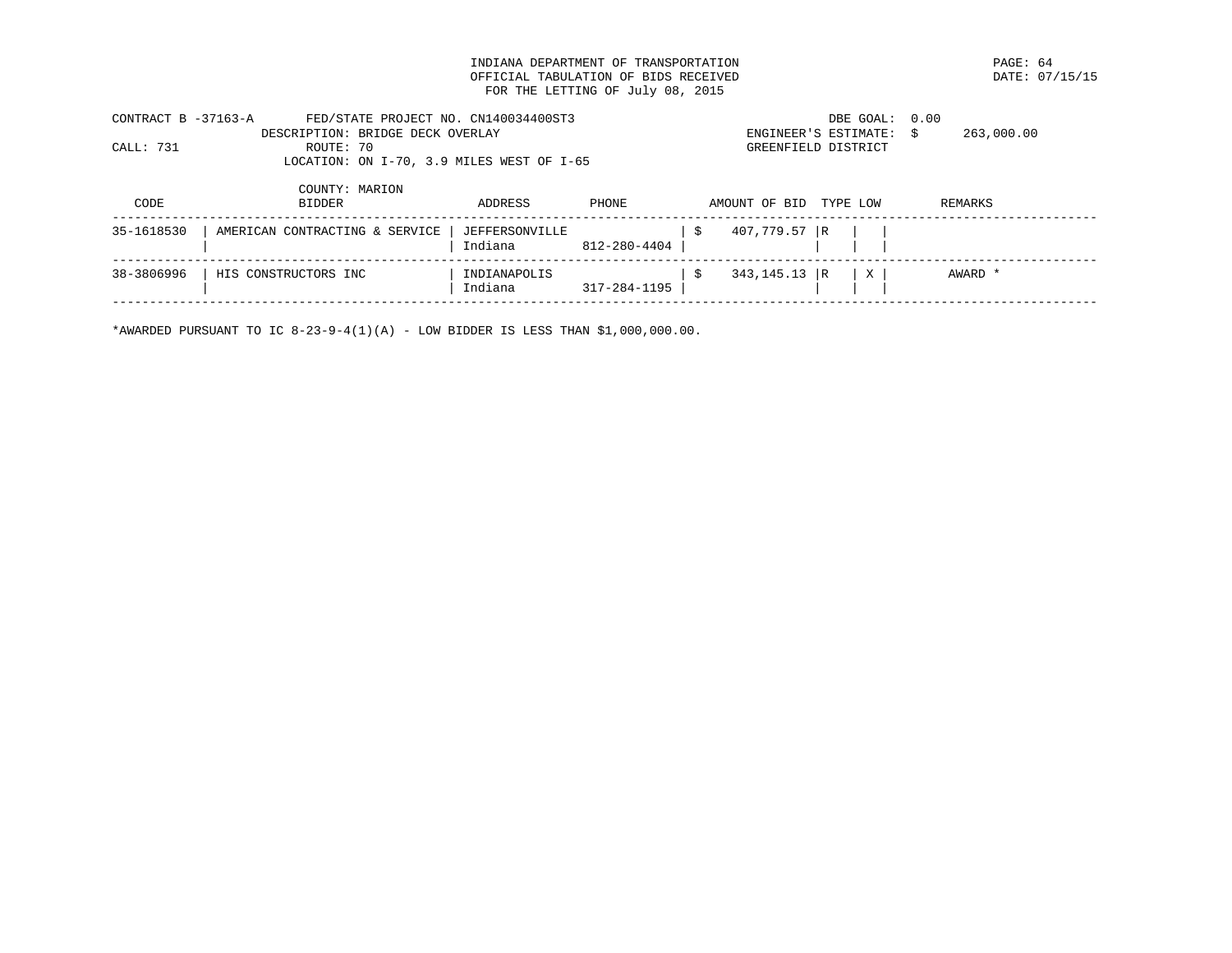INDIANA DEPARTMENT OF TRANSPORTATION **EXAMPLE SECOND PAGE: 65**<br>
OFFICIAL TABULATION OF BIDS RECEIVED **PAGE: 07/15/15** OFFICIAL TABULATION OF BIDS RECEIVED FOR THE LETTING OF July 08, 2015

| CONTRACT B -37199-A | FED/STATE PROJECT NO. 1400452                                       |                |              |                        | DBE GOAL: 6.00       |                  |
|---------------------|---------------------------------------------------------------------|----------------|--------------|------------------------|----------------------|------------------|
|                     | DESCRIPTION: BRIDGE DECK OVERLAY                                    |                |              |                        | ENGINEER'S ESTIMATE: | 401,000.00<br>S. |
| CALL: 741           | ROUTE: 46                                                           |                |              | SEYMOUR DISTRICT       |                      |                  |
|                     | LOCATION: ON SR 46 OVER INDIANA SOUTH RR AND WHITE RIVER, 0.58 MILE |                |              |                        |                      |                  |
|                     | EAST OF US 231                                                      |                |              |                        |                      |                  |
|                     | COUNTY: OWEN                                                        |                |              |                        |                      |                  |
| CODE                | BIDDER                                                              | ADDRESS        | PHONE        | AMOUNT OF BID          | TYPE LOW             | REMARKS          |
| 35-1618530          | AMERICAN CONTRACTING & SERVICE                                      | JEFFERSONVILLE |              | 461,097.26 R<br>-S     |                      |                  |
|                     |                                                                     | Indiana        | 812-280-4404 |                        |                      |                  |
| 35-1801998          | CLR INC                                                             | BLOOMINGTON    |              | $345,851.50$ R<br>-S   | $\mathbf{X}$         | AWARD            |
|                     |                                                                     | Indiana        | 812-336-3438 |                        |                      | DBE 6.00%        |
| 38-1164400          | RAM CONSTRUCTION SRVCS OF MICH                                      | LIVONIA        |              | $397, 265.15$ R<br>\$  |                      |                  |
|                     |                                                                     | Michigan       | 734-464-3800 |                        |                      |                  |
| 38-3806996          | HIS CONSTRUCTORS INC                                                | INDIANAPOLIS   |              | $407,350.61$ R<br>- \$ |                      |                  |
|                     |                                                                     | Indiana        | 317-284-1195 |                        |                      |                  |
|                     |                                                                     |                |              |                        |                      |                  |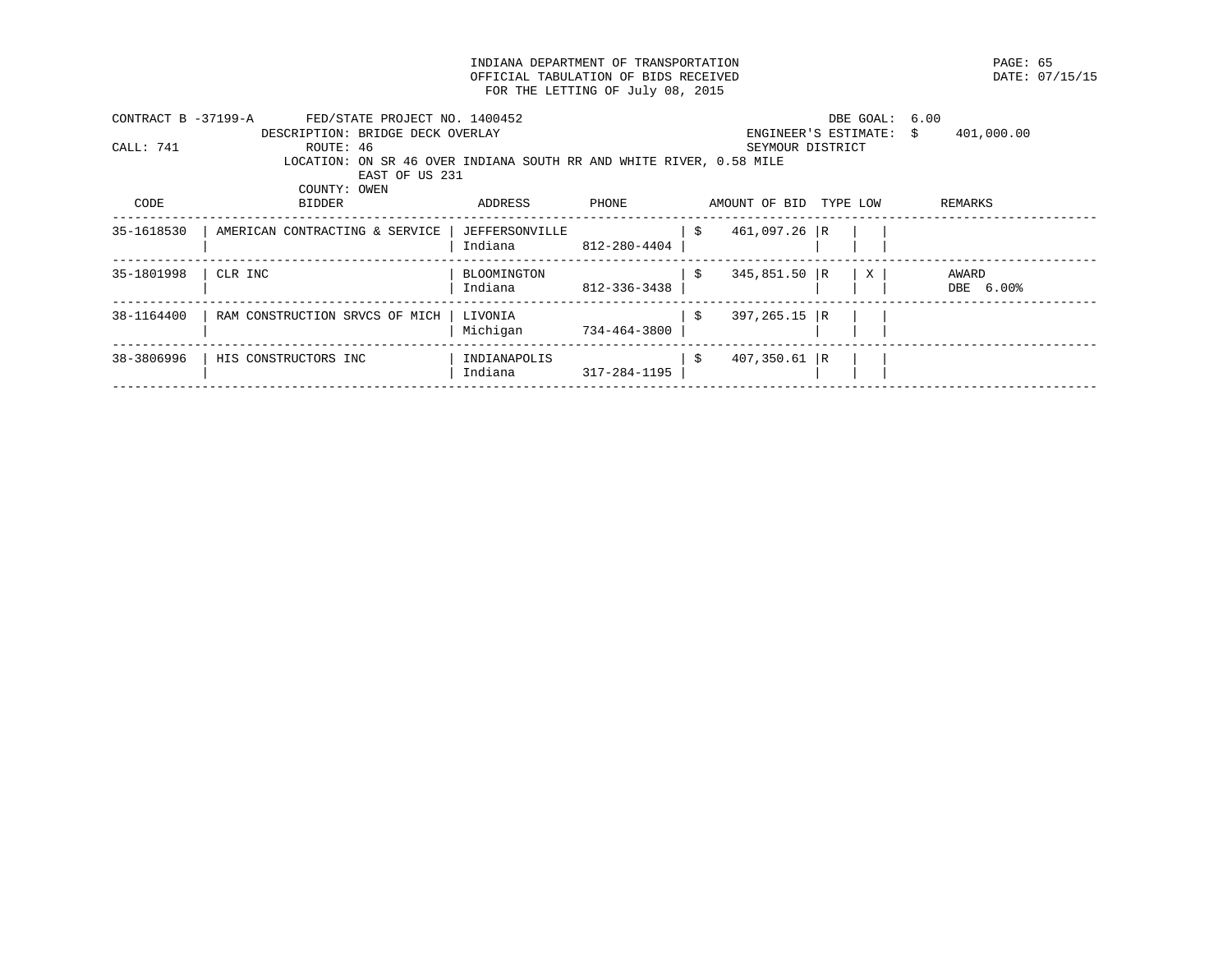INDIANA DEPARTMENT OF TRANSPORTATION **EXAMPLE ASSESSED ASSESSED ASSESSED ASSESSED AT LACK CONTRACT OF STANDART ST**<br>
PATE: 07/15/15 OFFICIAL TABULATION OF BIDS RECEIVED FOR THE LETTING OF July 08, 2015

| CONTRACT B -37201-A | FED/STATE PROJECT NO. 140046100ST5 |                                  |                                                                        | DBE GOAL:            | 4.00                        |
|---------------------|------------------------------------|----------------------------------|------------------------------------------------------------------------|----------------------|-----------------------------|
|                     | DESCRIPTION: THIN DECK OVERLAY     |                                  |                                                                        | ENGINEER'S ESTIMATE: | 336,000.00<br>$\mathcal{S}$ |
| CALL: 751           | ROUTE: 150                         |                                  | SEYMOUR DISTRICT                                                       |                      |                             |
|                     |                                    |                                  | LOCATION: ON US 150 OVER THE BLUE RIVER, 4.05 MILES EAST OF SR 66, AND |                      |                             |
|                     | ON SR 111 OVER I-265               |                                  |                                                                        |                      |                             |
|                     | COUNTY: FLOYD                      | WASHINGTON                       |                                                                        |                      |                             |
| CODE                | BIDDER                             | ADDRESS<br>PHONE                 | AMOUNT OF BID TYPE LOW                                                 |                      | REMARKS                     |
| 35-1357381          | DAVE OMARA CONTRACTOR INC          | NORTH VERNON<br>Indiana          | $379,463.80$ R<br>812-346-4135                                         |                      |                             |
| 35-1618530          | AMERICAN CONTRACTING & SERVICE     | <b>JEFFERSONVILLE</b><br>Indiana | $412, 244.26$ R<br>-S<br>812-280-4404                                  |                      |                             |
| 38-1164400          | RAM CONSTRUCTION SRVCS OF MICH     | LIVONIA<br>Michigan              | $358,068.24$ R<br>-S<br>734-464-3800                                   |                      |                             |
| 38-3806996          | HIS CONSTRUCTORS INC               | INDIANAPOLIS<br>Indiana          | $292,993.64$ R<br>317-284-1195                                         | X                    | AWARD<br>DBE 10.82%         |
|                     |                                    |                                  |                                                                        |                      |                             |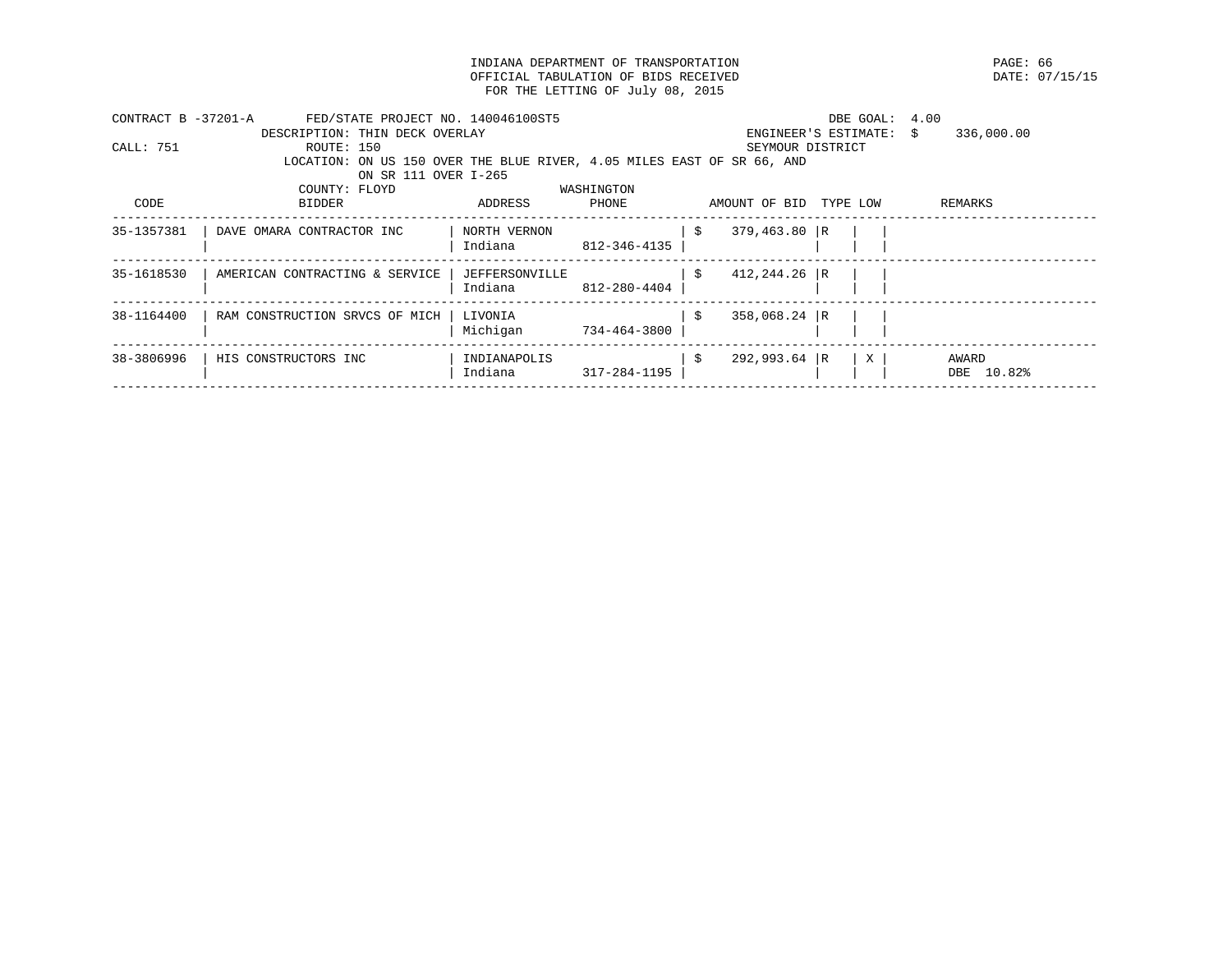INDIANA DEPARTMENT OF TRANSPORTATION **EXAMPLE 1999** PAGE: 67<br>
OFFICIAL TABULATION OF BIDS RECEIVED **PAGE: 07/15/15** OFFICIAL TABULATION OF BIDS RECEIVED FOR THE LETTING OF July 08, 2015

| CONTRACT B -37864-A | FED/STATE PROJECT NO. 138215700ST5                                    |                |              |                        | DBE GOAL: 8.00       |                  |
|---------------------|-----------------------------------------------------------------------|----------------|--------------|------------------------|----------------------|------------------|
|                     | DESCRIPTION: DESIGN BUILD, BRIDGE DECK OVERLAY                        |                |              |                        | ENGINEER'S ESTIMATE: | 700,000.00<br>S. |
| CALL: 761           | ROUTE: 446                                                            |                |              |                        | SEYMOUR DISTRICT     |                  |
|                     | LOCATION: ON SR 446 OVER SALT CREEK-MONROE RESERVOIR, 7.82 MILES EAST |                |              |                        |                      |                  |
|                     | OF SR 46                                                              |                |              |                        |                      |                  |
|                     | COUNTY: MONROE                                                        |                |              |                        |                      |                  |
| CODE                | BIDDER                                                                | ADDRESS        | PHONE        | AMOUNT OF BID TYPE LOW |                      | REMARKS          |
| 35-1310611          | DUNCAN ROBERTSON INC                                                  | FRANKLIN       |              | $508,686.50$ R<br>-S   |                      |                  |
|                     |                                                                       | Indiana        | 317-736-6024 |                        |                      |                  |
| 35-1618530          | AMERICAN CONTRACTING & SERVICE                                        | JEFFERSONVILLE |              | $544,004.00$ R<br>-S   |                      |                  |
|                     |                                                                       | Indiana        | 812-280-4404 |                        |                      |                  |
| 35-1801998          | CLR INC                                                               | BLOOMINGTON    |              | 494,799.00 R<br>S.     | X                    | AWARD            |
|                     |                                                                       | Indiana        | 812-336-3438 |                        |                      | DBE 8.02%        |
| 38-3806996          | HIS CONSTRUCTORS INC                                                  | INDIANAPOLIS   |              | 831,331.00 R<br>-\$    |                      |                  |
|                     |                                                                       | Indiana        | 317-284-1195 |                        |                      |                  |
|                     |                                                                       |                |              |                        |                      |                  |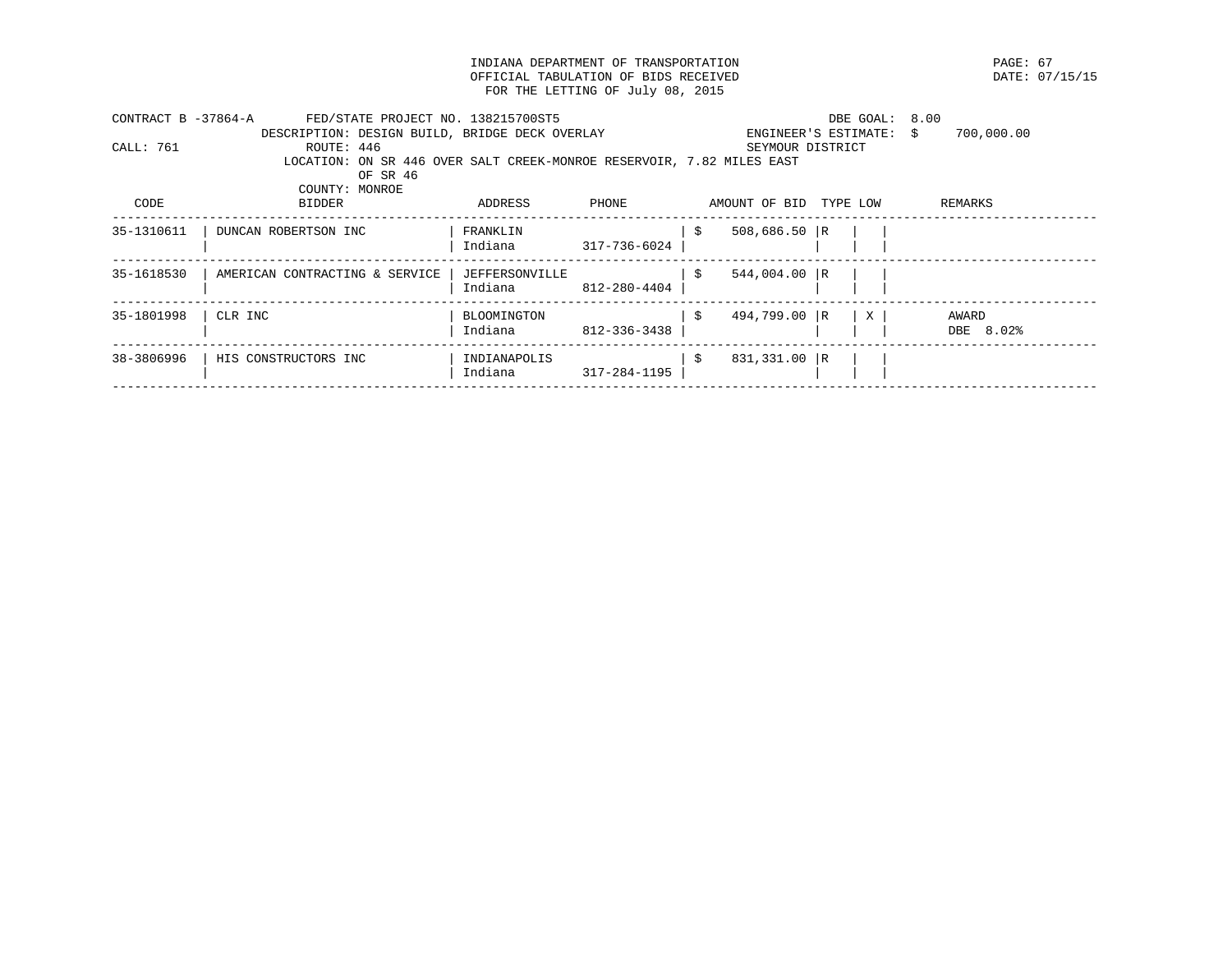INDIANA DEPARTMENT OF TRANSPORTATION PAGE: 68 OFFICIAL TABULATION OF BIDS RECEIVED FOR THE LETTING OF July 08, 2015

| CONTRACT B -38046-A |           | FED/STATE PROJECT NO. 140175900ST2                 |                                                               | DBE GOAL: 8.00       |              |
|---------------------|-----------|----------------------------------------------------|---------------------------------------------------------------|----------------------|--------------|
|                     |           | DESCRIPTION: DESIGN BUILD - REPLACE SUPERSTRUCTURE |                                                               | ENGINEER'S ESTIMATE: | 1,406,000.00 |
| CALL: 781           | ROUTE: 69 |                                                    |                                                               | FT. WAYNE DISTRICT   |              |
|                     |           |                                                    | LOCATION: ON YODER ROAD OVER I-69, 7.75 MILES NORTH OF US 224 |                      |              |

| CODE       | COUNTY: ALLEN<br><b>BIDDER</b> | ADDRESS                  | PHONE              | AMOUNT OF BID |                   | TYPE LOW |   | REMARKS              |
|------------|--------------------------------|--------------------------|--------------------|---------------|-------------------|----------|---|----------------------|
| 35-1057237 | R L MCCOY INC                  | COLUMBIA CITY<br>Indiana | $260 - 625 - 3443$ |               | $$1,784,435.00$ R |          |   |                      |
| 35-1128289 | BEATY CONSTRUCTION INC         | BOGGSTOWN<br>Indiana     | 317-835-2254       |               | $$1,711,088.00$ R |          |   |                      |
| 35-1374866 | PRIMCO INC                     | FORT WAYNE<br>Indiana    | 260-478-1548       |               | $$1,562,325.50$ R |          | X | AWARD *<br>DBE 8.14% |
| 36-2839689 | ILLINOIS CONSTRUCTORS CORP     | ELBURN<br>Illinois       | 630-232-7280       |               | $$2,156,000.00$ R |          |   |                      |
|            |                                |                          |                    |               |                   |          |   |                      |

\*AWARDED PURSUANT TO IC 8-23-9-4(1)(B) - LOW BIDDER IS ONE OF FOUR OR MORE BIDS RECEIVED.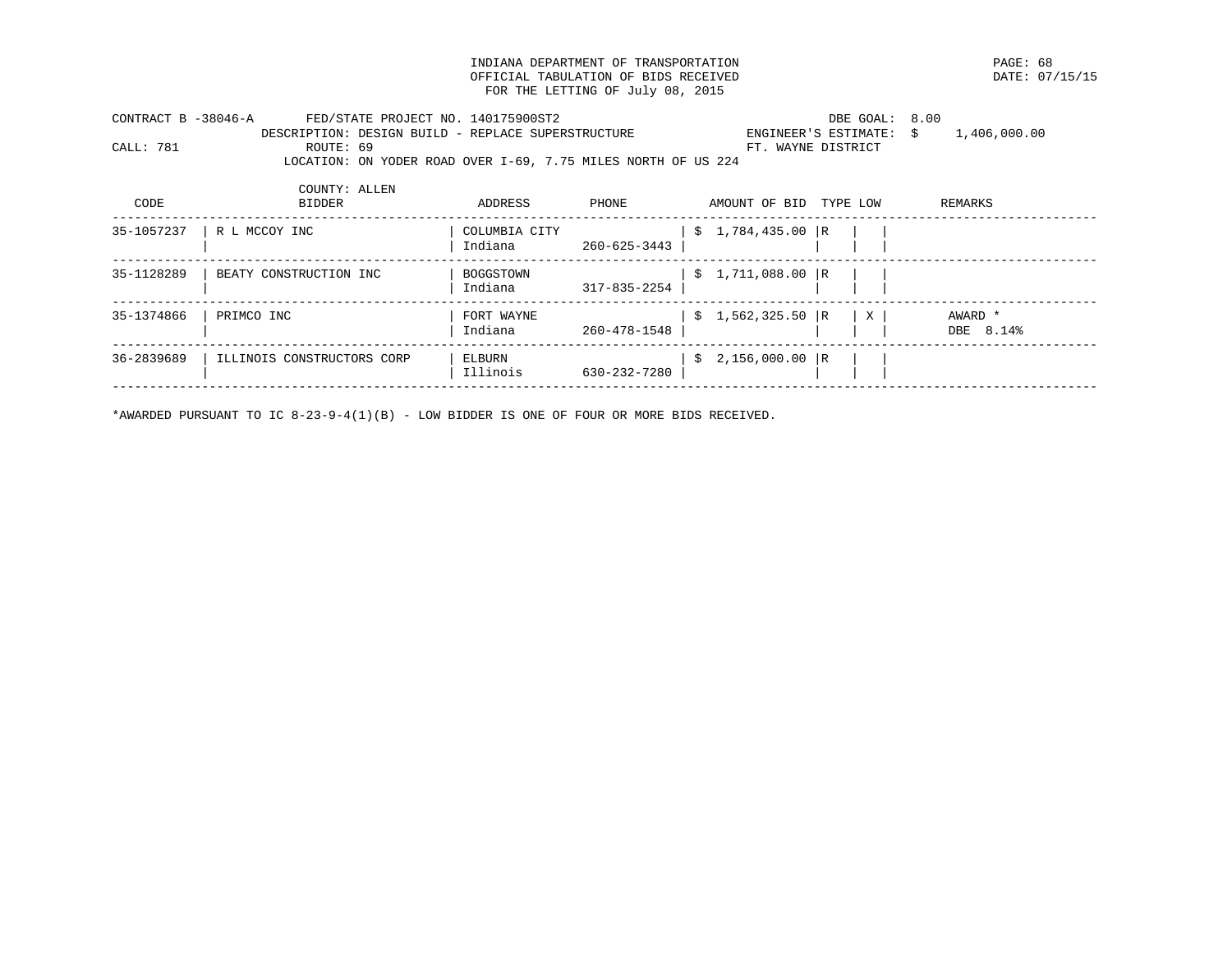INDIANA DEPARTMENT OF TRANSPORTATION **EXAMPLE ASSESSED ASSESSED ASSESSED ASSESSED AT A PAGE: 69** DATE: 07/15/15 OFFICIAL TABULATION OF BIDS RECEIVED FOR THE LETTING OF July 08, 2015

| CONTRACT B -38057-A | FED/STATE PROJECT NO. 140177600ST2                            |               |              |        |                    | DBE GOAL: 9.00          |            |
|---------------------|---------------------------------------------------------------|---------------|--------------|--------|--------------------|-------------------------|------------|
|                     | DESCRIPTION: REPAIR OR REPLACE JOINTS                         |               |              |        |                    | ENGINEER'S ESTIMATE: \$ | 906,000.00 |
| CALL: 791           | ROUTE: 114                                                    |               |              |        | FT. WAYNE DISTRICT |                         |            |
|                     | LOCATION: ON VARIOUS ROADS THROUGHOUT THE FORT WAYNE DISTRICT |               |              |        |                    |                         |            |
|                     | COUNTY: ALLEN                                                 | GRANT         | MIAMI        | WABASH |                    |                         |            |
| CODE                | BIDDER                                                        | ADDRESS       | PHONE        |        | AMOUNT OF BID      | TYPE LOW                | REMARKS    |
| 35-0918397          | RIETH RILEY CONSTRUCTION                                      | GARY          |              | -S     | $955,834.00$ R     |                         |            |
|                     |                                                               | Indiana       | 219-977-0722 |        |                    |                         |            |
| 35-1057237          | R L MCCOY INC                                                 | COLUMBIA CITY |              | S      | 821,545.00 R       |                         |            |
|                     |                                                               | Indiana       | 260-625-3443 |        |                    |                         |            |
| 35-1817530          | PIONEER ASSOCIATES INC                                        | ALBION        |              | -\$    | 452,774.00 R       | X                       | AWARD      |
|                     |                                                               | Indiana       | 260-636-3000 |        |                    |                         | DBE 9.06%  |
|                     |                                                               |               |              |        |                    |                         |            |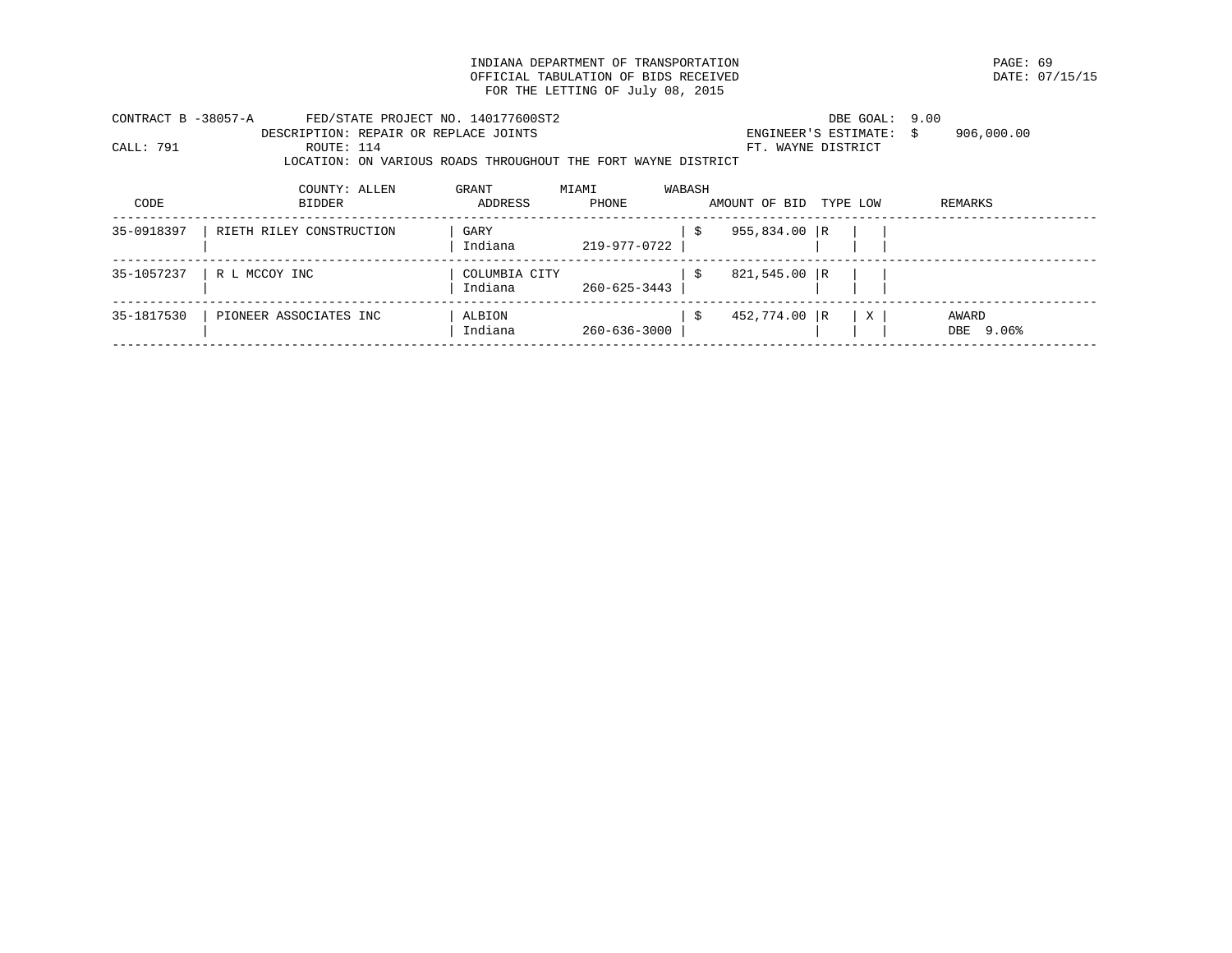INDIANA DEPARTMENT OF TRANSPORTATION **EXAMPLE ASSESSED ASSESSED ASSESSED ASSESSED** DATE: 07/15/15 OFFICIAL TABULATION OF BIDS RECEIVED FOR THE LETTING OF July 08, 2015

| CONTRACT B -38058-A | FED/STATE PROJECT NO. 1401786                                 |         |       |               | DBE GOAL: 11.00         |            |  |
|---------------------|---------------------------------------------------------------|---------|-------|---------------|-------------------------|------------|--|
|                     | DESCRIPTION: REPAIR OR REPLACE JOINTS                         |         |       |               | ENGINEER'S ESTIMATE: \$ | 586,000.00 |  |
| CALL: 801           | ROUTE:                                                        |         |       |               | FT. WAYNE DISTRICT      |            |  |
|                     | LOCATION: ON VARIOUS ROADS THROUGHOUT THE FORT WAYNE DISTRICT |         |       |               |                         |            |  |
|                     |                                                               |         |       |               |                         |            |  |
|                     | COUNTY: VARIOUS                                               |         |       |               |                         |            |  |
| CODE                | BIDDER                                                        | ADDRESS | PHONE | AMOUNT OF BID | TYPE LOW                | REMARKS    |  |
|                     |                                                               |         |       |               |                         |            |  |
| 35-0918397          | RIETH RILEY CONSTRUCTION                                      | GARY    |       | 855,282.00 R  |                         |            |  |

|            |                               | Indiana                  | 219-977-0722 |                |   |                     |
|------------|-------------------------------|--------------------------|--------------|----------------|---|---------------------|
| 35-1057237 | R L MCCOY INC                 | COLUMBIA CITY<br>Indiana | 260-625-3443 | 826,644.00 R   |   |                     |
| 35-1606893 | OLCO INC                      | BATESVILLE<br>Indiana    | 812-933-0205 | 560,670.20 R   |   |                     |
| 35-1690004 | NORTHERN INDIANA CONSTRUCTION | MISHAWAKA<br>Indiana     | 574-256-1811 | $413,260.69$ R | X | AWARD<br>DBE 11.74% |
|            |                               |                          |              |                |   |                     |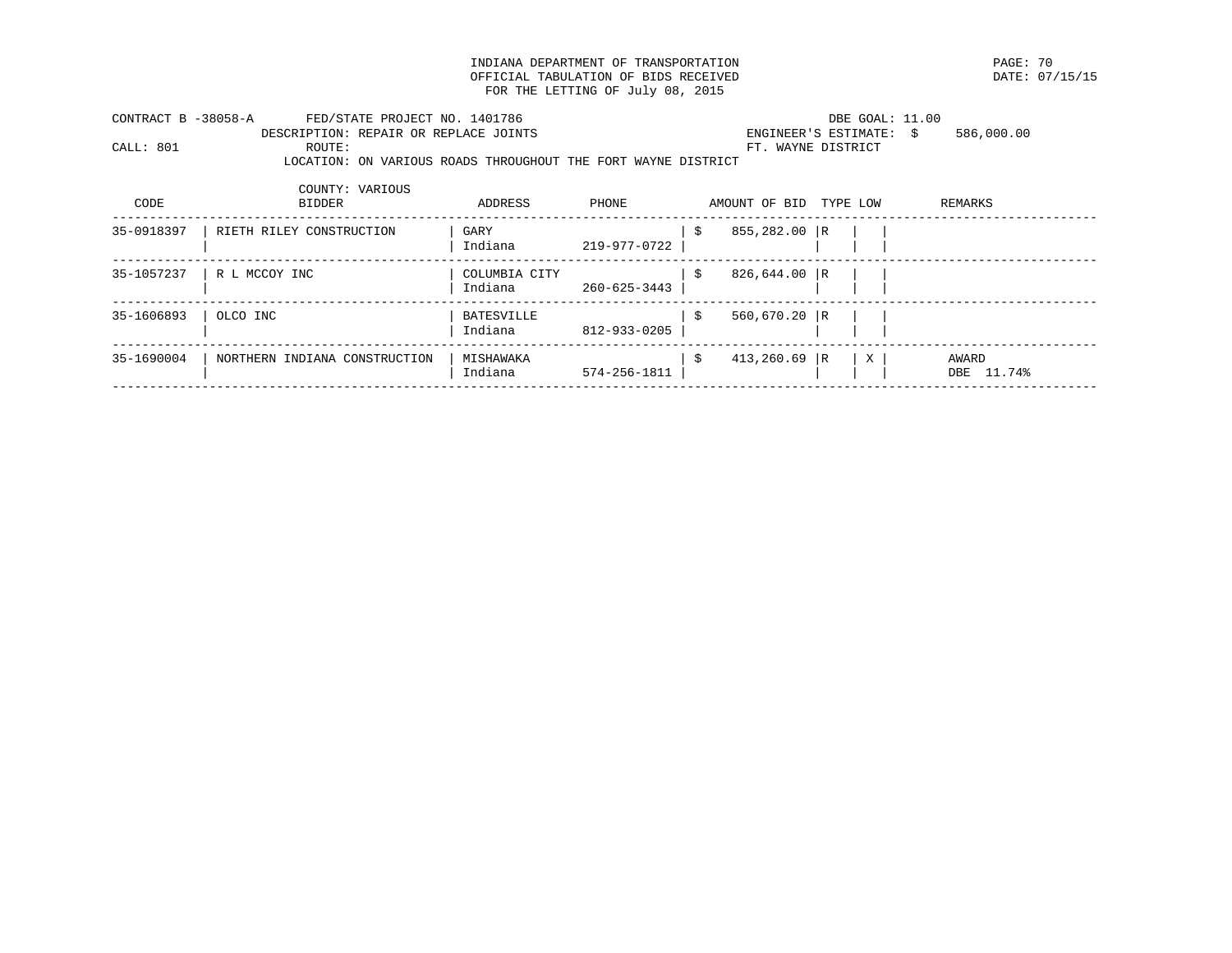INDIANA DEPARTMENT OF TRANSPORTATION PAGE: 71 OFFICIAL TABULATION OF BIDS RECEIVED FOR THE LETTING OF July 08, 2015

| CONTRACT T -34392-A<br>CALL: 811 | FED/STATE PROJECT NO. 1006031<br>DESCRIPTION: SIGN MODERNIZATION<br>ROUTE:<br>LOCATION: ON VARIOUS ROADS THROUGHOUT THE CITY OF EVANSVILLE |                      |              |     | VINCENNES DISTRICT | DBE GOAL: 0.00<br>ENGINEER'S ESTIMATE: | 632,000.00<br>S. |
|----------------------------------|--------------------------------------------------------------------------------------------------------------------------------------------|----------------------|--------------|-----|--------------------|----------------------------------------|------------------|
| CODE                             | COUNTY: VANDERBURGH<br>BIDDER                                                                                                              | ADDRESS              | PHONE        |     | AMOUNT OF BID      | TYPE LOW                               | REMARKS          |
| 35-1657131                       | MICHIANA CONTRACTING INC                                                                                                                   | PLYMOUTH<br>Indiana  | 574-936-8613 | -\$ | $347,960.14$ R     | $\mathbf{X}$                           | AWARD            |
| 35-1878024                       | RAGLE INC                                                                                                                                  | NEWBURGH<br>Indiana  | 812-853-9558 | -S  | $974,700.77$ R     |                                        |                  |
| 43-1012298                       | COLLINS & HERMANN INC                                                                                                                      | ST LOUIS<br>Missouri | 314-869-8000 | -\$ | $527,750.91$ R     |                                        |                  |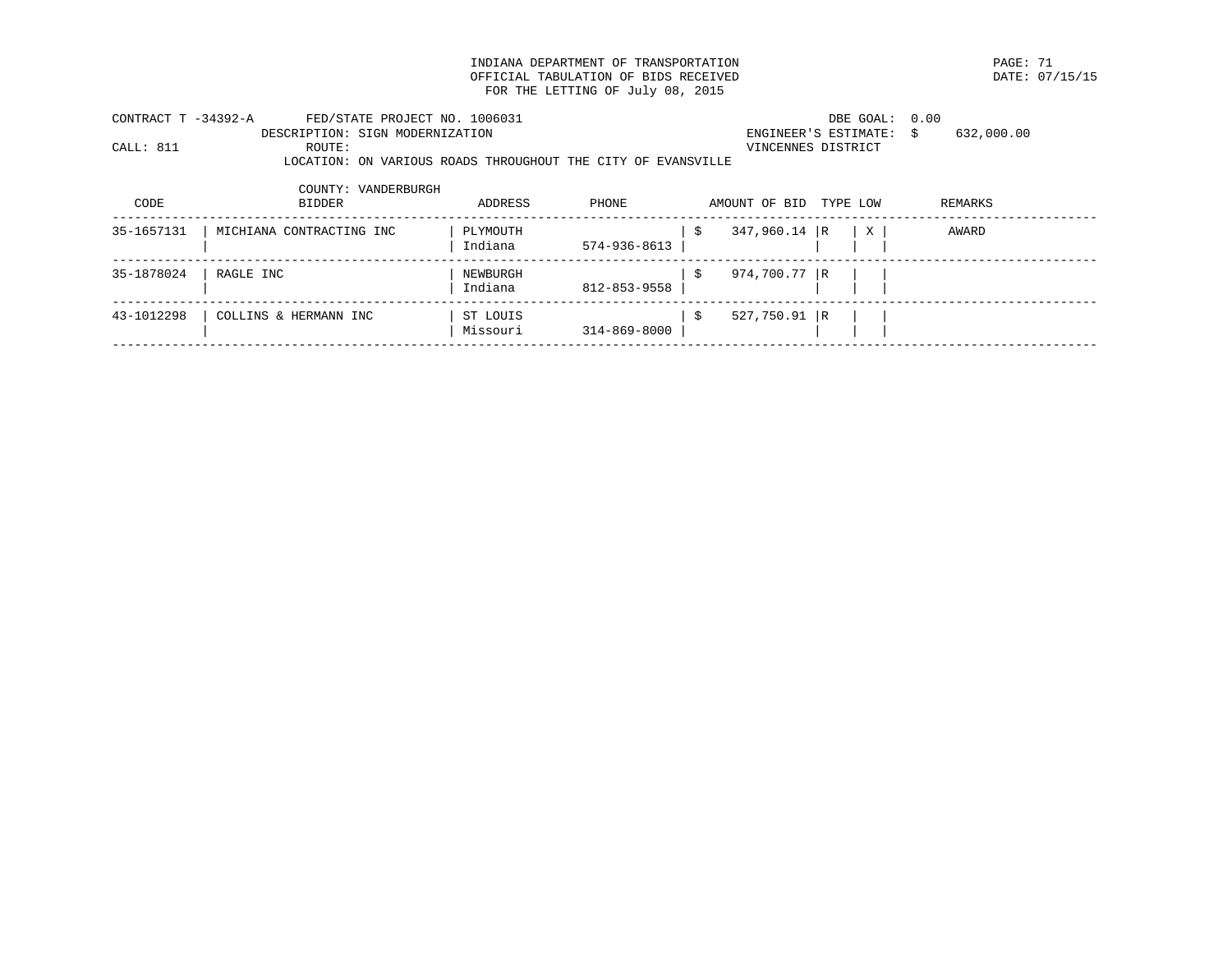INDIANA DEPARTMENT OF TRANSPORTATION PAGE: 72 OFFICIAL TABULATION OF BIDS RECEIVED FOR THE LETTING OF July 08, 2015

| CONTRACT T -35176-A | FED/STATE PROJECT NO. 129687700ST1               |          |                    | DBE GOAL: 1.00                            |            |
|---------------------|--------------------------------------------------|----------|--------------------|-------------------------------------------|------------|
|                     | DESCRIPTION: VISIBILITY IMPROVEMENT              |          |                    | ENGINEER'S ESTIMATE: \$                   | 476,000.00 |
| CALL: 831           | ROUTE:                                           |          |                    | CRAWFORDSVILLE DISTRICT                   |            |
|                     | LOCATION: ON VARIOUS ROADS THROUGHOUT THE COUNTY |          |                    |                                           |            |
|                     | COUNTY: VIGO                                     |          |                    |                                           |            |
| CODE                | <b>BIDDER</b>                                    | ADDRESS  | PHONE.             | AMOUNT OF BID TYPE LOW                    | REMARKS    |
| 35-1657131          | MICHIANA CONTRACTING INC                         | PLYMOUTH |                    | $\vert$ X $\vert$<br>415,981.75 IC<br>- S | REJECT *   |
|                     |                                                  | Indiana  | $574 - 936 - 8613$ |                                           |            |
|                     |                                                  |          |                    |                                           |            |

\*BIDDER WAS AWARDED ITS REGULAR BIDS IN THE TRAFFIC CONTRACTS GROUP. CONDITIONAL BID VOID, PURSUANT TO 105 IAC 11-3-10(B).

\*CONTRACT MAY BE READVERTISED FOR A FUTURE LETTING.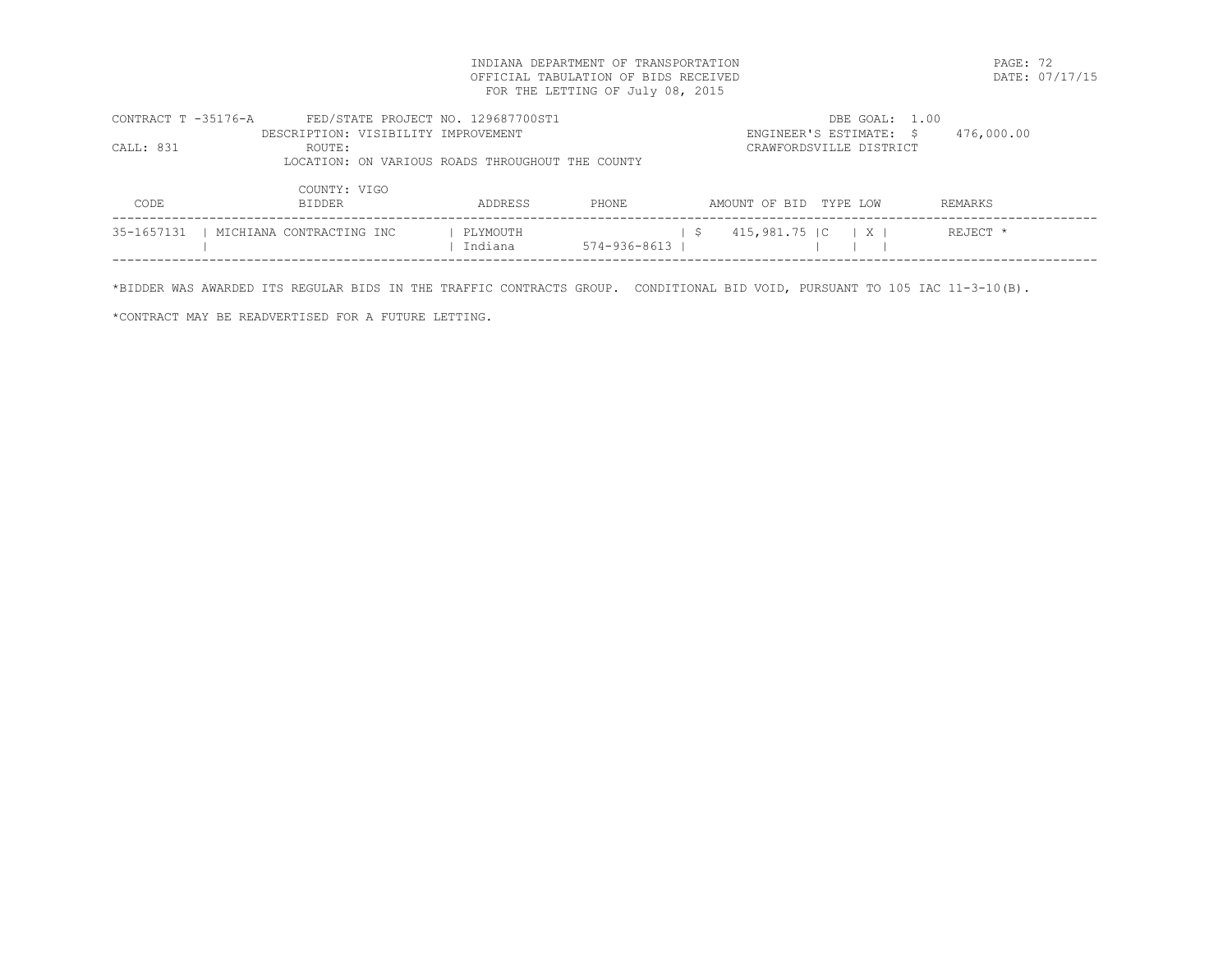INDIANA DEPARTMENT OF TRANSPORTATION PAGE: 73 OFFICIAL TABULATION OF BIDS RECEIVED FOR THE LETTING OF July 08, 2015

| CONTRACT T -35209-A | FED/STATE PROJECT NO. CN129692100ST4                               |              |              | DBE GOAL: 0.00            |   |                  |
|---------------------|--------------------------------------------------------------------|--------------|--------------|---------------------------|---|------------------|
|                     | DESCRIPTION: RUMBLE STRIPES, INSTALLATION                          |              |              | ENGINEER'S ESTIMATE:      |   | 311,000.00<br>S. |
| CALL: 841           | ROUTE: 2                                                           |              |              | LAPORTE DISTRICT          |   |                  |
|                     | LOCATION: ON SR 2, FROM US 421 TO SR 39, AND ON SR 23, FROM OSBORN |              |              |                           |   |                  |
|                     | ROAD TO US 20/31                                                   |              |              |                           |   |                  |
|                     | COUNTY: LAPORTE                                                    | ST. JOSEPH   |              |                           |   |                  |
| CODE                | <b>BIDDER</b>                                                      | ADDRESS      | PHONE        | AMOUNT OF BID<br>TYPE LOW |   | REMARKS          |
|                     |                                                                    |              |              |                           |   |                  |
| 35-1120685          | WALSH & KELLY INC                                                  | GRIFFITH     |              | $411,844.76$ R<br>S       | X | AWARD *          |
|                     |                                                                    | Indiana      | 219-924-5900 |                           |   |                  |
|                     |                                                                    |              |              |                           |   |                  |
| 35-2040834          | GRIDLOCK TRAFFIC SYSTEMS INC                                       | INDIANAPOLIS |              | 685,144.08 R              |   |                  |
|                     |                                                                    | Indiana      | 317-541-2727 |                           |   |                  |
|                     |                                                                    |              |              |                           |   |                  |

\*AWARDED PURSUANT TO IC  $8-23-9-4(1)(A)$  - LOW BIDDER IS LESS THAN \$1,000,000.00.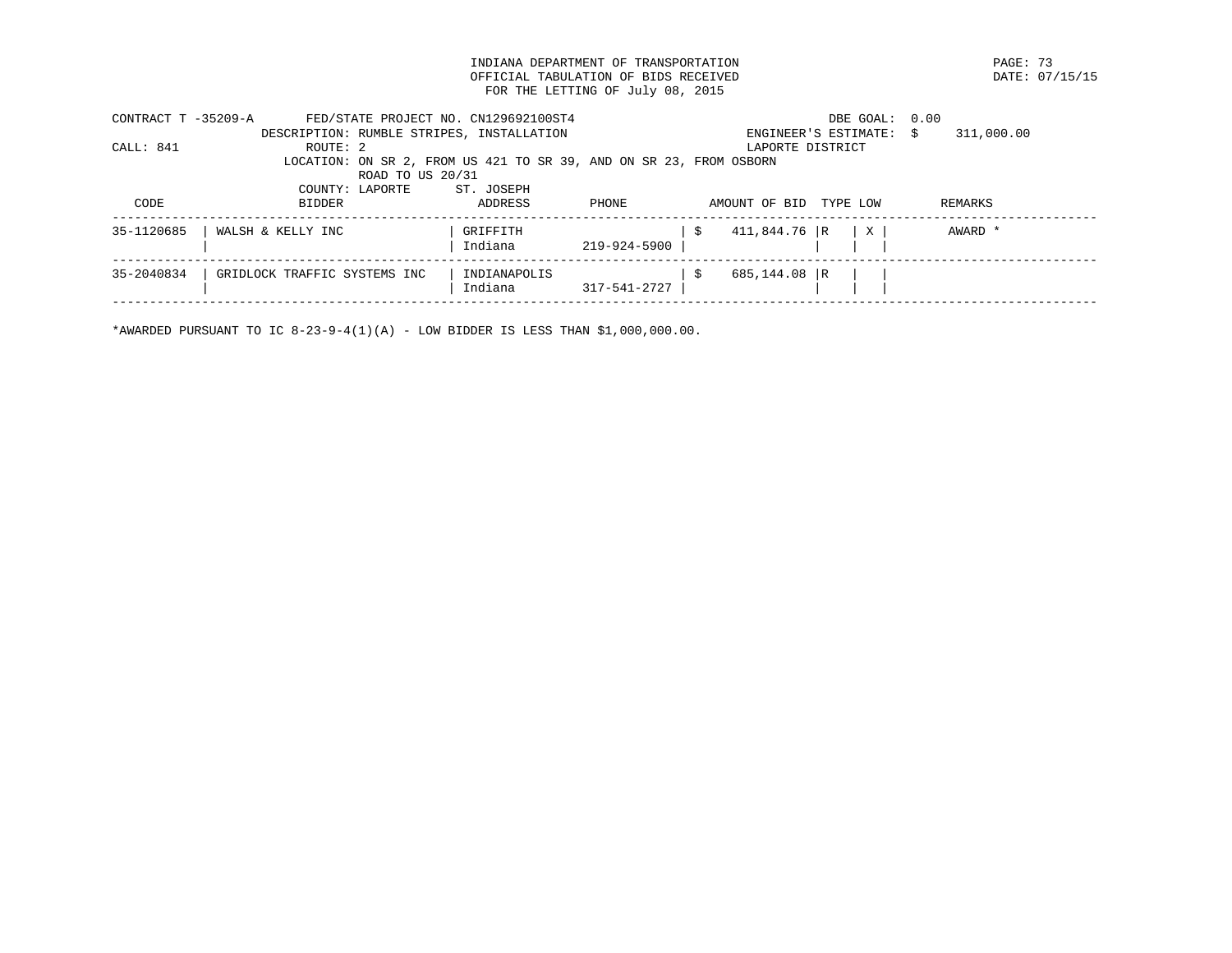INDIANA DEPARTMENT OF TRANSPORTATION PAGE: 74 OFFICIAL TABULATION OF BIDS RECEIVED FOR THE LETTING OF July 08, 2015

| CONTRACT T -35388-A | FED/STATE PROJECT NO. 1173210              |                                                            |              |     |                        | DBE GOAL: 10.00         |          |            |
|---------------------|--------------------------------------------|------------------------------------------------------------|--------------|-----|------------------------|-------------------------|----------|------------|
|                     | DESCRIPTION: TRAFFIC SIGNALS MODERNIZATION |                                                            |              |     |                        | ENGINEER'S ESTIMATE: \$ |          | NONE BELOW |
| CALL: 851           | ROUTE:                                     |                                                            |              |     | SEYMOUR DISTRICT       |                         |          |            |
|                     |                                            | LOCATION: ON VARIOUS ROADS THROUGHOUT THE CITY OF COLUMBUS |              |     |                        |                         |          |            |
|                     |                                            |                                                            |              |     |                        |                         |          |            |
|                     | COUNTY: BARTHOLOMEW                        |                                                            |              |     |                        |                         |          |            |
| <b>CODE</b>         | <b>BIDDER</b>                              | ADDRESS                                                    | PHONE.       |     | AMOUNT OF BID TYPE LOW |                         | REMARKS  |            |
|                     |                                            |                                                            |              |     |                        |                         |          |            |
| 35-2046222          | MORPHEY CONSTRUCTION INC                   | INDIANAPOLIS                                               |              | - S | 492,711.50 IR          |                         | REJECT * |            |
|                     |                                            | Indiana                                                    | 317-356-9250 |     |                        |                         |          |            |
|                     |                                            |                                                            |              |     |                        |                         |          |            |

\*NO BIDS BELOW THE ENGINEER'S ESTIMATE - REJECT ALL BIDS; TO BE RESCOPED AND READVERTISED FOR A FUTURE LETTING.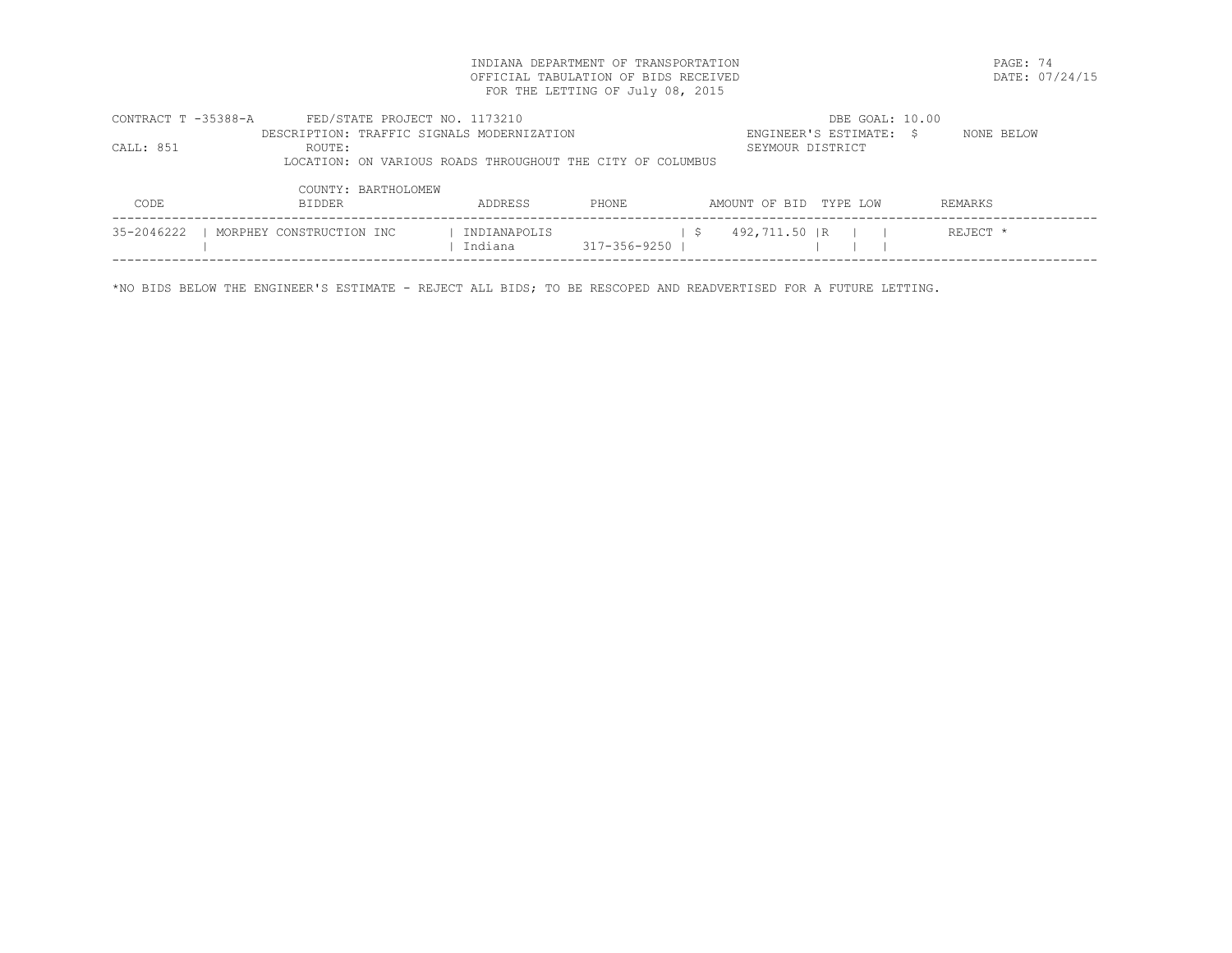INDIANA DEPARTMENT OF TRANSPORTATION PAGE: 75 OFFICIAL TABULATION OF BIDS RECEIVED FOR THE LETTING OF July 08, 2015

| CONTRACT T -35565-A | FED/STATE PROJECT NO. 1173439                              |         |              |                      | DBE GOAL:               | 0.00        |
|---------------------|------------------------------------------------------------|---------|--------------|----------------------|-------------------------|-------------|
|                     | DESCRIPTION: RAISED PAVEMENT MARKINGS, REFURBISED          |         |              |                      | ENGINEER'S ESTIMATE: \$ | 200,000.00  |
| CALL: 861           | ROUTE:                                                     |         |              |                      | LAPORTE DISTRICT        |             |
|                     | LOCATION: ON VARIOUS ROADS THROUGHOUT THE LAPORTE DISTRICT |         |              |                      |                         |             |
|                     | COUNTY: VARIOUS                                            |         |              |                      |                         |             |
| CODE                | <b>BIDDER</b>                                              | ADDRESS | PHONE        | AMOUNT OF BID        | TYPE LOW                | REMARKS     |
| 31-1035771          | A & A SAFETY INC                                           | AMELIA  |              | $285,526.50$ R<br>-S |                         | IRREGULAR * |
|                     |                                                            | Ohio    | 513-943-6100 |                      |                         |             |
| 35-1983873          | M A S MARKERS INC                                          | LEBANON |              | 283,842.00 R<br>\$   | X                       | AWARD **    |
|                     |                                                            | Indiana | 317-769-7200 |                      |                         |             |
|                     |                                                            |         |              |                      |                         |             |

\*BIDDER FAILED TO SUBMIT A DRUG TESTING PLAN AND PERFORMANCE BOND WITH THE BID. BID REJECTED PURSUANT TO 105 IAC 11-3-16(A)(1).

\*\*AWARDED PURSUANT TO IC  $8-23-9-4(1)(A)$  - LOW BIDDER IS LESS THAN \$1,000,000.00.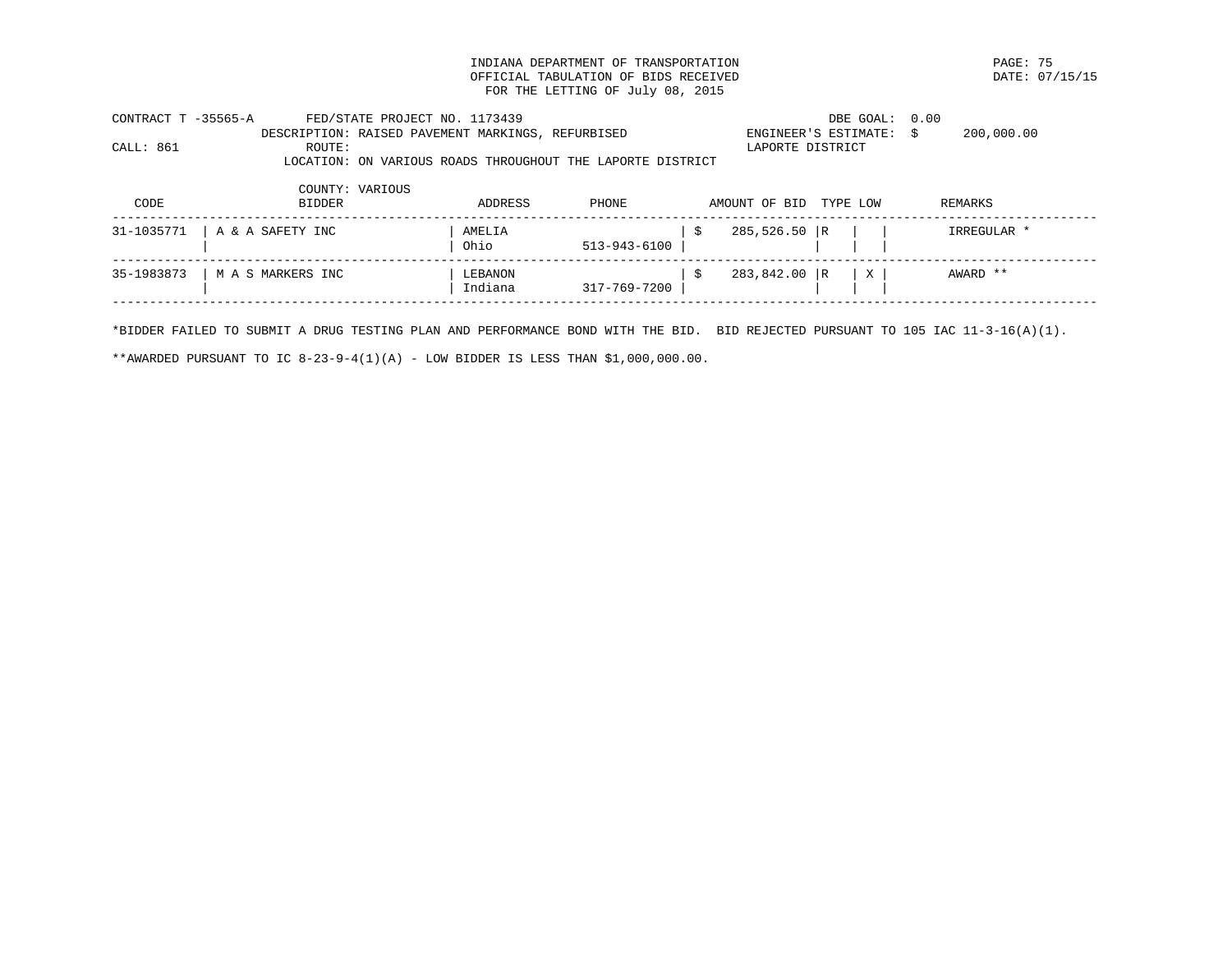INDIANA DEPARTMENT OF TRANSPORTATION **EXAMPLE 1999** PAGE: 76 PAGE: 76 PAGE: 76 PAGE: 07/15/15 OFFICIAL TABULATION OF BIDS RECEIVED FOR THE LETTING OF July 08, 2015

| CONTRACT T -36401-A | FED/STATE PROJECT NO. 1006026                                 |          |              |               | DBE GOAL: 0.00       |                 |  |
|---------------------|---------------------------------------------------------------|----------|--------------|---------------|----------------------|-----------------|--|
|                     | DESCRIPTION: SIGN REPLACEMENT                                 |          |              |               | ENGINEER'S ESTIMATE: | 90,000.00<br>-S |  |
| CALL: 871           | ROUTE:                                                        |          |              |               | GREENFIELD DISTRICT  |                 |  |
|                     | LOCATION: ON VARIOUS ROADS THROUGHOUT THE GREENFIELD DISTRICT |          |              |               |                      |                 |  |
|                     |                                                               |          |              |               |                      |                 |  |
|                     | COUNTY: MARION                                                |          |              |               |                      |                 |  |
| CODE                | <b>BIDDER</b>                                                 | ADDRESS  | PHONE        | AMOUNT OF BID | TYPE LOW             | REMARKS         |  |
|                     |                                                               |          |              |               |                      |                 |  |
| 35-1657131          | MICHIANA CONTRACTING INC                                      | PLYMOUTH |              | 53,258.05 R   | X                    | AWARD           |  |
|                     |                                                               | Indiana  | 574-936-8613 |               |                      |                 |  |
|                     |                                                               |          |              |               |                      |                 |  |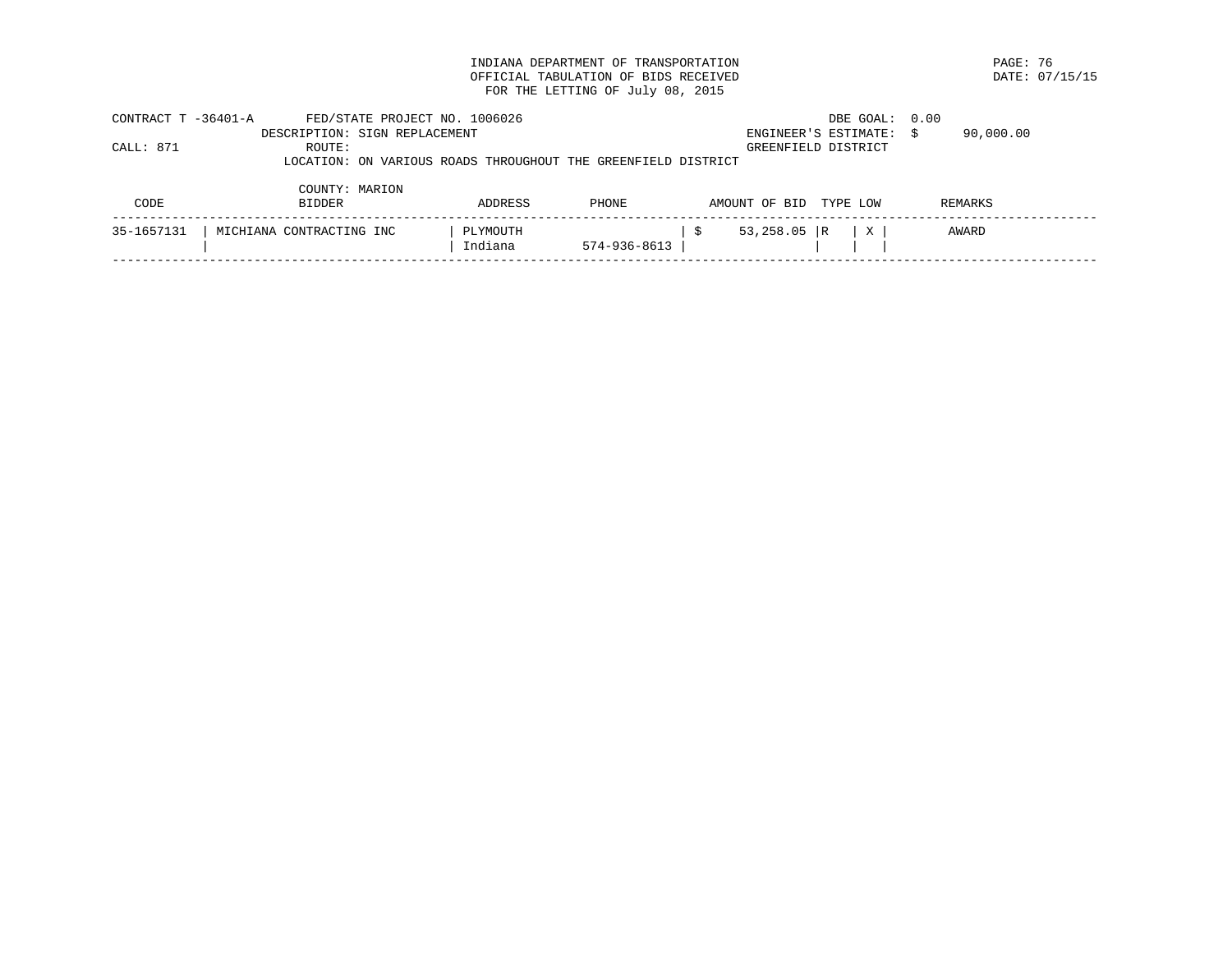INDIANA DEPARTMENT OF TRANSPORTATION **EXAMPLE 1999** PAGE: 77<br>
OFFICIAL TABULATION OF BIDS RECEIVED **PAGES** OFFICIAL TABULATION OF BIDS RECEIVED FOR THE LETTING OF July 08, 2015

| CONTRACT T -36684-A | FED/STATE PROJECT NO. 138306100LC3                            |              |              |      |                 | DBE GOAL: 0.00          |            |
|---------------------|---------------------------------------------------------------|--------------|--------------|------|-----------------|-------------------------|------------|
|                     | DESCRIPTION: SIGN REPLACEMENT                                 |              |              |      |                 | ENGINEER'S ESTIMATE: \$ | 120,000.00 |
| CALL: 881           | ROUTE:                                                        |              |              |      |                 | GREENFIELD DISTRICT     |            |
|                     | LOCATION: ON VARIOUS ROADS THROUGHOUT THE GREENFIELD DISTRICT |              |              |      |                 |                         |            |
|                     | COUNTY: HANCOCK                                               |              |              |      |                 |                         |            |
| CODE                | <b>BIDDER</b>                                                 | ADDRESS      | PHONE        |      | AMOUNT OF BID   | TYPE LOW                | REMARKS    |
| 35-1657131          | MICHIANA CONTRACTING INC                                      | PLYMOUTH     |              | - \$ | $82,855.15$ R   | X                       | AWARD      |
|                     |                                                               | Indiana      | 574-936-8613 |      |                 |                         |            |
| 35-1983873          | M A S MARKERS INC                                             | LEBANON      |              | -S   | $117, 123.74$ R |                         |            |
|                     |                                                               | Indiana      | 317-769-7200 |      |                 |                         |            |
| 35-2040834          | GRIDLOCK TRAFFIC SYSTEMS INC                                  | INDIANAPOLIS |              | - \$ | $107,590.06$ R  |                         |            |
|                     |                                                               | Indiana      | 317-541-2727 |      |                 |                         |            |
|                     |                                                               |              |              |      |                 |                         |            |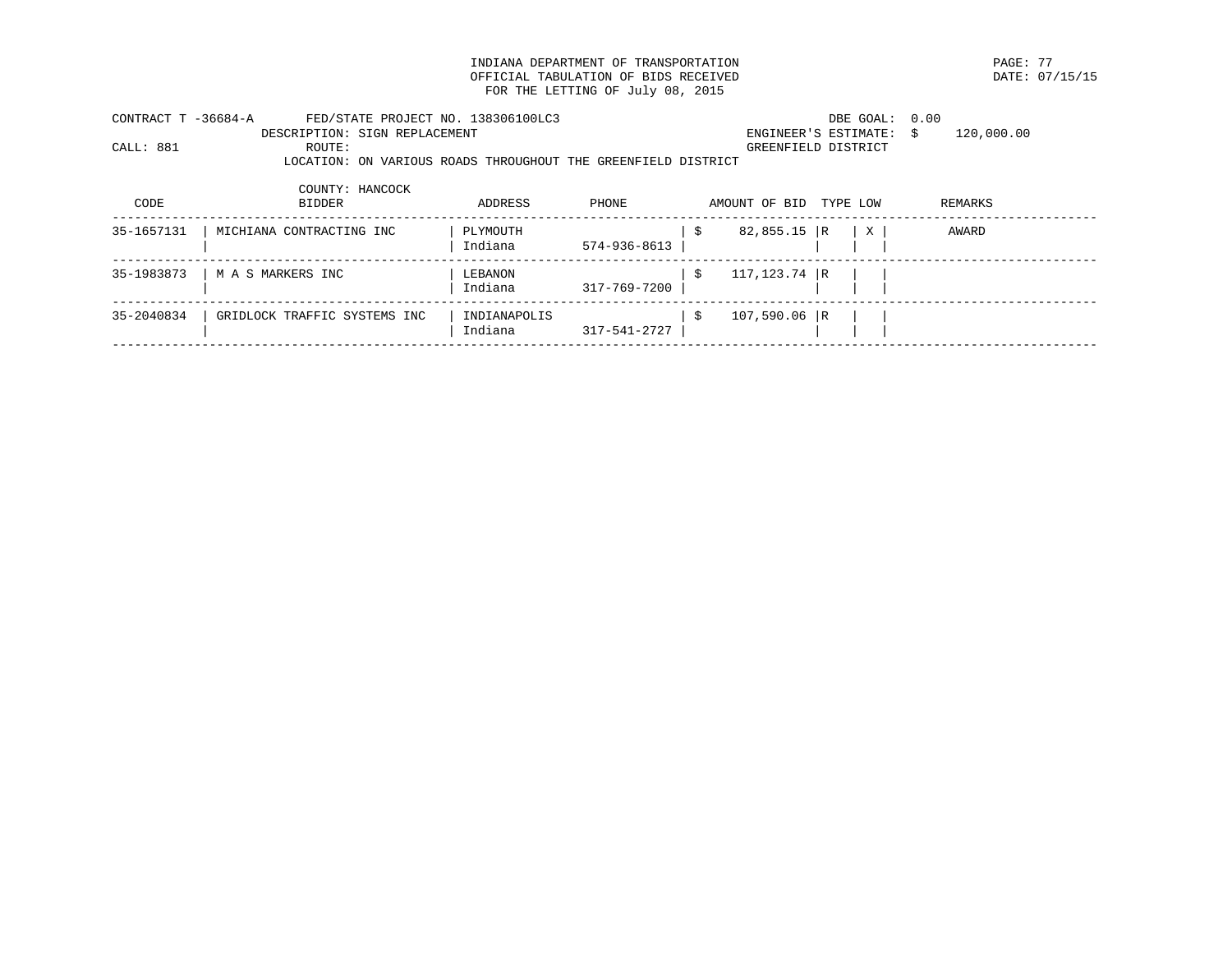INDIANA DEPARTMENT OF TRANSPORTATION PAGE: 78 OFFICIAL TABULATION OF BIDS RECEIVED FOR THE LETTING OF July 08, 2015

| CONTRACT T -36903-A | FED/STATE PROJECT NO. 1383103                               |              |              |     |                                        | DBE GOAL: 0.00              |           |
|---------------------|-------------------------------------------------------------|--------------|--------------|-----|----------------------------------------|-----------------------------|-----------|
|                     | DESCRIPTION: SIGN REPLACEMENT                               |              |              |     |                                        | ENGINEER'S ESTIMATE: \$     | 44,000.00 |
| CALL: 891           | ROUTE:                                                      |              |              |     | SEYMOUR DISTRICT                       |                             |           |
|                     | LOCATION: ON VARIOUS ROADS THROUGHOUT THE TOWN OF WHITELAND |              |              |     |                                        |                             |           |
|                     | COUNTY: JOHNSON                                             |              |              |     |                                        |                             |           |
| CODE                | <b>BIDDER</b>                                               | ADDRESS      | PHONE        |     | AMOUNT OF BID                          | TYPE LOW                    | REMARKS   |
| 35-1657131          | MICHIANA CONTRACTING INC                                    | PLYMOUTH     |              | - S | 40,304.99 IR                           | $\mid$ $\mid$ $\mid$ $\mid$ | AWARD     |
|                     |                                                             | Indiana      | 574-936-8613 |     |                                        |                             |           |
| 35-1983873          | M A S MARKERS INC                                           | LEBANON      |              | S.  | 56,900.77 R                            |                             |           |
|                     |                                                             | Indiana      | 317-769-7200 |     |                                        |                             |           |
| 35-2040834          | GRIDLOCK TRAFFIC SYSTEMS INC                                | INDIANAPOLIS |              | S.  | $56,495.48$ $\overline{\phantom{0}}$ R |                             |           |
|                     |                                                             | Indiana      | 317-541-2727 |     |                                        |                             |           |
|                     |                                                             |              |              |     |                                        |                             |           |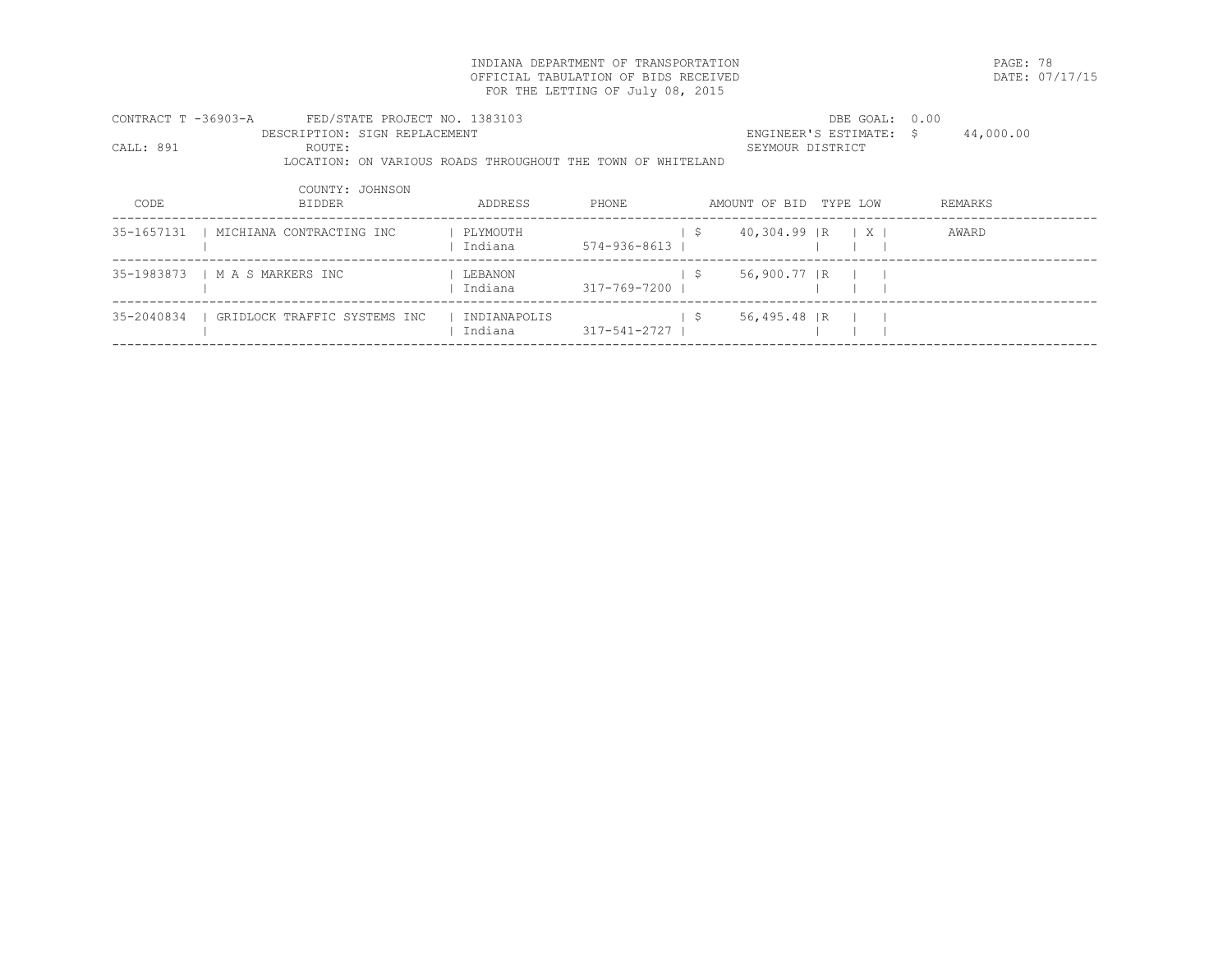INDIANA DEPARTMENT OF TRANSPORTATION PAGE: 79 OFFICIAL TABULATION OF BIDS RECEIVED FOR THE LETTING OF July 08, 2015

| CONTRACT T -37023-A |        | FED/STATE PROJECT NO. CN138325200LC3                           | DBE GOAL: 0.00                       |  |
|---------------------|--------|----------------------------------------------------------------|--------------------------------------|--|
|                     |        | DESCRIPTION: ENHANCEMENT, PEDESTRIAN SIGNAL HEADS              | ENGINEER'S ESTIMATE: \$ 1,496,000.00 |  |
| CALL: 901           | ROUTE: |                                                                | GREENFIELD DISTRICT                  |  |
|                     |        | LOCATION: ON VARIOUS ROADS THROUGHOUT THE CITY OF INDIANAPOLIS |                                      |  |

| CODE       | COUNTY: MARION<br><b>BIDDER</b> | ADDRESS                 | PHONE        |      | AMOUNT OF BID     | TYPE LOW |   | REMARKS |
|------------|---------------------------------|-------------------------|--------------|------|-------------------|----------|---|---------|
| 35-0392360 | HOOSIER COMPANY INC             | INDIANAPOLIS<br>Indiana | 317-872-8125 | - \$ | 881,778.00 R      |          |   |         |
| 35-0821499 | JAMES H DREW CORPORATION        | INDIANAPOLIS<br>Indiana | 317-876-3739 | -\$  | $686,372.00$ R    |          | X | AWARD   |
| 35-1262778 | MIDWESTERN ELECTRIC INC         | INDIANAPOLIS<br>Indiana | 317-545-7641 | - \$ | 873,599.00 R      |          |   |         |
| 35-1657131 | MICHIANA CONTRACTING INC        | PLYMOUTH<br>Indiana     | 574-936-8613 | \$   | $938, 219.00$  C  |          |   |         |
| 35-2046222 | MORPHEY CONSTRUCTION INC        | INDIANAPOLIS<br>Indiana | 317-356-9250 | \$   | $716, 161.00$ R   |          |   |         |
| 38-2677797 | J RANCK ELECTRIC INC            | MT PLEASANT<br>Michigan | 800-792-3822 |      | $$1,021,174.00$ R |          |   |         |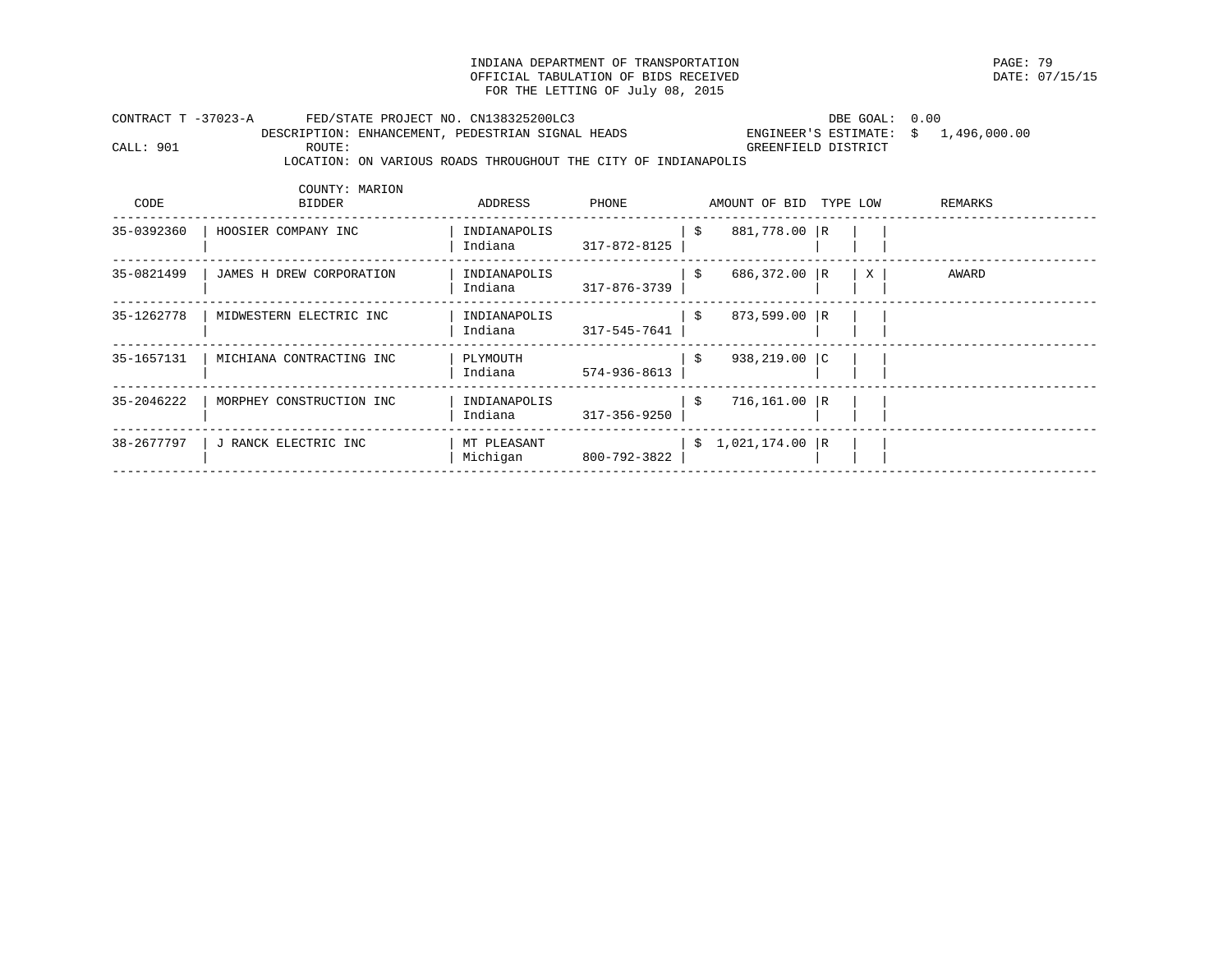INDIANA DEPARTMENT OF TRANSPORTATION PAGE: 80 OFFICIAL TABULATION OF BIDS RECEIVED FOR THE LETTING OF July 08, 2015

| CONTRACT T -37026-A | FED/STATE PROJECT NO. 138325600LC3                            |              |                    |    |                           | DBE GOAL: 0.00 |                  |  |
|---------------------|---------------------------------------------------------------|--------------|--------------------|----|---------------------------|----------------|------------------|--|
|                     | DESCRIPTION: PEDESTRIAN SIGNALS, INSTALLED                    |              |                    |    | ENGINEER'S ESTIMATE:      |                | 180,000.00<br>-S |  |
| CALL: 911           | ROUTE:                                                        |              |                    |    | GREENFIELD DISTRICT       |                |                  |  |
|                     | LOCATION: ON VARIOUS ROADS THROUGHOUT THE GREENFIELD DISTRICT |              |                    |    |                           |                |                  |  |
|                     | COUNTY: HAMILTON                                              |              |                    |    |                           |                |                  |  |
| CODE                | <b>BIDDER</b>                                                 | ADDRESS      | <b>PHONE</b>       |    | AMOUNT OF BID<br>TYPE LOW |                | REMARKS          |  |
| 35-2046222          | MORPHEY CONSTRUCTION INC                                      | INDIANAPOLIS |                    | S  | $218,450.80$ R            | $\mathbf{X}$   | AWARD *          |  |
|                     |                                                               | Indiana      | 317-356-9250       |    |                           |                |                  |  |
| 90-0690005          | TC ELECTRIC INC                                               | FRANKLIN     |                    | -Ŝ | $267,600.90$ R            |                |                  |  |
|                     |                                                               | Indiana      | $317 - 313 - 4768$ |    |                           |                |                  |  |
|                     |                                                               |              |                    |    |                           |                |                  |  |

\*AWARDED PURSUANT TO IC  $8-23-9-4(1)(A)$  - LOW BIDDER IS LESS THAN \$1,000,000.00.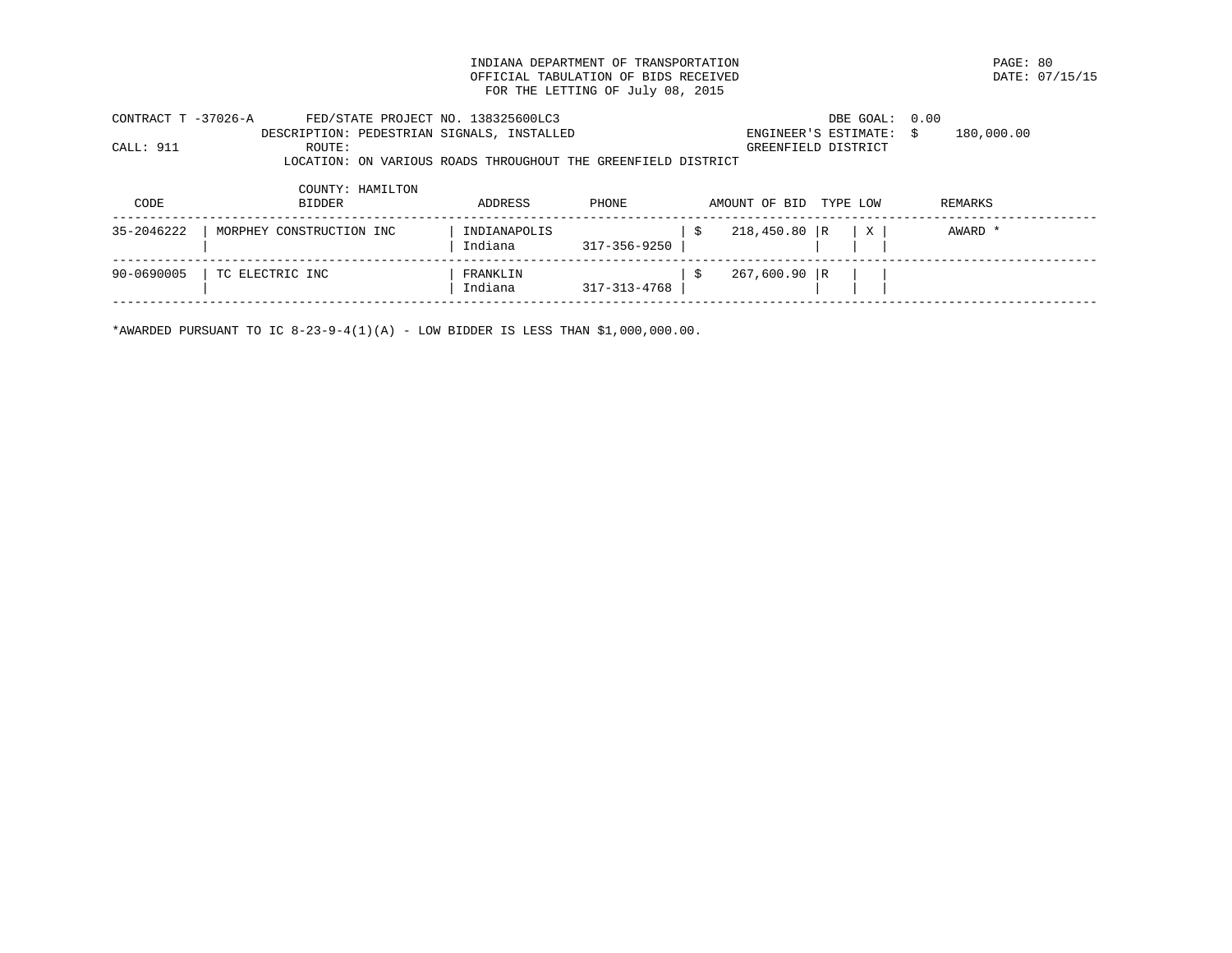INDIANA DEPARTMENT OF TRANSPORTATION PAGE: 81 OFFICIAL TABULATION OF BIDS RECEIVED FOR THE LETTING OF July 08, 2015

| CONTRACT T -37099-A | FED/STATE PROJECT NO. 1383674                             |              |              |                        | DBE GOAL: 0.00          |             |
|---------------------|-----------------------------------------------------------|--------------|--------------|------------------------|-------------------------|-------------|
|                     | DESCRIPTION: SIGN REPLACEMENT                             |              |              |                        | ENGINEER'S ESTIMATE: \$ | NONE BELOW  |
| CALL: 921           | ROUTE:                                                    |              |              | SEYMOUR DISTRICT       |                         |             |
|                     | LOCATION: ON VARIOUS ROADS THROUGHOUT THE CITY OF MADISON |              |              |                        |                         |             |
|                     | COUNTY: JEFFERSON                                         |              |              |                        |                         |             |
| CODE                | <b>BIDDER</b>                                             | ADDRESS      | PHONE.       | AMOUNT OF BID TYPE LOW |                         | REMARKS     |
|                     | 31-1035771   A & A SAFETY INC                             | AMELIA       |              | 385,128.00   R<br>- S  |                         | IRREGULAR * |
|                     |                                                           | Ohio         | 513-943-6100 |                        |                         |             |
| 35-2040834          | GRIDLOCK TRAFFIC SYSTEMS INC                              | INDIANAPOLIS |              | 338,779.00 IR<br>- S   |                         | REJECT **   |
|                     |                                                           | Indiana      | 317-541-2727 |                        |                         |             |
|                     |                                                           |              |              |                        |                         |             |

\*BIDDER FAILED TO SUBMIT A DRUG TESTING PLAN AND PERFORMANCE BOND WITH THE BID. BID REJECTED PURSUANT TO 105 IAC 11-3-16(A)(1).

\*\*NO BIDS BELOW THE ENGINEER'S ESTIMATE – REJECT ALL BIDS; TO BE RESCOPED AND READVERTISED FOR FUTURE LETTING.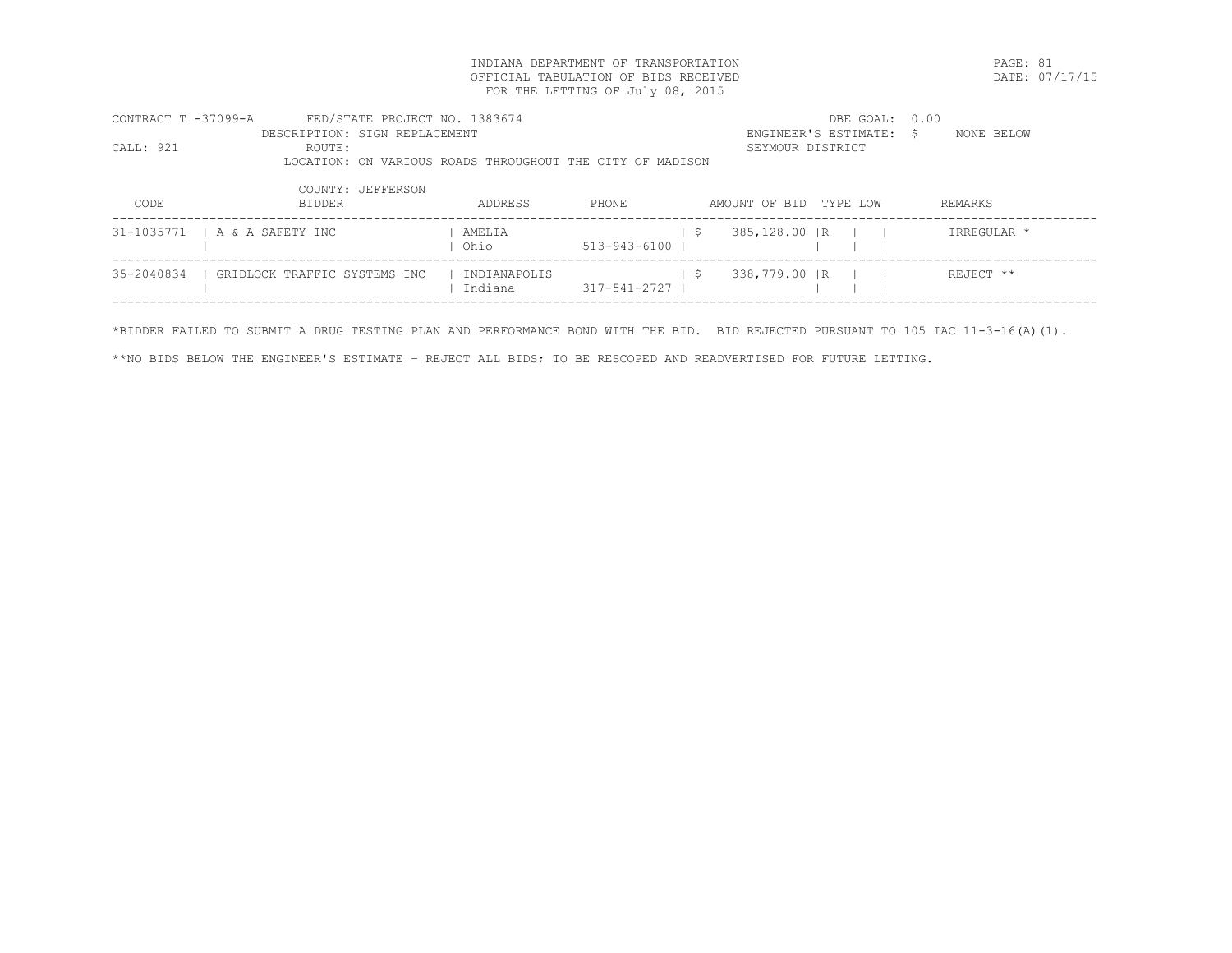INDIANA DEPARTMENT OF TRANSPORTATION PAGE: 82 OFFICIAL TABULATION OF BIDS RECEIVED FOR THE LETTING OF July 08, 2015

| CONTRACT T -37331-A |               | FED/STATE PROJECT NO. CN140045300LC2                |         |                                                                   |                        | DBE GOAL: 0.00 |                                          |
|---------------------|---------------|-----------------------------------------------------|---------|-------------------------------------------------------------------|------------------------|----------------|------------------------------------------|
|                     |               | DESCRIPTION: TRAFFIC SIGNAL VISIBILITY IMPROVEMENTS |         |                                                                   |                        |                | ENGINEER'S ESTIMATE: $\sin 2,572,000.00$ |
| CALL: 931           | ROUTE:        |                                                     |         |                                                                   | FT. WAYNE DISTRICT     |                |                                          |
|                     |               |                                                     |         | LOCATION: AT VARIOUS LOCATIONS THROUGHOUT THE CITY OF FORT WANYNE |                        |                |                                          |
|                     |               |                                                     |         |                                                                   |                        |                |                                          |
|                     | COUNTY: ALLEN |                                                     |         |                                                                   |                        |                |                                          |
| CODE                | BIDDER        |                                                     | ADDRESS | PHONE                                                             | AMOUNT OF BID TYPE LOW |                | REMARKS                                  |
|                     |               |                                                     |         |                                                                   |                        |                |                                          |

| $$3,199,546.00$ R<br>35-0965412<br>SHAMBAUGH & SON LP<br>FORT WAYNE<br>260-487-7777<br>Indiana                   |  |
|------------------------------------------------------------------------------------------------------------------|--|
|                                                                                                                  |  |
| $$2,037,681.00$ R<br>35-1657131<br>MICHIANA CONTRACTING INC<br>PLYMOUTH<br>X<br>AWARD<br>574-936-8613<br>Indiana |  |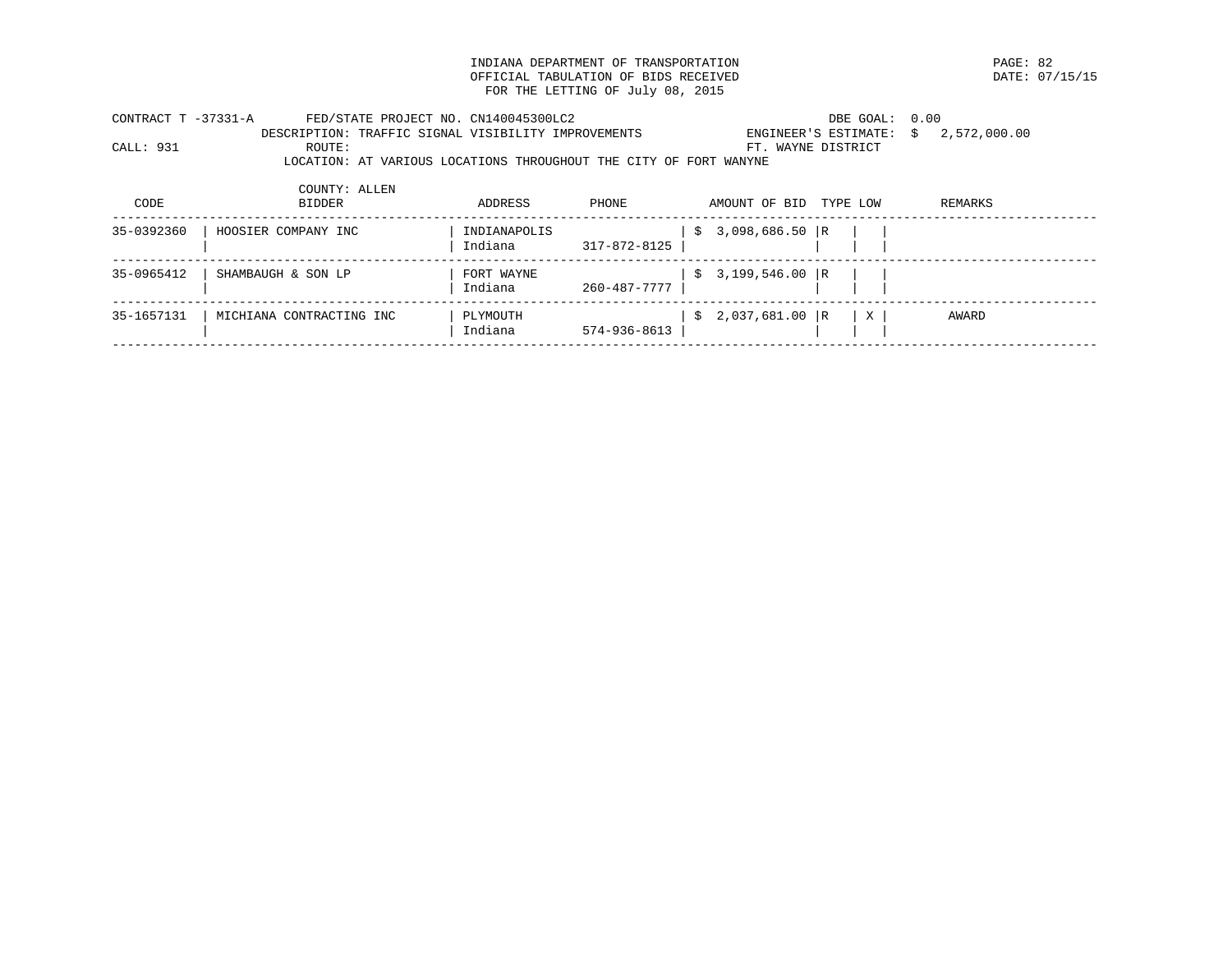INDIANA DEPARTMENT OF TRANSPORTATION PAGE: 83 OFFICIAL TABULATION OF BIDS RECEIVED FOR THE LETTING OF July 08, 2015

|           | CONTRACT T -37490-A FED/STATE PROJECT NO. 1400580<br>DESCRIPTION: PEDESTRIAN FLASHING BEACONS, INSTALLED |                                                                                               |  |                               |  | DBE GOAL: 0.00<br>ENGINEER'S ESTIMATE: $$ 1,100,000.00$ |
|-----------|----------------------------------------------------------------------------------------------------------|-----------------------------------------------------------------------------------------------|--|-------------------------------|--|---------------------------------------------------------|
| CALL: 941 | ROUTE:<br>LOCATION: ALONG VARIOUS SCHOOL ZONES AT INDIANAPOLIS PUBLIC SCHOOLS                            |                                                                                               |  | GREENFIELD DISTRICT           |  |                                                         |
|           | COUNTY: MARION                                                                                           |                                                                                               |  |                               |  |                                                         |
| CODE      | BIDDER                                                                                                   | ADDRESS PHONE AMOUNT OF BID TYPE LOW REMARKS                                                  |  |                               |  |                                                         |
|           | 35-0392360   HOOSIER COMPANY INC                                                                         | INDIANAPOLIS                                                                                  |  | $\frac{1}{5}$ 893, 215.41 R   |  |                                                         |
|           | 35-0821499   JAMES H DREW CORPORATION                                                                    | INDIANAPOLIS   \$1,135,841.69  R  <br>Indiana 317-876-3739                                    |  |                               |  |                                                         |
|           | 35-1262778   MIDWESTERN ELECTRIC INC                                                                     | Indiana 317-545-7641                                                                          |  |                               |  |                                                         |
|           | 35-2046222   MORPHEY CONSTRUCTION INC   INDIANAPOLIS                                                     |                                                                                               |  | \$ 887,304.50   R   X   AWARD |  |                                                         |
|           | 38-2677797   J RANCK ELECTRIC INC                                                                        | I MT PLEASANT<br>Michigan 800-792-3822                                                        |  | $\frac{1}{5}$ 994,999.80 R I  |  |                                                         |
|           | 90-0690005   TC ELECTRIC INC                                                                             | FRANKLIN                                 \$ 1,422,886.50  R          <br>Indiana 317-313-4768 |  |                               |  |                                                         |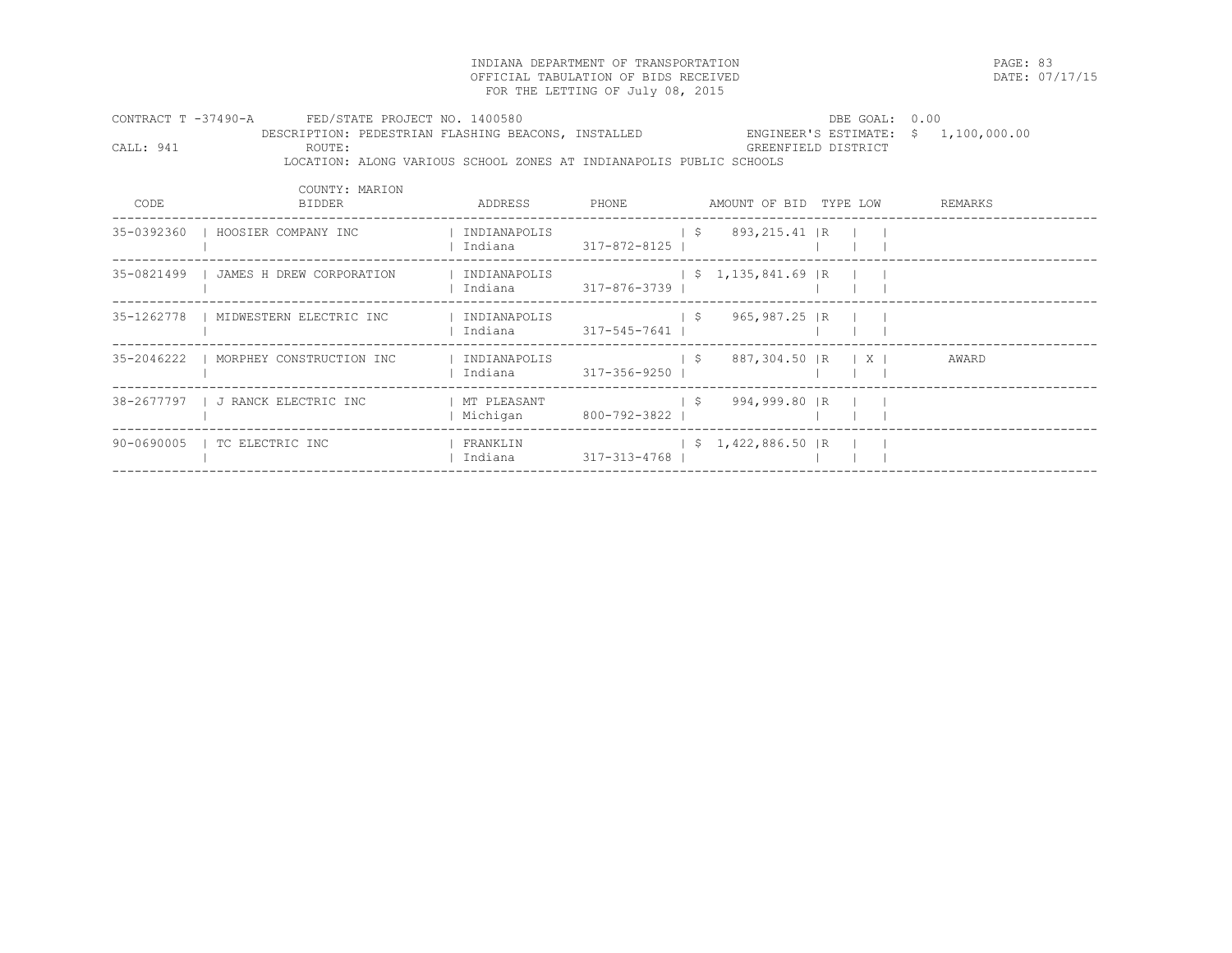INDIANA DEPARTMENT OF TRANSPORTATION **EXAMPLE ASSESSED ASSESSED ASSESSED ASSESSED** DATE: 07/15/15 OFFICIAL TABULATION OF BIDS RECEIVED FOR THE LETTING OF July 08, 2015

| CONTRACT T -37588-A | FED/STATE PROJECT NO. CN140097000LC2                           |              |              |               | DBE GOAL: 0.00          |            |
|---------------------|----------------------------------------------------------------|--------------|--------------|---------------|-------------------------|------------|
|                     | DESCRIPTION: PEDESTRIAN SIGNAL UPGRADES                        |              |              |               | ENGINEER'S ESTIMATE: \$ | 141,000.00 |
| CALL: 951           | ROUTE:                                                         |              |              |               | FT. WAYNE DISTRICT      |            |
|                     | LOCATION: ON VARIOUS ROADS THROUGHOUT THE FORTH WAYNE DISTRICT |              |              |               |                         |            |
|                     | COUNTY: ALLEN                                                  |              |              |               |                         |            |
| CODE                | <b>BIDDER</b>                                                  | ADDRESS      | PHONE        | AMOUNT OF BID | TYPE LOW                | REMARKS    |
| 35-0392360          | HOOSIER COMPANY INC                                            | INDIANAPOLIS |              | - \$          | 199,588.00 R            |            |
|                     |                                                                | Indiana      | 317-872-8125 |               |                         |            |
| 35-0965412          | SHAMBAUGH & SON LP                                             | FORT WAYNE   |              | -Ŝ            | $169, 453.00$ R         |            |
|                     |                                                                | Indiana      | 260-487-7777 |               |                         |            |
| 35-1657131          | MICHIANA CONTRACTING INC                                       | PLYMOUTH     |              | - \$          | 118,884.00 R<br>X       | AWARD      |
|                     |                                                                | Indiana      | 574-936-8613 |               |                         |            |
| 38-2677797          | J RANCK ELECTRIC INC                                           | MT PLEASANT  |              | - \$          | 179,919.00 R            |            |
|                     |                                                                | Michigan     | 800-792-3822 |               |                         |            |
|                     |                                                                |              |              |               |                         |            |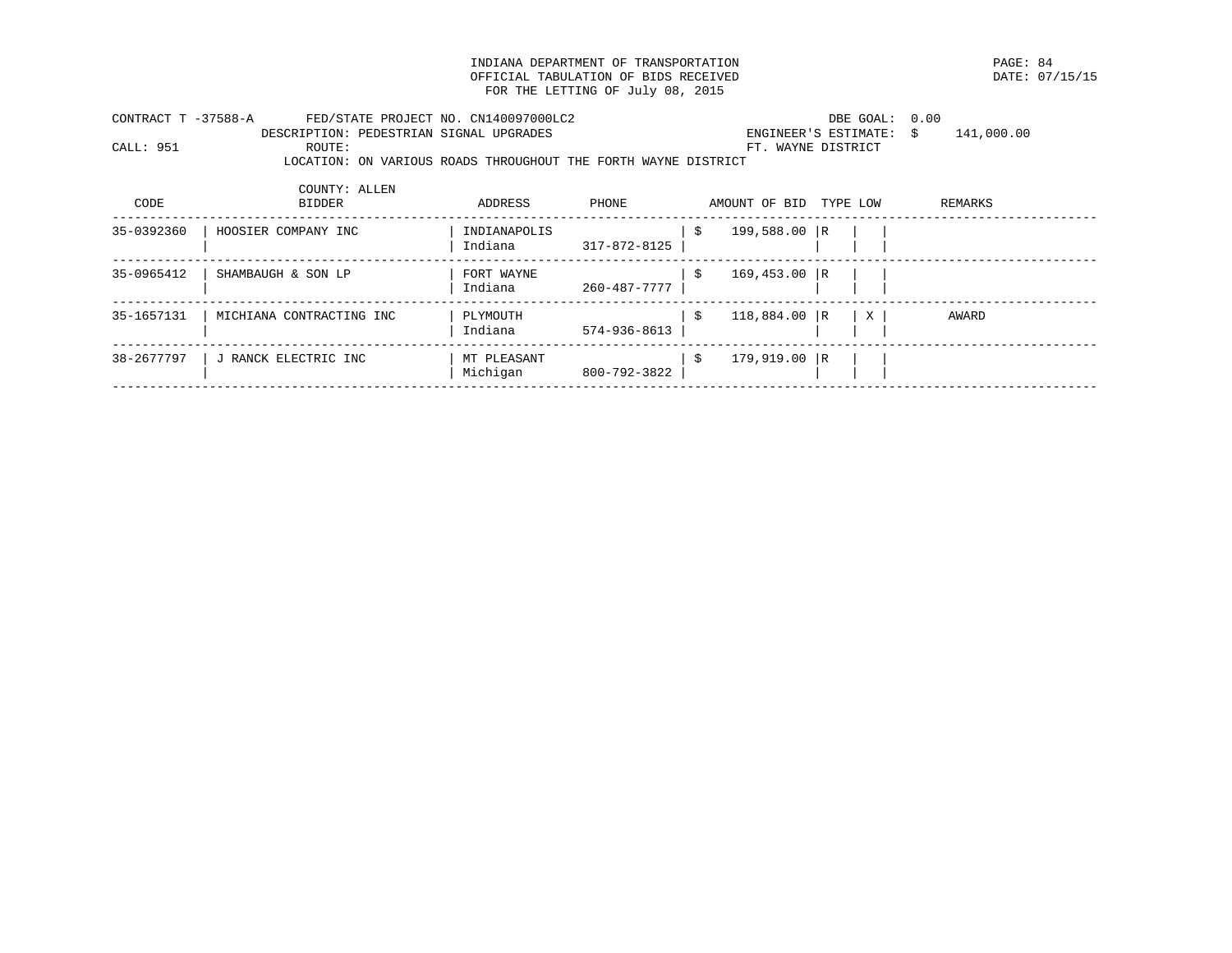INDIANA DEPARTMENT OF TRANSPORTATION PAGE: 85 OFFICIAL TABULATION OF BIDS RECEIVED FOR THE LETTING OF July 08, 2015

| CONTRACT T -37685-A |                                | FED/STATE PROJECT NO. 1401012                              |              |                        | DBE GOAL: 0.00                          |             |
|---------------------|--------------------------------|------------------------------------------------------------|--------------|------------------------|-----------------------------------------|-------------|
|                     |                                | DESCRIPTION: RAISED PAVEMENT MARKINGS, REFURBISHED         |              |                        | ENGINEER'S ESTIMATE: \$                 | 197,000.00  |
| CALL: 961           | ROUTE:                         |                                                            |              |                        | SEYMOUR DISTRICT                        |             |
|                     |                                | LOCATION: ON VARIOUS ROADS THROUGHOUT THE SEYMOUR DISTRICT |              |                        |                                         |             |
|                     | COUNTY: VARIOUS                |                                                            |              |                        |                                         |             |
| CODE                | <b>BIDDER</b>                  | ADDRESS                                                    | PHONE        |                        | AMOUNT OF BID TYPE LOW                  | REMARKS     |
|                     | 31-1035771   A & A SAFETY INC  | AMELIA                                                     |              | 236,372.50 IR<br>- S   |                                         | IRREGULAR * |
|                     |                                | Ohio                                                       | 513-943-6100 |                        |                                         |             |
| 31-1657131          | W L MARKERS INC                | COLUMBUS                                                   |              | 245,129.75  R<br>S.    | $\vert$ $\vert$ $\vert$ $\vert$ $\vert$ | AWARD **    |
|                     |                                | l Ohio                                                     | 614-279-2544 |                        |                                         |             |
|                     | 35-1983873   M A S MARKERS INC | LEBANON                                                    |              | 246,983.36   R<br>- \$ |                                         |             |
|                     |                                | Indiana                                                    | 317-769-7200 |                        |                                         |             |
|                     |                                |                                                            |              |                        |                                         |             |

\* FAILED TO SUBMIT A PERFORMANCE BOND AND POWER OF ATTORNEY LETTER WITH THE BID. BID REJECTED PURSUANT TO 105 IAC 11-3-16(A)(1).

\*\* AWARDED PURSUANT TO IC 8-23-9-4(1)(A) - LOW BIDDER IS LESS THAN \$1,000,000.00.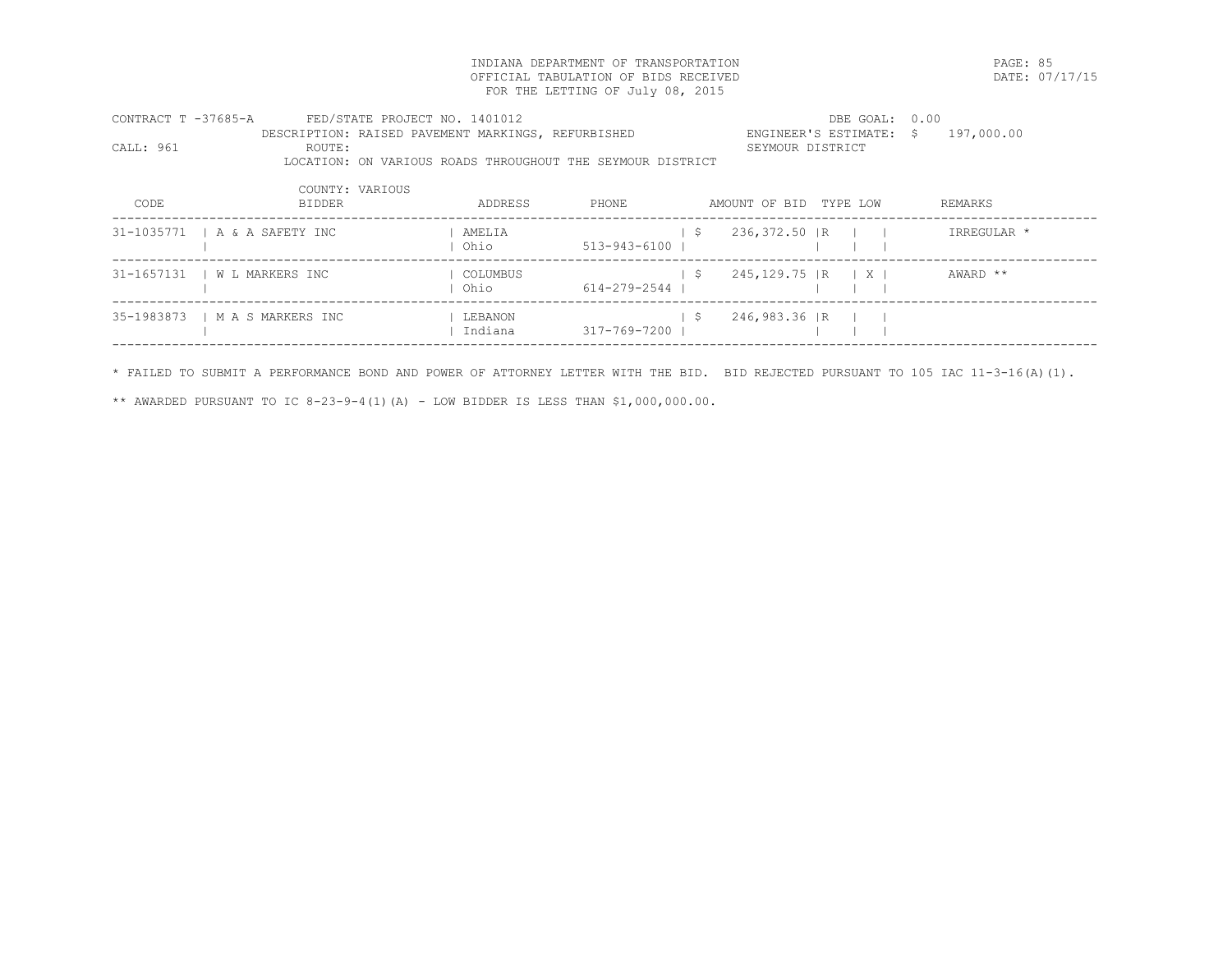INDIANA DEPARTMENT OF TRANSPORTATION **EXAMPLE ASSESSED ASSESSED ASSESSED ASSESSED AT A PAGE: 86** OF FICIAL TABULATION OF BIDS RECEIVED OFFICIAL TABULATION OF BIDS RECEIVED FOR THE LETTING OF July 08, 2015

| CONTRACT T -38006-A |               | FED/STATE PROJECT NO. CN140133200LC2            |         |                                                                  |                        | DBE GOAL: 0.00          |            |
|---------------------|---------------|-------------------------------------------------|---------|------------------------------------------------------------------|------------------------|-------------------------|------------|
|                     |               | DESCRIPTION: TRAFFIC SIGNALS, NEW OR MODERNIZED |         |                                                                  |                        | ENGINEER'S ESTIMATE: \$ | 227,000.00 |
| CALL: 971           | ROUTE:        |                                                 |         |                                                                  | FT. WAYNE DISTRICT     |                         |            |
|                     |               |                                                 |         | LOCATION: AT VARIOUS LOCATIONS THROUGHOUT THE CITY OF FORT WAYNE |                        |                         |            |
|                     | COUNTY: ALLEN |                                                 |         |                                                                  |                        |                         |            |
| CODE                | BIDDER        |                                                 | ADDRESS | PHONE                                                            | AMOUNT OF BID TYPE LOW |                         | REMARKS    |
|                     |               |                                                 |         |                                                                  |                        |                         |            |

| 35-0965412 | ' SHAMBAUGH & SON LP     | FORT WAYNE<br>Indiana | 260-487-7777       | 259,817.00 R   |       |  |
|------------|--------------------------|-----------------------|--------------------|----------------|-------|--|
| 35-1657131 | MICHIANA CONTRACTING INC | PLYMOUTH<br>Indiana   | $574 - 936 - 8613$ | $175,311.00$ R | AWARD |  |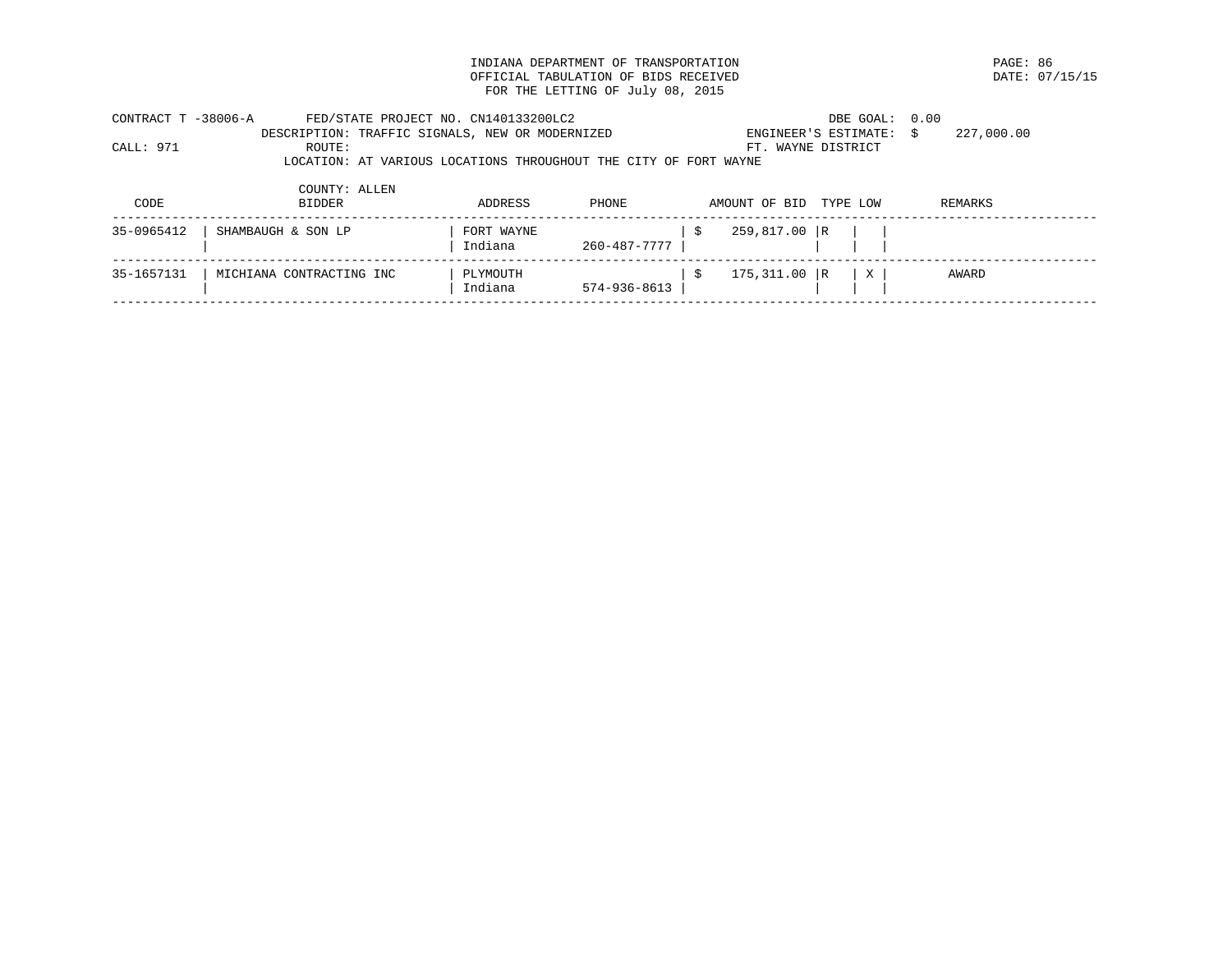| INDIANA DEPARTMENT OF TRANSPORTATION |                                                            |                                      |                                  |              |                        |                                              |         | PAGE: 87                                    |  |  |
|--------------------------------------|------------------------------------------------------------|--------------------------------------|----------------------------------|--------------|------------------------|----------------------------------------------|---------|---------------------------------------------|--|--|
|                                      |                                                            | OFFICIAL TABULATION OF BIDS RECEIVED |                                  |              |                        |                                              |         | DATE: 07/31/15                              |  |  |
|                                      |                                                            |                                      | FOR THE LETTING OF July 08, 2015 |              |                        |                                              |         |                                             |  |  |
|                                      |                                                            |                                      |                                  |              |                        | MBE GOAL:                                    | 7.00    | IVBE GOAL: 3.00                             |  |  |
| CONTRACT TM-38200-A                  | FED/STATE PROJECT NO. 1500233                              |                                      |                                  |              |                        | WBE GOAL: 5.00                               |         |                                             |  |  |
|                                      | DESCRIPTION: LIGHTING MAINTENANCE                          |                                      |                                  |              |                        | ENGINEER'S ESTIMATE: \$                      |         | 282,000.00                                  |  |  |
| CALL: 981                            | ROUTE:                                                     |                                      |                                  |              | SEYMOUR DISTRICT       |                                              |         |                                             |  |  |
|                                      | LOCATION: ON VARIOUS ROADS THROUGHOUT THE SEYMOUR DISTRICT |                                      |                                  |              |                        |                                              |         |                                             |  |  |
|                                      | COUNTY: VARIOUS                                            |                                      |                                  |              |                        |                                              |         |                                             |  |  |
| CODE                                 | BIDDER                                                     | ADDRESS                              | PHONE                            |              | AMOUNT OF BID TYPE LOW |                                              | REMARKS |                                             |  |  |
| 35-1262778                           | MIDWESTERN ELECTRIC INC                                    | INDIANAPOLIS<br>Indiana              | 317-545-7641                     | $\mathsf{S}$ |                        | $254,893.60$ $\vert R \vert$ $\vert X \vert$ |         | AWARD *<br>  MBE 5.18% WBE 0.00% IVBE 0.00% |  |  |
|                                      |                                                            |                                      |                                  |              |                        |                                              |         |                                             |  |  |

\*AWARD BASED ON MINORITY AND WOMEN'S BUSINESS ENTERPRISES DIVISION, INDIANA DEPARTMENT OF ADMINISTRATION, GOOD FAITH EFFORTS REVIEW.